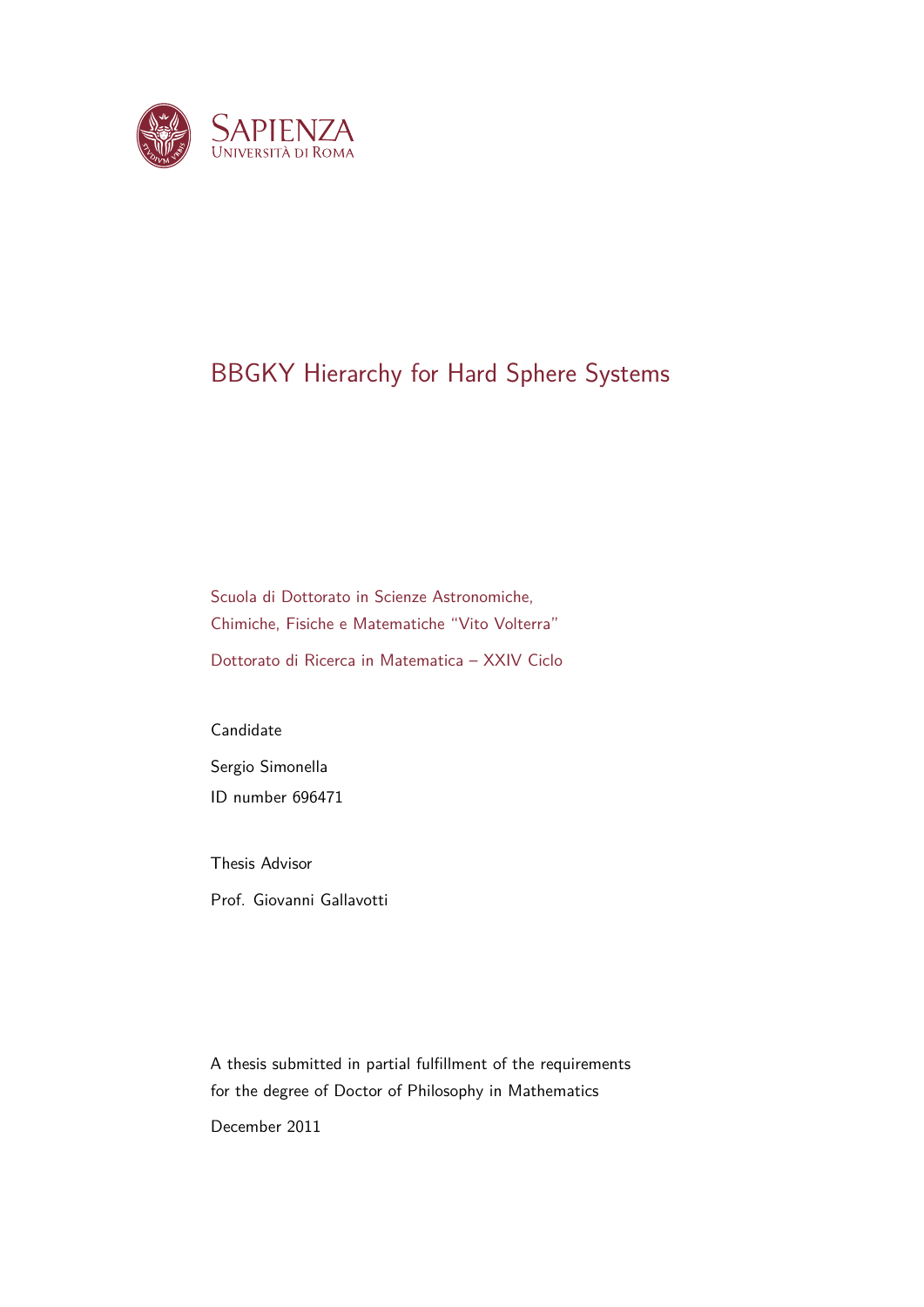Thesis not yet defended

Sergio Simonella. *BBGKY Hierarchy for Hard Sphere Systems.* Ph.D. thesis. Sapienza – University of Rome  $\odot$  2011

version: 15 December 2011

email: [simonella@mat.uniroma1.it](mailto:simonella@mat.uniroma1.it)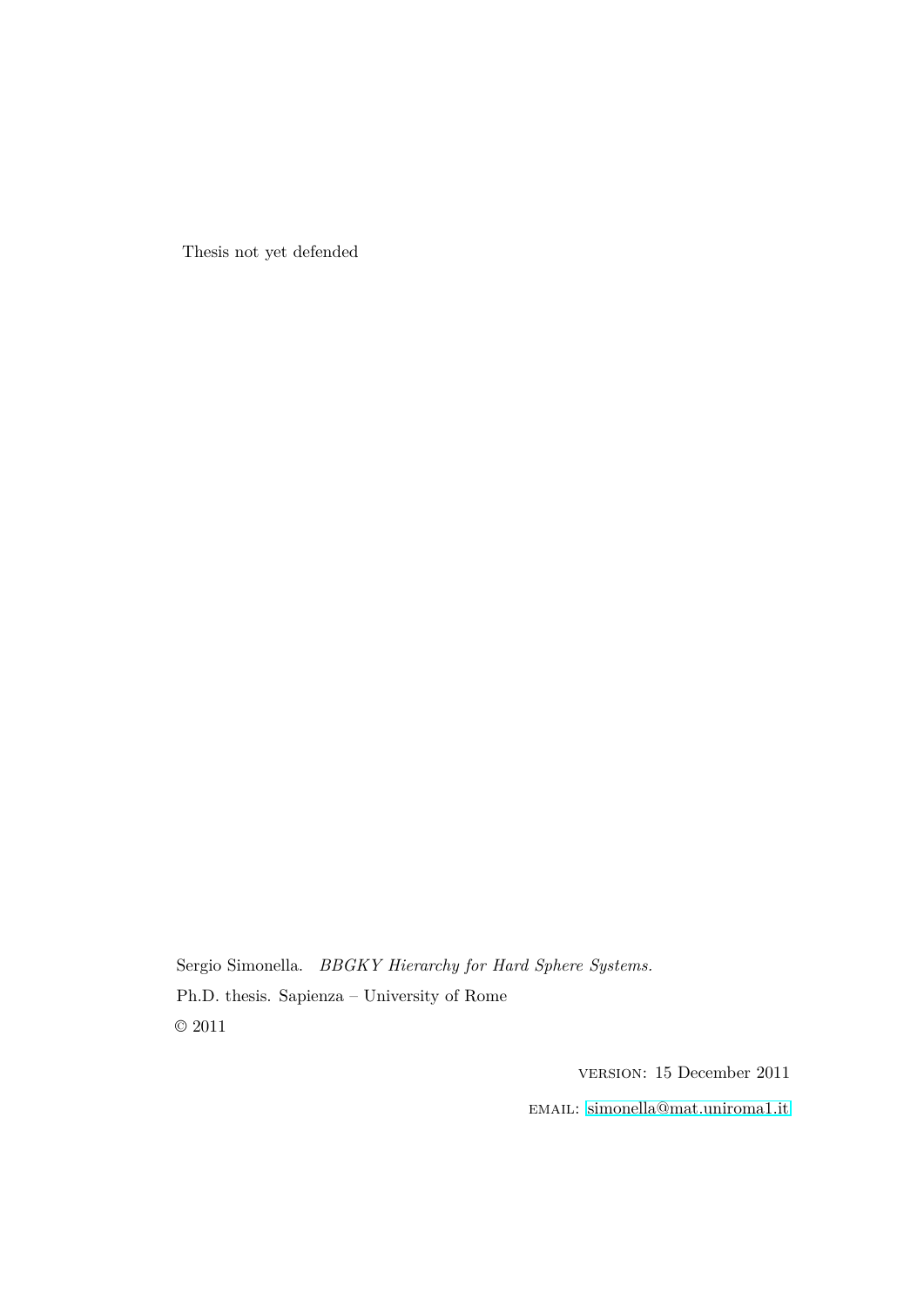#### **Abstract**

In the first part of this work, the series expansion for the evolution of the correlation functions of a finite system of hard spheres is derived from direct integration of the solution of the Liouville equation, with minimal regularity assumptions on the density of the initial measure. The usual BBGKY hierarchy of equations is then recovered. A graphical language based on the notion of collision history originally introduced by Spohn is developed, as a useful tool for the description of the expansion and of the elimination of degrees of freedom.

In the second part of the thesis, an integration method is established to construct the Maxwellian solutions to the stationary BBGKY hierarchy of an infinite system of particles, in the case of a smooth, positive and short range potential. A problem of existence and uniqueness of such solutions with appropriate boundary conditions is thus solved. The result is extended in a milder sense to the hard core systems.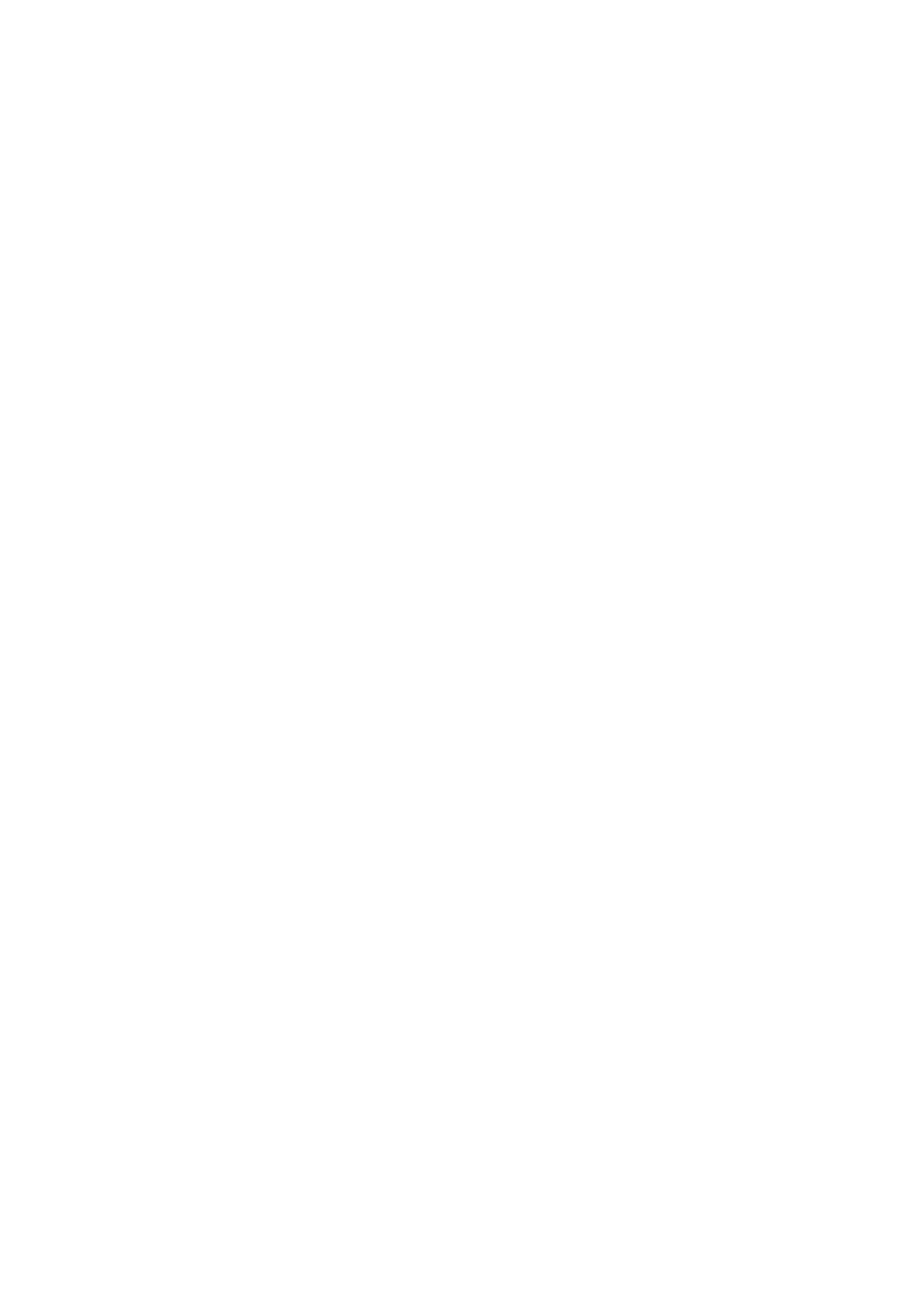### **Acknowledgments**

*The author thanks J. L. Lebowitz for his invitation at Rutgers University, where an important part of the ideas of this work was conceived, and acknowledges G. Gallavotti for proposing the work and for fundamental suggestions. The author thanks also G. Genovese, G. Gentile, A. Giuliani, A. Pellegrinotti, M. Pulvirenti and, in particular, H. Spohn for helpful discussions and encouragement.*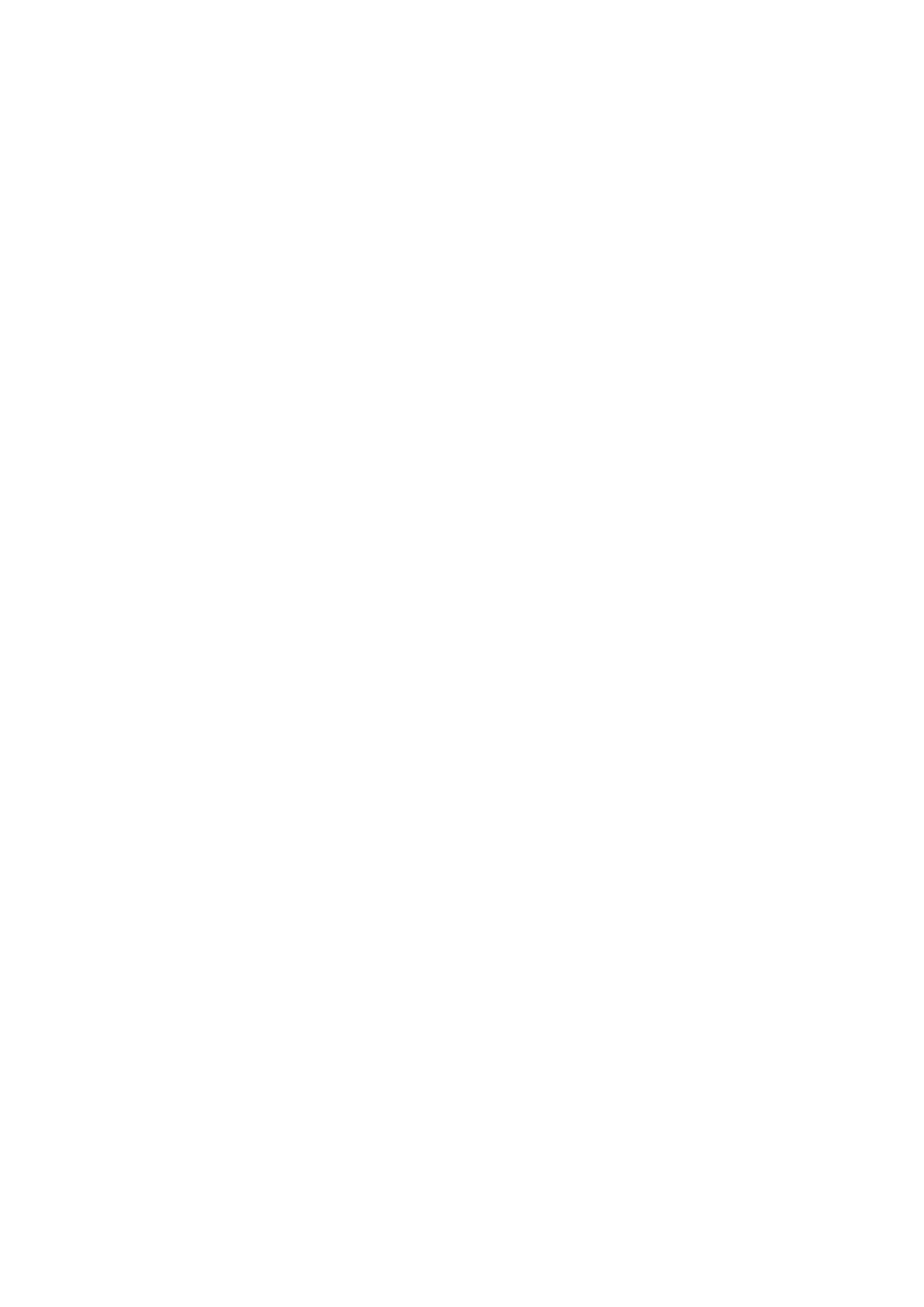# **Contents**

| $\mathbf{1}$ |     | Introduction                                                                       | $\mathbf{1}$    |
|--------------|-----|------------------------------------------------------------------------------------|-----------------|
|              | 1.1 |                                                                                    | $\overline{2}$  |
|              | 1.2 |                                                                                    | $\overline{5}$  |
|              | 1.3 |                                                                                    | $6\phantom{.}6$ |
| $\bf{2}$     |     | The hard sphere system                                                             | $\overline{7}$  |
|              | 2.1 |                                                                                    | $\overline{7}$  |
|              | 2.2 | Measures over the phase space $\dots \dots \dots \dots \dots \dots \dots$          | 11              |
|              | 2.3 | Cercignani's derivation of the hierarchy                                           | 13              |
| 3            |     | <b>Collision histories</b>                                                         | 19              |
|              | 3.1 |                                                                                    | 19              |
|              | 3.2 | The fictitious evolution of particles $\ldots \ldots \ldots \ldots \ldots \ldots$  | 22              |
|              | 3.3 | Lanford's expansion. A graphical representation $\ldots \ldots \ldots$             | 24              |
| 4            |     | The evolution of correlation functions                                             | 29              |
|              | 4.1 | The BBGKY hierarchy                                                                | 32              |
|              | 4.2 | Indefinite number of particles $\dots \dots \dots \dots \dots \dots \dots \dots$   | 35              |
| 5            |     | Proof of Theorem 4.0.1                                                             | 37              |
|              | 5.1 |                                                                                    | 37              |
|              | 5.2 | Integrating a degree of freedom $\ldots \ldots \ldots \ldots \ldots \ldots \ldots$ | 40              |
|              |     | Integration of a degree of freedom in a single tree $\dots \dots$<br>5.2.1         | 40              |
|              |     | 5.2.2<br>Proof of Proposition 5.2.1: first step $\ldots \ldots \ldots \ldots$      | 41              |
|              |     | 5.2.3<br>Second step: cancellations between collision histories $\dots$ .          | 45              |
|              | 5.3 | Sum over trees $\dots$ .                                                           | 47              |
| 6            |     | Comments, comparisons and perspectives                                             | 49              |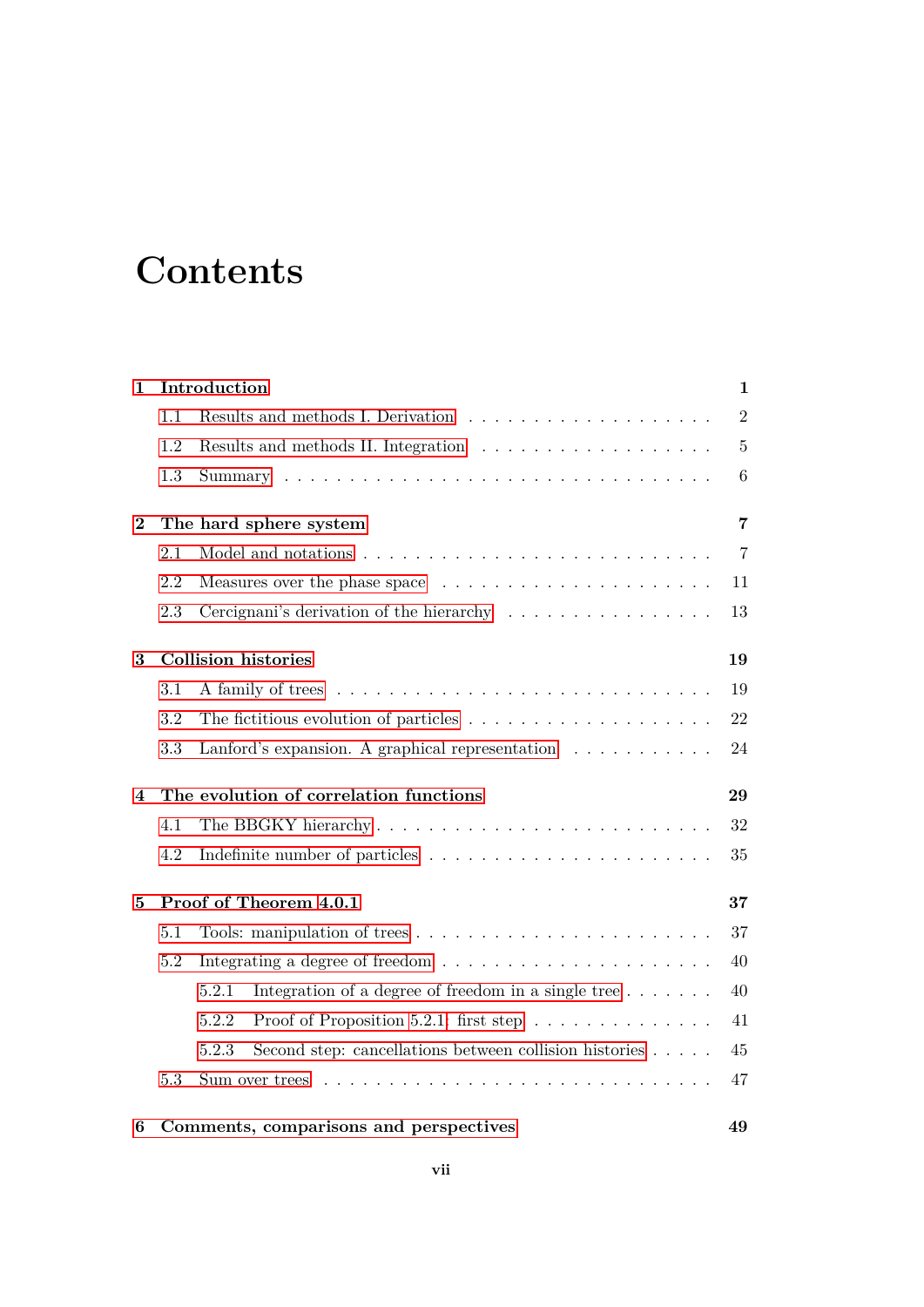| $7\phantom{.}$ | Constructive integration of the BBGKY |                                                                              |     |
|----------------|---------------------------------------|------------------------------------------------------------------------------|-----|
|                | 7.1                                   | The infinite system of particles $\dots \dots \dots \dots \dots \dots \dots$ | 53  |
|                | 7.2                                   | Integration of the equilibrium hierarchy $\dots \dots \dots \dots \dots$     | 55  |
|                |                                       | 7.2.1                                                                        | 61  |
|                | 7.3                                   |                                                                              | 63  |
| 8              |                                       | The hard core limit                                                          | 73  |
|                | 8.1                                   |                                                                              | 78  |
|                |                                       | A Dynamics of hard spheres                                                   | 81  |
|                |                                       | $\mathbf{B}$ Proof of $(5.13)$                                               | 85  |
|                |                                       |                                                                              | 85  |
|                |                                       |                                                                              | 90  |
|                |                                       | C Proof of Lemma 5.2.1                                                       | 95  |
|                |                                       | D Continuity properties                                                      | 97  |
|                | E Positivity of the activity          |                                                                              | 101 |
|                |                                       | $\mathbf{F}$ Proof of $(7.56)$                                               | 103 |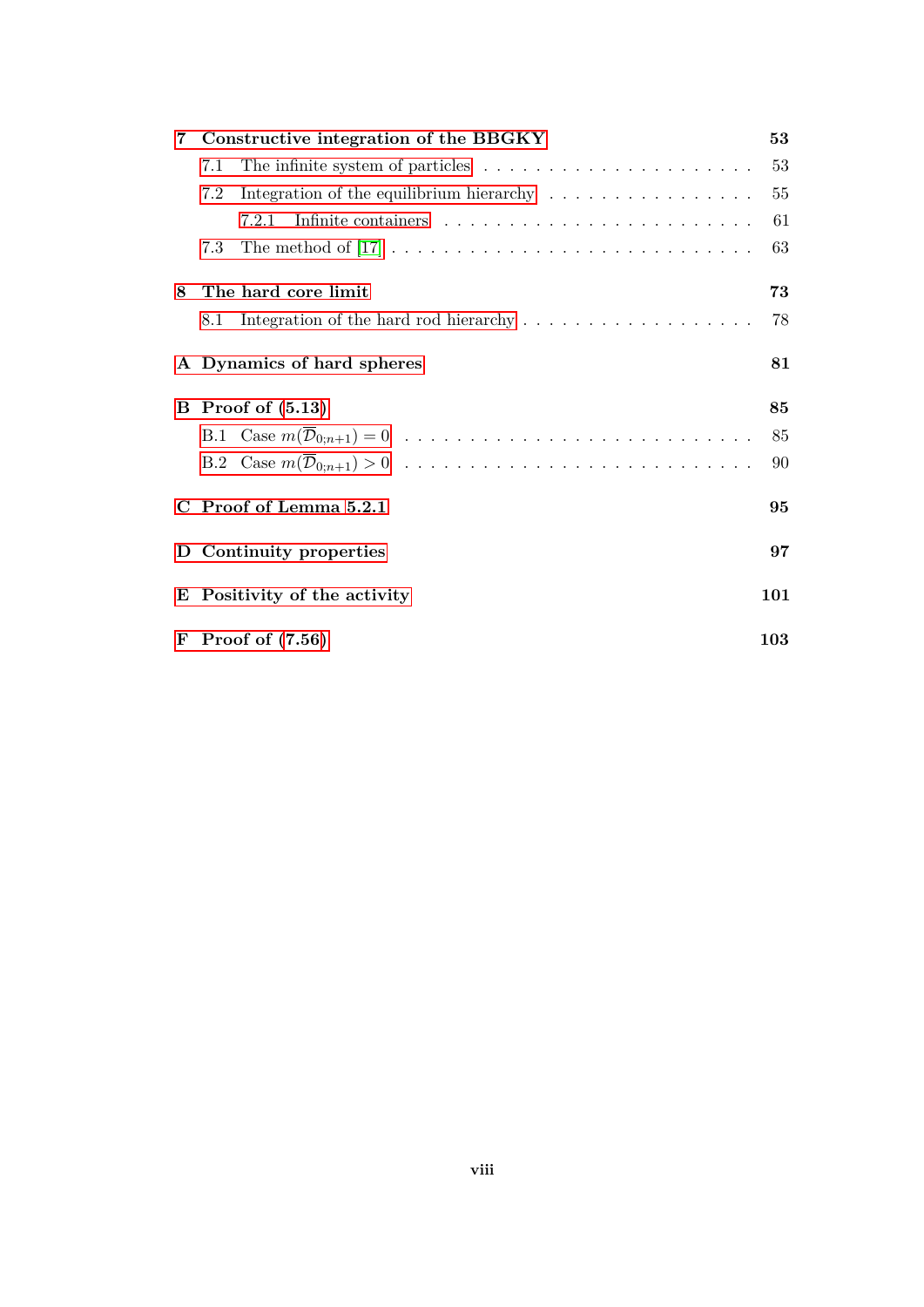## <span id="page-8-0"></span>**Chapter 1**

## **Introduction**

The BBGKY hierarchy is the fundamental system of equations for the evolution of correlation functions of a state in Classical Statistical Mechanics, [\[5\]](#page-112-0). Their 70 years old history has brought enormous progress in the investigation of the transition from the microscopic to the macroscopic world, and they are still an attractive starting point for new developments. In particular, great advance has come by clever methods of truncation, approximation and scaling limits of the hierarchy, providing in various cases a justification of the kinetic equations describing particle systems on mesoscopic (intermediate) scales. The mathematical rigorous achievement of many concerned results is still unsolved. Besides this, the complex mathematical structure of the hierarchy makes it impossible to use the system of equations in its entirety: for this it seems necessary to develop new techniques.

In this thesis I address some problems related to: a) the derivation of the hierarchy from first principles; b) the solution of the complete hierarchy in simple cases. Hopefully, the new results discussed in this work provide a first basic step in a much harder program, that is the use of the BBGKY for the description of systems out of equilibrium.

Over recent years there has been renewed interest on non–equilibrium properties of hard sphere systems, for which the evolution equations, as well as the stationary non–equilibrium equations, are in many respects the easiest possible to treat. This is the reason why this thesis devotes special attention to the systems with such potential. On the other hand, the properties of the hard core dynamics are quite delicate because of the singular character of the interaction. For instance, the analysis of these systems leads naturally to the issue of giving a precise meaning to the BBGKY equations for non regular initial measures: as we will see, in this case a fair description of the evolution of correlation functions is given by a series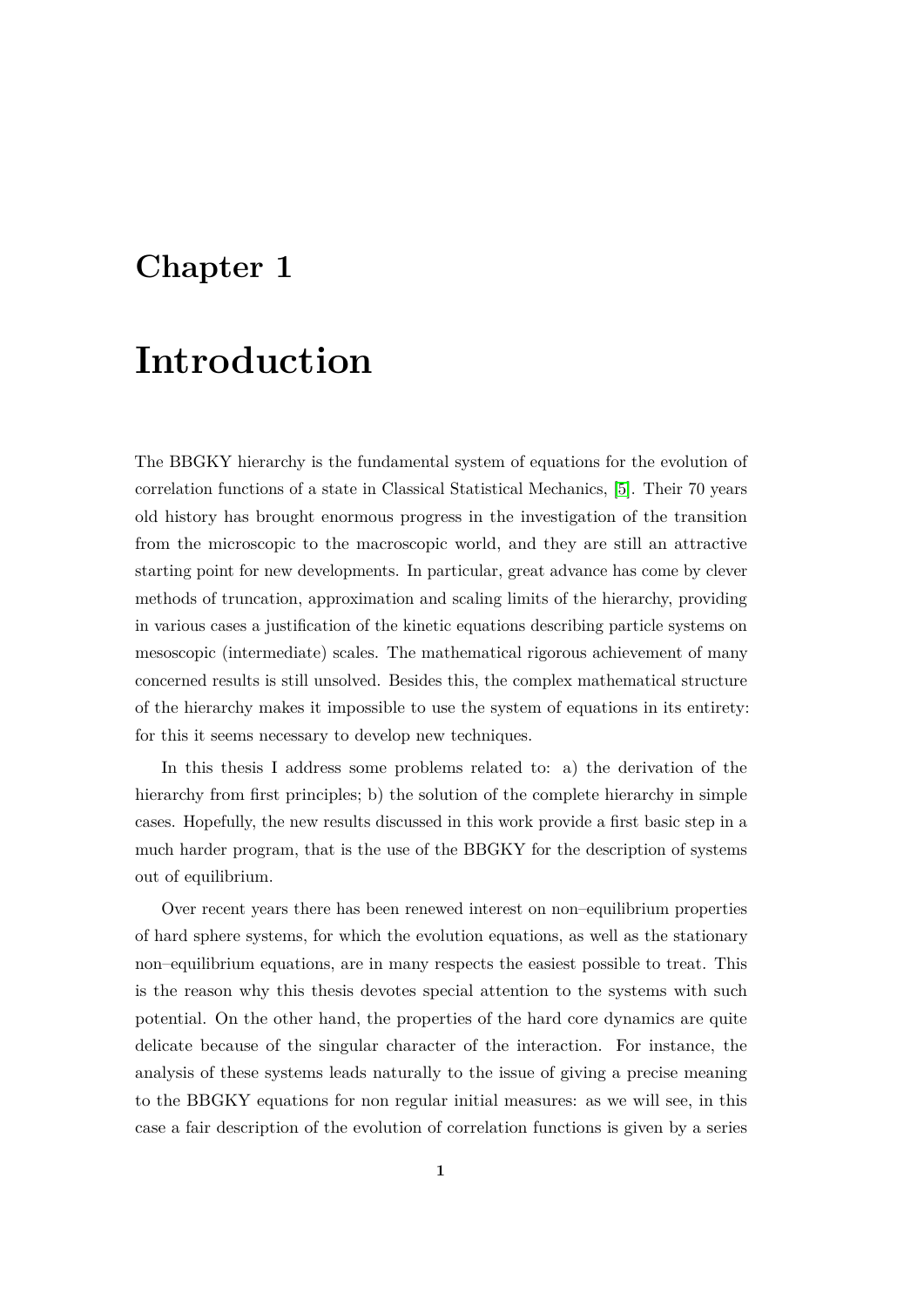expansion in the time–zero correlations (the famous one used to derive the Boltzmann equation). Moreover, we will point out in the last chapter that, for purely hard core systems, even the problem of equilibrium solutions of the hierarchy has not been fully investigated.

The thesis is divided into two independent parts, which I introduce respectively in the following two sections. Chapters [2–](#page-14-0)[6](#page-56-0) deal with the derivation of the hierarchy for the finite system of hard spheres, while Chapters [7–](#page-60-0)[8](#page-80-0) deal mainly with the problem of the integration of the hierarchy for an infinite system with smooth and short range interaction.

#### <span id="page-9-0"></span>**1.1 Results and methods I. Derivation**

In his famous derivation of the Boltzmann equation [\[27\]](#page-114-0), O. E. Lanford makes use of a series expansion for the time–evolved correlation functions of a classical finite system of hard spheres in a box. This expresses the *n*−points correlation function at time *t* as a sum of integral terms involving all the higher order correlation functions at time zero. The expansion is derived, though not rigorously, from iteration of the BBGKY hierarchy of integro–differential equations, and is considered as a "series solution" of its Cauchy problem. A rigorous validation of the hierarchy and of the series has been given years later by H. Spohn in an unpublished note [\[45\]](#page-115-0), and by R. Illner and M. Pulvirenti in [\[23\]](#page-113-1) (see also the book [\[7\]](#page-112-1)), using different methods.

In both the previous papers an assumption on the initial measure is made to derive the BBGKY hierarchy, that is the continuity along trajectories of the hard spheres flow. However, there is no physical reason to expect such a regularity property to hold, and it is worthwhile to notice that the final series expansion makes perfectly sense without assuming it. In fact, Spohn observes at the end of his note, by a density argument, that the expansion can be extended to a more general class of measures having no continuity properties. On the other hand, the interpretation of the BBGKY hierarchy as a family of partial differential equations is not at all easy, nor standard in any case, since it relies on the nontrivial properties of the operator  $T_t$  of the hard sphere dynamics. Hence, the series solution concept appears to be more appropriate for the description of the dynamics in terms of probability distributions, and one wonders whether it is possible to derive it without going through the usual hierarchy. The present thesis (Chapters [2–](#page-14-0)[6\)](#page-56-0) is devoted to a derivation of the series expansion for the correlation functions, which is *not* based on the iteration of the BBGKY equations, and never requires continuity along trajectories. We rather construct a method of direct integration of the solution of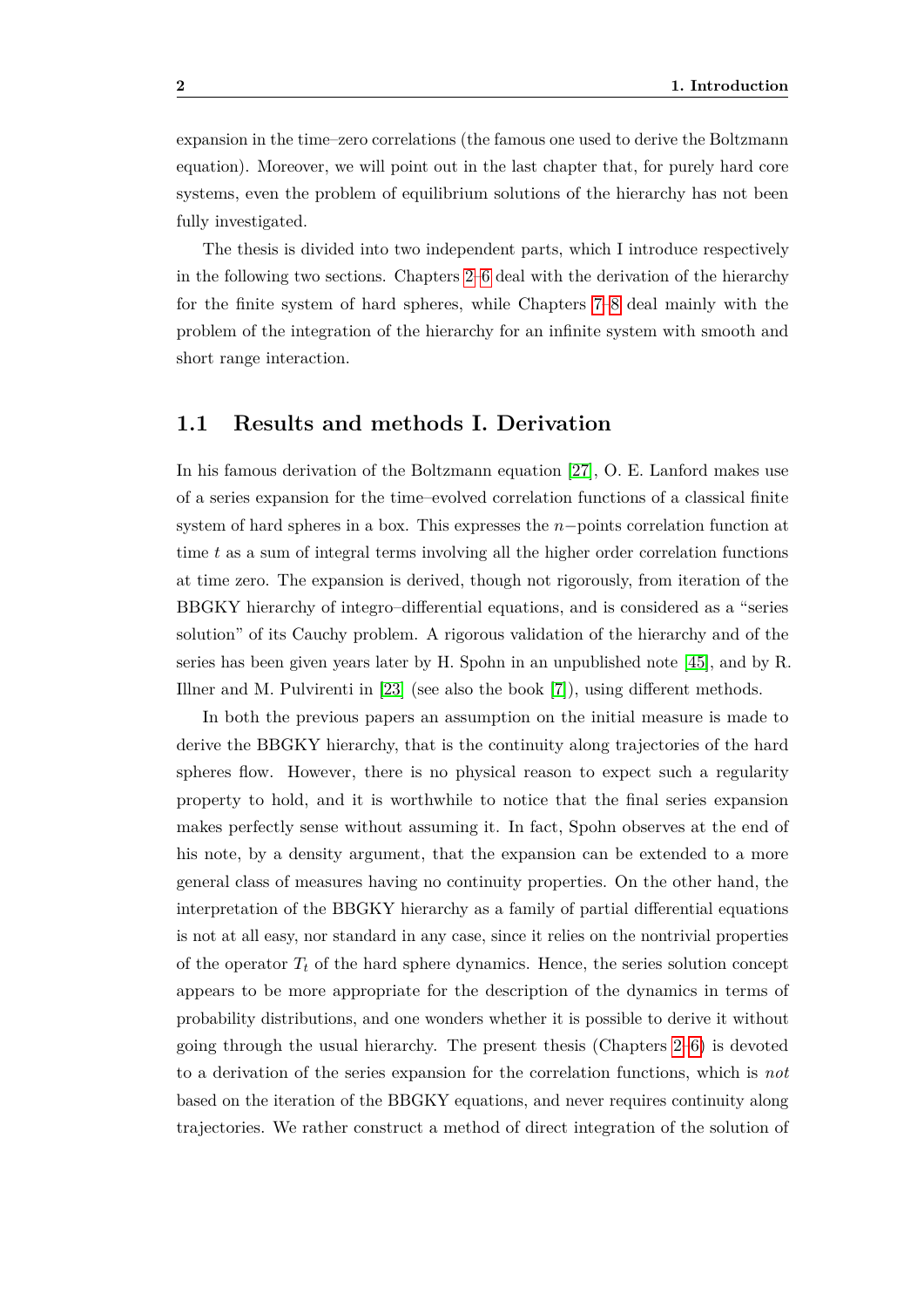the Liouville equation, that allows to establish the validity of the expansion in a sense even *stronger* than those obtained in the existing literature: the result holds for all times in a fixed full measure invariant subset of the phase space, exactly as it happens for the existence of the dynamics of the underlying system of particles. The hierarchy of integro–differential equations is then recovered by resummation of the series, *without* additional assumptions on the initial measure, thus strengthening an analogous result in [\[23\]](#page-113-1).

Let us recall the derivation of Lanford and state our main result in an informal way. Consider the vector of correlation functions  $\rho = {\rho_n}_{n \geq 1}$ , where  $\rho_n$  is defined over the phase space of *n* hard spheres of mass *m* and diameter *a >* 0 in a box Λ. A point in this space is an *n*−tuple  $(x_1, \dots, x_n)$ ,  $x_j = (q_j, p_j)$ , specifying position and momentum of the *n* particles. If *N* is the total number of particles, we set  $\rho_n = 0$ for  $n > N$ . Then the BBGKY hierarchy for the evolution of  $\rho$  can be written

<span id="page-10-0"></span>
$$
\frac{\partial}{\partial t}\underline{\rho}(t) = H\underline{\rho}(t) + Q\underline{\rho}(t) , \qquad (1.1)
$$

where

$$
\left(H_{\underline{\rho}}\right)_n(x_1,\cdots,x_n,t) \equiv \left\{H_n,\rho_n\right\}(x_1,\cdots,x_n,t) \tag{1.2}
$$

is the *n*−particles Liouville operator acting on  $\rho_n$  (including the effects of elastic collisions) and the collision operator is defined by

<span id="page-10-2"></span>
$$
\left(Q_{\underline{\rho}}\right)_n(x_1,\cdots,x_n,t) = a^2 \sum_{j=1}^n \int d\hat{p} d\hat{w} \hat{w} \cdot \left(\frac{\hat{p}-p_j}{m}\right) \rho_{n+1}(x_1,\cdots,x_n,q_j+a\hat{w},\hat{p},t) .
$$
\n(1.3)

Here  $\hat{p}$  is integrated over all  $\mathbb{R}^3$ , and  $\hat{w}$  runs over the unit sphere.

If  $t \longrightarrow T_t(x_1, \dots, x_n)$  is the flow of the dynamics, define the translation along trajectories of a vector of functions  $\underline{f} = \{f_n\}_{n\geq 1}$  as

$$
\left(S(t)\underline{f}\right)_n(x_1,\cdots,x_n) = f_n(T_{-t}(x_1,\cdots,x_n))\,. \tag{1.4}
$$

Then, integration and iteration of Equation [\(1.1\)](#page-10-0) leads to the formal solution

<span id="page-10-1"></span>
$$
\underline{\rho}(t) = S(t)\underline{\rho}(0) + \sum_{m=1}^{\infty} \int_0^t dt_1 \int_0^{t_1} dt_2 \cdots \int_0^{t_{m-1}} dt_m S(t-t_1) Q S(t_1-t_2) \cdots Q S(t_m) \underline{\rho}(0) .
$$
\n(1.5)

In this thesis *we analyze in detail the structure of Eq. [\(1.5\)](#page-10-1) and prove that it holds, for all times in a full measure subset of the phase space, for any absolutely continuous measure with density symmetric in the particle labels, and bounded by an equilibrium–like distribution. The hierarchy [\(1.1\)](#page-10-0) can be obtained then, in a mild sense, by taking the derivative,* [\[44\]](#page-115-1). No assumption of continuity is needed even for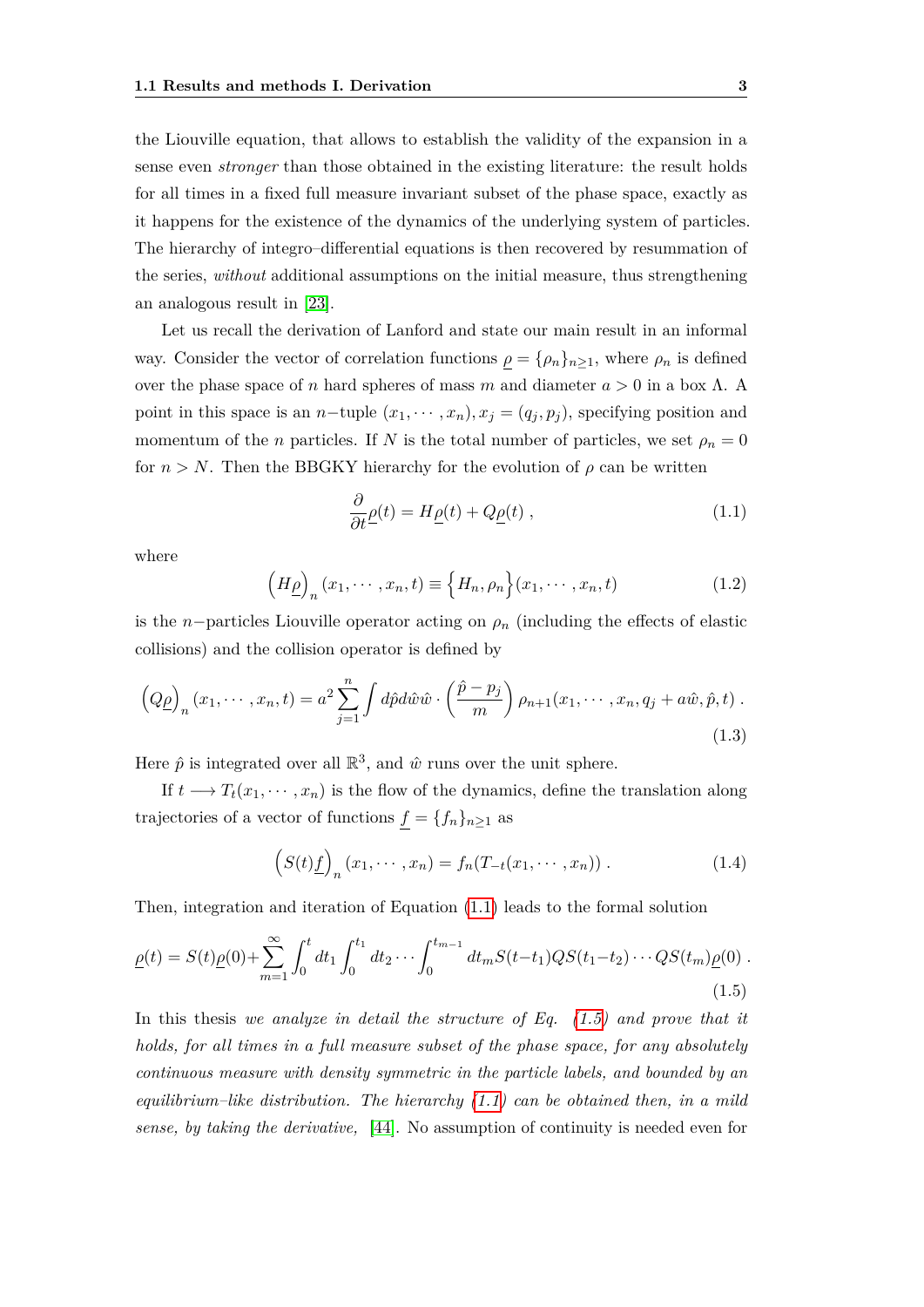this last operation. We also allow the total number of particles *N* to be non fixed by the initial measure. The boundedness requirement is stronger than the necessary, and it is the same used by Lanford to control the convergence of the series in the Boltzmann–Grad limit. Here it is made to control easily through all the steps the integrals over momenta of the type [\(1.3\)](#page-10-2), [\(1.5\)](#page-10-1).

The main interest of the discussion is the method of the proof. For  $n = N$  Eq. [\(1.5\)](#page-10-1) reduces to the evolution of the density function, that is the solution of the Liouville equation:

<span id="page-11-0"></span>
$$
\rho_N(x_1, \cdots, x_N, t) = \rho_N(T_{-t}(x_1, \cdots, x_N), 0) \,. \tag{1.6}
$$

It is desirable that we can construct the series expansion for the  $\rho_n$  from *direct integration* of [\(1.6\)](#page-11-0) over all the phase space of  $N - n$  particles compatible with a fixed state  $(x_1, \dots, x_n)$ . We show that in fact this can be done by eliminating the degrees of freedom one by one. To achieve the integration of the single degree of freedom, it is important to understand the structure of the right hand side in [\(1.5\)](#page-10-1). This has been widely studied since the work of Lanford [\[27\]](#page-114-0), see for instance [\[24\]](#page-114-1) or [\[46\]](#page-115-2). It results that the integrand function in the generic term of the formula, depends on the states assumed by certain clusters of particles following a fictitious evolution: this is constructed from the state  $(x_1, \dots, x_n)$  at time *t*, by suitably adding more and more particles as the time flows backwards. Following [\[46\]](#page-115-2), we shall call *collision history* such an evolution.

The collision histories can be represented graphically in terms of special binary tree graphs. Therefore, a graphical picture of the series expansion [\(1.5\)](#page-10-1) is obtained. This representation is our basic tool. In fact, it turns out that the integration of a degree of freedom itself can be translated in graphical language, through appropriate *operations over tree graphs*. The graphical rules corresponding to the elimination of a single degree of freedom, clarify how the various terms of the expansion for  $\rho_n$  emerge from those for  $\rho_{n+1}$ , thus considerably simplifying the presentation of the proof. The analytical operations corresponding to these rules, are nothing but a suitable partitioning of the integration domain, and convenient representation (change of variables) of the subsets of the partition. Nevertheless, in order to establish the graphical rules, it is also essential to prove that some classes of collision histories give a net null contribution to the integration of the degree of freedom: this is done again with the help of the tree graphs, by showing explicit one by one *cancellations* among the collision histories of these classes.

The proof will be discussed in Chapter [5,](#page-44-0) while preliminaries and presentation of results will be respectively the object of Chapters [2–](#page-14-0)[3](#page-26-0) and [4.](#page-36-0)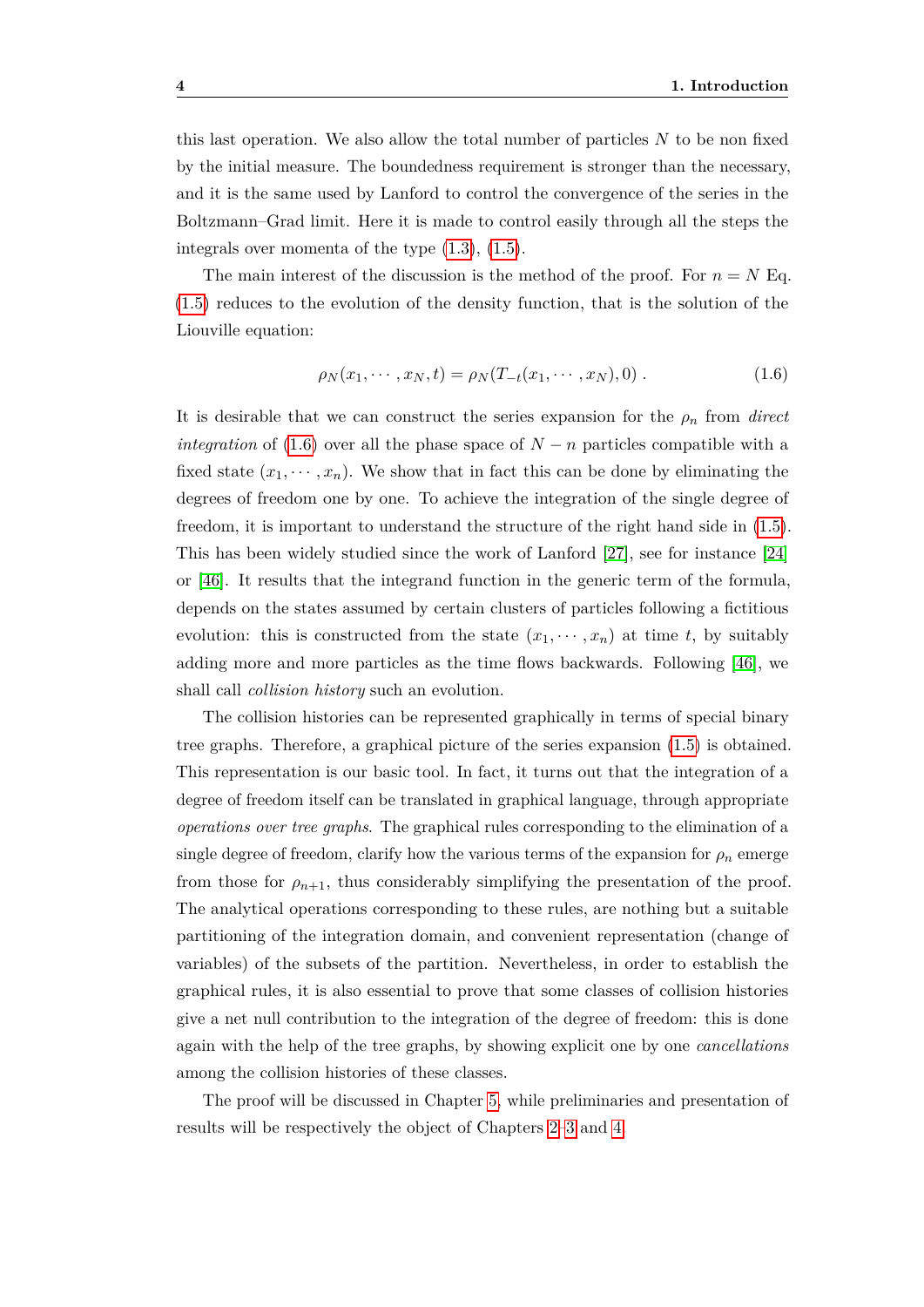### <span id="page-12-0"></span>**1.2 Results and methods II. Integration**

The understanding of the complete system of BBGKY equations without the use of approximations is an open challenge for physicists and mathematicians. It is often stated that the problem of *solving* the Liouville equation is as difficult as finding the solution to the corresponding full dynamics of particles. Clearly the same is true for the BBGKY hierarchy as soon as the number of particles (hence the system of equations) is *finite*. Nevertheless, if we are concerned with equilibrium or stationary non–equilibrium for thermodynamic systems, we rather deal with an *infinite* set of coupled equations. Hopefully in this case, if the states considered are smooth enough, we *can* deduce non trivial informations from the complete hierarchy of equations. At least, this is what happens in the equilibrium setting, as we shall prove in the present thesis (Chapters [7](#page-60-0)[–8\)](#page-80-0).

Our main aim is to establish a constructive integration method of the stationary hierarchy with boundary conditions. The simplest case to face (in three dimensions) is the thermodynamic *equilibrium hierarchy*, which is the infinite system of equations relating the positional correlation functions, when the momenta have a Maxwellian distribution, and cluster properties of the correlations at infinity are assumed as boundary conditions, together with translation invariance. For this problem (main result of the second part of the thesis, [\[18\]](#page-113-2)) *we shall carry out an iterative integration leading from the BBGKY to the Kirkwood–Salsburg equations*, a set of integral relations which is well known to be one of the equivalent characterizations of an equilibrium state. This will be done for smooth and short range positive potentials.

The first to notice this equivalence was Morrey in the remarkable paper [\[33\]](#page-114-2). There, a lengthy and involved proof did not led from the hierarchy to the Kirkwood– Salsburg equations, but to a complicated expansion which can be proved to be equivalent for small densities. Then Gallavotti e Verboven attempted to give a clear proof of Morrey's theorem in [\[17\]](#page-113-0), in the same assumptions of small density, strong cluster properties, rotational and translational symmetry. This remained as the only example of a simple method of direct integration of the infinite system. The iterative procedure is carried out for smooth interactions; it is convergent for small densities, and it allows an exponential bound of the error term, which is not uniform in the hard core approximation. Moreover, while looking for a way to extend the procedure to the hard core case, Genovese and the writer found a bug in the proof, which gives an incorrect expression for the activity. The correction, as we will see, makes the procedure slightly involved.

We will present a new simple iterative method providing the outcome with a much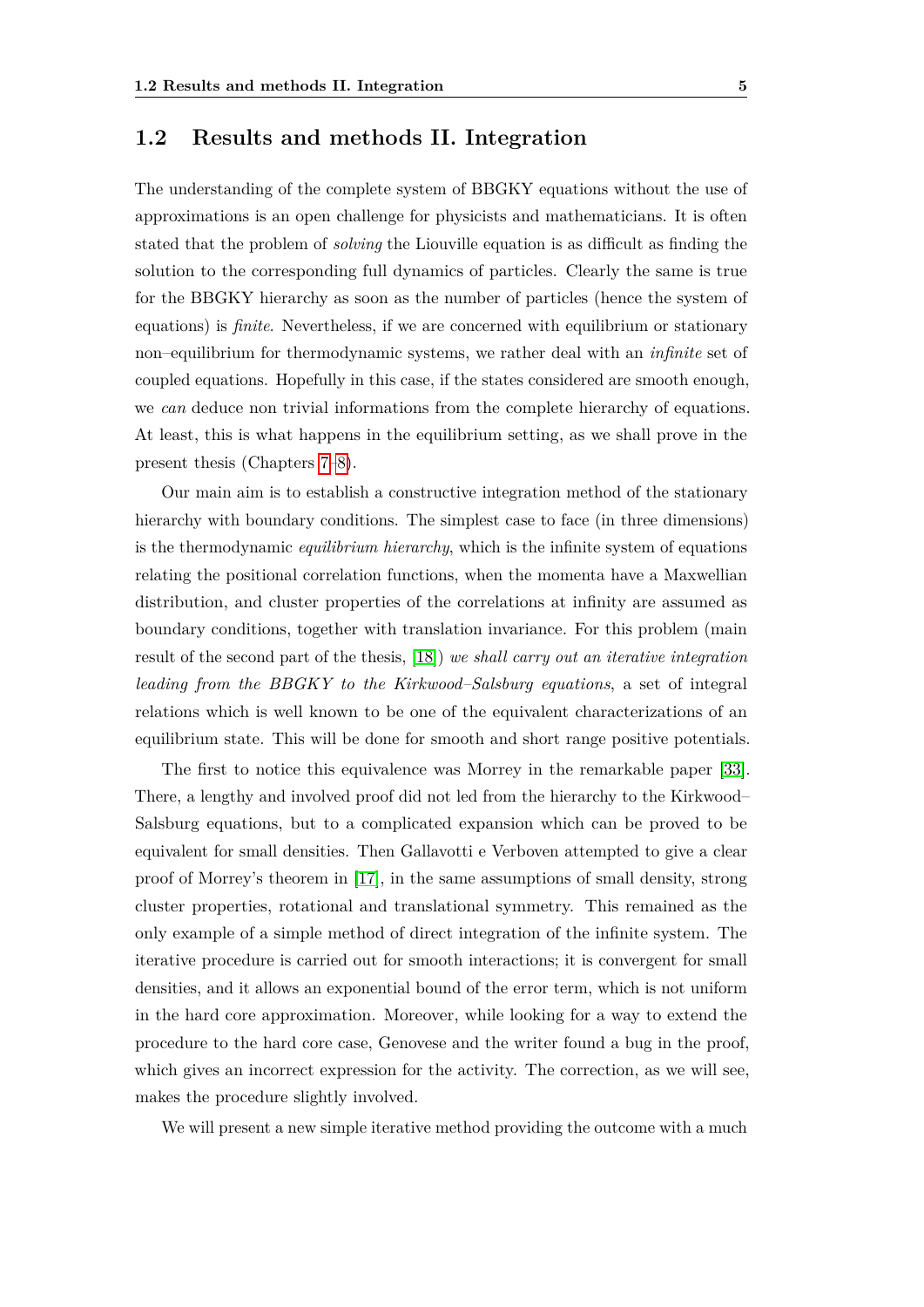faster rate of convergence than that of the previous work: that is factorial against exponential. This allows to extend the result to not necessarily small densities, weak cluster properties and states with simple translation invariance at infinity. Together with the above stated equivalence with the KS equations, the method gives uniqueness of the solution in the small density – high temperature region (resorted to the uniqueness of the solution of the Kirkwood–Salsburg equations). Furthermore, since the radius of convergence of the procedure is uniformly bounded in the hard core limit, it allows to describe the hard core stationary Maxwellian hierarchy as a limit of smooth versions of it: hence to set the uniqueness of its solution within the functions that can be approximated with solutions of the smooth hierarchy, with few restrictions on the form of the approximants.

### <span id="page-13-0"></span>**1.3 Summary**

The thesis is organized as follows. In Chapter [2](#page-14-0) we define a model of hard spheres, we introduce our notations, state our assumptions on the initial measure and recall the heuristic derivation of the hard spheres BBGKY. In Chapter [3](#page-26-0) we introduce the concept of collision history, as well as the graphical rules for its representation, and explain how to represent formula [\(1.5\)](#page-10-1) in terms of the tree graphs. In Chapter [4](#page-36-0) we present the first part of our main results, while in Chapter [5](#page-44-0) we discuss the proof of the related main theorem, establishing the above mentioned graphical integration rules, and applying them to the generic inductive step. In Chapter [6](#page-56-0) we present the conclusions of the previous discussion and make some comparison with existing literature. In Chapter [7](#page-60-0) we introduce the infinite system of particles, state our results on the integration of the corresponding stationary hierarchy, and discuss two different methods for the proof. Finally, in Chapter [8](#page-80-0) we make some comments on the solution of the hard core equilibrium hierarchy. Some technical aspects of the proofs are deferred to the Appendices.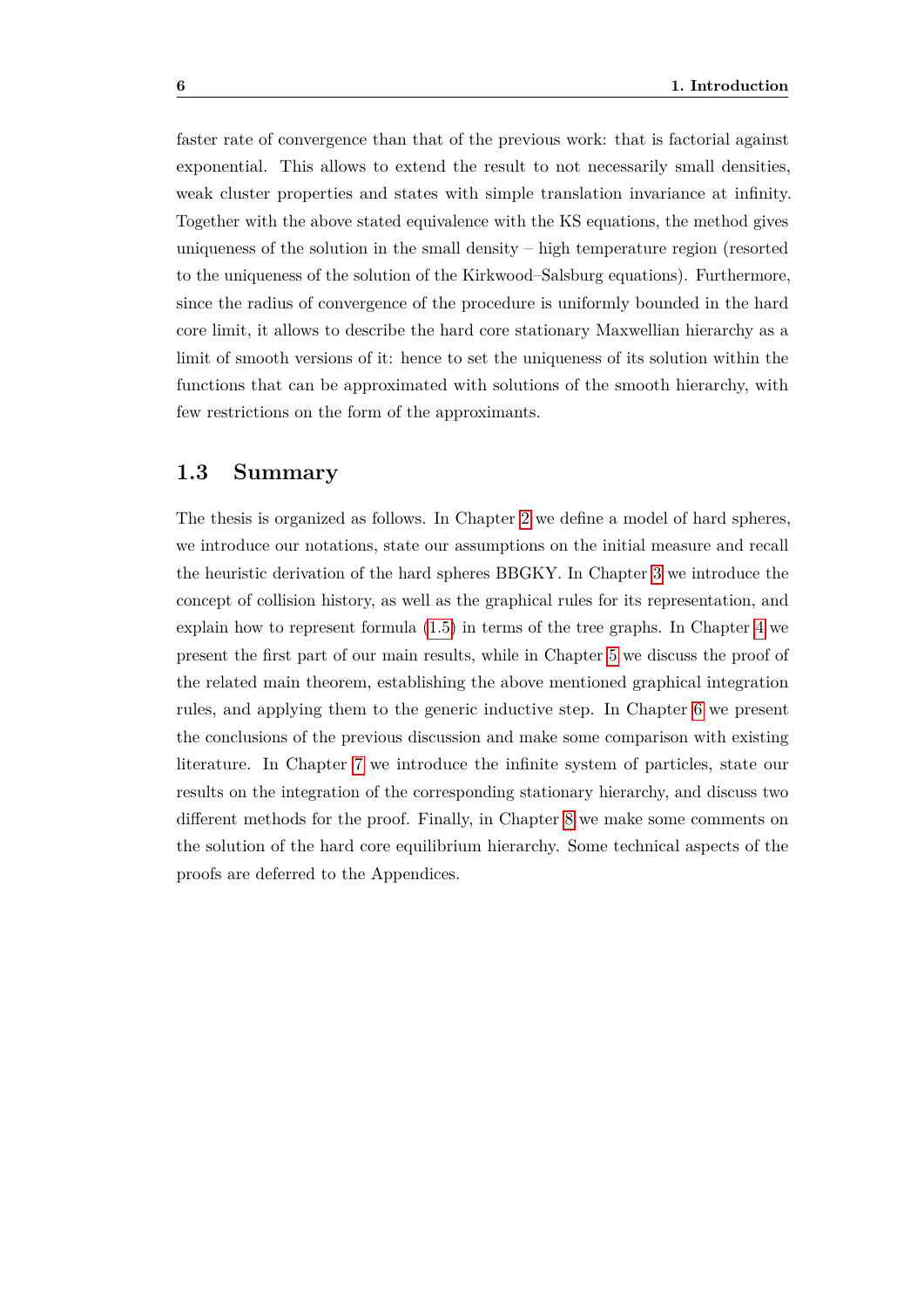### <span id="page-14-0"></span>**Chapter 2**

## **The hard sphere system**

In this chapter we set model and notations, which we inherit essentially from [\[45\]](#page-115-0), and state some preliminary result on the hard sphere dynamics (Section [2.1\)](#page-14-1). In Section [2.2](#page-18-0) we introduce the class of measures we will work with, and in Section [2.3](#page-20-0) we present the classical heuristic derivation of the BBGKY for hard spheres.

### <span id="page-14-1"></span>**2.1 Model and notations**

Let us consider a system of  $N$  hard spheres of equal mass  $m$  and of diameter  $a > 0$ in a box  $\Lambda \subset \mathbb{R}^3$ . Denote  $x_i = (q_i, p_i) \in \Lambda \times \mathbb{R}^3$  the configuration of the *i*-th particle,  $i = 1, \dots, N$ .  $\Lambda$  is bounded and has a piecewise smooth elastically reflecting boundary *∂*Λ.

Between collisions each particle moves on a straight line maintaining unchanged its velocity. In a collision of two hard spheres at positions  $q_i, q_j$  with

$$
\hat{\omega} = (q_i - q_j)/|q_i - q_j| = (q_i - q_j)/a \in S^2
$$

and with *incoming* momenta  $p'_i, p'_j$  (that means  $(p'_i - p'_j) \cdot \hat{\omega} < 0$ ), the *outgoing* momenta  $p_i, p_j$  (with  $(p_i - p_j) \cdot \hat{\omega} > 0$ ) are given by

<span id="page-14-2"></span>
$$
p'_{i} = p_{i} - \hat{\omega}[\hat{\omega} \cdot (p_{i} - p_{j})],
$$
  
\n
$$
p'_{j} = p_{j} + \hat{\omega}[\hat{\omega} \cdot (p_{i} - p_{j})],
$$
\n(2.1)

as a consequence of conservation of momentum and energy. Moreover, in a collision of a particle with momentum  $p'_i$  with  $\partial \Lambda$  at a regular point  $q$  (there is only one point of contact between the wall and the sphere) the reflected outgoing momentum  $p_i$  is given by

<span id="page-14-3"></span>
$$
p_i = p'_i - 2\hat{n}(q)(\hat{n}(q) \cdot p'_i) , \qquad (2.2)
$$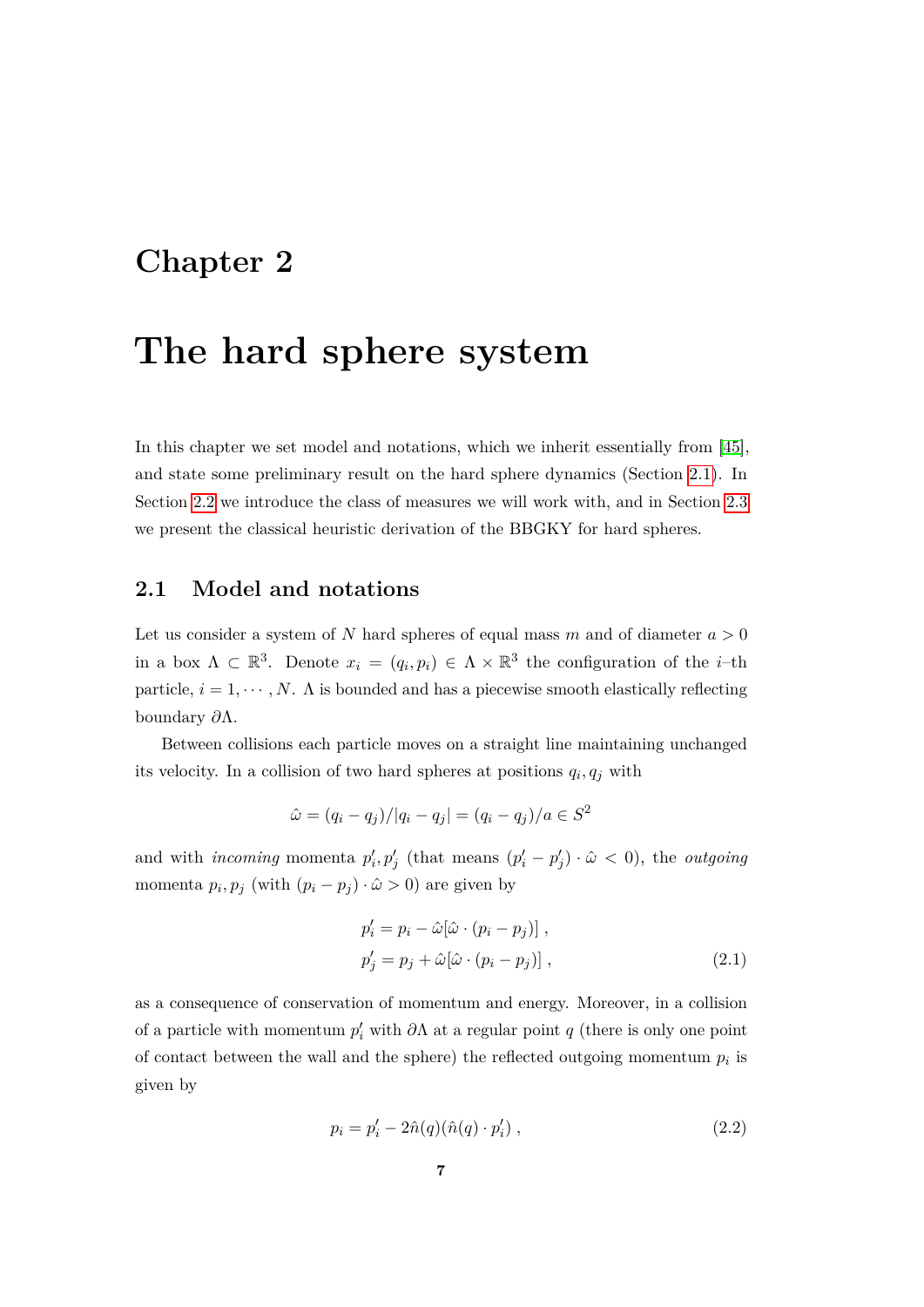where  $\hat{n}(q)$  is the inner unit vector normal at *q* to  $\partial \Lambda$ . It is easy to see that the collision transformations [\(2.1\)](#page-14-2) and [\(2.2\)](#page-14-3) preserve Lebesgue measure on  $\mathbb{R}^3 \times \mathbb{R}^3$  and  $\mathbb{R}^3$  respectively.

We may introduce the *n*−particle phase space,  $n = 1, \dots, N$ ,

$$
\Gamma_n = \{ (x_1, \dots, x_n) \in (\Lambda \times \mathbb{R}^3)^n \mid |q_i - q| \ge a/2 \text{ for every}
$$
  
  $q \in \partial \Lambda, |q_i - q_j| \ge a, i, j = 1, \dots, n, i \ne j \}.$  (2.3)

A state of the system is given by a point in the whole phase space  $\Gamma_N$ .

Under few simple regularity assumptions on *∂*Λ (see [\[3\]](#page-112-2) for the details) the dynamics determined by  $(2.1)$ ,  $(2.2)$  and the free flow has been shown to exist in [\[3\]](#page-112-2), [\[32\]](#page-114-3). More precisely, it has been shown that there exists a subset  $\Gamma_n^* \subset \Gamma_n$ of full Lebesgue measure  $dx_1 \cdots dx_n$  such that for all  $t \in \mathbb{R}$  and for every point  $(x_1, \dots, x_n) \in \Gamma_n^*$  the flow of the *n*−particle dynamics

<span id="page-15-0"></span>
$$
t \mapsto T_t^{(n)}(x_1, \cdots, x_n) \in \Gamma_n^*
$$
\n<sup>(2.4)</sup>

is well defined. For all *t* the mapping  $(x_1, \dots, x_n) \longrightarrow T_t^{(n)}$  $t^{(n)}(x_1,\dots,x_n)$  is uniquely defined as an invertible transformation from  $\Gamma_n^*$  to  $\Gamma_n^*$ . Moreover, Lebesgue measure on  $\Gamma_n^*$  is preserved by the flow, being preserved at each single collision transformation of the type [\(2.1\)](#page-14-2), [\(2.2\)](#page-14-3) The flow can be extended to be a measure preserving map over the whole  $\Gamma_n$ : we refer to [\[47\]](#page-115-3) for a detailed discussion on the measurability properties.

The set  $\Gamma_n \setminus \Gamma_n^*$ , which is of null Lebesgue measure, can be defined as the subset of all the points of  $\Gamma_n$  which evolved in time run into either (see for instance [\[3\]](#page-112-2), page 16):

- a "multiple" collision, that is simultaneous contact of more than two hard spheres or simultaneous contact of two hard spheres with each other and at the same time with *∂*Λ;
- a grazing collision with the wall  $(\hat{n}(q) \cdot p'_i = 0)$  or a grazing two–body collision  $((p'_i - p'_j) \cdot \hat{\omega} = 0);$
- a collision of a particle with a "singular" point of *∂*Λ;
- infinitely many collisions in finite time.

The flow through such situations is not determined. We shall refer to them as the "singular configurations". Some examples in which a particle undergoes infinitely many collisions in a finite time are given in [\[3\]](#page-112-2).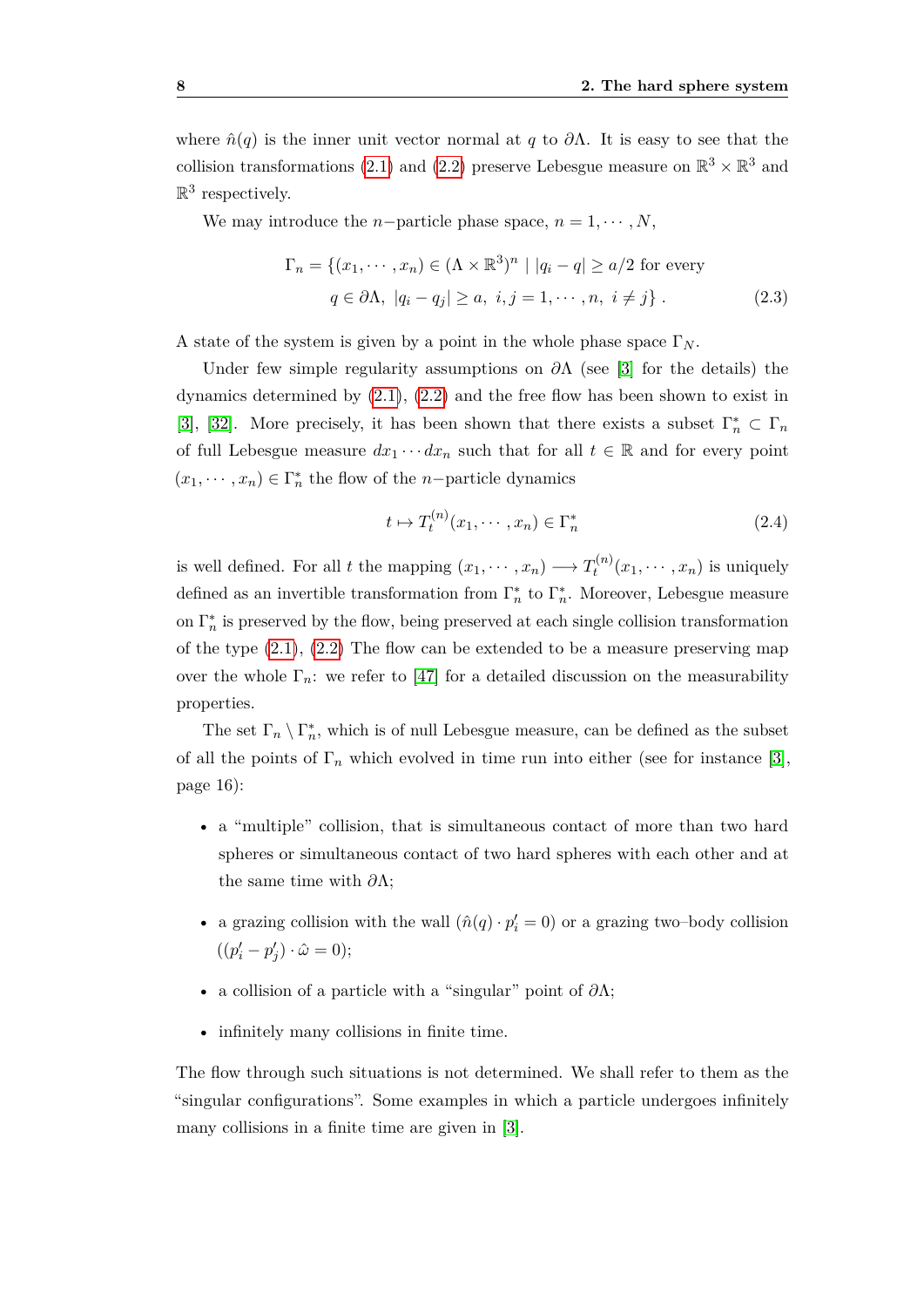Let us mention here a fact related to the properties of the flow. Call  $\Upsilon$  the subset of  $\partial\Gamma_n$  collecting all the multiple collisions, the simultaneous collisions (more than one collision occurring at the same time), the grazing collisions (between particles or with the walls) and the collisions with non regular points of *∂*Λ*.* Consider the collision surfaces

$$
\Phi_n^+ = \bigcup_{i \neq j} \Phi_{n,ij}^+,
$$
  
\n
$$
\Phi_{n,ij}^+ = \{(x_1, \dots, x_n) \in \partial \Gamma_n \setminus \Upsilon \text{ s. t. } |q_i - q_j| = a
$$
  
\nand  $q_j = q_i + aw, (p_j - p_i) \cdot w > 0 \},$   
\n
$$
\Phi_{n,ij}^+ = \{(x_1, \dots, x_n) \in \partial \Gamma_n \setminus \Upsilon \text{ s. t. } |q_i - q_j| = a
$$
  
\nand  $q_j = q_i + aw, (p_j - p_i) \cdot w > 0 \},$  (2.5)

and

$$
\Psi_n^{+(-)} = \bigcup_i \Psi_{n,i}^{+(-)},
$$
\n
$$
\Psi_{n,i}^{+(-)} = \{(x_1, \dots, x_n) \in \partial \Gamma_n \setminus \Upsilon \text{ s. t. } |q_i - q| = a/2
$$
\nfor some regular  $q \in \partial \Lambda$ , and  $p_i \cdot \hat{n}(q) > (<0$ )\n. (2.6)

We have a decomposition of the boundary

<span id="page-16-0"></span>
$$
\partial \Gamma_n = \Phi_n^+ \cup \Phi_n^- \cup \Psi_n^+ \cup \Psi_n^- \cup \Upsilon . \tag{2.7}
$$

The Lebesgue measure on  $\Gamma_n$  induces, through the flow, a measure  $d\sigma_n$  on  $\partial \Gamma_n$  ([\[32\]](#page-114-3), [\[7\]](#page-112-1)), whose restrictions onto  $\Phi_{n,ij}^{\pm}$ ,  $\Phi_{n,i}^{\pm}$  are given respectively by

$$
d\sigma_{n,ij}^{\pm} = \pm dx_1 \cdots dx_i \cdots dx_{j-1} dx_{j+1} \cdots dx_n dp_j dwa^2 w \cdot (p_j - p_i) ,
$$
  
\n
$$
d\sigma_{n,i}^{\pm} = \pm dx_1 \cdots dx_{i-1} dx_{i+1} \cdots dx_n dq dp_i p_i \cdot \hat{n}(q) ,
$$
\n(2.8)

where *w* is the unit vector pointing from  $q_i$  to  $q_j$ ,  $\partial \Lambda \ni q, q_i = q + \hat{n}(q)$ , and  $dq$  is the measure over the surface  $\partial \Lambda$ . The set  $\Upsilon$  has null  $\sigma$  measure, and the Lebesgue measure on  $\Gamma_n$  can be written as  $d\sigma_n dt$ , t being the time of the last collision in  $\partial \Gamma_n$ . In references [\[32\]](#page-114-3) and [\[7\]](#page-112-1) it is proved that the flow [\(2.4\)](#page-15-0) is well defined on  $\partial\Gamma_n$ , again almost everywhere, with respect to the measure  $d\sigma$ . This existence property of the hard sphere dynamics is important for the derivation of the BBGKY hierarchy of integro–differential equations, as we will discuss in Section [4.1](#page-39-0) (see also [\[7\]](#page-112-1)).

We shall collect the above results, for easy recall in the future, in the following

**Proposition 2.1.1** *(Existence of the dynamics)* The set  $\Gamma_n \setminus \Gamma_n^* \subset \Gamma_n$  *defined by the above list is a null Lebesgue measure subset. Moreover, its intersection with the boundary*  $\partial\Gamma_n$  *is a null measure subset of*  $\partial\Gamma_n$  *with respect to the measure*  $d\sigma_n$ *.*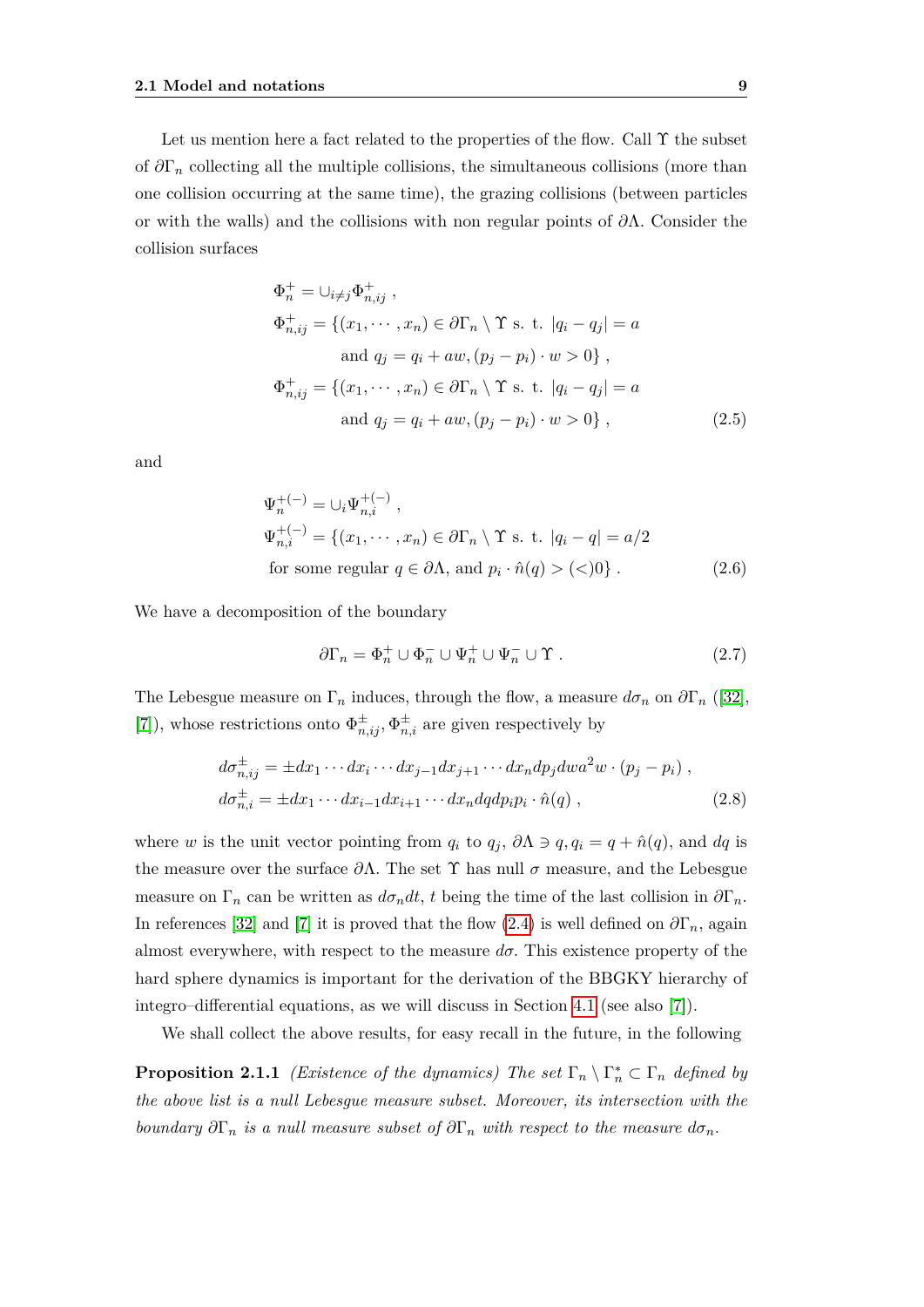For the proof, we refer to [\[3\]](#page-112-2), Theorem II.B.2, page 19 (see also [\[32\]](#page-114-3) and [\[7\]](#page-112-1)).

As in [\[45\]](#page-115-0), we do *not* identify ingoing and outgoing momenta, but we regard them as corresponding to distinct points in phase space, so that the flow  $T_t^{(n)}$  $t^{(n)}$  is only piecewise continuous in *t*. Then, when necessary, we distinguish the limit from the future  $(+)$  and the limit from the past  $(-)$  writing

$$
T_{t\pm}^{(n)}(x_1,\ldots,x_n) = \lim_{\varepsilon \to 0^+} T_{t\pm}^{(n)}(x_1,\ldots,x_n) . \tag{2.9}
$$

We list some definitions that will be useful in what follows.

$$
\Gamma_{N-n}(x_1, \dots, x_n) = \{ (x_{n+1}, \dots, x_N) \in \Gamma_{N-n} \mid |q_i - q_j| \ge a \text{ for } i = 1, \dots, N \text{ and } j = n+1, \dots, N \}, \quad (2.10)
$$

for  $(x_1, \dots, x_n) \in \Gamma_n$ ; that is  $\Gamma_{N-n}(x_1, \dots, x_n)$  is the set of the possible configurations of *N* − *n* particles when we have *n* other particles in  $(x_1, \dots, x_n)$ . We call  $\Omega_i(x_1, \dots, x_n, \hat{p})$  the points  $\hat{w}$  on the unit sphere surface such that the configuration  $(x_1, \dots, x_n, q_i + a\hat{w}, \hat{p})$  is compatible with the hard core exclusion and it does not run into a singular configuration at any time:

<span id="page-17-0"></span>
$$
\Omega_i(x_1, \cdots, x_n, \hat{p}) = \{ \hat{w} \in S^2 \mid (x_1, \cdots, x_n, q_i + a\hat{w}, \hat{p}) \in \Gamma_{n+1}^* \}
$$
(2.11)

for  $i = 1, \ldots, n$ ,  $(x_1, \cdots, x_n) \in \Gamma_n$  and  $\hat{p} \in \mathbb{R}^3$ . If

$$
\overline{\Omega}_i(x_1,\dots,x_n) = \{ \hat{w} \in S^2 \mid (x_1,\dots,x_n,q_i+a\hat{w},\hat{p}) \in \Gamma_{n+1} \,\forall \hat{p} \in \mathbb{R}^3 \},\tag{2.12}
$$

then  $\overline{\Omega}_i(x_1,\dots,x_n) \setminus \Omega_i(x_1,\dots,x_n)$  is a set of null Lebesgue–induced measure on  $S^2$ for almost all  $(x_1, \dots, x_n, \hat{p}) \in \Gamma_n \times \mathbb{R}^3$ , by Proposition [2.1.1.](#page-16-0) Furthermore we define  $\Omega_{i+}(x_1,\dots,x_n,\hat{p})$   $(\Omega_{i-}(x_1,\dots,x_n,\hat{p}))$  the points of  $\Omega_i(x_1,\dots,x_n,\hat{p})$  corresponding to outgoing (incoming) collisions:

$$
\Omega_{i+}(x_1, \dots, x_n, \hat{p}) = \{ \hat{w} \in \Omega_i(x_1, \dots, x_n, \hat{p}) \mid \hat{w} \cdot (\hat{p} - p_i) > 0 \},
$$
  

$$
\Omega_{i-}(x_1, \dots, x_n, \hat{p}) = \{ \hat{w} \in \Omega_i(x_1, \dots, x_n, \hat{p}) \mid \hat{w} \cdot (\hat{p} - p_i) < 0 \}, \quad (2.13)
$$

and analogous definitions for  $\overline{\Omega}_{i+}(x_1,\dots,x_n), \overline{\Omega}_{i-}(x_1,\dots,x_n)$ .

The following subsets of  $\Gamma_n^*$  will be used to describe the time evolution of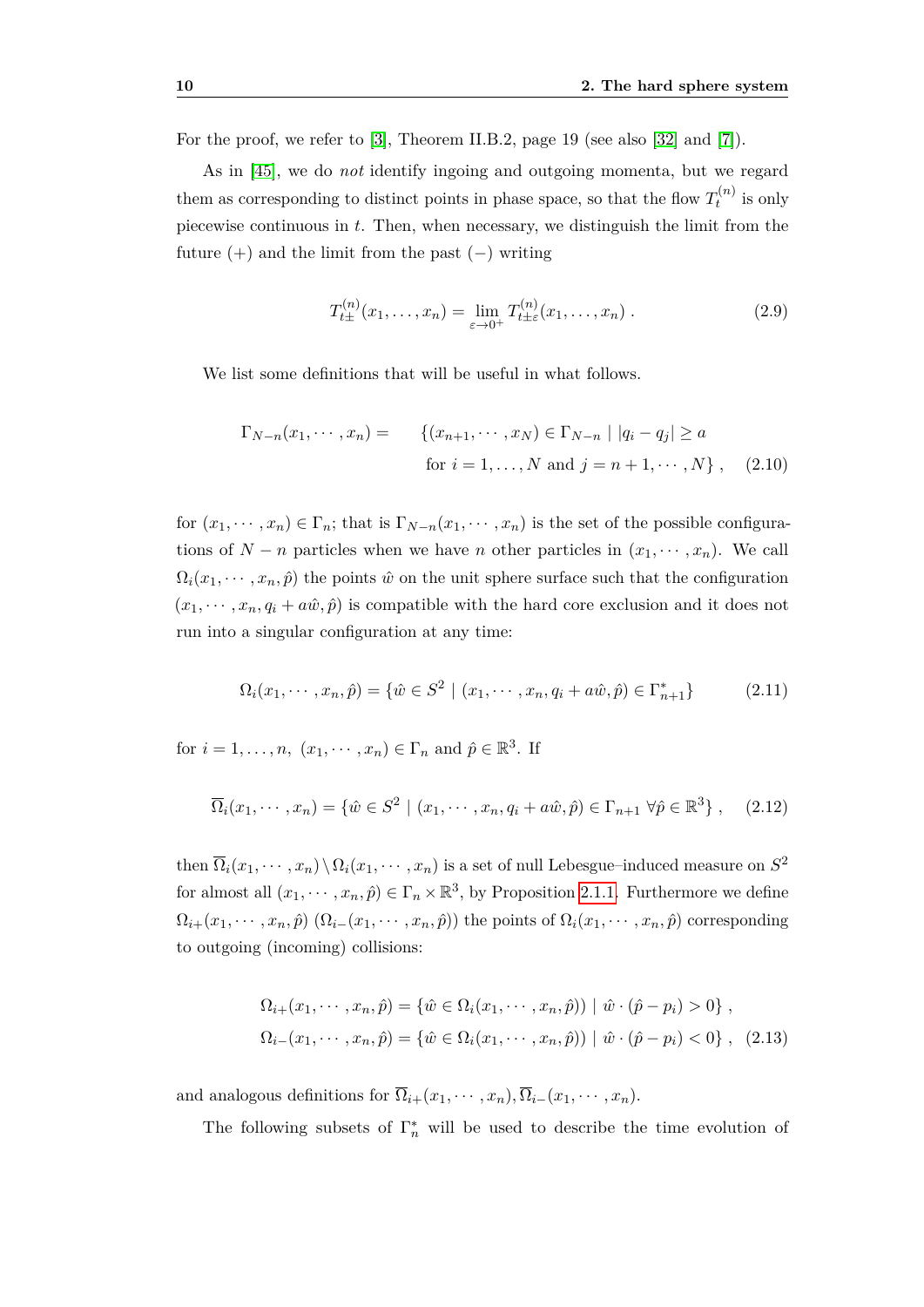correlation functions:

<span id="page-18-1"></span>
$$
\Gamma_N^{\dagger(0)} = \Gamma_N^{\dagger} = \mathcal{K}_N = \hat{\Gamma}_N = \Gamma_N^*
$$
 and, for  $n < N$ :  
\n
$$
\Gamma_n^{\dagger(0)} = \{ \underline{x}_n \in \Gamma_n^* \mid \text{for any } 1 \leq k \leq N - n, \text{ it is } \underline{x}_{n+k} \in \Gamma_{n+k}^*
$$
\nfor almost all  $(x_{n+1}, \dots, x_{n+k}) \in \Gamma_k(\underline{x}_n) \}$ ,  
\n
$$
\Gamma_n^{\dagger} = \{ \underline{x}_n \in \Gamma_n^* \mid \text{for any } 1 \leq k \leq N - n \text{ and } s \in \mathbb{R},
$$
\nit it is  $(T_s^{(n)}(\underline{x}_n), x_{n+1}, \dots, x_{n+k}) \in \Gamma_{n+k}^*$   
\nfor almost all  $(x_{n+1}, \dots, x_{n+k}) \in \Gamma_k(T_s^{(n)}(\underline{x}_n)) \}$   
\n
$$
\equiv \bigcap_{s \in \mathbb{R}} T_s^{(n)}(\Gamma_n^{\dagger(0)}) ,
$$
\n
$$
\mathcal{K}_n = \{ \underline{x}_n \in \Gamma_n^* \text{ s.t. } (T_s^{(n)}(\underline{x}_n), q_j(s) + a\hat{w}, \hat{p}) \in \mathcal{K}_{n+1} \text{ for all } j = 1, \dots, n
$$
\nand almost all  $(s, \hat{p}, \hat{w}) \in \mathbb{R} \times \mathbb{R}^3 \times \overline{\Omega}_j(T_s^{(n)}(\underline{x}_n)) . \}$ ,  
\n
$$
\hat{\Gamma}_n = \Gamma_n^{\dagger} \bigcap \mathcal{K}_n .
$$
\n(2.14)

In the definition of  $\mathcal{K}_n$  we put  $q_j(s) = (T_s^{(n)}(\underline{x}_n))_{q_j}$ . The first two definitions ensure also that  $(T_s^{(n)}(\underline{x}_n), x_{n+1}, \cdots, x_{n+k}) \in \Gamma_\tau^\dagger$  $n_{n+k}$  for every  $k, s$  and almost all  $(x_{n+1}, \dots, x_{n+k}) \in \Gamma_k(T_s^{(n)}(\underline{x}_n))$ . Though it is not clear whether the two sets  $\Gamma_n^{\dagger}$  and  $\Gamma_n^*$  coincide for  $n < N$ , we shall prove, as an extension of the result in Proposition [2.1.1](#page-16-0) on the existence of the dynamics, that

$$
\left|\Gamma_n \setminus \Gamma_n^{\dagger}\right| = 0\,,\tag{2.15}
$$

where  $|\cdot|$  denotes Lebesgue measure: see Appendix [A,](#page-88-0) where it is proved also that the restriction of the same set to  $\partial \Gamma_n$  is  $d\sigma$ -null, and that it is

$$
|\Gamma_n \setminus \mathcal{K}_n| = 0. \tag{2.16}
$$

From now on time *t* is *always supposed to be positive*, without loss of generality. We will use the short notation  $\underline{x}_n = x_1, \cdots, x_n$  and, when there is no risk of confusion, and we will simply call "particle *i*" a particle whose configuration is labelled by an index *i*. We shall set  $m = 1$ , since the role of the mass is trivial in all the discussion  $-$  see formulas  $(1.3)$ ,  $(1.5)$ .

### <span id="page-18-0"></span>**2.2 Measures over the phase space**

Since all the particles of the system are identical, we will work with the space  $\mathcal{L}_N$  of measurable functions  $f_N : \Gamma_N \to \mathbb{R}$ , symmetric in the particle labels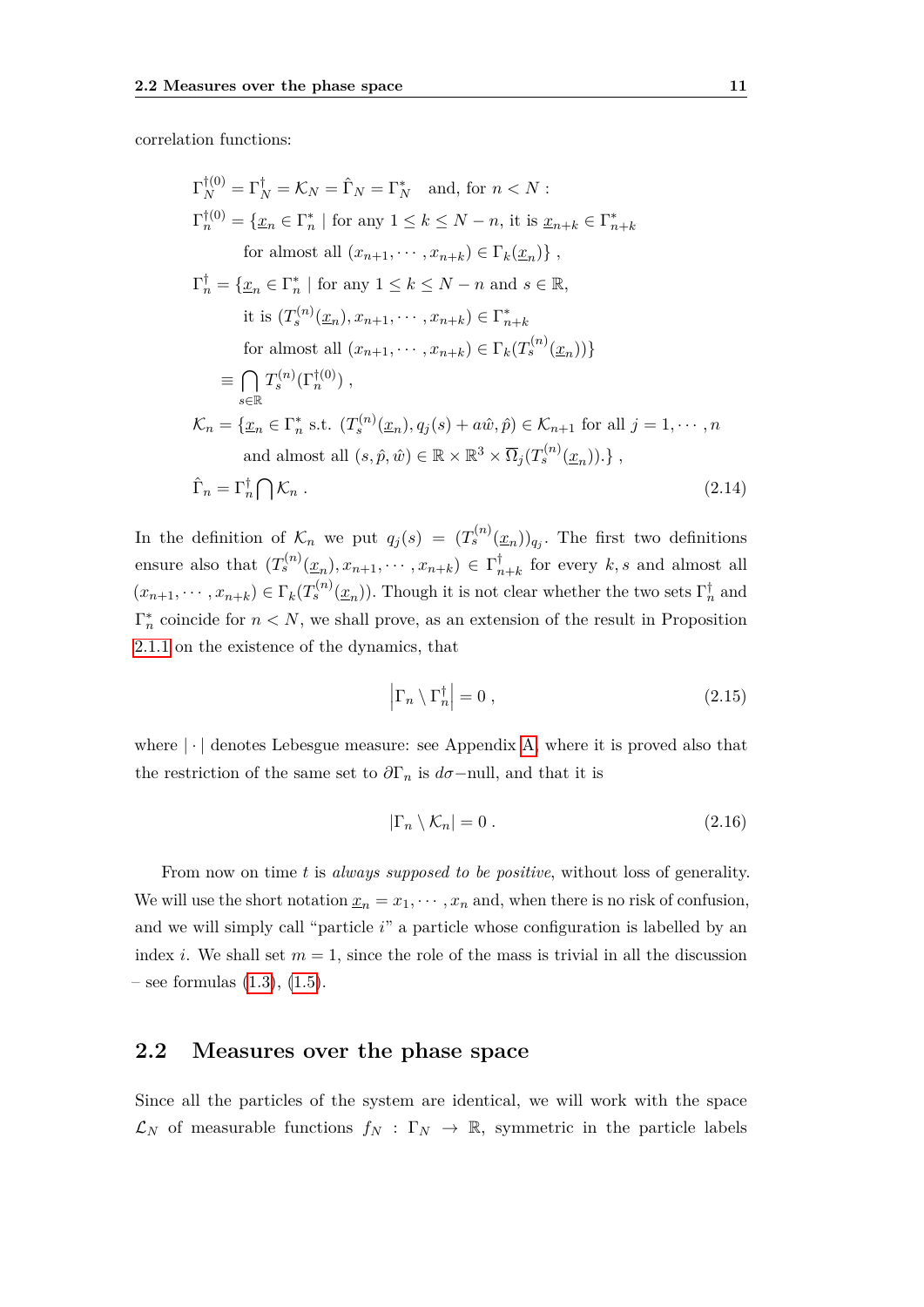$(f_N(\Pi(x_1,\ldots,x_N)) = f_N(x_1,\ldots,x_N)$  for any permutation  $\Pi$ ), and having a boundedness property of the type

<span id="page-19-1"></span>
$$
|f_N(x_1,\ldots,x_N)| \le A \prod_{j=1}^N h_\beta(p_j) ,
$$
\n
$$
h_\beta(p) = \left(\frac{\beta}{2\pi m}\right)^{\frac{3}{2}} e^{-\frac{\beta}{2m}p^2}
$$
\n(2.17)

on  $\Gamma_N$ , for some  $A, \beta > 0$ . Suppose to have an initial measure P on  $\Gamma_N$  with density  $f_N \in \mathcal{L}_N$  with respect to Lebesgue measure  $dx_1 \dots dx_N$ ,

$$
P(dx_1 \dots dx_N) = f_N(x_1, \dots, x_N) dx_1 \dots dx_N.
$$
 (2.18)

Then, because the flow  $T_t^{(N)}$  preserves the Lebesgue measure, the evolved measure at time *t* has a density  $f_N(t)$  given by

<span id="page-19-0"></span>
$$
f_N(x_1, \dots, x_N, t) = f_N(T_{-t+}^{(N)}(x_1, \dots, x_N))
$$
\n(2.19)

almost everywhere in  $\Gamma_N$ , which is the Liouville equation in a mild form (the  $+$  sign is a convention). Points of  $\Gamma_N \setminus \Gamma_N^*$  are removed from [\(2.19\)](#page-19-0). Estimate [\(2.17\)](#page-19-1) is preserved by the flow by conservation of energy. Hence,  $f_N(t) \in \mathcal{L}_N$ . Of course since the flow  $T_t^{(N)}$  $t^{(N)}$  is only defined almost surely, even densities that are regular at time zero will only be  $\mathcal{L}_N$  −functions at time *t*.

We define the *correlation functions*  $\rho_n$ ,  $n = 1, 2, \ldots$  by

<span id="page-19-2"></span>
$$
\rho_n(x_1, ..., x_n, t) = N ... (N - n + 1)
$$
\n
$$
\int_{\Gamma_{N-n}(x_1, ..., x_n)} dx_{n+1} ... dx_N f_N(x_1, ..., x_N, t) , \quad n \le N ,
$$
\n
$$
\rho_n = 0 , \quad n > N ,
$$
\n
$$
\rho_n(x_1, ..., x_n) \equiv \rho_n(x_1, ..., x_n, 0) ,
$$
\n(2.20)

where equality is in the space  $\mathcal{L}_n$ , and points of  $\Gamma_n \setminus \Gamma_n^{\dagger(0)}$  are excluded. Observe that

<span id="page-19-3"></span>
$$
|\rho_n(x_1,\ldots,x_n,t)| \le A' \prod_{j=1}^n h_\beta(p_j) , \qquad (2.21)
$$

where *A'* can be taken equal to a pure constant times  $N^n |\Lambda|^{N-n}$ . The volume of the system  $|\Lambda|$  and the diameter of the spheres *a* will be kept fixed along the whole thesis, and of course by the hard core exclusion *N* will be bounded by  $3|\Lambda|/4\pi a^3$ .

Let us say once and for all that, as in the following chapters we work with densities of measures, all equalities will hold for any fixed version of  $f_N$ ,  $f_N(t)$  and  $\rho_n(t)$  in their equivalence class, and all statements will be true only almost everywhere in Γ*<sup>N</sup>* or in its subspaces Γ*n*. Of course, the subsets where the involved flows of the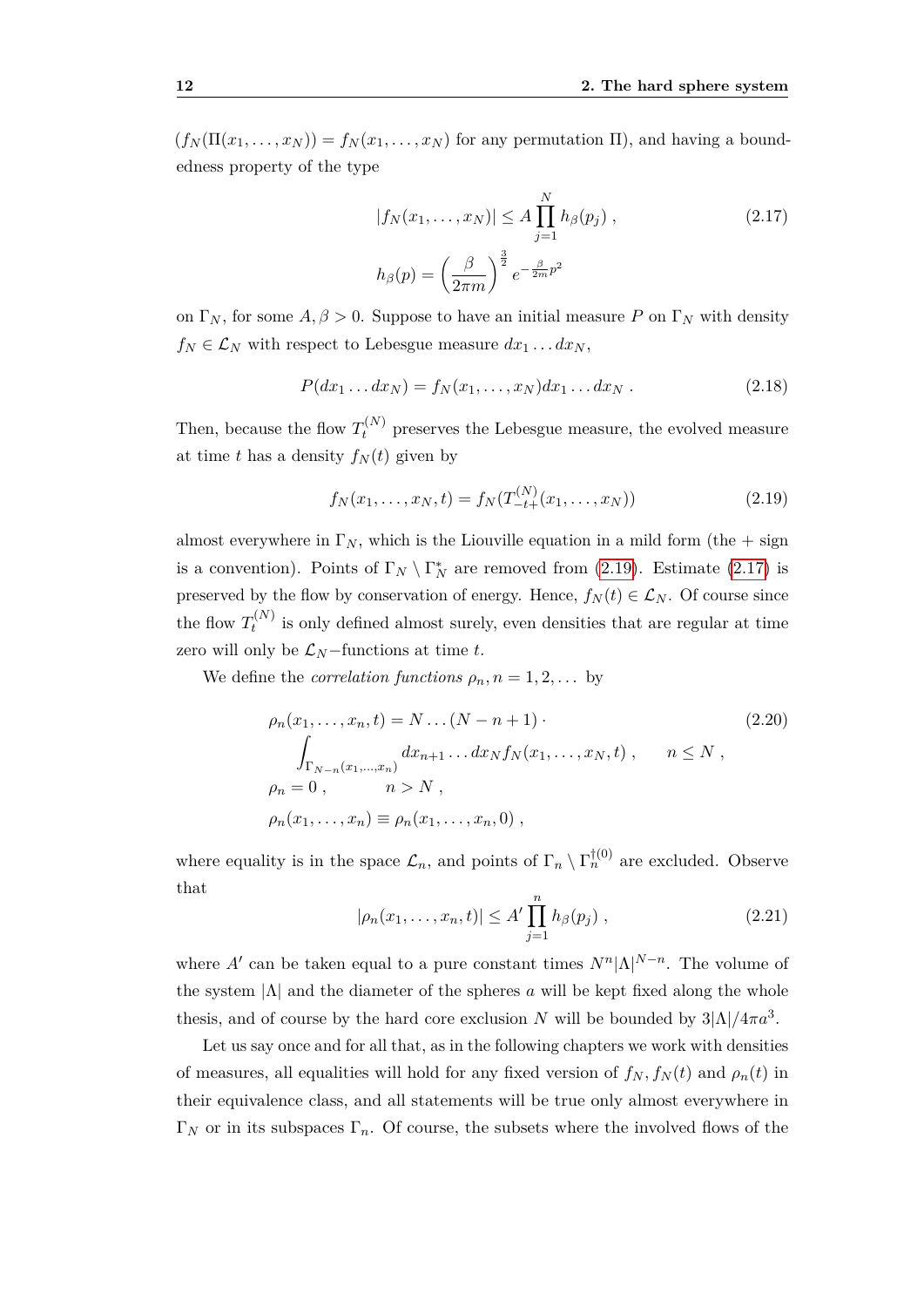dynamics are not defined for any time *must be always excluded*. In particular we will show that, assuming  $(2.19)$  and  $(2.20)$  to be valid over the full measure subsets  $\hat{\Gamma}_n$ , all derived formulas (and in particular the final expansion) are still valid in the same set. If we like things to be more definite we can always think to fix a version of  $f_N, f_N(t)$  assigning, for instance, zero value on the null set  $\Gamma_n \setminus \hat{\Gamma}_n$ .

We remark that *P* can be, in general, any measure with density in  $\mathcal{L}_n$ . In the case  $P$  is a probability measure, the quantity

$$
\frac{1}{N\cdots(N-n+1)}\int_{\mathcal{W}}dx_1\cdots dx_n\rho_n(x_1,\cdots,x_n,t)
$$
\n(2.22)

is the probability of finding particles  $1, 2, \dots, n$  at time *t* in the Borel set  $W \in \Gamma_n$ .

### <span id="page-20-0"></span>**2.3 Cercignani's derivation of the hierarchy**

The idea of constructing the BBGKY integro–differential hierarchy for a system of elastic balls starting from the Liouville equation goes back to papers of Grad in [\[20\]](#page-113-3). The first complete deduction was carried out by Cercignani in [\[6\]](#page-112-3). This is perhaps the most straightforward derivation, though not mathematically rigorous. In particular, the density  $f_N(t)$  is assumed to be *smooth* at all times, so that all the steps to be performed are justified (see the comment after [\(2.19\)](#page-19-0)). We dedicate the present section to review this derivation. We will use the notations introduced in the previous sections, unless where explicitly specified.

The starting point is the Liouville Equation in its differential form, that is, given a probability density  $f_N = f_N(x_1, \dots, x_N)$  on  $\Gamma_N$ ,

<span id="page-20-1"></span>
$$
\frac{\partial f_N}{\partial t} + \sum_{i=1}^{N} p_i \cdot \frac{\partial f_N}{\partial q_i} = 0, \qquad (\underline{x}_N \in \Gamma_N^0), \qquad (2.23)
$$

where  $\Gamma_N^0$  indicates the interior of  $\Gamma_N$  and  $x_i = (q_i, p_i)$ . This is simply the usual form of the equation valid for smooth interactions and smooth densities in the region where the state of particles corresponds to inertial motion, so that the term  $\sum_{i=1}^{N} \frac{dp_i}{dt} \cdot \frac{\partial f_N}{\partial p_i}$ *∂<sub>p<sub>i</sub>*</sub> drops. Now we want to integrate this equation over its domain of validity, with respect to coordinates and momenta of  $N - n$  particles; by symmetry, without loss of generality, we shall integrate with respect to the particles numbered from  $n + 1$  to *N*. If we introduce the *n*−particle distribution function defined on  $\Gamma_n$ by formula [\(2.20\)](#page-19-2), Eq. [\(2.23\)](#page-20-1) gives:

<span id="page-20-2"></span>
$$
\frac{\partial \rho_n}{\partial t} + N \dots (N - n + 1) \sum_{i=1}^n \int_{\Gamma_{N-n}(\underline{x}_n)} p_i \cdot \frac{\partial f_N}{\partial q_i} \prod_{l=n+1}^N dq_l dp_l \qquad (2.24)
$$

$$
+ N \dots (N - n + 1) \sum_{j=n+1}^N \int_{\Gamma_{N-n}(\underline{x}_n)} p_j \cdot \frac{\partial f_N}{\partial q_j} \prod_{l=n+1}^N dq_l dp_l = 0,
$$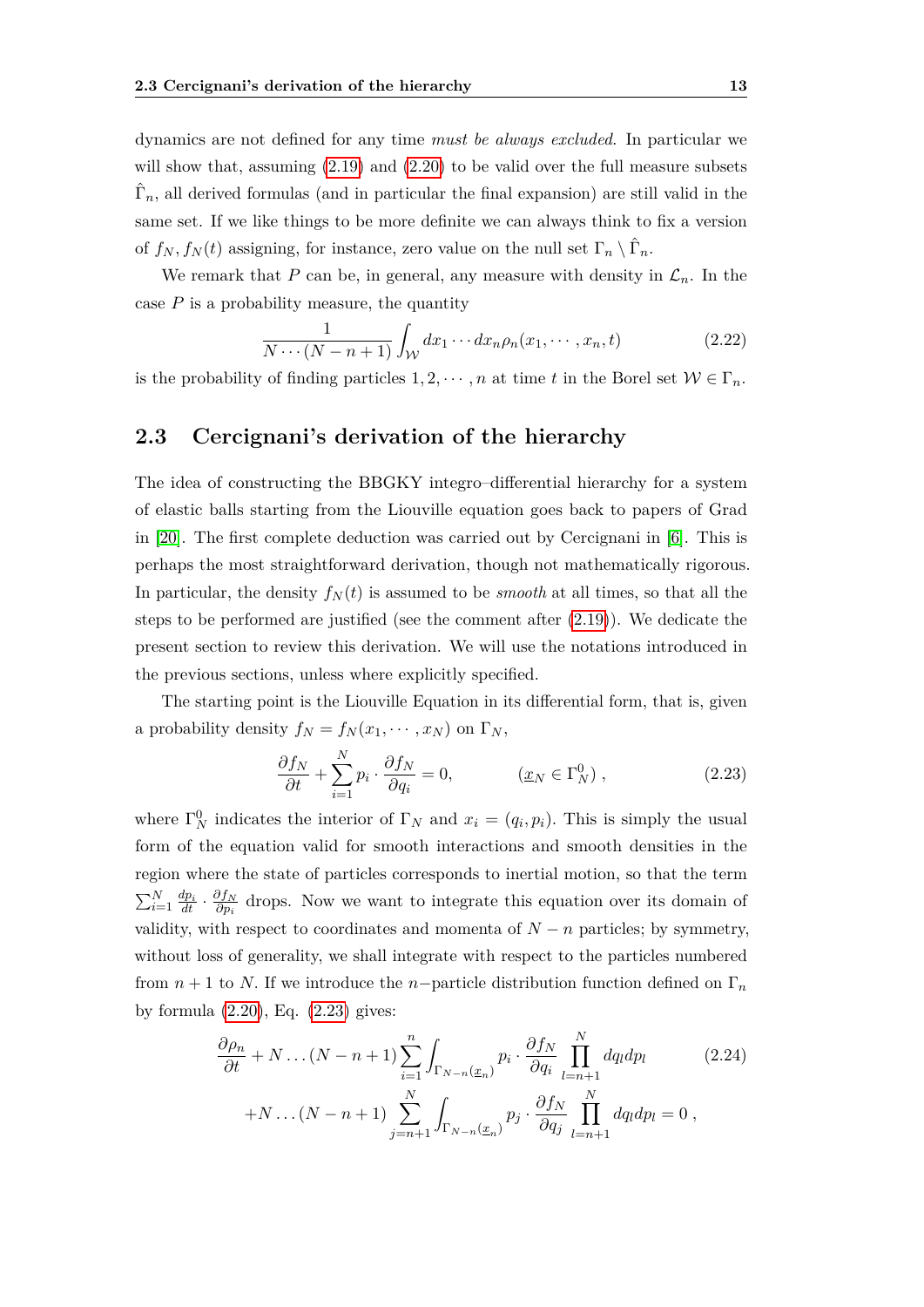where terms with  $1 \leq i \leq n$  have been separated from those with  $n + 1 \leq i \leq N$  for later convenience.

A typical term in the first sum in Eq. [\(2.24\)](#page-20-2) contains the integral of a derivative with respect to a variable,  $q_i$ , over which one does not integrate; it is not possible, however, to exchange the orders of integration and differentiation because the domain has boundaries  $(|q_i - q_i| = a)$  depending upon  $q_i$ . To obtain the correct result, a boundary term has to be added:

<span id="page-21-1"></span>
$$
N \dots (N - n + 1) \int_{\Gamma_{N-n}(\underline{x}_n)} p_i \cdot \frac{\partial f_N}{\partial q_i} \prod_{l=n+1}^N dq_l dp_l \qquad (2.25)
$$
  
=  $N \dots (N - n + 1) p_i \cdot \frac{\partial}{\partial q_i} \int_{\Gamma_{N-n}(\underline{x}_n)} f_N \prod_{l=n+1}^N dq_l dp_l - N \dots (N - n + 1)$   

$$
\cdot \sum_{j=n+1}^N \int_{\overline{\Omega}_j(\underline{x}_n) \times \mathbb{R}^3} \left( \int_{\Gamma_{N-n-1}(\underline{x}_n, x_j)} f_N \prod_{l=n+1}^N dq_l dp_l \right) p_i \cdot \hat{\omega}_{ij} d\sigma_{ij} dp_j
$$
  
=  $p_i \cdot \frac{\partial \rho_n}{\partial q_i} - \frac{1}{N-n} \sum_{j=n+1}^N \int_{\overline{\Omega}_j(\underline{x}_n) \times \mathbb{R}^3} \rho_{n+1} p_i \cdot \hat{\omega}_{ij} d\sigma_{ij} dp_j$  (2.25)

where  $\hat{\omega}_{ij}$  is the outer normal to the sphere  $|q_i - q_j| = a$  (with its center at  $q_j$ ),  $d\sigma_{ij}$ the surface element on the same sphere and  $\rho_{n+1}$  is the  $(n+1)$ −particle distribution function with arguments  $(q_k, p_k)$ ,  $k = 1, 2, \dots, n, j$ .

A typical term in the second sum in Eq. [\(2.24\)](#page-20-2) can be immediately integrated by means of the Gauss theorem, since it involves the integration of a derivative taken with respect to one of the variables of integration. We find:

<span id="page-21-0"></span>
$$
N \dots (N - n + 1) \int_{\Gamma_{N-n}(\underline{x}_n)} p_j \cdot \frac{\partial f_N}{\partial q_j} \prod_{l=n+1}^N dq_l dp_l
$$
\n
$$
= \frac{1}{N - n} \sum_{i=1}^n \int_{\overline{\Omega}_j(\underline{x}_n) \times \mathbb{R}^3} \rho_{n+1} p_j \cdot \hat{\omega}_{ij} d\sigma_{ij} dp_j + \frac{1}{(N - n)(N - n - 1)}
$$
\n
$$
\sum_{\substack{k=n+1\\k \neq j}}^N \int_{\overline{\Omega}_j(\underline{x}_n) \times \mathbb{R}^3 \times \Gamma_1(\underline{x}_n)} \rho_{n+2} p_j \cdot \hat{\omega}_{kj} d\sigma_{kj} dp_j dq_k dp_k
$$
\n
$$
+ \frac{1}{N - n} \int_{\partial \Lambda} \rho_{n+1} p_j \cdot \hat{n}_j dS_j dp_j
$$
\n(2.26)

where  $dS_j$  is the surface element of the boundary of the region  $\Lambda$  in the three– dimensional subspace described by  $q_j$ , and  $\hat{n}_j$  is the unit vector normal to such a surface element and pointing into the gas. The last term in Eq. [\(2.26\)](#page-21-0) is the contribution from the solid boundary of  $\Lambda$ ; if the particles are specularly reflected there (see Eq. [\(2.2\)](#page-14-3)), then the term under consideration is obviously zero because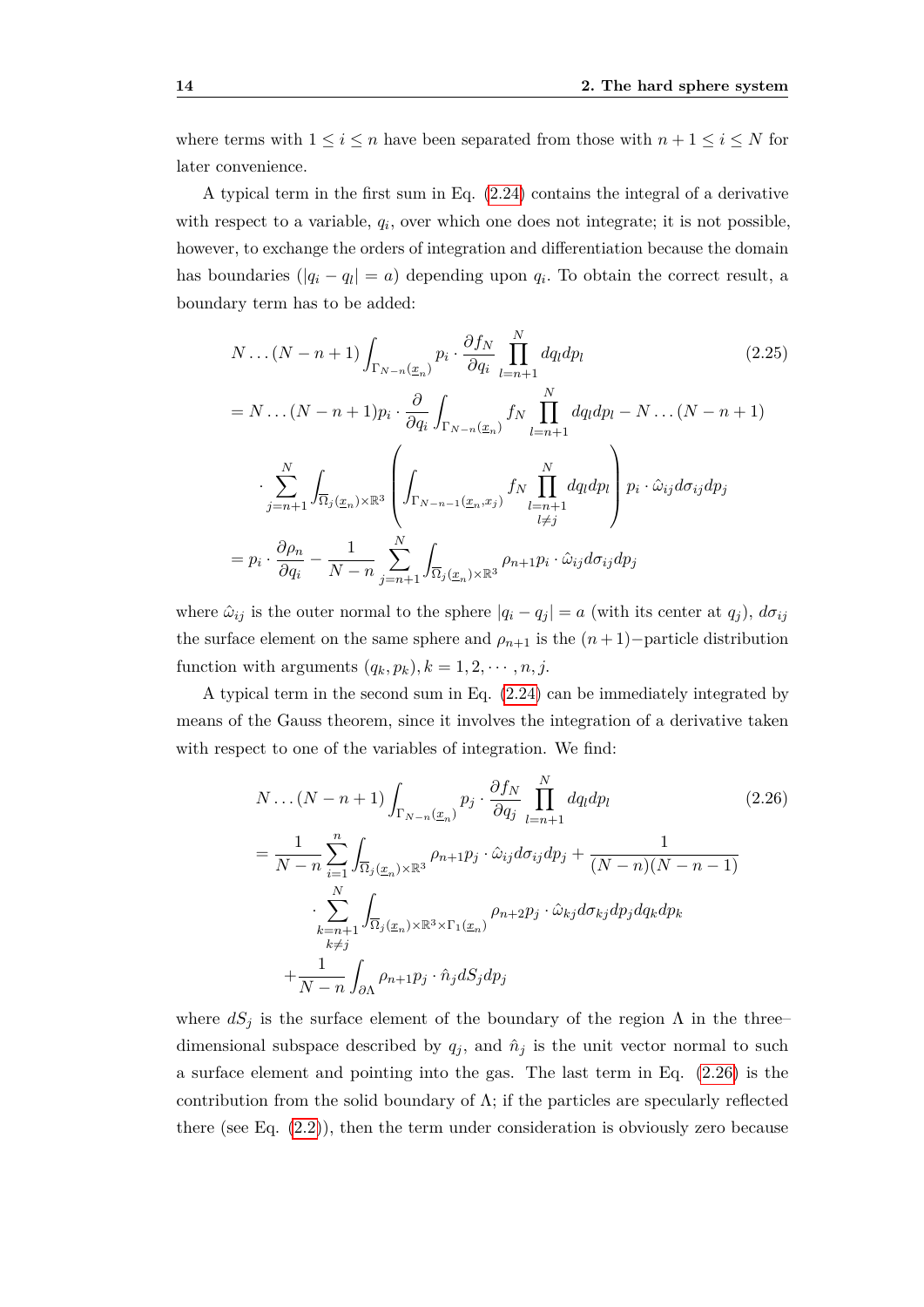$p_j \cdot \hat{n}_j$  changes its sign under specular reflection. We shall point out that the boundary term is also zero under more general assumptions: it is sufficient to assume that the effect of an interaction of a rigid sphere with the wall is independent of the evolution of the state of the other spheres and that no particles are captured by the solid walls; see [\[6\]](#page-112-3), pages 50–52, for more informations.

Inserting Eqs.  $(2.26)$  and  $(2.25)$  into  $(2.24)$ , we find:

<span id="page-22-0"></span>
$$
\frac{\partial \rho_n}{\partial t} + \sum_{i=1}^n p_i \cdot \frac{\partial \rho_n}{\partial q_i} = \frac{1}{N-n} \sum_{i=1}^n \sum_{j=n+1}^N \int_{\overline{\Omega}_j(\underline{x}_n) \times \mathbb{R}^3} \rho_{n+1} V_{ij} \cdot \hat{\omega}_{ij} d\sigma_{ij} dp_j \qquad (2.27)
$$

$$
+ \frac{1}{2} \frac{1}{(N-n)(N-n-1)} \sum_{\substack{k,j=n+1 \ k \neq j}}^N \int_{\overline{\Omega}_j(\underline{x}_n) \times \mathbb{R}^3 \times \Gamma_1(\underline{x}_n)} \rho_{n+2} V_{kj} \cdot \hat{\omega}_{kj} d\sigma_{kj} dp_j dq_k dp_k
$$

where  $V_{ij} = p_i - p_j$  is the relative momentum of the *i*−th particle with respect to the *j*−th and we have taken into account that  $p_j \cdot \hat{\omega}_{kj}$  can be replaced by  $\frac{1}{2}V_{kj} \cdot \hat{\omega}_{kj}$  in the second sum because of the antisymmetry of  $\hat{\omega}_{kj}$  with respect to its own indices. In Eq.  $(2.27)$   $q_i$  and  $p_i$  are integration variables; hence the sums over *j* are made up of identical terms, as well as the sums over *k* in the second integral. We shall write  $q_*, p_*, \overline{\Omega}_*$  in place of  $q_i, p_j, \overline{\Omega}_j$  in order to emphasize that the index *j* is dummy, and  $q_0, p_0$  in place of  $q_k, p_k$ , while we shall simply write  $V_i, \hat{\omega}_i, d\sigma_i$  for  $V_{ij}, \hat{\omega}_{ij}, d\sigma_{ij}$  and  $V_0$ ,  $\hat{\omega}_0$ ,  $d\sigma_0$  for  $V_{kj}$ ,  $\hat{\omega}_{kj}$ ,  $d\sigma_{kj}$ . Accordingly we obtain:

<span id="page-22-1"></span>
$$
\frac{\partial \rho_n}{\partial t} + \sum_{i=1}^n p_i \cdot \frac{\partial \rho_n}{\partial q_i} = \sum_{i=1}^n \int_{\overline{\Omega}_*(\underline{x}_n) \times \mathbb{R}^3} \rho_{n+1} V_i \cdot \hat{\omega}_i d\sigma_i dp_* \n+ \frac{1}{2} \int_{\overline{\Omega}_*(\underline{x}_n) \times \mathbb{R}^3 \times \Gamma_1(\underline{x}_n)} \rho_{n+2} V_0 \cdot \hat{\omega}_0 d\sigma_0 dp_* dq_0 dp_0
$$
\n(2.28)

where the arguments of  $\rho_{n+1}$  are  $(q_1, p_1, \dots, q_n, p_n, q_*, p_*, t)$  and those of  $\rho_{n+2}$  are  $(q_1, p_1, \cdots, q_n, p_n, q_*, p_*, q_0, p_0, t).$ 

Observe that simultaneous contacts of more than two spheres contribute nothing to the above integrals, if  $\rho_{n+1}, \rho_{n+2}$  are integrable functions. In fact, such multiple collisions correspond to the contribution to the integrals with respect to  $d\sigma_i$ ,  $d\sigma_0$ , coming from the *boundary* of  $\overline{\Omega}_{*}(\underline{x}_n)$  (the last being a surface in  $\mathbb{R}^3$ ), which is a one–dimensional subset. Accordingly, their contribution to the integrals is zero, unless singularities occur, which we *exclude* here by using a smooth *f<sup>N</sup> .*

Now an important remark: *the equations used so far are incomplete, because we have not used the laws of elastic impact, Eq. [\(2.1\)](#page-14-2).*

According to these laws, in the last formula, any particle entering a collision with momentum  $p'_i$  at  $q_i$  is at the same time (or a vanishingly short time later) in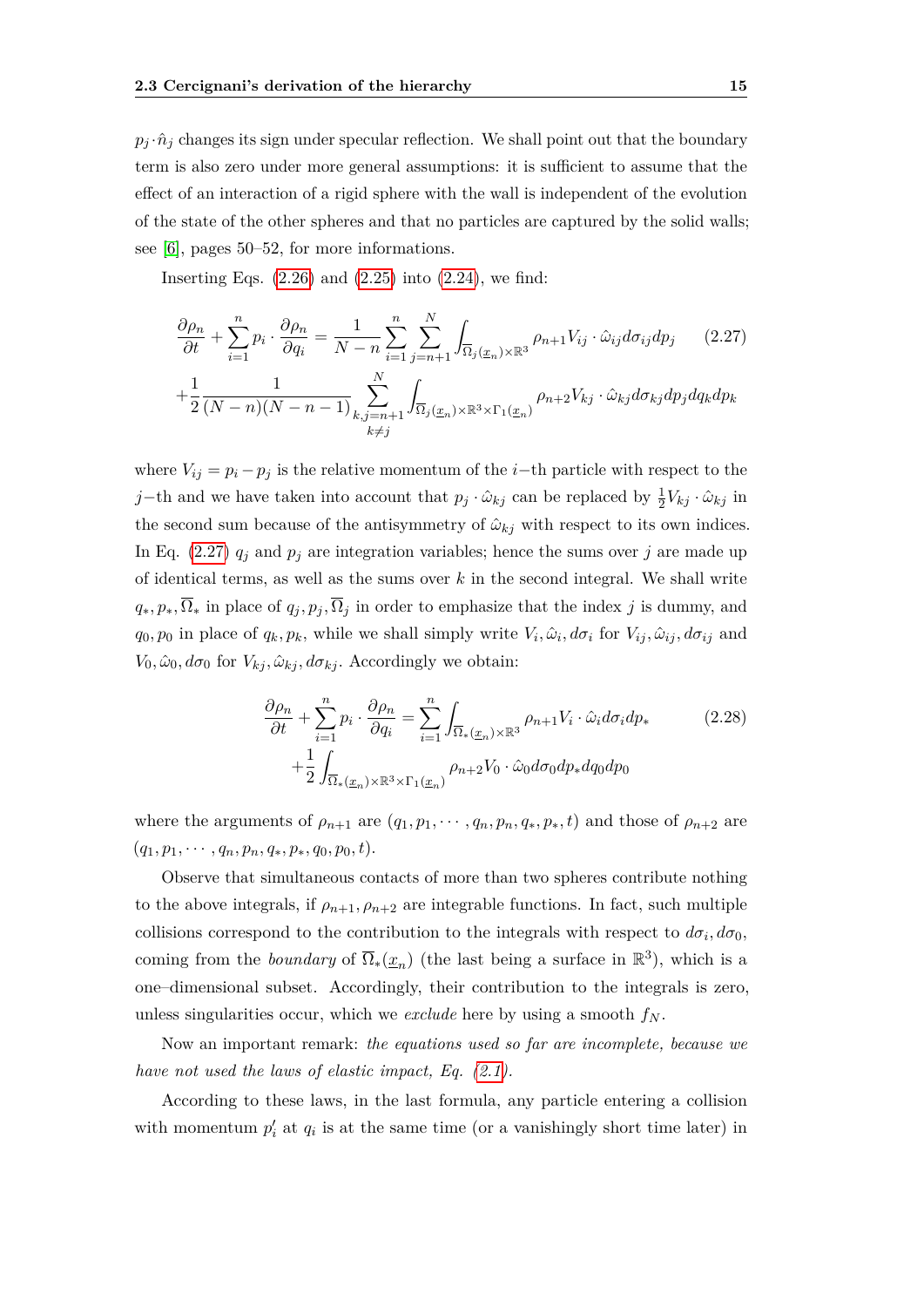an after–collision state with momentum  $p_i$  related to  $p'_i$  and  $\hat{\omega}_i$  by

<span id="page-23-1"></span>
$$
p'_{i} = p_{i} - \hat{\omega}_{i}(\hat{\omega}_{i} \cdot V_{i})
$$
  
\n
$$
p'_{*} = p_{*} + \hat{\omega}_{i}(\hat{\omega}_{i} \cdot V_{i}) ;
$$
\n(2.29)

this suggests to assume the following:

<span id="page-23-0"></span>
$$
\rho_{n+1}(q_1, p_1, \cdots, q_i, p_i, \cdots, q_n, p_n, q_*, p_*, t)
$$
\n
$$
= \rho_{n+1}(q_1, p_1, \cdots, q_i, p_i - \hat{\omega}_i(\hat{\omega}_i \cdot V_i), \cdots, q_n, p_n, q_*, p_* + \hat{\omega}_i(\hat{\omega}_i \cdot V_i), t)
$$
\n(2.30)

for  $i = 1, \dots, n$  and  $1 \le n \le N - 1$ .

Now we examine the term involving  $\rho_{n+2}$  in Eq. [\(2.28\)](#page-22-1) and claim that it is zero, as a consequence of [\(2.30\)](#page-23-0). First, we separate the integral into the corresponding integrals extended to the subsets  $V_0 \cdot \hat{\omega}_0 < 0$  (particles entering a collision) and  $V_0 \cdot \hat{\omega}_0 > 0$  (particles that have just collided). The considered term becomes

<span id="page-23-2"></span>
$$
\frac{1}{2} \int_{\overline{\Omega}_{*+}(\underline{x}_n)\times\mathbb{R}^3 \times \Gamma_1(\underline{x}_n)} \rho_{n+2} |V_0 \cdot \hat{\omega}_0| d\sigma_0 dp_* dq_0 dp_0
$$
\n
$$
- \frac{1}{2} \int_{\overline{\Omega}_{*-}(\underline{x}_n)\times\mathbb{R}^3 \times \Gamma_1(\underline{x}_n)} \rho_{n+2} |V_0 \cdot \hat{\omega}_0| d\sigma_0 dp_* dq_0 dp_0.
$$
\n(2.31)

We may show that the two terms in this formula cancel each other.

In fact, changing the variables from  $p_0$  and  $p_*$  to  $p'_0$  and  $p'_*$  given by Eq. [\(2.29\)](#page-23-1) with  $i = 0$ , and taking Eq. [\(2.30\)](#page-23-0) (with  $i = 0$  and *n* replaced by  $n + 1$ ) into account, the *first* term of [\(2.31\)](#page-23-2) becomes equal to

<span id="page-23-3"></span>
$$
\frac{1}{2} \int_{\overline{\Omega}_{*-}(\underline{x}_n)\times\mathbb{R}^3 \times \Gamma_1(\underline{x}_n)} \rho'_{n+2} |V_0' \cdot \hat{\omega}_0| d\sigma_0 dp'_* dq_0 dp'_0 \tag{2.32}
$$

where the arguments of  $\rho'_{n+2}$  are the same as in  $\rho_{n+2}$  with  $p_*$  and  $p_0$  replaced by  $p'_*$  and  $p'_0$ , and we have taken into account that the absolute value of the Jacobian determinant of the transformation from  $p_*, p_0$  to  $p'_*, p'_0$  is 1. The integral extends to the emisphere  $V'_0 \cdot \hat{\omega}_0 < 0$ , because Eq. [\(2.29\)](#page-23-1) (with  $i = 0$ ) implies

$$
V_0 = V'_0 - 2\hat{\omega}_0(\hat{\omega}_0 \cdot V'_0) , \qquad (2.33)
$$

hence

$$
V_0 \cdot \hat{\omega}_0 = -V'_0 \cdot \hat{\omega}_0 \,. \tag{2.34}
$$

We can now drop the primes in Eq.  $(2.32)$ , since  $p'_0$  and  $p'_*$  are integration variables: we find 1  $\overline{a}$ 

$$
\frac{1}{2} \int_{\overline{\Omega}_{*-}(\underline{x}_n)\times\mathbb{R}^3\times\Gamma_1(\underline{x}_n)} \rho_{n+2} |V_0 \cdot \hat{\omega}_0| d\sigma_0 dp_* dq_0 dp_0 , \qquad (2.35)
$$

so that the expression in Eq. [\(2.31\)](#page-23-2) is equal to zero.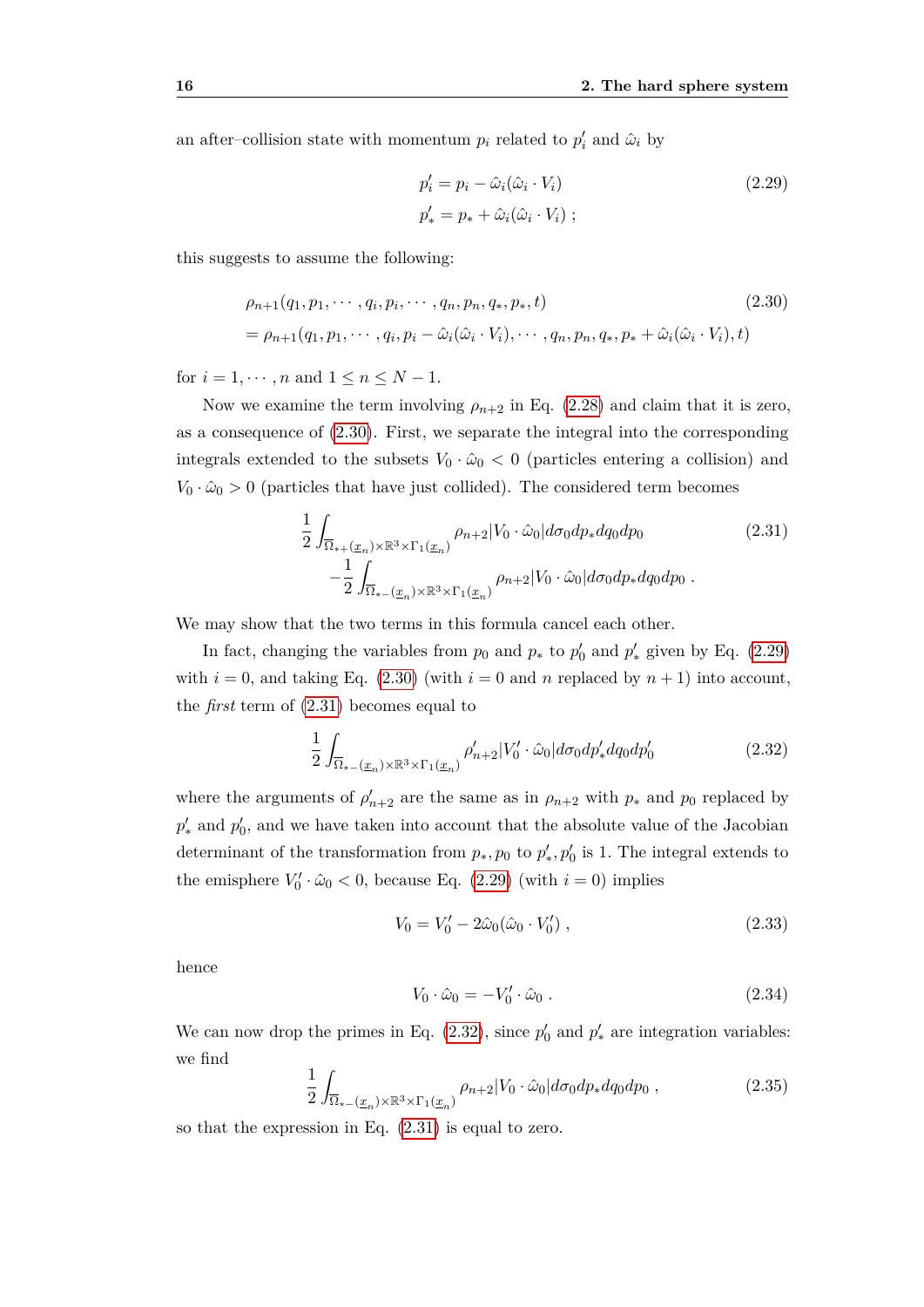Our final result is then

<span id="page-24-0"></span>
$$
\frac{\partial \rho_n}{\partial t} + \sum_{i=1}^n p_i \cdot \frac{\partial \rho_n}{\partial q_i} = \sum_{i=1}^n \int_{\overline{\Omega}_*(\underline{x}_n) \times \mathbb{R}^3} \rho_{n+1} V_i \cdot \hat{\omega}_i a^2 d\hat{\omega}_i dp_* \qquad (n = 1, \cdots, N) \tag{2.36}
$$

for  $\underline{x}_n \in \Gamma_n^0$ , where we have replaced  $d\sigma_i$  by its expression  $a^2 d\hat{\omega}_i$  in terms of the radius *a* of the sphere  $|q_* - q_i| = a$  and the element of solid angle  $d\hat{\omega}_i$ . We shall call this system of equations the BBGKY hierarchy for a hard sphere gas. Its physical meaning is quite transparent: the *n*−particle distribution function evolves in time according to the *n*−particle dynamics, corrected by the effect of the interaction with the remaining  $(N - n)$  particles. The effect of this interaction is described by the right hand side of Eq. [\(2.36\)](#page-24-0).

We stress the fact that the hierarchy  $(2.36)$  was derived only under the assumptions of:

- a symmetrical dependence of  $\rho_n$  upon the particles;
- a sufficient regularity of  $\rho_n$  at all times;
- the validity of condition  $(2.30)$
- assumptions on the boundary *∂*Λ neglecting the surface integral in the last line of  $(2.26)$  (see the comment after  $(2.26)$ ).

The second item in the list is in particular required in order to neglect the contribution of a *line* to a surface integral, i.e. to neglect the effect of triple collisions.

In [\[23\]](#page-113-1) the rigorous versions of property [\(2.30\)](#page-23-0) and of Eq. [\(2.36\)](#page-24-0) are presented (see also Remark (1) in Chapter [4](#page-36-0) of this thesis and Eq. [\(4.12\)](#page-41-0)). In the following chapters [\(3](#page-26-0) to [6\)](#page-56-0) of the present thesis we will establish a more appropriate rigorous description for the evolution of correlation functions starting from any initial measure with measurable density (plus some decay behaviour for large momenta), and we will derive the BBGKY hierarchy as presented in [\[23\]](#page-113-1), showing uselessness of condition  $(2.30).$  $(2.30).$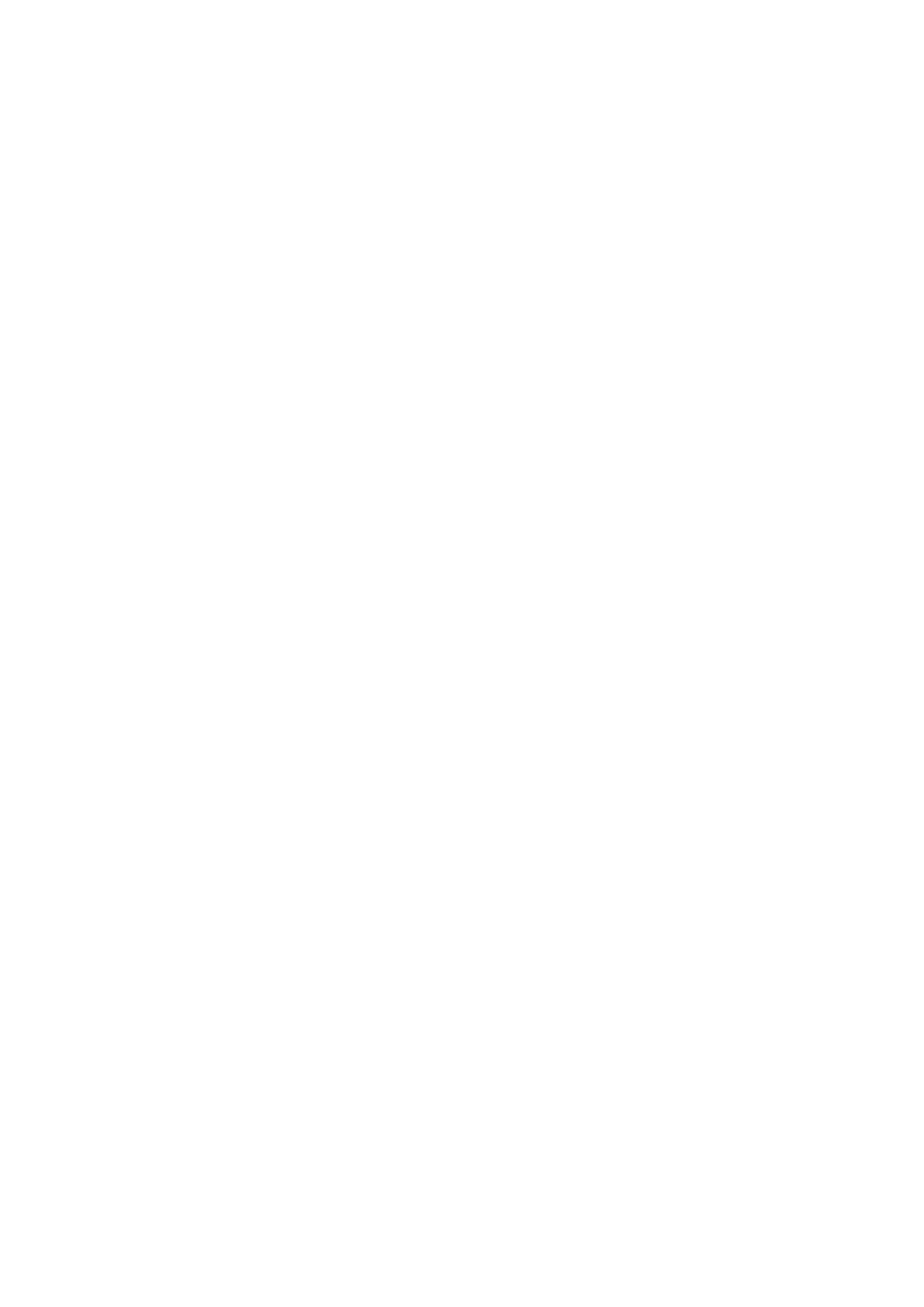### <span id="page-26-0"></span>**Chapter 3**

## **Collision histories**

In this chapter we analyze the structure of the expansion on the right hand side of [\(1.5\)](#page-10-1). This is given in general by a large variety of terms. In each of these terms the integrand function contains a time–zero correlation function evaluated in a configuration of particles which can be found by flowing backwards in time the configuration  $\underline{x}_n$ , and suitably *adding* new particles at the times  $t_1, t_2$  etcetera. The new particles appear in a collision configuration with one of the pre–existent particles. This describes a special (fictitious) evolution that will be called "collision history", a name first used by Spohn in [\[45\]](#page-115-0).

In order to have a clear picture of the many terms of the expansion, and of the configurations of particles involved in them, we shall establish rules for their graphical representation. In particular, we will show that Equation [\(1.5\)](#page-10-1) can be written as a sum over a set of tree graphs. We will introduce the convenient class of trees in Section [3.1:](#page-26-1) a class of decorated trees to be associated to the collision histories (as explained in Section [3.2\)](#page-29-0), and a class of trees with less decorations corresponding to the terms of the expansion. We will give the rules for this correspondence in Section [3.3,](#page-31-0) where also an explicit formula will be given for the generic term of the expansion.

We want to stress since the beginning that the collision history is *not* a real trajectory of the particle system, and the associated collisions are *not* a sequence of real collisions. The correspondence between collision histories and sequences of real collisions is only very indirect ([\[45\]](#page-115-0)).

### <span id="page-26-1"></span>**3.1 A family of trees**

We begin by considering binary tree graphs with generic node as in Figure [3.1:](#page-28-0) one segment *crosses* the node while the other segment is *generated* by the node. In all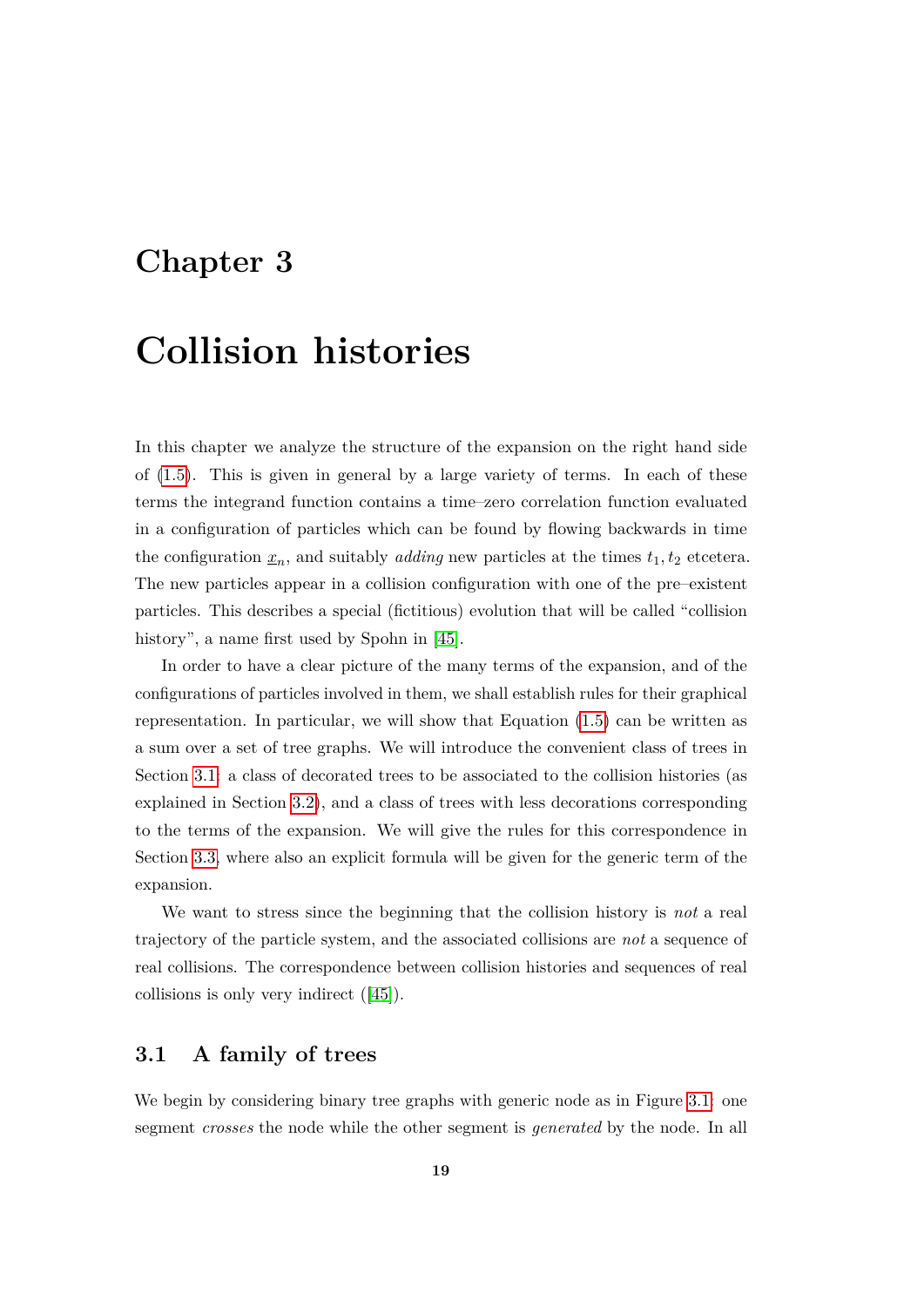the diagrams time will always flow from right to left along a horizontal axis. We shall agree to draw the trees in such a way that the root corresponds to time *t* while the endpoints correspond to time zero, and that one of the two above mentioned segments attached to the node is horizontal, while the other has a (meaningless) slope between 0 and  $\pi/2$ . We call *line* of a tree the straight segment which left extremum is its generating node (or the root of the tree) and which right extremum is one of the endpoints of the tree.

No trees will be considered with two or more nodes corresponding to the same time. Call

$$
\overline{\Delta}(\underline{x}_n;[0,t])
$$

for  $1 \leq n \leq N, \underline{x}_n \in \Gamma_n^*, t \in \mathbb{R}$ , the set of all such binary trees with a number of nodes *m* variable in  $(0, \dots, N-n)$ , exactly  $m+1$  lines (and endpoints), and no decoration other than the following:

- 1. a label  $x_n$  attached to the root;
- 2. for  $n > 1$ , a label  $j \in (1, \dots, n)$  attached to each node crossed by the line ending in the root of the tree.

We avoid to add a label *t* to the root of the trees if no confusion arises. See Figure [3.2](#page-28-1) for an example. We may set  $\overline{\Delta}(\underline{x}_n;[0,t]) = \emptyset$  for  $n > N$ .

We can always think to order the nodes of the tree from left to right with an index  $k = 1, 2, \ldots, m$ , which we call *ordering number* of the node. We refer to the line generated in the *k*−th node as the *k*−*th line*, and we refer to the line ending in the root of the tree as the *root line*. When the *k*−th node is crossed by the root line we denote  $j_k$  the label associated to it.

Two trees will be considered *equivalent* if they can be superposed, together with their labels and without altering their topological structure *neither the ordering of its nodes*. Hence, even though the nodes of a tree are not associated to precise values of the time, they are ordered along the time axis. For given number of nodes *m* and forgetting about decorations, there will be *m*! different trees in  $\overline{\Delta}(\underline{x}_n;[0,t])$ ; each of these trees can be decorated with the *j* labels in  $n^{m_0}$  different ways,  $m_0$  being the number of nodes crossed by the root line.

Now take a tree  $\overline{\mathcal{D}} \in \overline{\Delta}(\underline{x}_n; [0, t])$ . Sometimes we will also use the notation  $\overline{\mathcal{D}} = (\underline{x}_n, \overline{\delta})$  to remember that we fixed the root configuration. We shall call *collision history* and indicate it by  $\mathcal{D} = (\underline{x}_n, \delta)$ , the tree obtained from  $\overline{\mathcal{D}}$  by adding a triple  $(t_k, \hat{p}_k, \hat{w}_k) \in \mathbb{R} \times \mathbb{R}^3 \times S^2$  to the *k*−th node for every  $k = 1, 2, ..., m$ , where

•  $t_k$  is a time variable, so that  $t_{m+1} \equiv 0 < t_m < \cdots < t_1 < t_0 \equiv t$ ;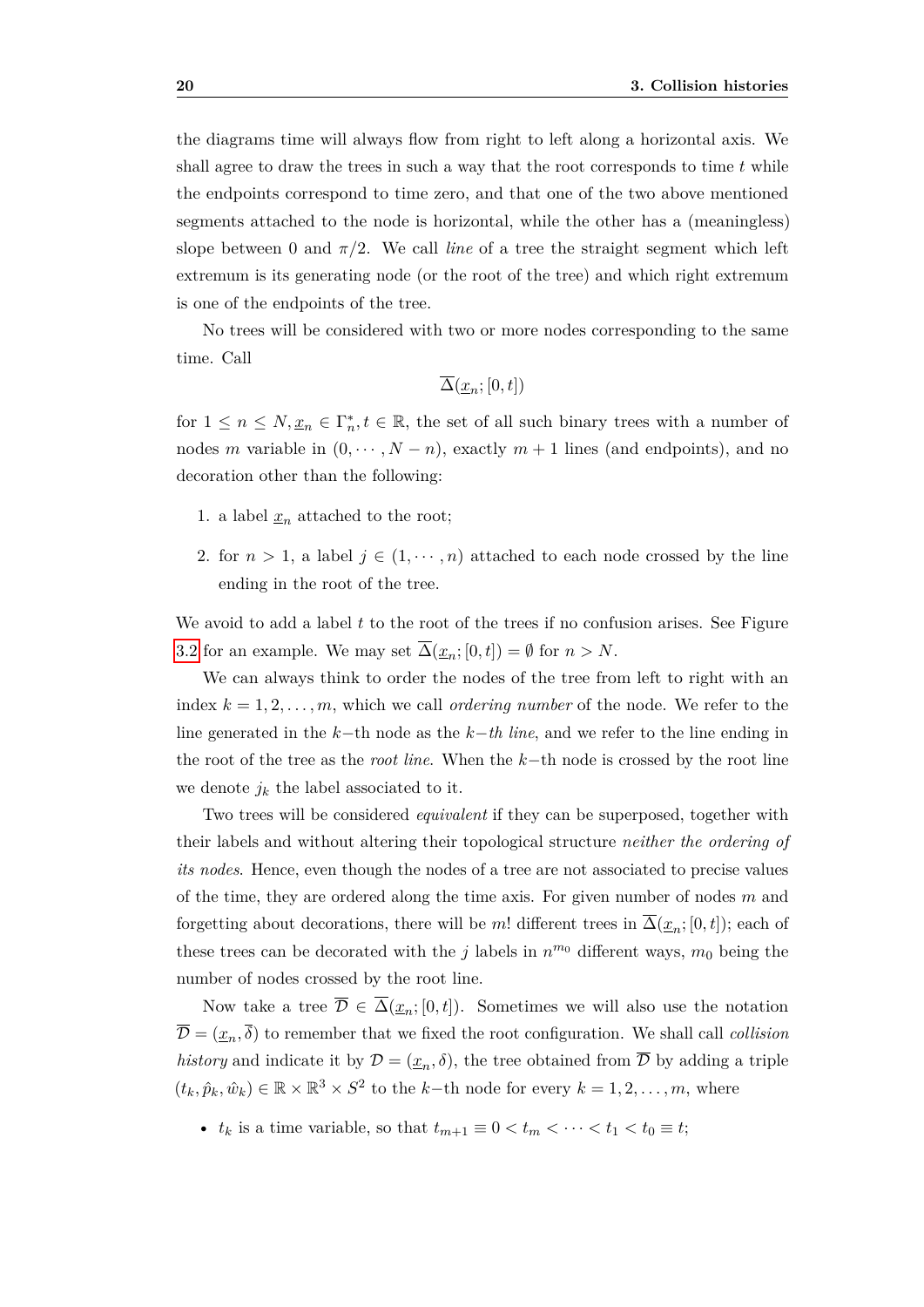

<span id="page-28-1"></span><span id="page-28-0"></span>**Figure 3.1.** Structure of the generic node of a tree: one of the two lines is generated in the node, representing a new particle appearing in the collision histories described by the tree.



**Figure 3.2.** Example of tree in  $\Delta(\underline{x}_n; [0, t])$ . It will appear in the expansion for the *n*−points correlation function  $(n \leq N - 5)$ ; here  $j_1, j_5 \in (1, \dots, n)$ . In the figure  $0 < t_2 < t_1 < t$ .

- $\hat{p}_k$  is a momentum variable;
- the unit vector variable  $\hat{w}_k$  has some complicated constraint depending on the other labels attached to the tree, which is defined in Section [3.2.](#page-29-0)

Call also

$$
\Delta(\underline{x}_n;[0,t])
$$

<span id="page-28-2"></span>the space of all the collision histories obtained in this way from  $\overline{\Delta}(\underline{x}_n;[0,t])$  for *n* ≤ *N*, and set  $\Delta(\underline{x}_n; [0, t]) = ∅$  for *n* > *N*. See Figure [3.3](#page-28-2) for some example.



**Figure 3.3.** Collision histories in  $\Delta(\underline{x}_n; [0, t])$  with 0,1 or 2 nodes.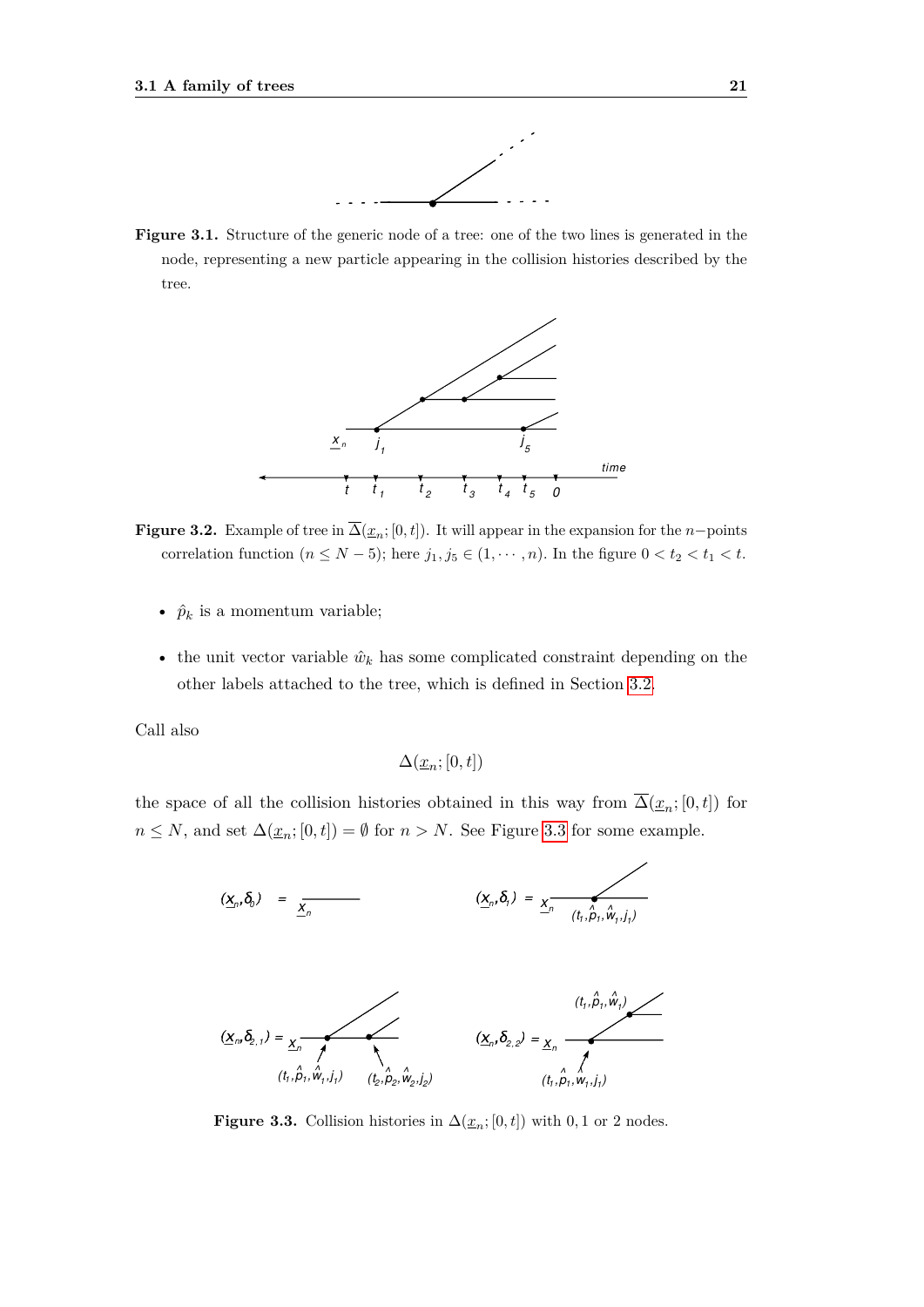Observe that our definition of collision history corresponds to the original one given in [\[45\]](#page-115-0). In fact  $\Delta(\underline{x}_n; [0, t])$  is in a one by one correspondence with the subset of

$$
\bigcup_{0 \le m \le N-n} (\mathbb{N} \times \mathbb{R} \times \mathbb{R}^3 \times S^2)^m
$$
 (3.1)

given by the collections  $(m, j_1, \ldots, j_m, t_1, \ldots, t_m, \hat{p}_1, \ldots, \hat{p}_m, \hat{w}_1, \ldots, \hat{w}_m)$  with the above mentioned constraints over times and unit vectors, and with the variables *j*<sup>*k*</sup> ∈ <sup>N</sup> defined by

<span id="page-29-1"></span>
$$
j_k = \text{ label attached to the } k-\text{th node}, \tag{3.2}
$$

if the k–th node is crossed by the root line;

 $j_k = n + q$ , if the k–th node is crossed by the *q*−th line *,* 1 ≤ *q* ≤ *k* − 1 *.*

Notice that  $1 \leq j_k \leq n + k - 1$ . In the notations  $\mathcal{D} = (\underline{x}_n, \delta), \overline{\mathcal{D}} = (\underline{x}_n, \overline{\delta})$ , we can identify  $\delta$  and  $\overline{\delta}$  with the corresponding collections of variables:

<span id="page-29-2"></span>
$$
\delta = (m, j_1, \dots, j_m, t_1, \dots, t_m, \hat{p}_1, \dots, \hat{p}_m, \hat{w}_1, \dots, \hat{w}_m),
$$
  

$$
\overline{\delta} = (m, j_1, \dots, j_m).
$$
 (3.3)

### <span id="page-29-0"></span>**3.2 The fictitious evolution of particles**

Let us now construct an evolution of particles

 $\mathcal{E}_{\mathcal{D}}$ 

to associate to the history  $\mathcal{D} = (\underline{x}_n, \delta)$ . The root of a tree is labeled by our starting configuration representing *n* particles at time *t*. In general the root line will represent these *n* particles from time 0 to time *t*, and the *k*–th line the  $(n + k)$ –th particle,  $k = 1, 2, \dots$ , from time 0 to time  $t_k$ . The  $k$ −th node represents a binary collision between the particles associated to the crossed line and the generated line  $((n+k)-th)$ particle), and the triple  $(t_k, \hat{p}_k, \hat{w}_k)$  specifies the time of collision and the momentum and position of particle  $(n+k)$  colliding: the vector joining the two particles involved in the collision and pointing towards particle  $(n + k)$  will be  $a\hat{w}_k$ . Finally, the extra label  $j_k \in (1, \ldots, n)$  in the nodes crossed by the root line tells us with which particle occurs the collision with particle  $(n + k)$ .

Given  $i = 1, 2, \dots, n + m$  ( $m =$  number of nodes), we call

$$
x_i(s; \mathcal{D})
$$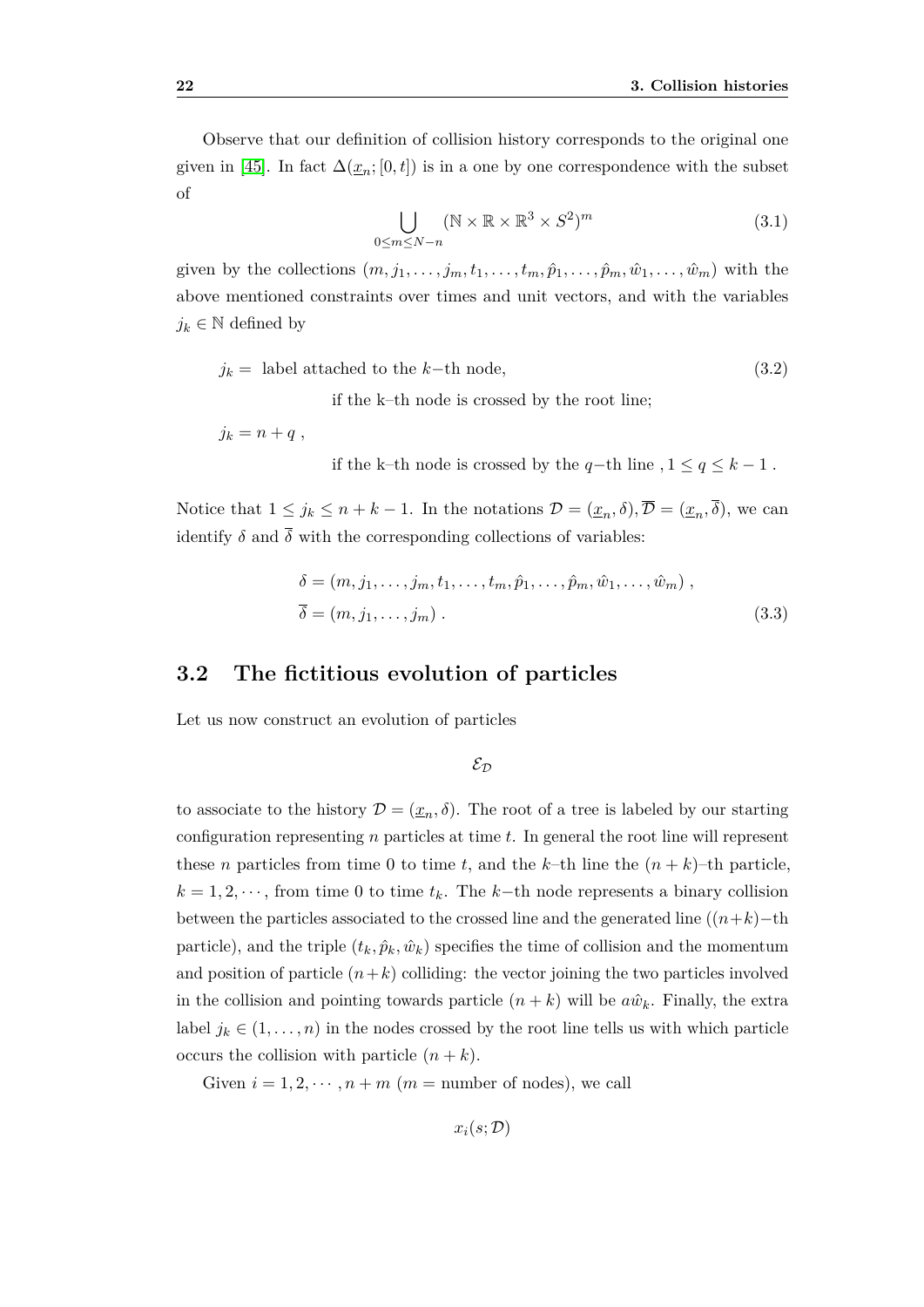the configuration of the *i*–th particle at time *s* in the evolution  $\mathcal{E}_{\mathcal{D}}$  (and we will put  $x_i(\mathcal{D}) \equiv x_i(0;\mathcal{D})$  for short) and we define this configuration for  $0 \leq s \leq t$  by the following construction. Take the root configuration  $\underline{x}_n \in \Gamma_n^*$ , put  $x_i(t; \mathcal{D}) = \underline{x}_n$ , and evolve it backwards in time as if there were no other particles in the space up to time  $t_1$  if  $m > 0$  (that is with the flow  $T_{-t+t_1+}^{(n)}$ ), and up to time 0 if  $m = 0$ . This defines  $\underline{x}_n(s; \mathcal{D})$  for  $t_1 \leq s < t$ . At time  $t_1$  stop your (*n*−particle) system and add particle  $(n + 1)$  in a state  $x_{n+1}(t_1; \mathcal{D})$  with momentum  $\hat{p}_1$  and position at distance  $a\hat{w}_1$  from particle  $j_1$ , with  $\hat{w}_1 \in \Omega_{j_1}(\underline{x}_n(t_1; \mathcal{D}), \hat{p}_1)$ : at fixed  $\underline{x}_n, t_1$  we will have either an *incoming* or an *outgoing* collision between particles  $j_1$  and  $(n + 1)$ , depending on the chosen values of  $\hat{p}_1, \hat{w}_1$ . Then evolve backwards in time particles  $(1, \ldots, n+1)$ as if there were no other particles in the space up to time  $t_2 < t_1$  (with  $T_{-t_1+t_2+}^{(n+1)}$ ); notice that soon after  $t_1$  particle  $j_1$  in the evolution  $\mathcal{E}_{\mathcal{D}}$  will deviate from its free motion *if and only* if  $\hat{p}_1, \hat{w}_1$  correspond to an *outgoing* collision. At time  $t_2$  stop the system and add particle  $(n+2)$  as above with momentum  $\hat{p}_2$  and position at distance  $a\hat{w}_2$  from particle  $j_2$  (defined by [\(3.2\)](#page-29-1)), with  $\hat{w}_2 \in \Omega_{j_2}(\underline{x}_{n+1}(t_2; \mathcal{D}), \hat{p}_2)$ . Later on evolve your  $(n+2)$ −particle system backwards up to time  $t_3 < t_2$ , and so on up to the final step, which is the evolution of particles  $(1, \ldots, n+m)$  with the flow  $T_{-tm}^{(n+m)}$ −*tm*+ from time  $t_m > 0$  to time 0. We stress that the configurations  $\underline{x}_n(s; \mathcal{D})$  are always constructed by taking limits from the *future*. An example is pictured in Figure [3.4.](#page-30-0)

<span id="page-30-0"></span>

**Figure 3.4.** Trajectory drawn by the particles in a collision history of the type  $(\underline{x}_n, \delta_{2,1})$  of Figure [3.3,](#page-28-2) in the case  $n = 2, j_1 = 2, \hat{w}_1 \in \Omega_{2-}, j_2 = 1, \hat{w}_2 \in \Omega_{1+}.$ 

In the following we will call

$$
\mathcal{E}_\mathcal{D}(s)
$$

the *configuration* of all the particles of  $\mathcal{E}_{\mathcal{D}}$  at time *s*, without specifying the number of such particles, so that  $\mathcal{E}_{\mathcal{D}} = {\mathcal{E}_{\mathcal{D}}(s)}_{0 \leq s \leq t}$ . In particular if *s* coincides with the time  $t_k$  associated to a node, then  $\mathcal{E}_{\mathcal{D}}(s)$  is the configuration of the particles of the evolution *after* having added the new particle generated in the node:  $\mathcal{E}_{\mathcal{D}}(t_k)$  =  $(\underline{x}_{n+k-1}(t_k; \mathcal{D}), q_{j_k}(t_k; \mathcal{D}) + a\hat{w}_k, \hat{p}_k)$ . We call

$$
N_{\mathcal{D}}(s)
$$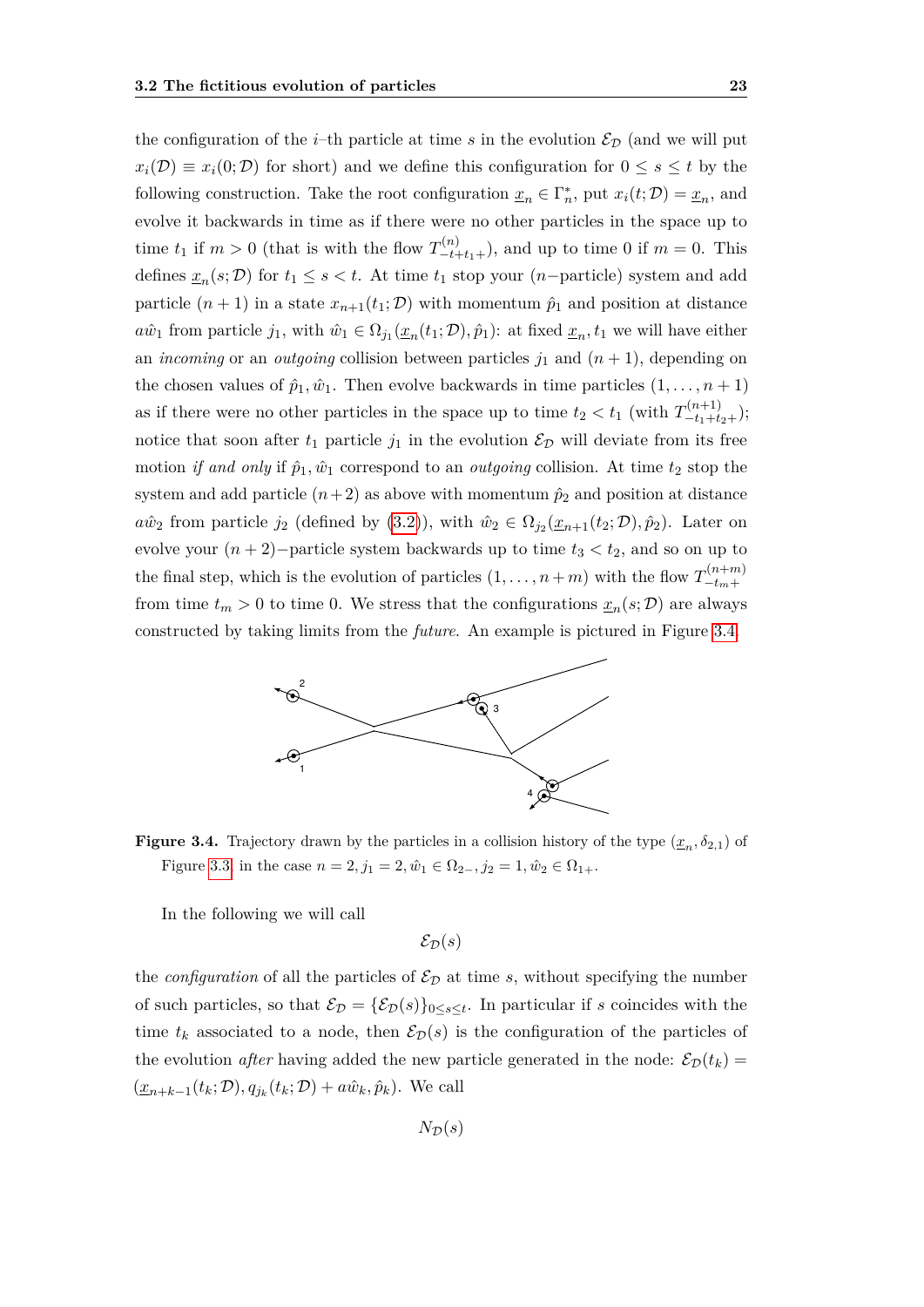the *number of particles* of  $\mathcal{E}_{\mathcal{D}}$  at time *s*,  $N_{\mathcal{D}}(s) \in (n, \ldots, n+m)$ , and we name *cluster of particles* of  $\mathcal{E}_{\mathcal{D}}$  the time–dependent collection of particles described by the evolution.

If we would prefer formulas instead of trees we should write, referring for instance to the trees in Figure [3.3,](#page-28-2)

$$
\underline{x}_{n}(s; \underline{x}_{n}, \delta_{0}) = T_{-s+}^{(n)}(\underline{x}_{n}), \quad t \geq s \geq 0,
$$
\n
$$
\underline{x}_{n}(s; \underline{x}_{n}, \delta_{1}) = T_{-s+}^{(n)}(\underline{x}_{n}), \quad t \geq s \geq -t + t_{1},
$$
\n
$$
\underline{x}_{n+1}(\underline{x}_{n}, \delta_{1}) = T_{-t_{1}+}^{(n+1)}(T_{-t+t_{1}+}^{(n)}(\underline{x}_{n}), q_{j_{1}}(t_{1}; \underline{x}_{n}, \delta_{1}) + a\hat{w}_{1}, \hat{p}_{1}),
$$
\n
$$
\underline{x}_{n+2}(\underline{x}_{n}, \delta_{2,1}) = T_{-t_{2}+}^{(n+2)}\left(T_{-t_{1}+t_{2}+}^{(n+1)}(T_{-t+t_{1}+}^{(n)}(\underline{x}_{n}), q_{j_{1}}(t_{1}; \underline{x}_{n}, \delta_{2,1}) + a\hat{w}_{1}, \hat{p}_{1}\right),
$$
\n
$$
q_{j_{2}}(t_{2}; \underline{x}_{n}, \delta_{2,1}) + a\hat{w}_{2}, \hat{p}_{2}),
$$
\n(3.4)

and so on.

#### **Remarks.**

(1) Clearly all this construction is not well defined for  $\underline{x}_n \in \Gamma_n \setminus \Gamma_n^*$ ; definition [\(2.11\)](#page-17-0) ensures that the added particles do not run the system in a singular configuration.

(2) As we anticipated above, the evolution  $\mathcal{E}_D$  *is not* a real trajectory although it is constructed with pieces of possible real trajectories, and a collision history  $\mathcal D$ *is not* a sequence of real collisions of the system. In particular, notice that the configuration  $x_{n+k}(s;\mathcal{D})$  given by  $\mathcal D$  is defined only for times  $0 \leq s \leq t_k$ , and that in general

$$
\mathcal{E}_{\mathcal{D}}(t_k)
$$

is different from the limits of  $\mathcal{E}_{\mathcal{D}}(s)$  as  $s \to \pm t_k$ .

(3) Given the graph  $(\underline{x}_n, \delta)$ , if particles  $j_k$  and  $n + k$  are attached to a node with time index  $t_k$ , then in  $\mathcal{E}_{\mathcal{D}}$  for times  $s \in [0, t_k]$  they can collide many other times between them and with the other particles appearing in the graph at those times, but *not* with other particles of the system that do not appear in the graph. In general any two particles appearing in the graph at a given time can be in a collision configuration.

### <span id="page-31-0"></span>**3.3 Lanford's expansion. A graphical representation**

Suppose  $\overline{\mathcal{D}} \in \overline{\Delta}(\underline{x}_n; [0, t]), \underline{x}_n \in \Gamma_n^*$ , to have *m* nodes,  $m \in (0, \dots, N - n)$ , and order them from left to right with the index  $k, 1 \leq k \leq m$  as in Section [3.1.](#page-26-1) The tree will be associated to collision histories  $D \in \Delta(\underline{x}_n; [0, t])$ , obtained attaching to the nodes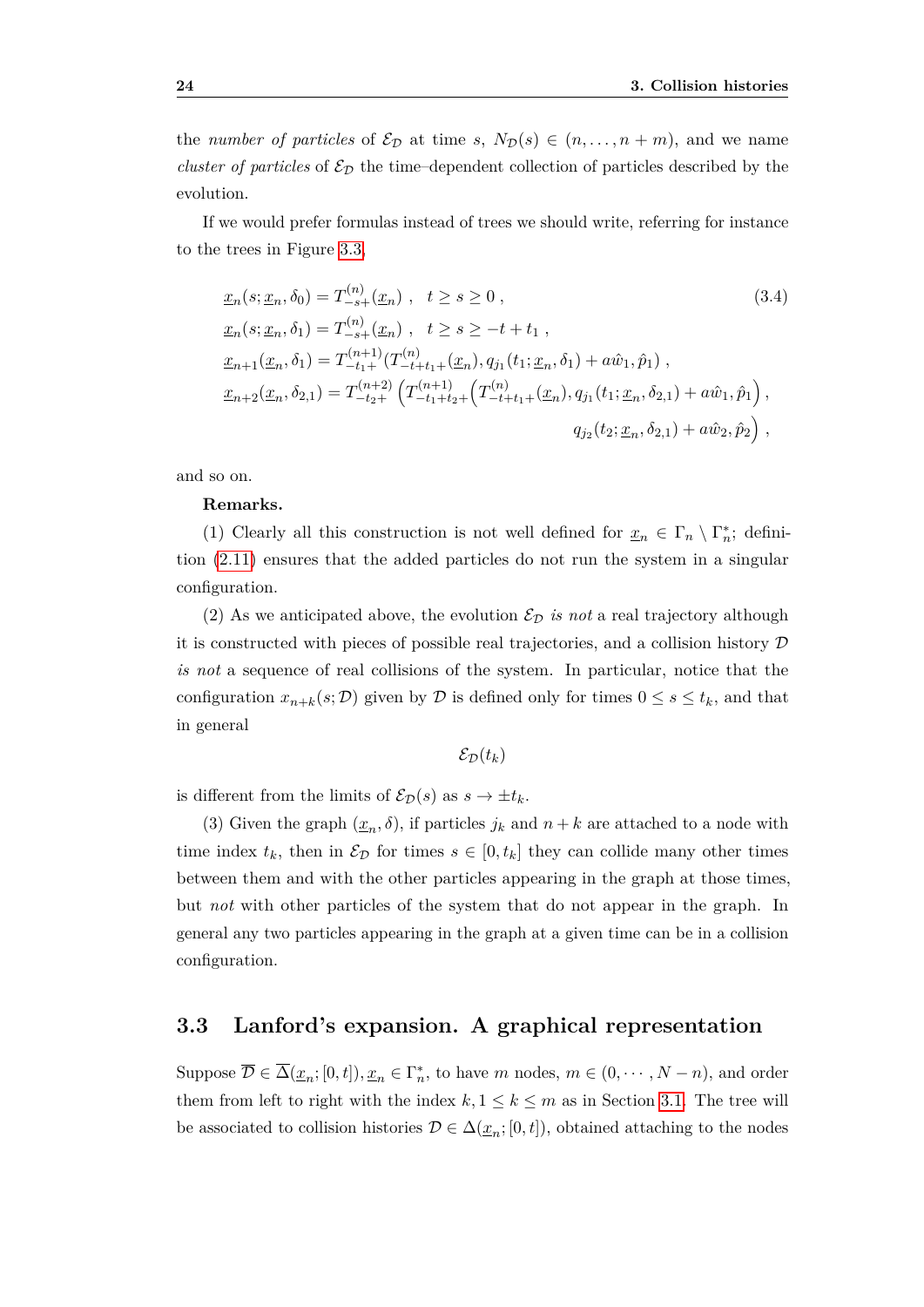of  $\overline{\mathcal{D}}$  triples  $(t_k, \hat{p}_k, \hat{w}_k)$ , as explained in the same section, and – see Eq. [\(3.3\)](#page-29-2) – the two graphs will correspond to collections of variables

$$
\overline{\mathcal{D}} = (\underline{x}_n, m, j_1, \cdots, j_m),
$$
  
\n
$$
\mathcal{D} = (\overline{\mathcal{D}}, t_1, \cdots, t_m, \hat{p}_1, \cdots, \hat{p}_m, \hat{w}_1, \cdots, \hat{w}_m),
$$
\n(3.5)

where  $j_1, \dots, j_m$  are defined via [\(3.2\)](#page-29-1).

We denote

 $V(\overline{\mathcal{D}})$ 

the *value of the tree*  $\overline{D}$  given by the rules summarized in what follows. Going from left to right, *i.e. climbing* the tree:

• associate to the *k*−th node of the tree a *weight factor*

$$
W_k(\mathcal{D}) = a^2 \hat{w}_k \cdot (\hat{p}_k - p_{j_k}(t_k; \mathcal{D})), \qquad (3.6)
$$

• associate to the *k*-th node of the tree an integration over a subset of  $\mathbb{R} \times \mathbb{R}^3 \times S^2$ given by

$$
\int_0^{t_{k-1}} dt_k \int_{\mathbb{R}^3} d\hat{p}_k \int_{\Omega_{j_k}(\underline{x}_{n+k-1}(t_k; \mathcal{D}), \hat{p}_k)} d\hat{w}_k \tag{3.7}
$$

(remember that  $t \equiv t_0$ ) where  $d\hat{w}_k$  is the natural induced measure on  $\Omega_{j_k}$ ;

and at the end

• associate to the  $m+1$  endpoints of the tree the  $(n+m)-$ th correlation function at time zero evaluated in the final configuration of  $\mathcal{E}_{\mathcal{D}}$ , that is

$$
\rho_{n+m}(x_1(\mathcal{D}),\cdots,x_{n+m}(\mathcal{D})).\tag{3.8}
$$

Hence  $V(\overline{\mathcal{D}})$  can be seen as an integral over times, momenta and unit vector variables attached to the nodes of the collision history  $\mathcal{D} \in \Delta(\underline{x}_n; [0, t])$ , of a product of a correlation function times a *weight function*

$$
W(\mathcal{D}) = \prod_{k=1}^{m} W_k(\mathcal{D}).
$$
\n(3.9)

Explicitly,

<span id="page-32-0"></span>
$$
V(\overline{\mathcal{D}}) = \int_0^t dt_1 \int_{\mathbb{R}^3} d\hat{p}_1 \int_{\Omega_{j_1}(\underline{x}_n(t_1; \mathcal{D}), \hat{p}_1)} d\hat{w}_1
$$
(3.10)  

$$
\int_0^{t_1} dt_2 \int_{\mathbb{R}^3} d\hat{p}_2 \int_{\Omega_{j_2}(\underline{x}_{n+1}(t_2; \mathcal{D}), \hat{p}_2)} d\hat{w}_2 \dots
$$
  

$$
\int_0^{t_{m-1}} dt_m \int_{\mathbb{R}^3} d\hat{p}_m \int_{\Omega_{j_m}(\underline{x}_{n+m-1}(t_m; \mathcal{D}), \hat{p}_m)} d\hat{w}_m R(\mathcal{D}),
$$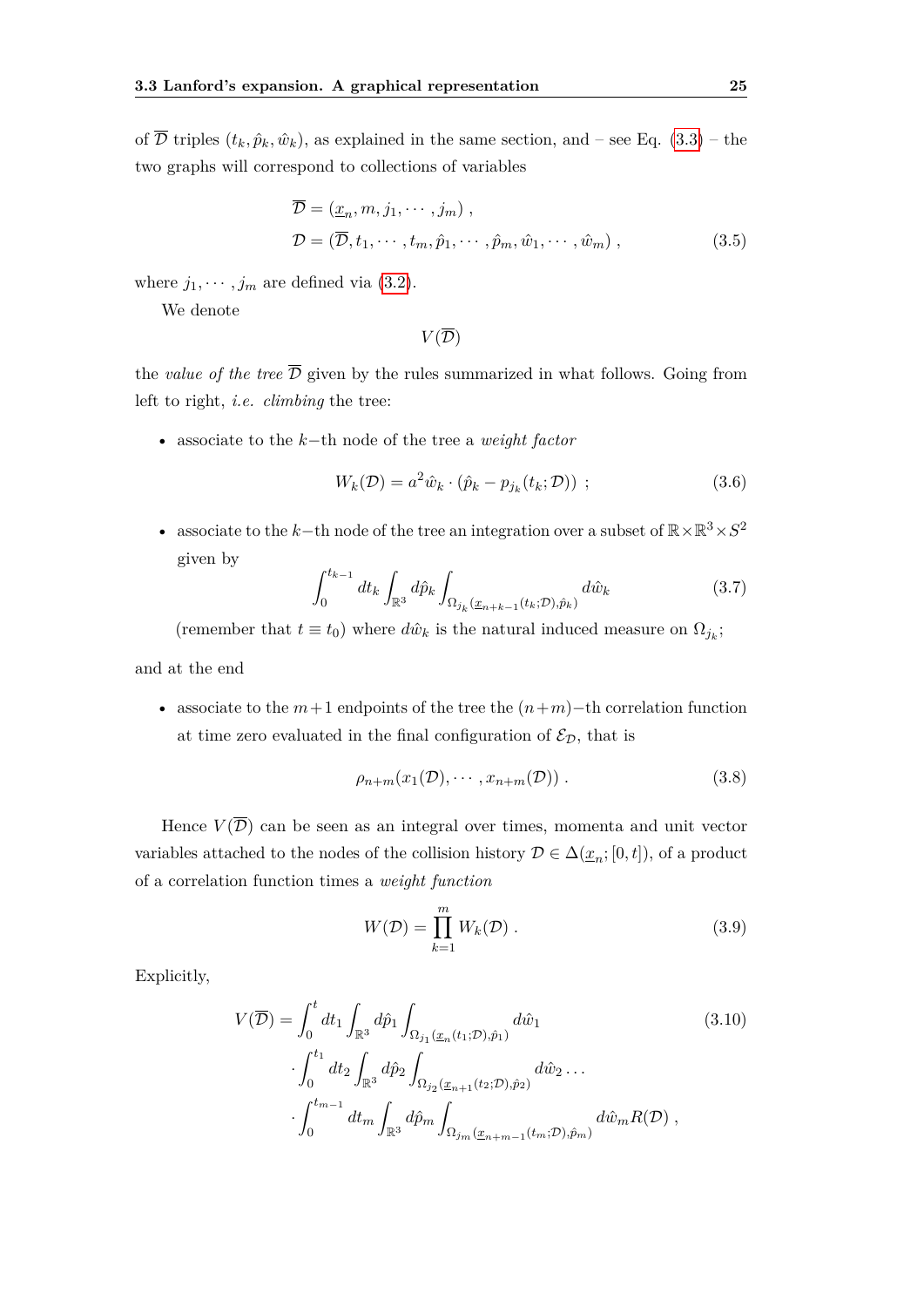where *R* is called *value of a collision history* and is defined by

$$
R(\mathcal{D}) = W(\mathcal{D})\rho_{n+m}(x_1(\mathcal{D}), \cdots, x_{n+m}(\mathcal{D}))
$$
\n(3.11)

which will be, in our assumptions of Chapter [2,](#page-14-0) a measurable function over the domain of integration in [\(3.10\)](#page-32-0) for almost all  $\underline{x}_n \in \Gamma_n$ . Formula (3.10) is a representation for the generic term of the expansion  $(1.5)$ . The domain of integration in  $(3.10)$  is *maximal* for all times if  $\underline{x}_n \in \mathcal{K}_n$ , see [\(2.14\)](#page-18-1). In fact  $\mathcal{K}_n$  is defined as the maximal set of values of  $\underline{x}_n$  for which the evolutions  $\mathcal{E}_{(\underline{x}_n,\delta)}$  (hence their value  $R(\underline{x}_n,\delta)$ ) appearing in the evaluation of  $V(\overline{\mathcal{D}})$  are well defined for *almost all* values of  $\delta$ , that is for almost all times, momenta and unit vectors associated to the nodes of the evolution, and compatible with the hard core exclusion. The corresponding integrals in  $d\delta$  are then extended over full measure regions over the sets compatible with the condition of hard core exclusion, so that we can substitute  $\Omega_{j_i}(\cdots)$  with  $\overline{\Omega}_{j_i}(\cdots)$  in the expression  $(3.10).$  $(3.10).$ 

The so defined  $V(\overline{\mathcal{D}})$  and  $R(\mathcal{D})$  can be seen as operators respectively over the spaces of variables

$$
\{\overline{\Delta}(\underline{x}_n;[0,t])\ |\ n=1,2,\cdots,\underline{x}_n\in\Gamma_n^*, t>0\}
$$

and

$$
\{\Delta(\underline{x}_n; [0, t]) \mid n = 1, 2, \cdots, \underline{x}_n \in \Gamma_n^*, t > 0\},\
$$

with values in some space of functions over  $\Gamma_n^* \times (0, \infty)$ ,  $n = 1, 2, \cdots$  Notice that the integrals in  $t_i$  and  $\hat{w}_i$  in [\(3.10\)](#page-32-0) are over finite regions, while, in our assumptions, the integrals over  $\hat{p}_i$  are controlled by the estimate

$$
|\rho_{n+m}(x_1(\mathcal{D}),\cdots,x_{n+m}(\mathcal{D}))| \leq (\text{const}) \prod_{j=1}^n h_\beta(p_j) \prod_{j=1}^m h_\beta(\hat{p}_j),
$$

which follows from [\(2.21\)](#page-19-3) and conservation of energy, and

$$
|W(\mathcal{D})| \le \left(2a^2 \sqrt{\sum_{j=1}^n p_j^2 + \sum_{j=1}^m \hat{p}_j^2}\right)^m
$$

Hence the integrals in [\(3.10\)](#page-32-0) are absolutely convergent, they define a measurable function over  $\Gamma_n$  for any  $t > 0$  and, using  $|p|^q h_\beta(p) / h_{\beta'}(p) \leq$  const for  $q > 0, \beta' < \beta$ , we have

$$
|V(\overline{\mathcal{D}})| \le C \prod_{j=1}^{n} h_{\beta'}(p_j) , \qquad (3.12)
$$

*.*

with  $\beta' < \beta$  and *C* depending on *N, a, A, t.* Finally, oserve that  $V(\overline{\mathcal{D}})$  is symmetric for exchange of particles  $x_i \leftrightarrow x_j, i, j \in (1, \dots, n)$ , and simultaneous change  $i \rightarrow$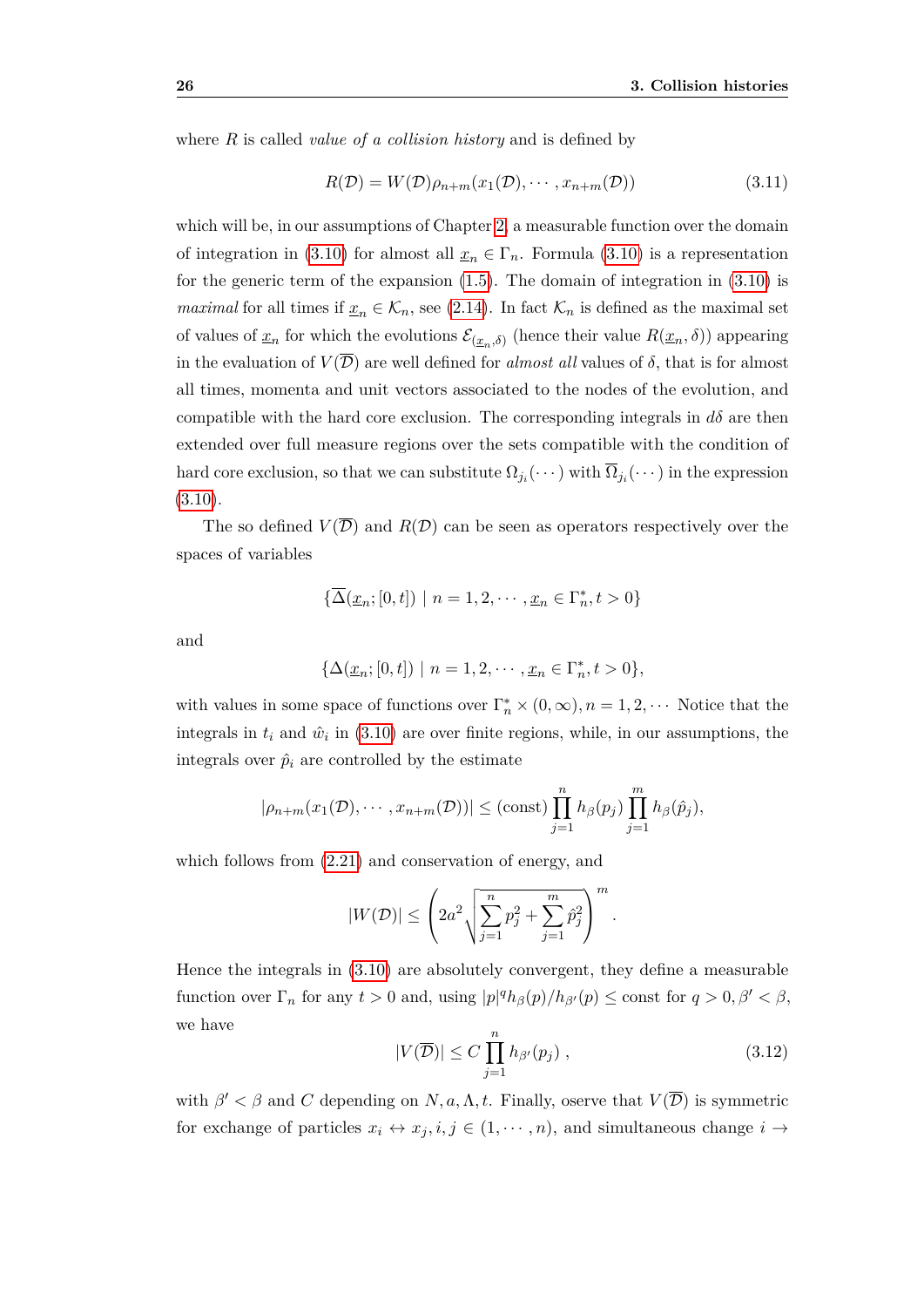$j, j \rightarrow i$  in the value of the node labels, so that certainly the sum over all trees  $\sum_{\overline{\mathcal{D}} \in \overline{\Delta}(\underline{x}_n;[0,t])} V(\overline{\mathcal{D}})$  is in  $\mathcal{L}_n$ .

In our main theorem we will prove that, starting with an initial density  $f_N \in \mathcal{L}_N$ , this sum does give the time evolution of the correlation functions.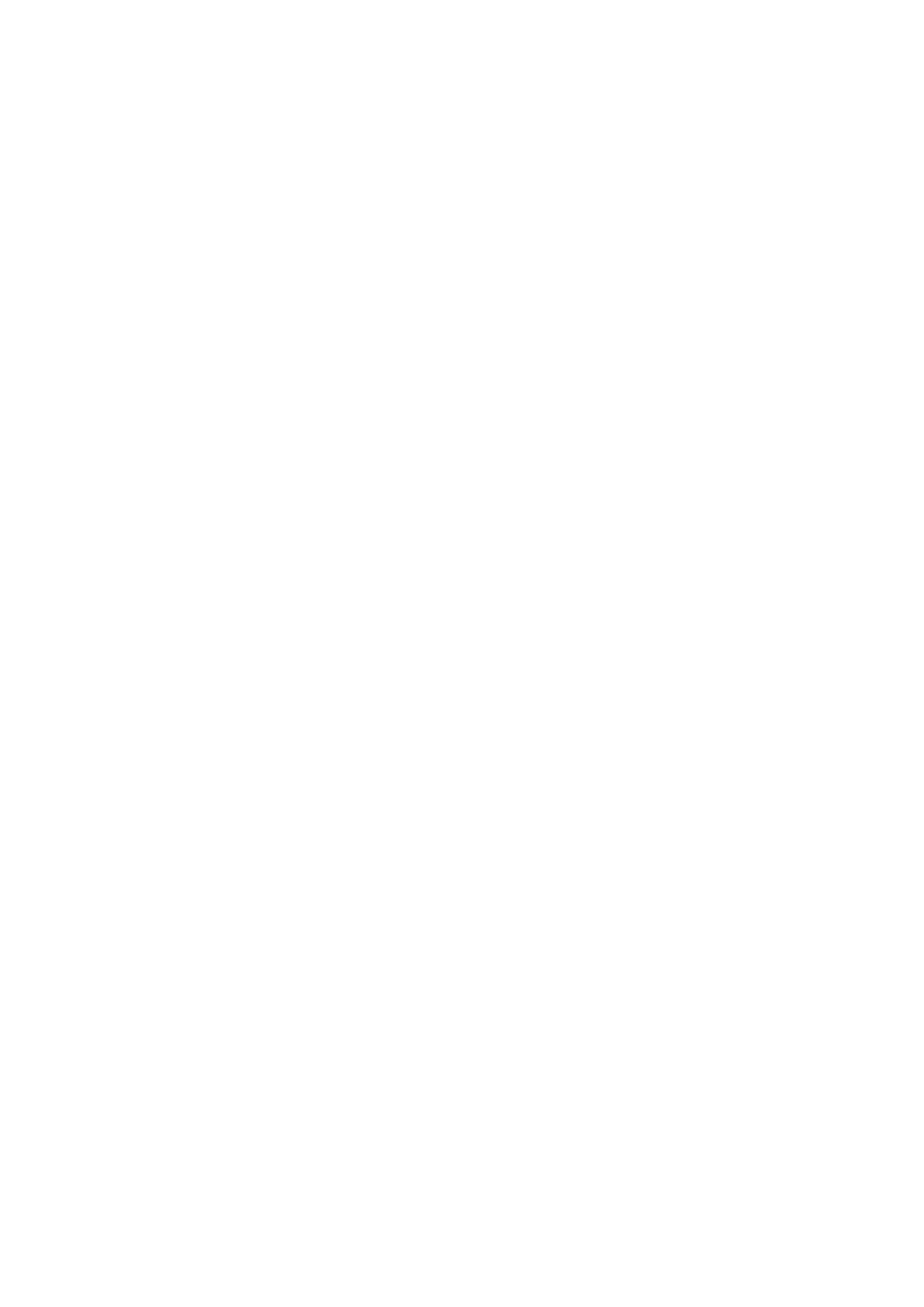# **Chapter 4**

# **The evolution of correlation functions**

In what follows we present our main theorem. After the statement of the theorem and some general comment, we derive the usual BBGKY hierarchy of equations (Section [4.1\)](#page-39-0). Finally, we present also an extension of the result to measures of grand canonical type (Section [4.2\)](#page-42-0).

<span id="page-36-1"></span>**Theorem 4.0.1** *Let P be an initial measure with density*  $f_N \in \mathcal{L}_N$ *. Then for any t >* 0*, the time–evolved correlation functions are given by*

<span id="page-36-0"></span>
$$
\rho_n(\underline{x}_n, t) = \sum_{\overline{\mathcal{D}} \in \overline{\Delta}(\underline{x}_n; [0, t])} V(\overline{\mathcal{D}}) , \qquad n \in \mathbb{N} , \qquad (4.1)
$$

*almost everywhere in*  $\Gamma_n$ *. For any chosen version of*  $f_N(t)$ *,*  $\rho_n(t)$  *satisfying [\(2.19\)](#page-19-0) and* [\(2.20\)](#page-19-1) over the whole sets  $\hat{\Gamma}_n$ , the expansion holds for all  $\underline{x}_n \in \hat{\Gamma}_n$  and  $t > 0$ .

In reference [\[45\]](#page-115-0) this formula is called the *"time–integrated form of the BBGKY hierarchy"*. Actually it is the complete *expansion* of the *n*−th correlation function at time *t* in terms of the higher order  $(n + m, m \ge 0)$  correlation functions at time zero. The number of terms in the sum is of course finite.

Remembering what has been said next to [\(3.1\)](#page-29-0), we may define a measure  $d\delta$  on  $\Delta(\underline{x}_n; [0, t])$  as the counting measure with respect to the discrete variables  $m, j_1, \ldots, j_m$ , and the Lebesgue measure with respect to the variables

$$
t_1,\ldots,t_m,\hat{p}_1,\ldots,\hat{p}_m,\hat{w}_1,\ldots,\hat{w}_m.
$$

With these notations we can say that  $R(\mathcal{D}) = R(\underline{x}_n, \delta)$  is a  $d\delta$ -summable function on  $\Delta(\underline{x}_n; [0, t])$  for all *t* and almost all  $\underline{x}_n \in \Gamma_n$ , and we can rewrite [\(4.1\)](#page-36-0) as an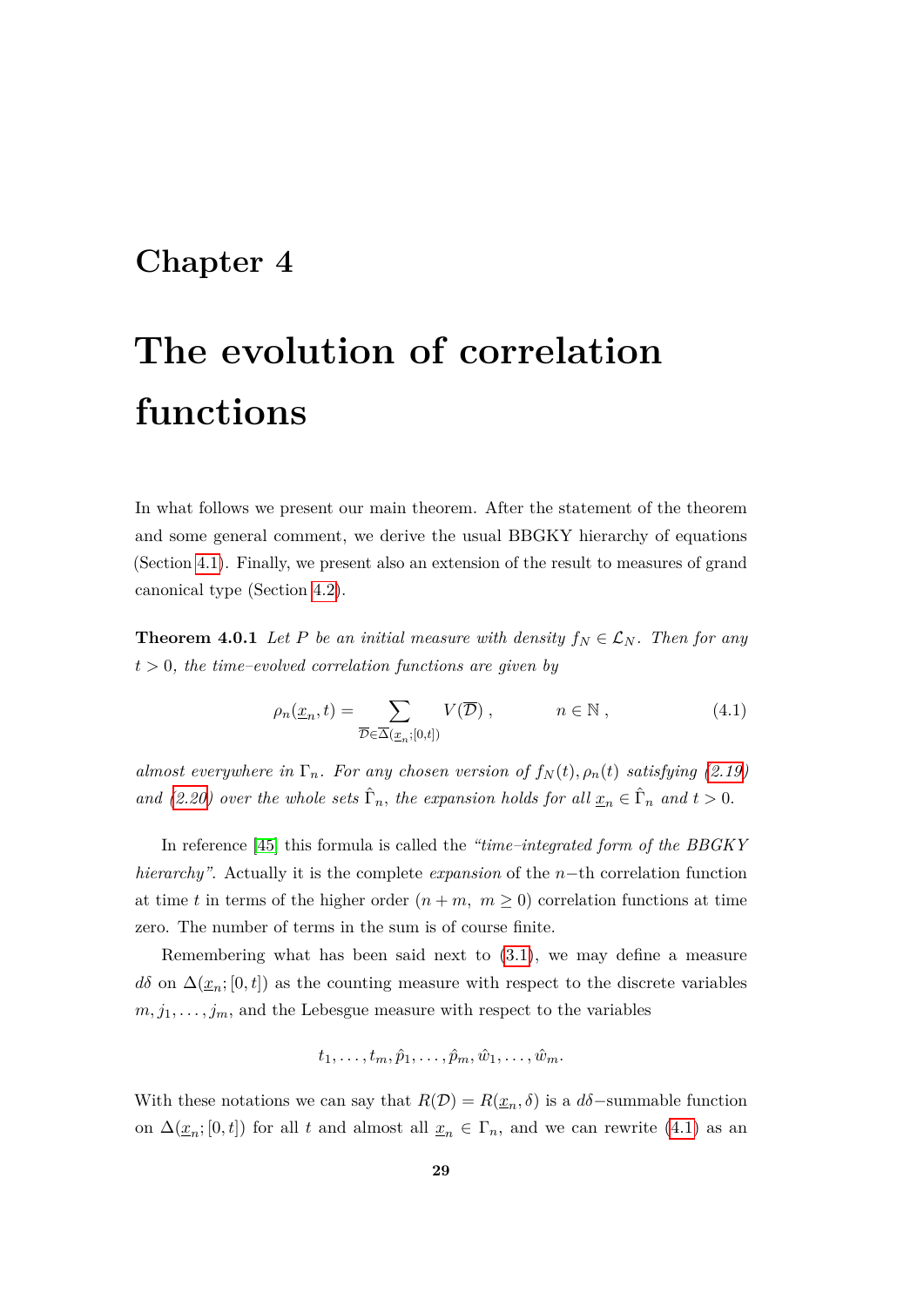integral over collision histories:

<span id="page-37-1"></span>
$$
\rho_n(\underline{x}_n, t) = \int_{\Delta(\underline{x}_n; [0, t])} d\delta R(\underline{x}_n, \delta) \qquad n \in \mathbb{N} \tag{4.2}
$$

almost surely in Γ*n*.

#### **Remarks.**

(1) We do not need  $f_N$  and  $\rho_n$  to be *continuous along trajectories* of  $T_t^{(n)}$  $t^{(n)}$ , that is we do not need

<span id="page-37-0"></span>
$$
\lim_{s \to 0} f_N(T_s^{(N)}(x_1, \cdots, x_N)) = f_N(x_1, \cdots, x_N)
$$
\n(4.3)

for a.a.  $x_N \in \Gamma_N$ , where both the limits from the future and the past are understood. In particular, our initial density can distinguish between pre–collisional and post– collisional configurations (which can not be true if we assume for instance [\(4.3\)](#page-37-0) on all  $\Gamma_n^*$ ). It is easy to show (see [\[45\]](#page-115-0)) that, if the continuity along trajectories is assumed to be valid for  $f_N$ , then the Liouville Equation [\(2.19\)](#page-19-0) together with some integrable bound on  $f_N$  imply that: *(i)* the same continuity property is also valid for *f<sub>N</sub>*(*t*) and for  $\rho_n(t)$  at any time  $t \geq 0$ ; *(ii)* for almost all  $\underline{x}_n$  the map  $t \to \rho_n(\underline{x}_n, t)$ is continuous. All these properties, even if assumed, would be not helpful in the discussions of the present paper. In [\[45\]](#page-115-0) and in [\[23\]](#page-113-0) the continuity along trajectories is used to derive the series expansion [\(4.1\)](#page-36-0).

(2) The bound [\(3.12\)](#page-33-0) follows from rough estimate of the right hand side of [\(3.10\)](#page-32-0), as already explained. That is sufficient for our purposes. From the proof of the theorem it will be clear that the bound [\(2.17\)](#page-19-2) could even be substituted with a weaker one, since it is just needed to ensure absolute convergence of the integrals in [\(3.10\)](#page-32-0). Our choice of the decay behavior for high momenta is the same used in the careful estimate of  $[27]$  of the right hand side of  $(3.10)$  (see the details in  $[24]$ ), necessary to perform the Boltzmann–Grad limit: if the correlation functions satisfy  $|\rho_n(\underline{x}_n)| \le$  $c(Nz)^n \prod_{j=1}^n h_\beta(p_j)$  for some  $c, z, \beta > 0$ , then the right hand side of [\(4.1\)](#page-36-0) is bounded by  $|\sum_{m\geq 0} \sum_{\overline{\mathcal{D}} \in \overline{\Delta}^{(m)}(\underline{x}_n;[0,t])} V(\overline{\mathcal{D}})| \leq c'(Nz')^n \prod_{j=1}^n h_{\beta'}(p_j) \sum_{m\geq 0} (\text{const} \cdot Na^2zt)^m$  for some  $c', \beta' < \beta$  and  $z' > z(\beta'/\beta)^{3/2}$  (here  $\overline{\Delta}^{(m)}(\underline{x}_n; [0, t])$  is the subset of trees with *m* nodes). This ensures convergence for  $N \to \infty$ ,  $Na^2$  fixed, at least for sufficiently small *t*.

(3) Our result is actually stronger than the one obtained in [\[45\]](#page-115-0) via density arguments, which is the same expansion integrated over every Borel set in Γ*<sup>n</sup>* (and corresponds to the first statement in our theorem). We know that there exists a full measure subset of the phase space where the dynamics of the hard sphere system exists for all times (Proposition [2.1.1\)](#page-16-0). Theorem [4.0.1](#page-36-1) recovers this property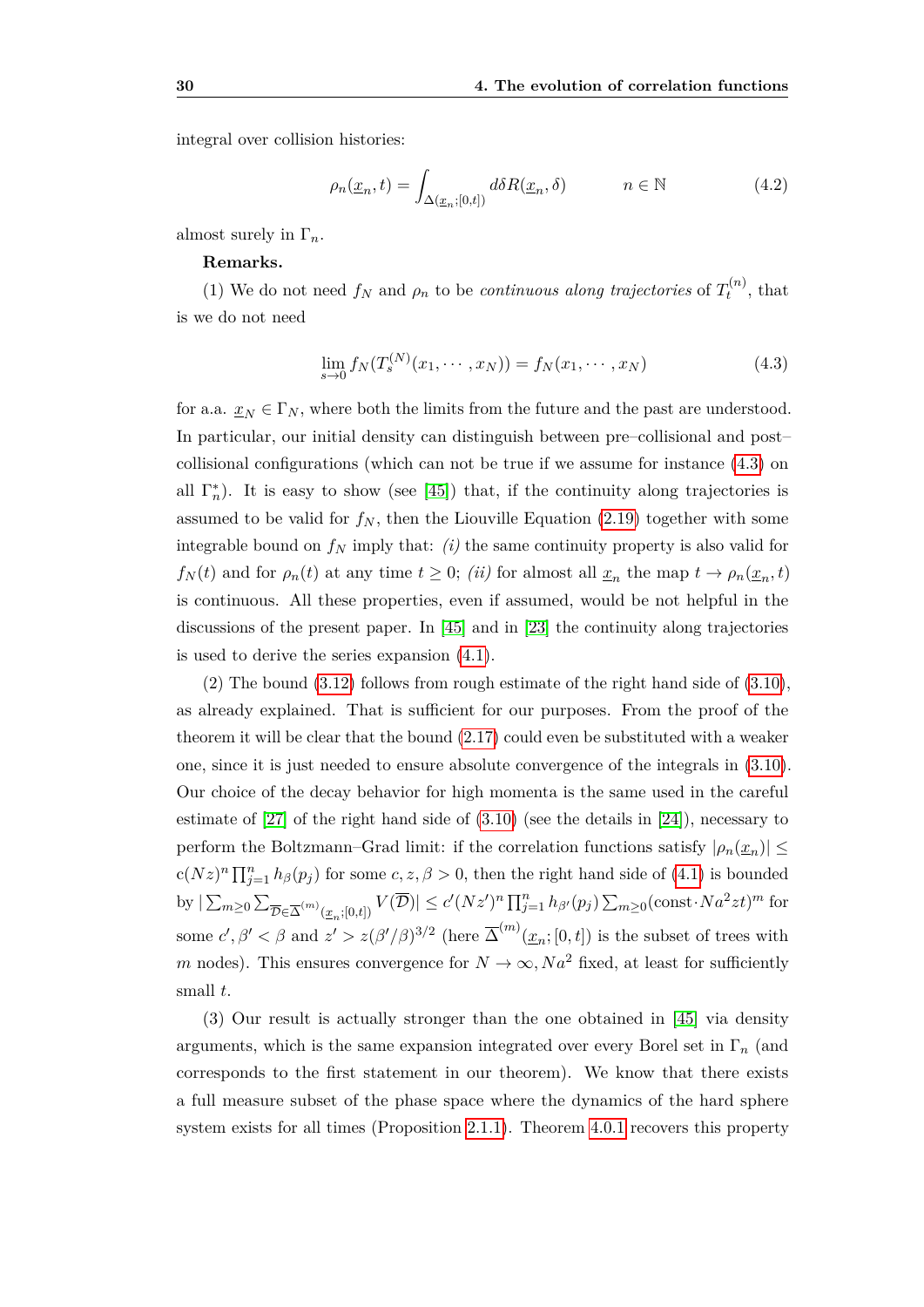for the evolution of correlation functions: the expansion [\(4.1\)](#page-36-0) is valid for all times in  $\hat{\Gamma}_n$ , that is a full measure subset of  $\Gamma_n$ , and invariant under the flow. This subset – see the definition of  $\hat{\Gamma}_n$  in Eq. [\(2.14\)](#page-18-0) – has not been characterized in a constructive manner: this would depend on details of the dynamics that have not been investigated. However, it will be clear from the proof that  $\hat{\Gamma}_n$  is the maximal subset of the phase space where the result can be derived for all times. In particular, the second statement of our theorem is still true if we replace  $\hat{\Gamma}_n$  with any full measure invariant subset of it, say  $\mathcal{H}_n$ , satisfying the following "chain property": if  $\underline{x}_n \in \mathcal{H}_n$ , then  $(\underline{x}_n, \underline{y}_k) \in \mathcal{H}_{n+k}$  for almost all  $\underline{y}_k \in \Gamma_k(\underline{x}_n)$ .

(4) Choose a version of  $f_N(t)$ ,  $\rho_n(t)$  satisfying [\(2.19\)](#page-19-0) and [\(2.20\)](#page-19-1) in a set  $\mathcal{H}_n \subseteq \hat{\Gamma}_n$ (it is sufficient  $\mathcal{H}_n \subseteq \Gamma_n^{\dagger}$ ) as described in the previous remark. Call (remember definitions  $(2.5)$ ,  $(2.6)$  and  $(2.7)$ 

$$
\mathcal{H}_n^{(+)} = \mathcal{H}_n \setminus (\Phi_n^- \cup \Psi_n^-) \tag{4.4}
$$

and notice that  $\mathcal{H}_n^{(+)}$  is mapped by  $T_t^{(n)}$  $t_t^{(n)}$  onto  $\mathcal{H}_n$  for  $t > 0$ . Then, for all  $\underline{x}_n \in \mathcal{H}_n^{(+)}$ , we can write

<span id="page-38-0"></span>
$$
f_N(T_t^{(N)}(\underline{x}_N), t) = f_N(\underline{x}_N),
$$
  
\n
$$
\rho_n(T_t^{(n)}(\underline{x}_n), t) = N \dots (N - n + 1)
$$
  
\n
$$
\int_{\Gamma_{N-n}(T_t^{(n)}(\underline{x}_n))} dy_{n+1} \dots dy_N f_N(T_t^{(n)}(\underline{x}_n), dy_{n+1} \dots dy_N, t),
$$
\n(4.5)

for all times  $t > 0$ . The converse is also true. Here the restriction to  $\mathcal{H}_n^{(+)}$  corresponds to the conventional  $+$  sign used in writing the Liouville Equation [\(2.19\)](#page-19-0). In the next section we will use the above formula as a starting point to derive the integro– differential BBGKY equations.

(5) Theorem [4.0.1](#page-36-1) and Lemma [A.0.1](#page-88-0) of Appendix [A](#page-88-1) immediately imply that, for any chosen version satisfying  $(4.5)$  in  $\hat{\Gamma}_n^{(+)}$ , the identity  $(4.1)$  holds for every time over almost all *∂*Γ*n.*

(6) Formulas [\(4.1\)](#page-36-0) and [\(4.2\)](#page-37-1) suggest an interpretation of the contribution of a collision history to the right hand side in terms of constructive or destructive correlation effects of the "external" particles (i.e. those different from  $(1, \dots, n)$ ) on particles  $(1, \dots, n)$  during the time interval  $[0, t]$ . Consider for instance the history  $(\underline{x}_n, \delta_1) \equiv (\underline{x}_n, 1, j_1, t_1, \hat{p}_1, \hat{w}_1)$  of Figure [3.3.](#page-28-0) This gives a positive or negative contribution to the right hand side of [\(4.1\)](#page-36-0) depending on the sign of the weight factor  $W_1(\underline{x}_n, \delta)$  associated to its node. In the first case,  $W_1(\underline{x}_n, \delta) > 0$ , the (only) external particle  $n+1$  appears in an outgoing collision with particle  $j_1$ : its effect on particles  $(1, \dots, n)$  is that of *creating* the configuration  $(x_1, \dots, x_n)$  at time *t*,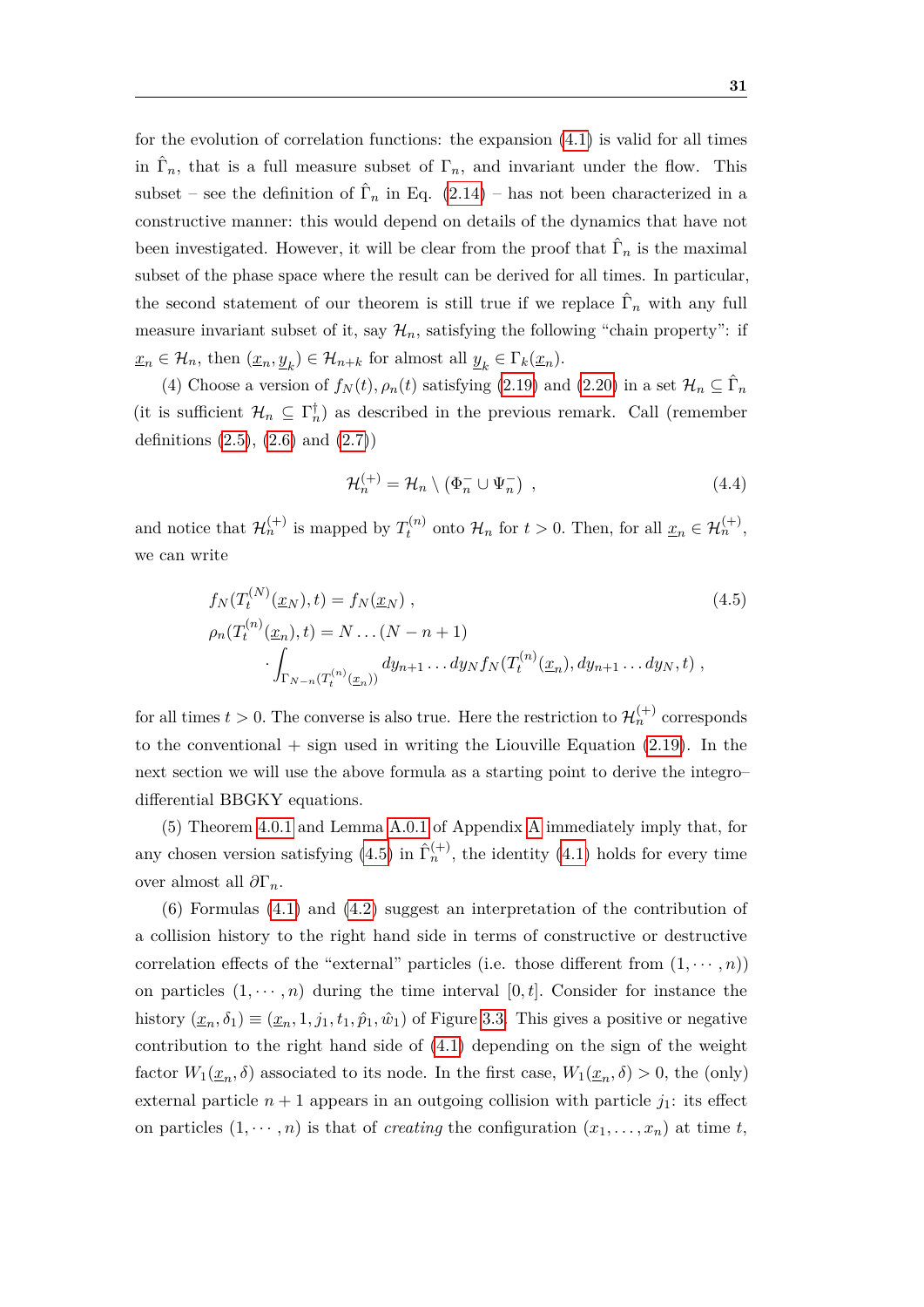in the sense that if we forgot the interaction effect of particle  $n+1$  on particle  $j_1$ at time  $t_1$  (thus modifying the trajectory drawn by the collision history), then by evolving forward in time we would not get  $(x_1, \ldots, x_n)$  at time *t*. In the other case,  $W_1(\underline{x}_n, \delta) < 0$ , the particle  $n+1$  appears in an ingoing collision with particle  $j_1$ : its effect on particles  $(1, \dots, n)$  is that of *annihilating* the configuration  $(x_1, \dots, x_n)$  at time *t,* in the sense that if we took into account the interaction effect of particle  $n+1$  on particle  $j_1$  at time  $t_1$  (thus modifying the trajectory drawn by the collision history), then by evolving forward in time we would not get  $(x_1, \ldots, x_n)$  at time *t.* More generally, in any tree, we can say that a node with positive weight factor describes a collision that creates, in the ordinary verse of time (that is going towards the root) a particle entering the next node of the tree – or entering the root if the node is the last one (i.e. creating  $x_n$  at time *t*); while a node with negative weight factor describes the annihilation of such a particle. It is then clear why, for instance, in trees with two nodes, two annihilation weight factors (negative) correspond to a net positive contribution to the right hand side of [\(4.1\)](#page-36-0), two weight factors of different type (one positive and the other negative) to a net negative contribution, and so on.

### <span id="page-39-0"></span>**4.1 The BBGKY hierarchy**

We want to show here how the usual BBGKY hierarchy of integro–differential equations is recovered from the expansion [\(4.1\)](#page-36-0). We present below the bulk of this derivation and refer to the appendices for some technical details. We begin by fixing a version of the density and the correlation functions satisfying [\(2.19\)](#page-19-0) and [\(2.20\)](#page-19-1), for simplicity, on the whole  $\hat{\Gamma}_n$ , so that Eq. [\(4.5\)](#page-38-0) holds over all  $\hat{\Gamma}_n^{(+)}$  and for all  $t > 0$  (everything that follows would hold also replacing  $\hat{\Gamma}_n$  with any subset  $\mathcal{H}_n$ : see Remarks 3 and 4 in the previous section). As we will see, starting from that formula it is easy to obtain informations about the function of time

$$
t \longrightarrow \rho_n(T_t^{(n)}(x_1, \cdots, x_n), t) , \qquad (4.6)
$$

and its derivative, without additional assumptions on the initial measure. To begin with, it can be shown that, for any *n* and all  $\underline{x}_n \in \hat{\Gamma}_n^{(+)}$  (or  $\Gamma_n^{\dagger(+)}$ ), the function is *continuous* for every  $t > 0$  – see Appendix [D.](#page-104-0)

Secondly, we can rewrite the expansion [\(4.1\)](#page-36-0) in a resummed form, which is convenient to obtain informations about the derivative, as explained in the following.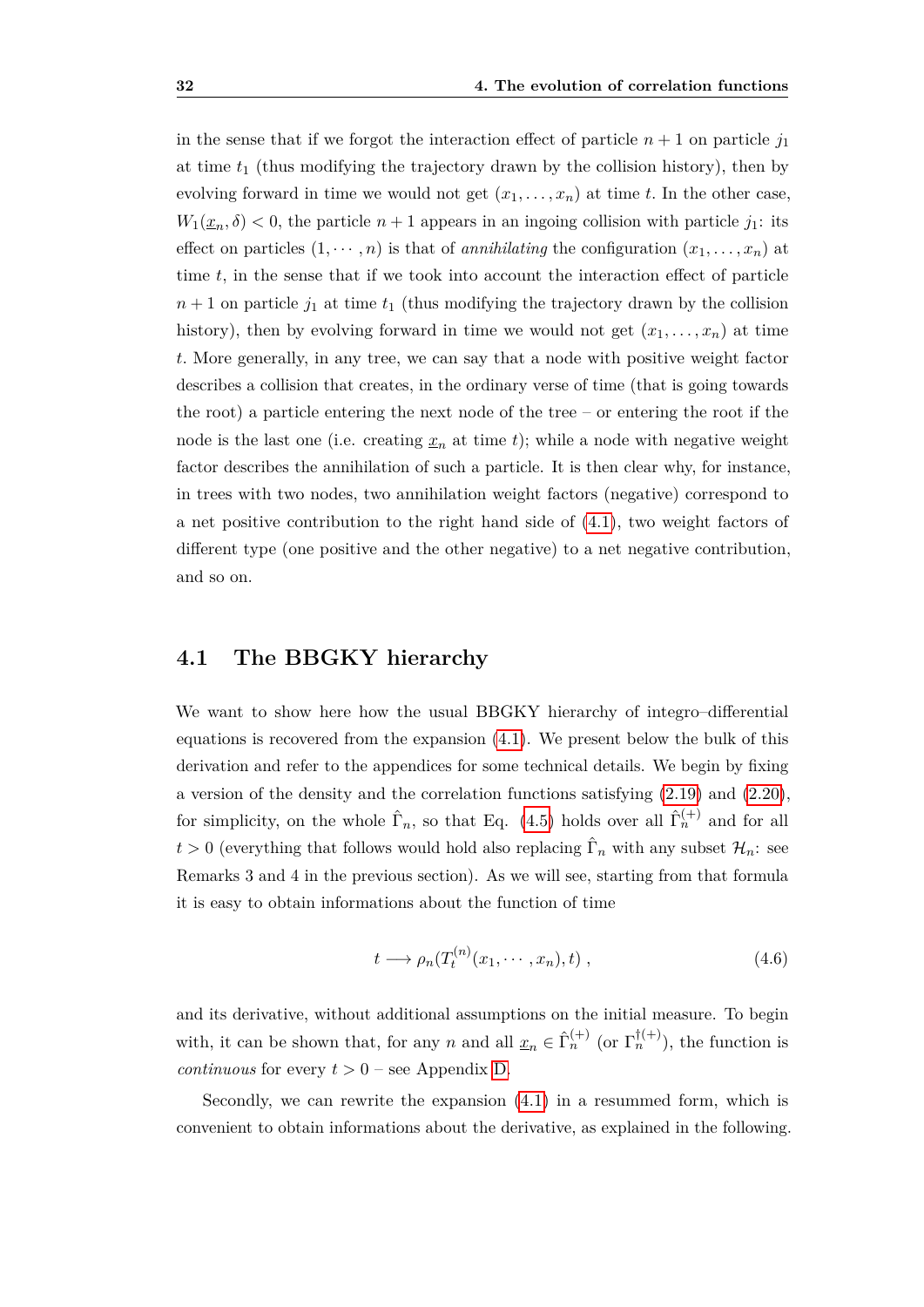Fix  $n < N$ , and rewrite the expansion  $(4.1)$  as

<span id="page-40-0"></span>
$$
\rho_n(\underline{x}_n, t) = \rho_n(T_{-t+}^{(n)}(x_1, \dots, x_n))
$$
\n
$$
+ \sum_{j_1=1}^n \int_0^t dt_1 \int_{\mathbb{R}^3} d\hat{p}_1 \int_{\Omega_{j_1}(T_{-t+1}^{(n)} + (\underline{x}_n), \hat{p}_1)} d\hat{w}_1 a^2 \hat{w}_1 \cdot (\hat{p}_1 - p_{j_1}(t_1; \underline{x}_n, \delta_1))
$$
\n
$$
\cdot \rho_{n+1} \left( T_{-t+}^{(n+1)} \left( T_{-t+1+}^{(n)}(\underline{x}_n), q_{j_1}(t_1; \underline{x}_n, \delta_1) + a\hat{w}_1, \hat{p}_1 \right) \right) + \sum_{\overline{D} \in \overline{\Delta}(\underline{x}_n; [0, t])} V(\overline{D}),
$$
\n
$$
m(\overline{D}) > 1
$$
\n
$$
(4.7)
$$

for  $\underline{x}_n \in \hat{\Gamma}_n$ , where  $(\underline{x}_n, \delta_1)$  is the tree with one node in Figure [3.3,](#page-28-0) and  $m(\overline{\mathcal{D}})$  is the number of nodes of  $\overline{\mathcal{D}}$ . Remind that we can always substitute  $\Omega_{j_1}$  with  $\overline{\Omega}_{j_1}$  in the above expression (see Remark 3 in the previous section). In formula [\(4.7\)](#page-40-0) we wrote explicitly the lowest order terms (zero–nodes and one–node trees) of the expansion. Since we restrict to  $\underline{x}_n \in \mathcal{K}_n$ , in the integrals corresponding to the one–node trees we may use again Equation [\(4.1\)](#page-36-0) to substitute  $\rho_{n+1}(\cdot, 0)$  with  $\rho_{n+1}(\cdot, t_1)$ : it follows that the second term in the right hand side of [\(4.7\)](#page-40-0) is equal to

$$
\sum_{j_1=1}^n \int_0^t dt_1 \int_{\mathbb{R}^3} d\hat{p}_1 \int_{\Omega_{j_1}(T_{-t+t_1+}^{(n)}(\underline{x}_n), \hat{p}_1)} d\hat{w}_1 a^2 \hat{w}_1 \cdot (\hat{p}_1 - p_{j_1}(t_1; \underline{x}_n, \delta_1))
$$

$$
\cdot \rho_{n+1} \left( T_{-t+t_1+}^{(n)}(\underline{x}_n), q_{j_1}(t_1; \underline{x}_n, \delta_1) + a\hat{w}_1, \hat{p}_1, t_1 \right)
$$

$$
- \sum_{j_1=1}^n \int_0^t dt_1 \int_{\mathbb{R}^3} d\hat{p}_1 \int_{\Omega_{j_1}(T_{-t+t_1+}^{(n)}(\underline{x}_n), \hat{p}_1)} d\hat{w}_1 a^2 \hat{w}_1 \cdot (\hat{p}_1 - p_{j_1}(t_1; \underline{x}_n, \delta_1))
$$

$$
\cdot \sum_{\overline{D} \in \overline{\Delta}(\underline{x}_{n+1}(t_1; \underline{x}_n, \delta_1); [0, t_1])} V(\overline{D}). \tag{4.8}
$$

The second line of the last formula gives all the trees with at least two nodes, i.e.

<span id="page-40-1"></span>
$$
-\sum_{\overline{D} \in \overline{\Delta}(\underline{x}_n;[0,t])} V(\overline{D}). \text{ Hence for } \underline{x}_n \in \widehat{\Gamma}_n \text{ we have found}
$$
\n
$$
m(\overline{D}) > 1
$$
\n
$$
\rho_n(\underline{x}_n, t) = \rho_n(T_{-t+1}^{(n)}(x_1, \dots, x_n)) + \sum_{j_1=1}^n \int_0^t dt_1 \int_{\mathbb{R}^3} d\hat{p}_1 \int_{\Omega_{j_1}(T_{-t+1}^{(n)}(x_n), \hat{p}_1)} d\hat{w}_1 a^2 \hat{w}_1 \cdot (\hat{p}_1 - p_{j_1}(t_1; \underline{x}_n, \delta_1))
$$
\n
$$
\cdot \rho_{n+1} \left( T_{-t+1+1}^{(n)}(\underline{x}_n), q_{j_1}(t_1; \underline{x}_n, \delta_1) + a\hat{w}_1, \hat{p}_1, t_1 \right)
$$
\n
$$
(4.9)
$$

(which is again an absolutely convergent integral). Formula [\(4.9\)](#page-40-1) is the *resummed* form of the expansion for the correlation functions, in the sense that iterating the equation  $N - n$  times we are back to the Equation [\(4.1\)](#page-36-0).

Recalling the continuity property stated at the beginning of the section, we can write also

<span id="page-40-2"></span>
$$
\rho_n(T_t^{(n)}(\underline{x}_n), t) = \rho_n(\underline{x}_n) + \int_0^t dt_1 (Q_{n+1}\rho_{n+1}) (T_{t_1+}^{(n)}(\underline{x}_n), t_1)
$$
(4.10)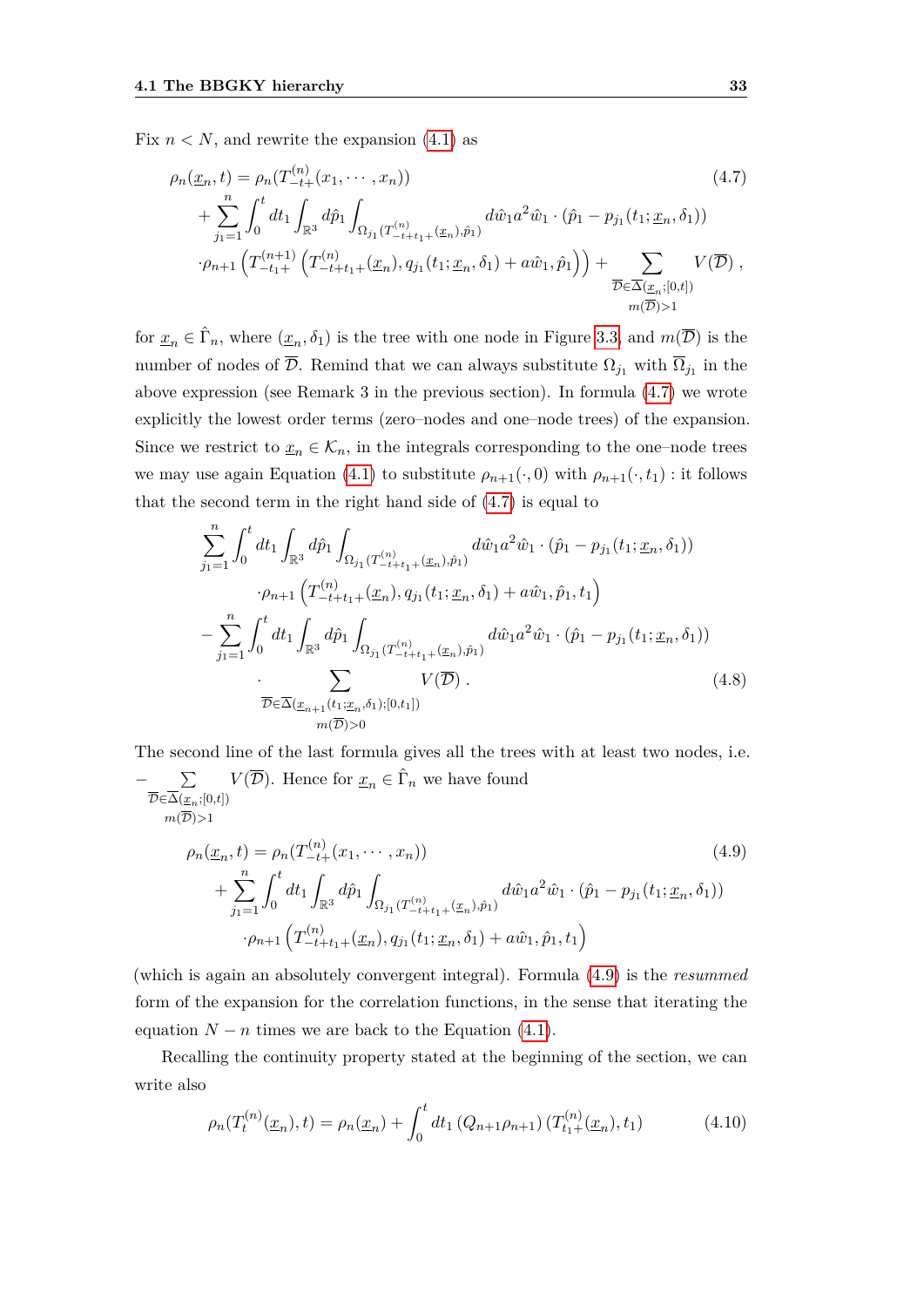for  $\underline{x}_n \in \hat{\Gamma}_n^{(+)}$ , where the *collision operator*  $Q_{n+1}$  acting on the time–evolved correlation function, is defined by

<span id="page-41-0"></span>
$$
(Q_{n+1}\rho_{n+1})\underline{(x_n,t)}
$$
\n
$$
=\sum_{j=1}^n a^2 \int_{\mathbb{R}^3} d\hat{p} \int_{\overline{\Omega}_j(\underline{x}_n)} d\hat{w}\hat{w} \cdot (\hat{p}-p_j) \rho_{n+1}(\underline{x}_n, q_j + a\hat{w}, \hat{p}, t) .
$$
\n(4.11)

over  $\hat{\Gamma}_n \times [0, \infty)$ . The integrand in [\(4.10\)](#page-40-2) is a measurable function in the variable  $t_1$ for all  $\underline{x}_n \in \mathcal{K}_n$ , while, for all *t*, the definition [\(4.11\)](#page-41-0) can be extended to  $\Gamma_n$ , providing a function in the space  $\mathcal{L}_n$ . The definition is, in our assumptions, independent on the chosen version in the sense that, if  $\tilde{\rho}_{n+1}(\underline{x}_{n+1}) = \rho_{n+1}(\underline{x}_{n+1})$  for almost all  $\underline{x}_{n+1} \in \Gamma_{n+1}$ , then the same is true for the time–evolved functions for all  $t \geq 0$  (see [\(4.5\)](#page-38-0)) and, by the continuity property stated in the second part of Lemma [D.0.1,](#page-104-1) the two functions coincide also for almost all  $(\underline{x}_{n+1}, t) \in \partial \Gamma_{n+1} \times [0, \infty)$  (see also the final paragraph in the proof of Lemma [A.0.1\)](#page-88-0), so that  $Q_{n+1}\rho_{n+1} = Q_{n+1}\tilde{\rho}_{n+1}$ for almost all  $(\underline{x}_n, t) \in \Gamma_n \times [0, \infty)$ .

Formula [\(4.10\)](#page-40-2) shows that  $t \longrightarrow \rho_n(T_t^{(n)})$  $t_t^{(n)}(\underline{x}_n), t$  is also absolutely continuous. As a conclusion, we can state

**Corollary 4.1.1** *Given an initial measure with density*  $f_N \in \mathcal{L}_N$ *, and*  $f_N(t)$ *,*  $\rho_n(t)$ *satisfying* [\(2.19\)](#page-19-0) and [\(2.20\)](#page-19-1) on  $\hat{\Gamma}_n$ , the function  $t \longrightarrow (Q_{n+1}\rho_{n+1})(T_t^{(n)})$  $a_t^{(n)}(\underline{x}_n), t$  *is measurable and the correlation functions satisfy*

$$
\frac{d}{dt}\rho_n(T_t^{(n)}(\underline{x}_n),t) = (Q_{n+1}\rho_{n+1})\left(T_t^{(n)}(\underline{x}_n),t\right), \qquad n \in \mathbb{N},\tag{4.12}
$$

*for all*  $\underline{x}_n \in \hat{\Gamma}_n^{(+)}$  *and almost all*  $t > 0$ *.* 

The subsets of the phase space involved in the assertion of the lemma have full Lebesgue measure. Remind that  $\hat{\Gamma}_n^{(+)}$  is mapped by  $T_t^{(n)}$  $\hat{\Gamma}_t^{(n)}$  onto  $\hat{\Gamma}_n$  for  $t > 0$ .

#### *Remarks.*

(1) If, additionally,  $f_N \in C(\Gamma_n)$  then, for all  $\underline{x}_n \in \widehat{\Gamma}_n \setminus \partial \Gamma_n$  and almost all  $t > 0$ , it could be proven that the right hand side is continuous in *t*. The boundary  $\partial \Gamma_n$  is discarded as it contains the (possible) points of discontinuity along trajectories of the time–zero correlation functions.

(2) We did not used the continuity along trajectories of the correlation functions. Thus the result strengthens the analogous in [\[7\]](#page-112-0). Weaker versions of the hierarchy have been already proved without the assumption of continuity along trajectories, see [\[23\]](#page-113-0) or [\[7\]](#page-112-0).

(3) Unlike the series solution [\(4.1\)](#page-36-0), the BBGKY hierarchy in differential form explicitly involves restrictions of the correlation functions to sets of codimension 1: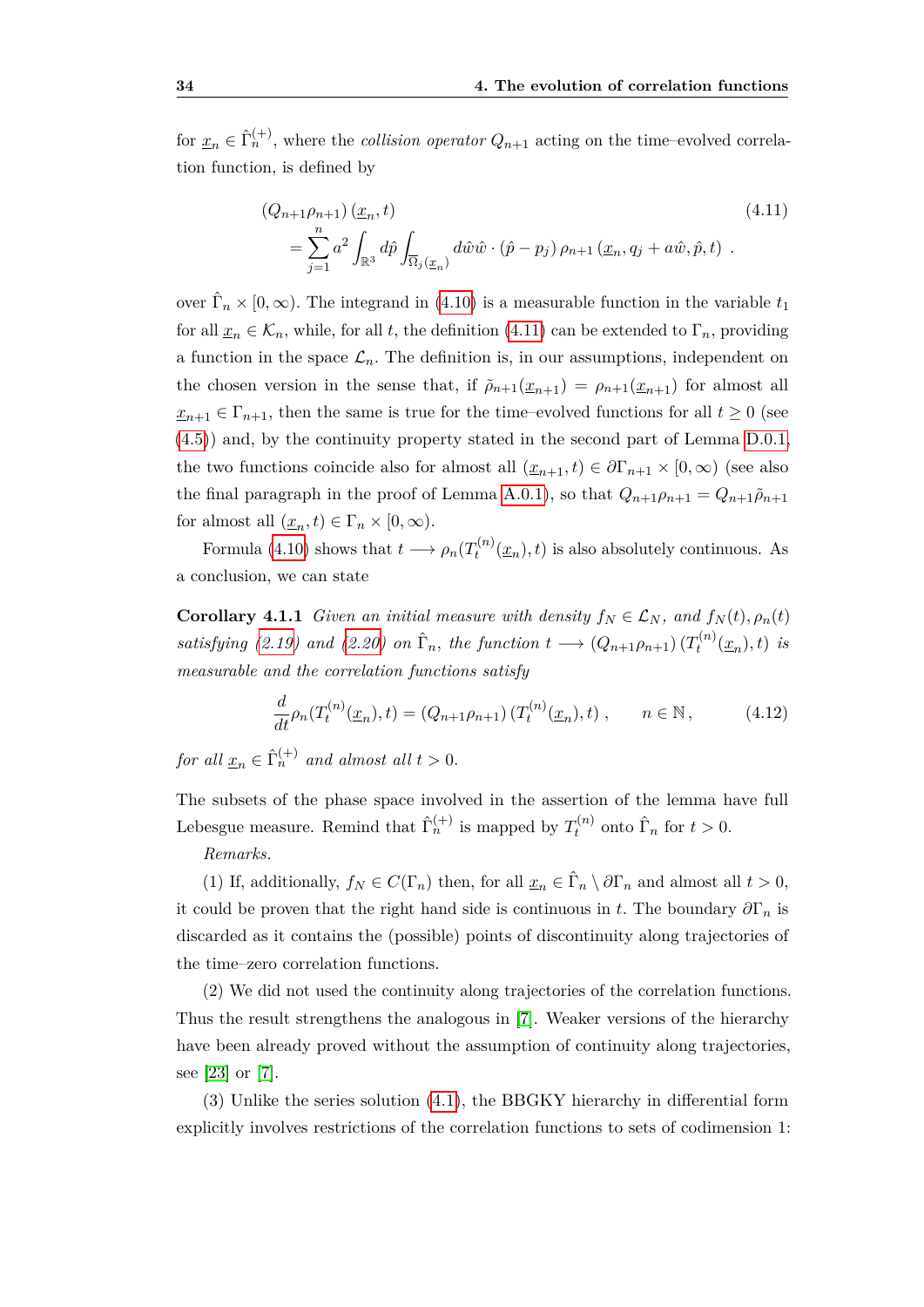this has made crucial the property of existence of the flow on the collision surfaces (second statement in Proposition [2.1.1\)](#page-16-0).

## <span id="page-42-0"></span>**4.2 Indefinite number of particles**

Finally, we can extend the result of Theorem [4.0.1](#page-36-1) to a more general class of measures with non definite (but finite) number of particles. We follow [\[45\]](#page-115-0) for this purpose. Consider the grand canonical phase space

$$
\Gamma = \cup_{n \ge 0} \Gamma_n \tag{4.13}
$$

Then it will be  $\Gamma_n = \emptyset$  for *n* larger then [3| $\Lambda$ |/4 $\pi a^3$ ], because of the hard core exclusion.

Call  $\mathcal L$  the space of measurable functions  $f : \Gamma \to \mathbb{R}$ ,  $f = \{f_n\}_{n=0}^{\infty}$ , symmetric in the particle labels  $(f_n(\Pi(x_1,\ldots,x_n)) = f_n(x_1,\ldots,x_n)$   $\forall n$ , for any permutation  $\Pi$ ), and having the boundedness property

$$
|f_n(x_1,...,x_n)| \le A \prod_{j=1}^n (zh_\beta(p_j)), \qquad (4.14)
$$

on  $\Gamma_n$ , for some  $A, z, \beta > 0$ . We can put  $f_n = 0$  for  $n > \frac{3|\Lambda|}{4\pi a^3}$ . If P denotes a measure on  $\Gamma$  with density  $f \in \mathcal{L}$  with respect to Lebesgue measure, then the time–evolved measure at time *t* has a density  $f(t) \in \mathcal{L}$  given by

<span id="page-42-2"></span>
$$
f_n(x_1, \dots, x_n, t) = f_n(T_{-t+}^{(n)}(x_1, \dots, x_n)), \qquad n \in \mathbb{N}
$$
 (4.15)

almost everywhere in Γ*n*.

Given  $f \in \mathcal{L}$ , we define the *correlation function vector*  $\rho : \Gamma \longrightarrow \mathbb{R}, \rho = {\rho_n}_{n=0}^{\infty}$ by

<span id="page-42-1"></span>
$$
\rho_n(x_1,\ldots,x_n,t) = \sum_{k=0}^{\infty} \frac{1}{k!} \int_{\Gamma_k(x_1,\ldots,x_n)} dx_{n+1}\ldots dx_{n+k} f_{n+k}(x_1,\ldots,x_{n+k},t) , (4.16)
$$

where equality is in the space  $\mathcal{L}_n$ . Again we have that  $\rho \in \mathcal{L}$  and furthermore, the map defined by [\(4.16\)](#page-42-1) has the inverse

$$
f_n(x_1,\ldots,x_n,t) = \sum_{k=0}^{\infty} \frac{(-1)^k}{k!} \int_{\Gamma_k(x_1,\ldots,x_n)} dx_{n+1}\ldots dx_{n+k}\rho_{n+k}(x_1,\ldots,x_{n+k},t)
$$
(4.17)

The following extension will be an immediate consequence of the analysis developed in the next section.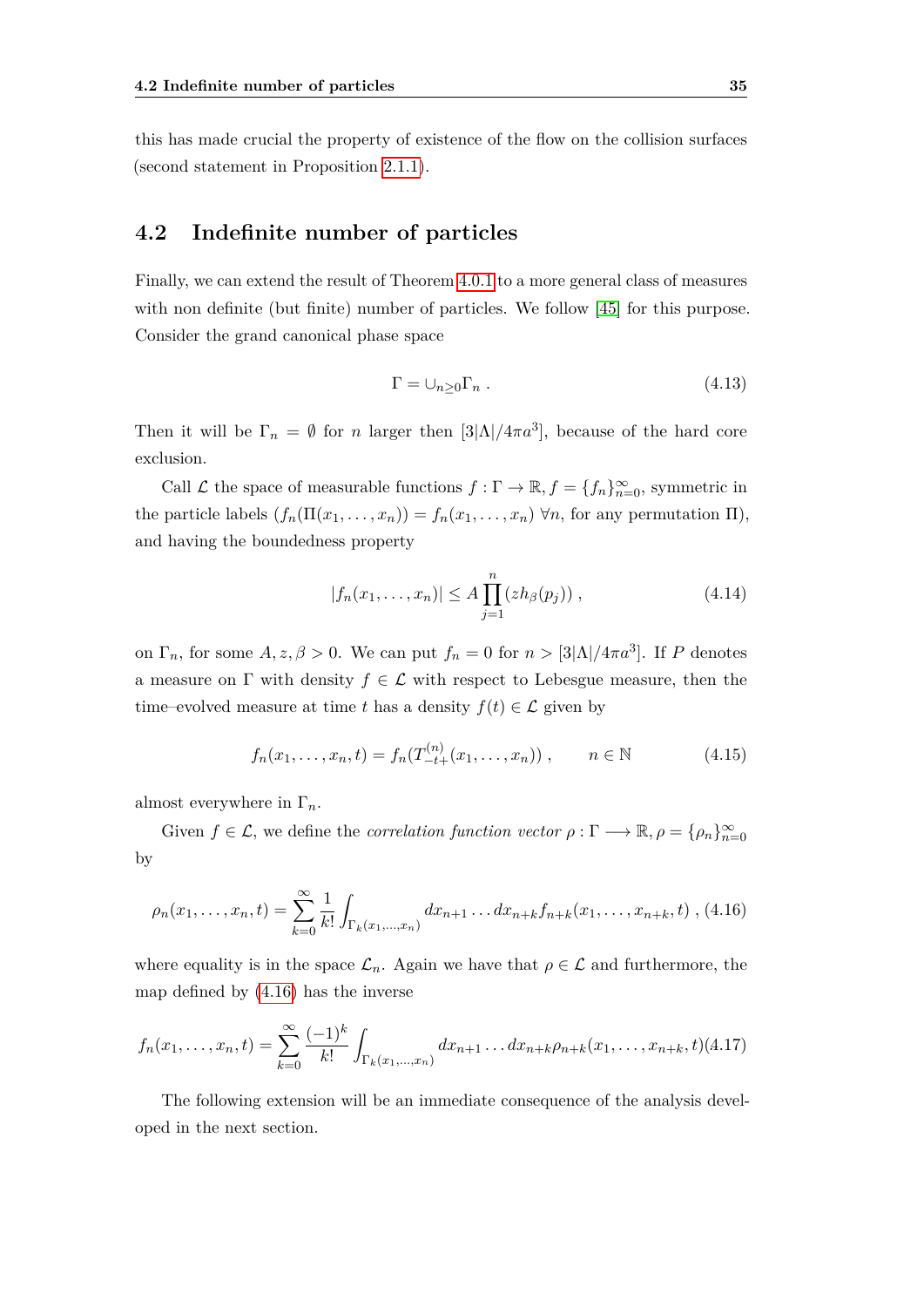**Corollary 4.2.1** *Let P be an initial measure on*  $\Gamma$  *with density*  $f \in \mathcal{L}$ *. Then for any*  $t > 0$ *, the time–evolved correlation functions are given by* 

$$
\rho_n(\underline{x}_n, t) = \sum_{\overline{\mathcal{D}} \in \overline{\Delta}(\underline{x}_n; [0, t])} V(\overline{\mathcal{D}}) , \qquad n \in \mathbb{N} ,
$$

*almost everywhere in*  $\Gamma_n$ *. For any chosen version of*  $f_n(t)$ *,*  $\rho_n(t)$  *satisfying [\(4.15\)](#page-42-2) and* [\(4.16\)](#page-42-1) over the whole sets  $\hat{\Gamma}_n$ , the expansion holds for all  $\underline{x}_n \in \hat{\Gamma}_n$  and  $t > 0$ .

(Here  $\hat{\Gamma}_n$  is defined as in [\(2.14\)](#page-18-0) with  $k \geq 1$ .)

Each term in the sum in Equation [\(4.16\)](#page-42-1) may be dealed with the procedure explained in Chapter [5.](#page-44-0) This leads directly to a tree expansion of the type in the right hand side of [\(4.1\)](#page-36-0), in which the value of the tree, say  $\tilde{V}(\overline{\mathcal{D}})$ , is computed in a slightly different way in terms of the density function *f*. To evaluate  $\tilde{V}(\overline{\mathcal{D}})$ , follow the rules introduced in Section [3.3,](#page-31-0) substituting formula [\(3.8\)](#page-32-1) with

$$
\frac{1}{(k-m)!} \int_{\Gamma_{k-m}(x_1(\mathcal{D}),\cdots,x_{n+m}(\mathcal{D}))} dx_{n+m+1}\cdots dx_{n+k}
$$
  
 
$$
\cdot f_{n+k}(x_1(\mathcal{D}),\cdots,x_{n+m}(\mathcal{D}),x_{n+m+1},\cdots,x_{n+k}) .
$$
 (4.18)

Performing the sum over *k*, that is  $\sum_{k\geq m}^{\infty}$ , and using [\(4.16\)](#page-42-1), we obtain the corollary.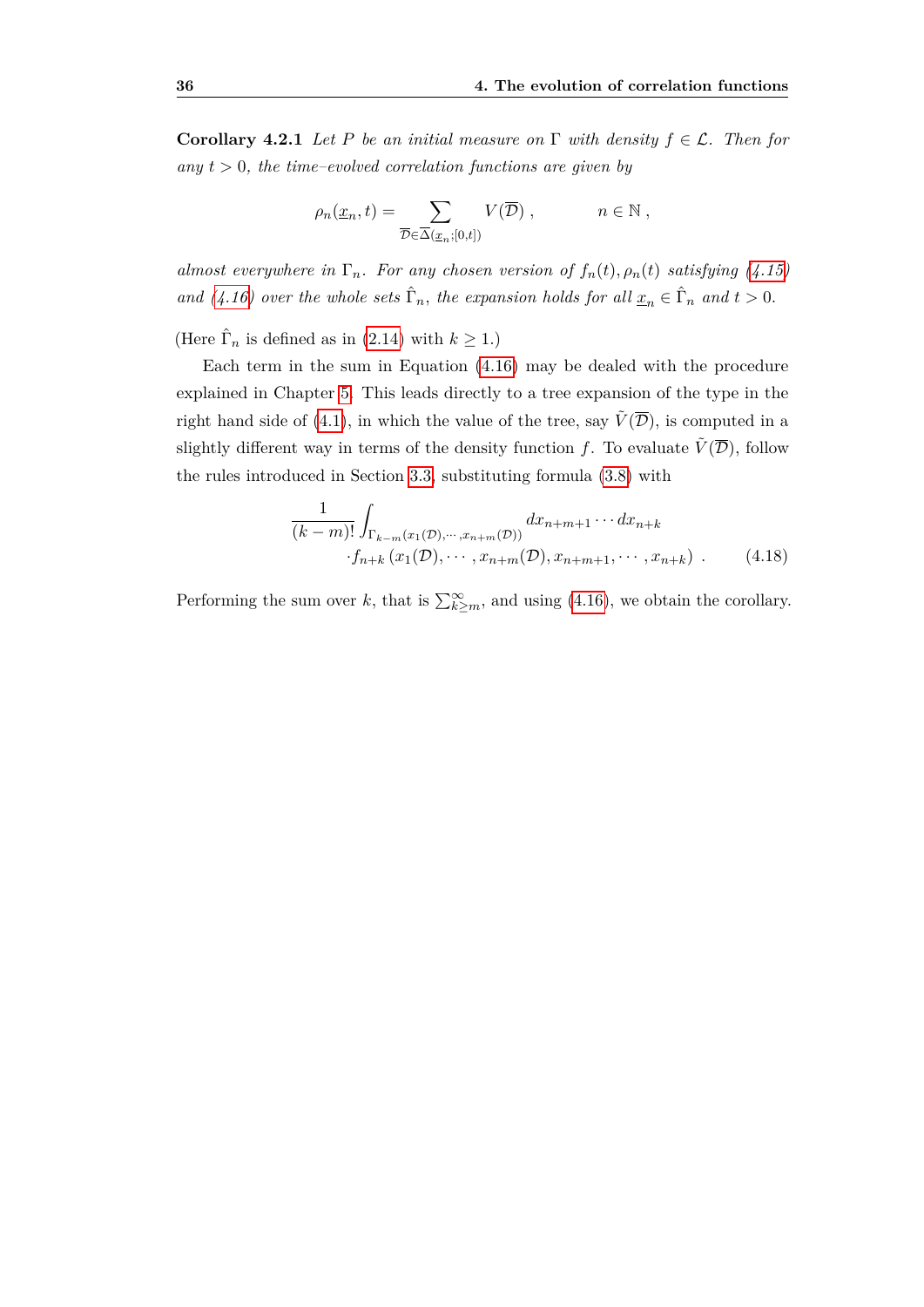# <span id="page-44-0"></span>**Chapter 5**

# **Proof of Theorem [4.0.1](#page-36-1)**

In this chapter we prove our main result. We shall proceed by induction on *n*: supposing the statement of the theorem true for the function  $\rho_{n+1}$ , we derive the expansion for the  $\rho_n$  by integrating a single degree of freedom. The rigorous integration procedure is rather technical but, in spite of lengthiness of formulas (for which sometimes we refer to the appendices), the integration of a degree of freedom in a single term (tree) of the expansion admits a quite simple graphical representation in terms of "extraction" of subtrees and "reattachment" of extracted subtrees. These operations over trees are introduced in Section [5.1,](#page-44-1) while the graphical integration rules are summarized in Proposition [5.2.1](#page-48-0) in Section [5.2.](#page-47-0) Along the proof of the proposition, in the same section, we present the analytical operations depicted by the operations over trees: they consist essentially in appropriate partitioning of the integration domain and representation of its subsets. However, this is not sufficient: to prove the proposition it is also essential to notice that a certain class of collision histories gives a net null contribution to the integral, because of one by one cancellations. This will be done in Lemma [5.2.1.](#page-52-0) Finally, in Section [5.3](#page-54-0) we conclude the proof of the theorem, by discussing the summation of all the graphical terms obtained through the integration procedure.

## <span id="page-44-1"></span>**5.1 Tools: manipulation of trees**

The integration of degrees of freedom will be described by a manipulation of the trees involving "pruning", "extraction" and "growth" operations, for which we will need some more notations. As in the previous sections, we will indicate with  $m = m(\overline{D}) = m(\overline{\delta})$  (or  $m(D)$ ) the number of nodes of the tree  $\overline{D} = (\underline{x}_n, \overline{\delta})$  (collision history D), and with  $j_k = j_k(\overline{D}) = j_k(\overline{\delta})$  ( $j_k(D)$ ) the variable defined in [\(3.2\)](#page-29-1). Moreover, we will call  $\overline{\Delta}_{n,m}$  the set of trees in  $\overline{\Delta}(\underline{x}_n;[0,t])$  with *m* nodes and not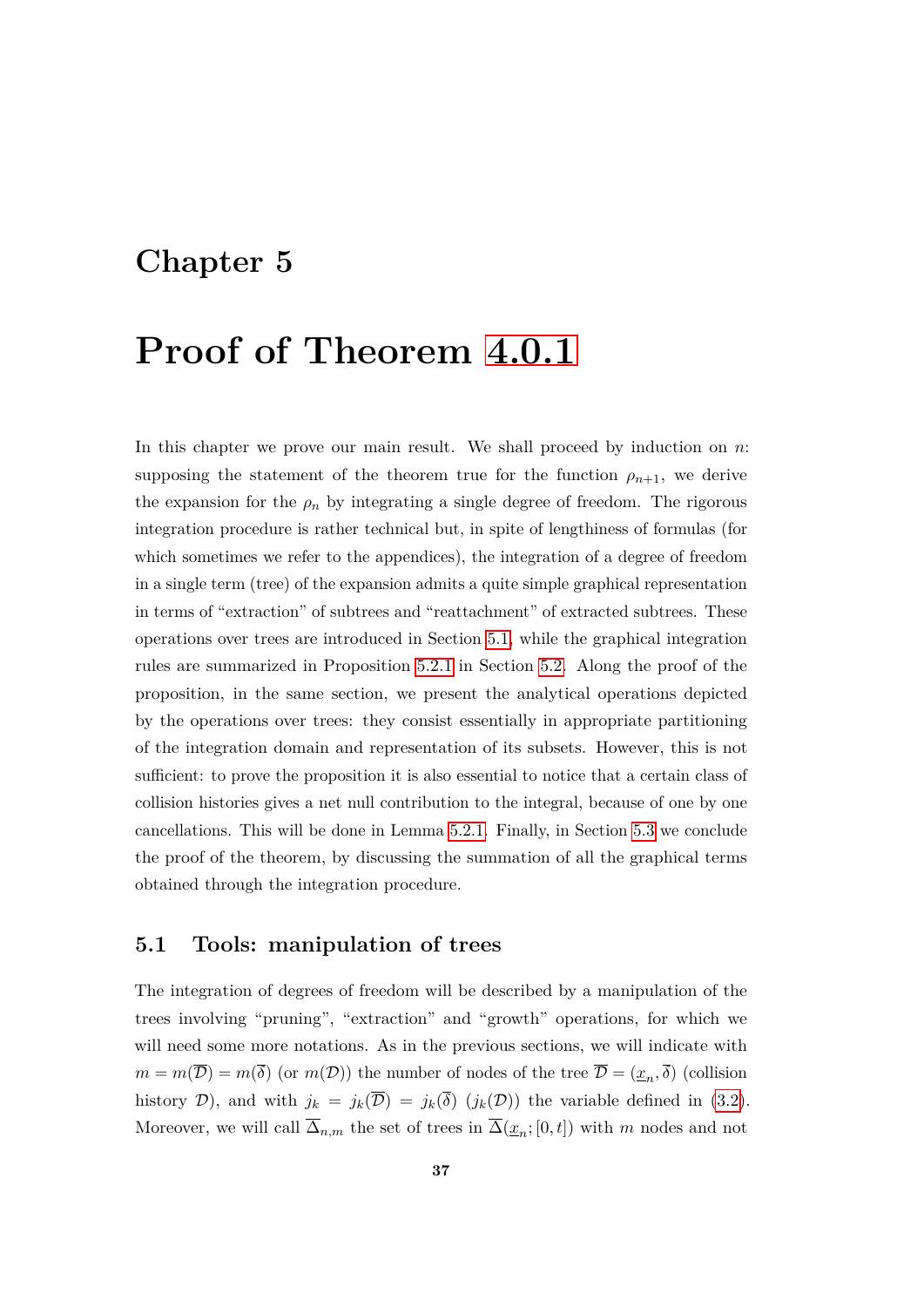specified time and initial configuration (no labels attached to the root); clearly an element  $\overline{\mathcal{G}} \in \overline{\Delta}_{n,m}$  is identified with a set of variables  $(n, m, j_1, \dots, j_m)$ , see [\(3.3\)](#page-29-2). For the trivial tree, that is the only one belonging to  $\overline{\Delta}_{1,0}$ , we will use the symbol  $\overline{\mathcal{T}}$ .

Given  $\overline{\mathcal{D}} \in \overline{\Delta}(x_n;[0,t])$ , order its nodes from left to right with the index k as in Chapter [3.](#page-26-0) We name  $\overline{\mathcal{D}}_k \in \overline{\Delta}_{1,m'}$  the *subtree generated* in the node number *k*, and we call  $\overline{\mathcal{D}}_{k} \in \overline{\Delta}(\underline{x}_n; [0, t])$  the tree obtained from  $\overline{\mathcal{D}}$  by *pruning*  $\overline{\mathcal{D}}_k$  (it will be  $m' \leq m(\overline{\mathcal{D}}) - 1$ .

Now we extend these definitions to the case  $k = 0$ . We call  $\overline{\mathcal{D}}_{0:i}, j = 1, \cdots, n$  the tree in  $\overline{\Delta}_{1,m'}$  obtained from  $\overline{\mathcal{D}} \in \overline{\Delta}(\underline{x}_n;[0,t])$  by pruning all the subtrees  $\overline{\mathcal{D}}_k$  such that the node *k* lies in the root line and has a label  $j_k \neq j$  (it will be  $m' \leq m(\overline{D})$ ). Similarly, we call  $\overline{\mathcal{D}}_{/0;j}, j = 1, \cdots, n$  the tree in  $\Delta(x_1, \cdots, x_{j-1}, x_{j+1}, \cdots, x_n; [0, t])$ obtained from  $\overline{\mathcal{D}} \in \overline{\Delta}(\underline{x}_n; [0, t])$  by pruning all the subtrees  $\overline{\mathcal{D}}_k$  such that the node *k* lies in the root line and has a label  $j_k = j$ . Notice that in the case there is no node label with value *j*, it is  $m' = 0$ ,  $\overline{\mathcal{D}}_{0;j} = \overline{\mathcal{T}}$ , and  $\overline{\mathcal{D}}_{/0;j}$  is the tree in  $\overline{\Delta}(x_1,\dots,x_{j-1},x_{j+1},\dots,x_n;[0,t])$  which is identical to  $\overline{\mathcal{D}}$  except for the label attached to the root, i.e.  $\overline{\mathcal{D}}_{/0;j} = (x_1, \dots, x_{j-1}, x_{j+1}, \dots, x_n, \overline{\delta})$  if  $\overline{\mathcal{D}} = (\underline{x}_n, \overline{\delta})$ .

We can also visualize the trees  $\overline{\mathcal{D}}_{0,j}$  in the following manner. Imagine that the root line of  $\overline{\mathcal{D}} \in \overline{\Delta}(\underline{x}_n; [0, t])$  is composed by *n* coincident identical lines, numbered from 1 to *n* and associated to the particles of the initial configuration  $x_n$ . The *j*−th of these line,  $j = 1, \dots, n$ , is thought as attached only to the subtrees generated in the nodes of the root line carrying a node label with value  $j$ . Then we can say that the subtree  $\overline{\mathcal{D}}_{0,i}$ , is obtained by *extraction* of the *j*−th line, together with the subtrees attached to it, from the tree  $\overline{\mathcal{D}}$  (and by deleting decorations). The *j*−th line will become the root line of the extracted tree. What is left of the original  $\overline{\mathcal{D}}$ after the extraction of  $\overline{\mathcal{D}}_{0,j}$  and after deleting the root label  $x_j$  as well as the node labels with value *j*, is exactly the tree  $\overline{\mathcal{D}}_{/0,j}$ .



**Figure 5.1.** Notations for subtrees, pruned trees and extracted subtrees.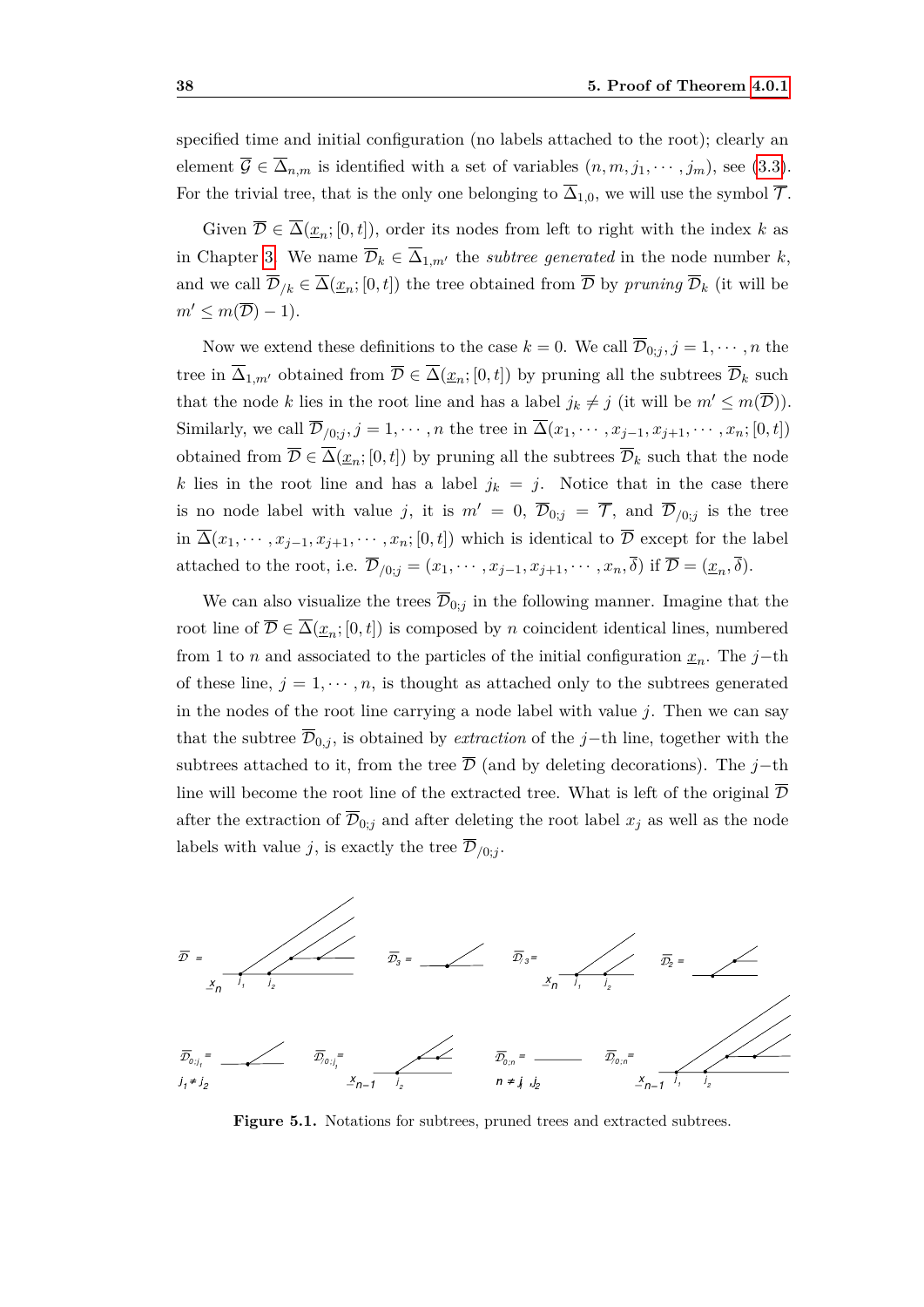Finally, for  $n \leq N$ , we define the *composition of trees* 

$$
\circ_{k;i}, \underline{k} = (k_0, \cdots, k_q) \in \mathbb{Z}^{q+1}, 1 \le k_0 < k_1 < \cdots < k_q
$$

by

$$
\circ_{k_0,\dots,k_q;i} : \overline{\Delta}(\underline{x}_n;[0,t]) \times \overline{\Delta}_{1,q} \to \overline{\Delta}(\underline{x}_n;[0,t])
$$
(5.1)  

$$
\overline{\mathcal{D}} \circ_{\underline{k},i} \overline{\mathcal{G}} = \overline{\mathcal{H}} \quad \text{such that } \overline{\mathcal{H}}_{k_0} = \overline{\mathcal{G}}, \overline{\mathcal{H}}_{/k_0} = \overline{\mathcal{D}},
$$
  
the nodes of  $\overline{\mathcal{H}}_{k_0}$  have ordering  
numbers  $k_1, \dots, k_q$  in  $\overline{\mathcal{H}},$  and  
the label  $j_{k_0}$  of  $\overline{\mathcal{H}}$  is equal to  $i$ ,  
for  $k_q \leq m(\overline{\mathcal{D}}) + q + 1$  and  $1 \leq i \leq n + k_0 - 1$ ,

and  $\emptyset$  otherwise. This means simply that  $\circ_{k,i}$  *grows* the tree  $\overline{\mathcal{D}}$  by attaching to it the tree  $\overline{\mathcal{G}}$  in such a way that:

- 1. the root of  $\overline{\mathcal{G}}$  is attached to the root line of  $\overline{\mathcal{D}}$  when  $i \in (1, \dots, n)$ , and to the *r*−th line when  $i = n + r, 1 \le r \le m(\overline{\mathcal{D}});$
- 2. a node with ordering number  $k_0$  is created in the previous operation;
- 3. the ordering numbers of the nodes of  $\overline{\mathcal{G}}$  in the resulting tree are given by (from left to right)  $k_1, \dots, k_q, q = m(\overline{G})$ .



**Figure 5.2.** Examples of composition of trees: in  $\overline{\mathcal{D}} \circ_{k,i} \overline{\mathcal{G}}$  the indices  $k_0, i$  indicate to which line of  $\overline{\mathcal{D}}$  (and between which nodes) has to be attached the root of  $\overline{\mathcal{G}}$ , and the  $k_1, \cdots, k_q$ indicate how to order the *q* nodes of the subtree  $\overline{\mathcal{G}}$  in the resulting tree.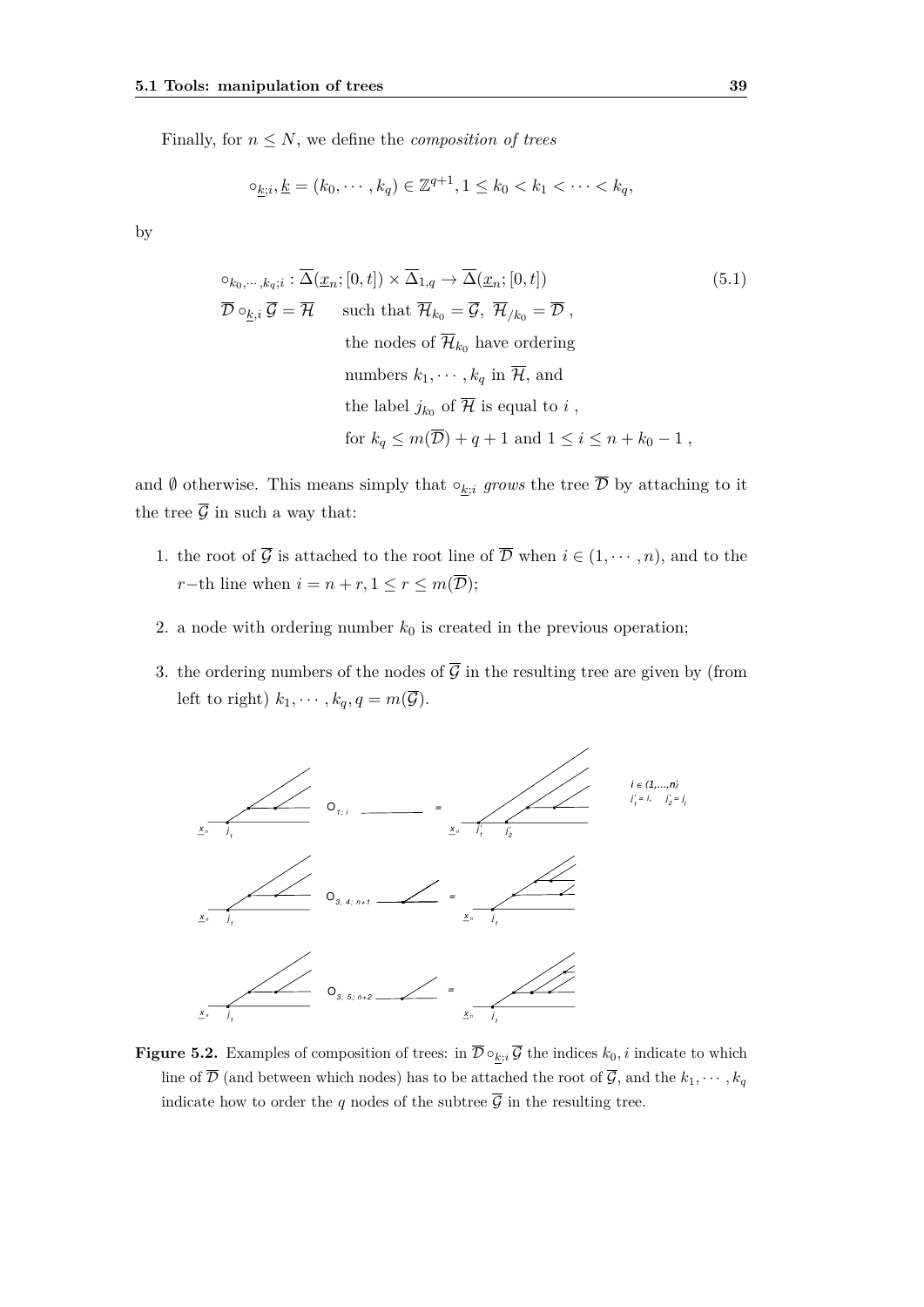## <span id="page-47-0"></span>**5.2 Integrating a degree of freedom**

Formula [\(4.1\)](#page-36-0) is trivial for  $n > N$ , while for  $n = N$  it gives, graphically,

$$
\rho_N(\underline{x}_N, t) = \underline{x}_N \longrightarrow \rho_N(T_{-t+}^{(N)}(\underline{x}_N)) \tag{5.2}
$$

a.e. in  $\Gamma_N$ , which is implied by  $(2.20)$  and  $(2.19)$ .

We shall proceed by induction on  $n$  to prove the theorem: from  $(2.20)$  follows

$$
\rho_n(\underline{x}_n, t) = \frac{1}{N - n} \int_{\Gamma_1(\underline{x}_n)} dx_{n+1} \rho_{n+1}(\underline{x}_n, x_{n+1}, t) , \qquad 1 \le n < N , \qquad (5.3)
$$

so that assuming [\(4.1\)](#page-36-0) valid for  $\rho_{n+1}$  we can write

<span id="page-47-2"></span>
$$
\rho_n(\underline{x}_n, t) = \frac{1}{N - n} \int_{\Gamma_1(\underline{x}_n)} dx_{n+1} \sum_{\overline{\mathcal{D}} \in \overline{\Delta}(\underline{x}_{n+1}; [0, t])} V(\overline{\mathcal{D}})
$$
(5.4)

a.e. in  $\Gamma_n$ , or exactly in  $\hat{\Gamma}_n$  if we are assuming [\(2.19\)](#page-19-0) and [\(2.20\)](#page-19-1) to hold over it: *this will be understood in what follows from now on.* Then we need to explain what is the result when we integrate the single degree of freedom in a tree of the set  $\Delta(\underline{x}_{n+1};[0,t]),$  i.e. we have to compute

<span id="page-47-1"></span>
$$
I(\overline{\mathcal{D}}) = I(\overline{\mathcal{D}})(\underline{x}_n, t) := \int_{\Gamma_1(\underline{x}_n)} dx_{n+1} V(\underline{x}_{n+1}, \overline{\delta}), \qquad \overline{\mathcal{D}} = (\underline{x}_{n+1}, \overline{\delta}) \in \overline{\Delta}(\underline{x}_{n+1}; [0, t])
$$
\n(5.5)

for a set of  $\underline{x}_n$  of full measure in  $\Gamma_n$ . Notice that the integral in the above formula is well defined as a measurable function over  $\Gamma_n$ , see the final comments in Section [3.3.](#page-31-0)

The computation of [\(5.5\)](#page-47-1) will be the main part of the proof, and the rest of this section. After that, we must just sum the result over all the trees of the family  $\overline{\Delta}(\underline{x}_{n+1};[0,t]).$ 

#### **5.2.1 Integration of a degree of freedom in a single tree**

Given  $\overline{\mathcal{D}} \in \overline{\Delta}(\underline{x}_{n+1};[0,t])$ , and selected a particle  $j \in (1,\dots,n+1+m(\overline{\mathcal{D}}))$ , call

$$
q_1^{(j)}, q_2^{(j)}, \cdots \tag{5.6}
$$

the ordering number of the nodes, in  $\overline{D}$ , that belong also to the subtree with root line given by the line associated to particle *j*:  $\overline{\mathcal{D}}_{0,j}$  in the case  $j \in (1, \dots, n+1)$ , or  $\overline{\mathcal{D}}_k$  in the case  $j = n + 1 + k, k > 0$ .

Write  $q^{(j)} = (q_1^{(j)})$  $q_1^{(j)}, q_2^{(j)}$  $\mathcal{L}_2^{(j)}, \dots$ ). Define a variable  $l^* = l^*(\overline{\mathcal{D}})$  by

$$
l^* = \begin{cases} q_1^{(n+1)} & \text{if } m(\overline{\mathcal{D}}_{0;n+1}) \ge 1 \\ m(\overline{\mathcal{D}}) + 1 & \text{if } m(\overline{\mathcal{D}}_{0;n+1}) = 0 \end{cases} .
$$
 (5.7)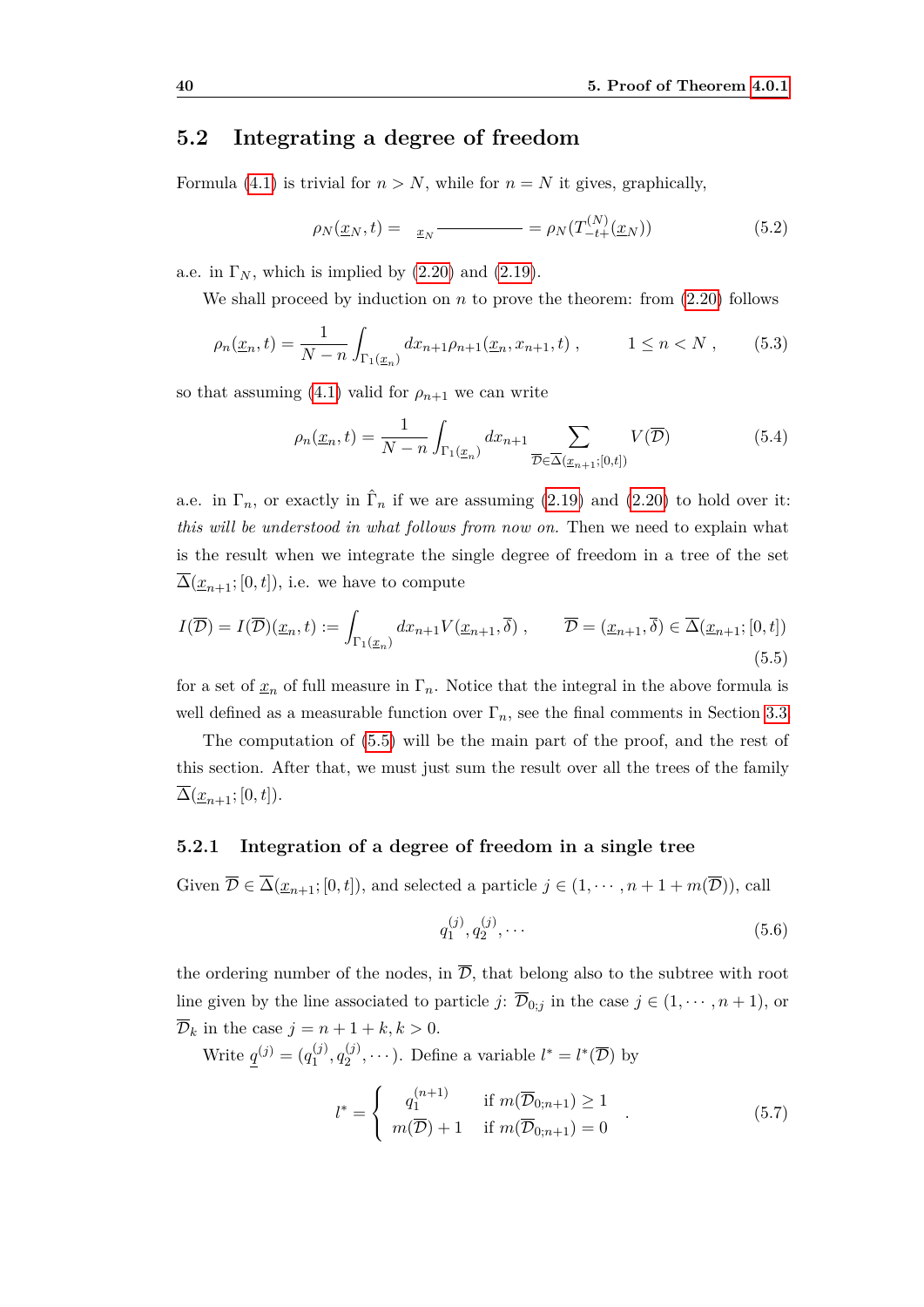To avoid confusion, indicate with the symbol  $a_{i,j}$  the Kronecker delta. Finally, abbreviate  $q^{(n+1)}$  $\mathcal{L}_{+}^{(n+1)} = (q_1^{(n+1)} + 1, q_2^{(n+1)} + 1, \cdots, q_{m(\overline{\mathcal{D}}_0)}^{(n+1)}$  $\frac{n+1}{m(\overline{\mathcal{D}}_{0;n+1})}+1).$ 

The bulk of the theorem is contained in the following assertion.

**Proposition 5.2.1** *For any*  $\overline{\mathcal{D}} \in \overline{\Delta}(\underline{x}_{n+1};[0,t]), 1 \leq n \leq N-1, t > 0$  *and almost all*  $x_n \in \Gamma_n$ , the integral  $I(\overline{\mathcal{D}})(x_n,t)$  is given by the following sum of values of trees  $of \overline{\Delta}(\underline{x}_n;[0,t])$ :

<span id="page-48-1"></span><span id="page-48-0"></span>
$$
I(\overline{\mathcal{D}}) = a_{m(\overline{\mathcal{D}}_{0;n+1}),0} \left( N - n - m(\overline{\mathcal{D}}) \right) V(\overline{\mathcal{D}}_{/0;n+1}) + \sum_{k \ge 1}^{l^*} \sum_{i \ge 1}^{n+k-1} V\left( \overline{\mathcal{D}}_{/0;n+1} \circ_{k,\underline{q}_{+}^{(n+1)};i} \overline{\mathcal{D}}_{0;n+1} \right) .
$$
 (5.8)

Using the terminology introduced in Section [5.1,](#page-44-1) we can give the following graphical picture of Proposition [5.2.1.](#page-48-0) The nodes divide each line of a tree in segments that we shall call *branch intervals*. To compute  $I(\overline{\mathcal{D}}), \overline{\mathcal{D}} = (\underline{x}_{n+1}, \overline{\delta}) \in \overline{\Delta}(\underline{x}_{n+1}; [0, t])$ :

- 1. *extract* from  $\overline{\mathcal{D}}$  the subtree  $\overline{\mathcal{D}}_{0;n+1}$ ; what is left is  $\overline{\mathcal{D}}_{/0;n+1}$ .
- 2. *Reattach*  $\overline{\mathcal{D}}_{0,n+1}$  through its root to any branch interval of  $\overline{\mathcal{D}}_{0,n+1}$ , with the following care. The resulting tree will have the old  $m(\overline{D})$  nodes of the starting tree  $\overline{\mathcal{D}}$ , plus one new node to which the root of  $\overline{\mathcal{D}}_{0:n+1}$  is attached: the reattachment must be done in such a way that the reciprocal order of the old nodes in the resulting tree is the same as it was in the original tree  $\mathcal{D}$ .
- 3. If the new node lies on the root line, append to it a node label with value in the set  $(1, \cdots, n)$ .
- 4. Sum all the possible resulting trees found in points 2,3.
- 5. If  $m(\overline{\mathcal{D}}_{0:n+1}) = 0$ , add to the result of point 4 the tree obtained by *discarding*  $\overline{\mathcal{D}}_{0,n+1} = \overline{\mathcal{T}}$ , i.e.  $\overline{\mathcal{D}}_{0,n+1} = (\underline{x}_n, \overline{\delta})$ , multiplied by a factor  $(N - n - m(\overline{\mathcal{D}}))$ .

Several examples are provided by Figure [5.3.](#page-49-0)

#### **5.2.2 Proof of Proposition [5.2.1:](#page-48-0) first step**

In this section and in the following we give an outline of the proof of Proposition [5.2.1:](#page-48-0) we refer to the appendices for the details.

We shall begin with a couple of general definitions that will be useful along the proof. Let  $\mathcal{D} \in \Delta(\underline{x}_n; [0, t]), \mathcal{D} = (\underline{x}_n, \delta)$ , with  $\delta$  as in (3.[3\)](#page-29-2). Let  $k \in (1, \dots, m(\mathcal{D}))$ , and denote  $\mathcal{D}_{/\hat{w}_k}$  the collection of variables  $\mathcal{D}$  deprived of variable  $\hat{w}_k$ . Similarly,  $(\mathcal{E}_D)_{k}(s)$   $((\mathcal{N}_D)_{k}(s))$  will indicate the state (number) of particles of the evolution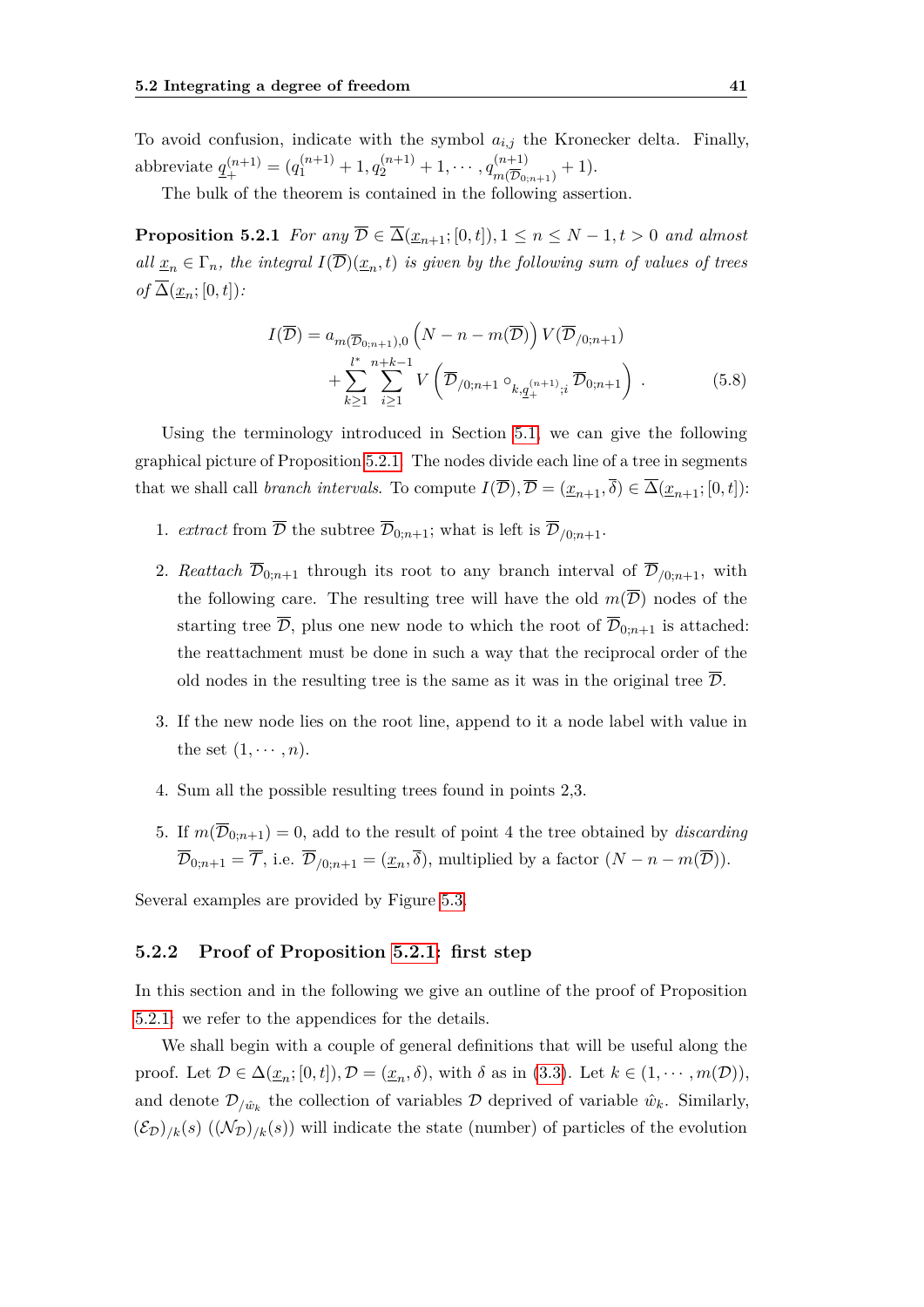<span id="page-49-0"></span>

**Figure 5.3.** Integration of degrees of freedom: from Liouville equation to BBGKY hierarchy.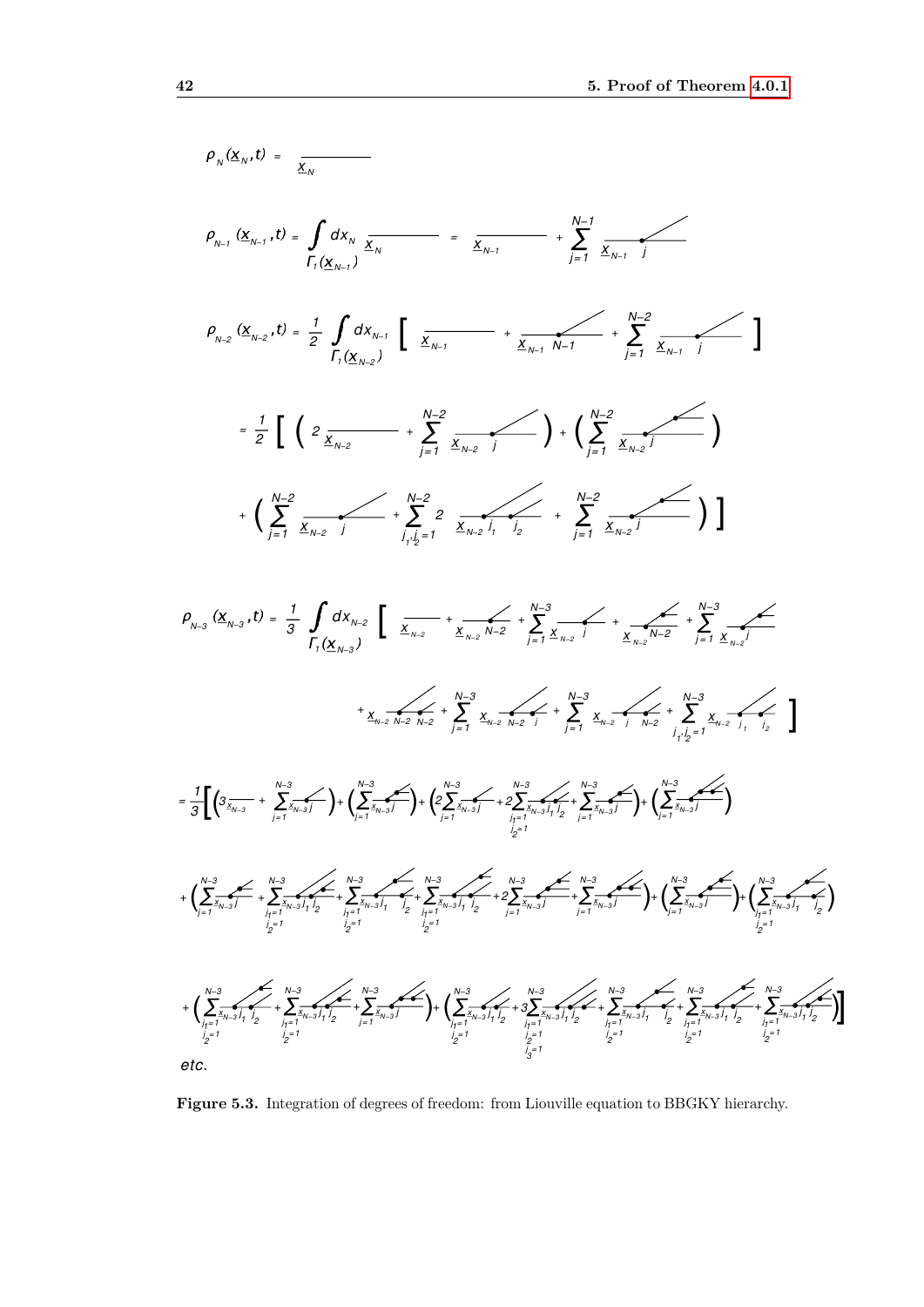associated to  $\mathcal{D}$  at time *s*, *forgetting* (when it is present) particle  $n + k$ . We define two subsets of the unit sphere surface by

$$
\Omega_{j_k \pm}^{(*)}(\mathcal{D}_{j\hat{w}_k}) := \left\{ \hat{w}_k \text{ such that } \mathcal{D} \in \Delta(\underline{x}_n; [0, t]) \text{ and } \right\}
$$
\n
$$
\left( (\mathcal{E}_{\mathcal{D}})_{/k}(t_k \pm s), T_{\pm s}^{(1)}(q_{j_k}(t_k; \mathcal{D}) + a\hat{w}_k, \hat{p}_k) \right) \in \Gamma_{(\mathcal{N}_{\mathcal{D}})_{/k}(t_k \pm s) + 1}
$$
\n
$$
\forall s \in (0, \tau_{\pm}) \right\},
$$
\n(5.9)

where  $\tau_+ = t - t_k$  and  $\tau_- = t_k - t_{q_1^{(n+k)}}$  (the condition of existence of the free dynamics is understood in the definition). That is,  $\hat{w}_k \in \Omega_{j_k \pm}^{(*)}(\mathcal{D}_{/\hat{w}_k})$  ensures that particle  $n + k$  moves freely with no collisions with the other particles of  $\mathcal{E}_{\mathcal{D}}$  for all times (up to  $t$ ) in the future ( $+$  case) or up to the time, in the past, in which a new particle is created through a collision with  $n + k$  ( $-$  case).

For future convenience, given  $(\underline{x}_n, \overline{\delta}) \in \overline{\Delta}(\underline{x}_n; [0, t])$ , we introduce the *set of collision histories for fixed tree*  $\delta$ ,  $\Delta_{\overline{\delta}}(\underline{x}_n; [0, t])$ , which is in one by one correspondence with the set of times, momenta and unit vectors with the constraints explained in the definition of collision history. We use the notation

$$
\hat{\delta} = (t_1, \dots, t_m, \hat{p}_1, \dots, \hat{p}_m, \hat{w}_1, \dots, \hat{w}_m), \qquad (5.10)
$$

 $\Delta_{\overline{\delta}}(\underline{x}_n;[0,t]) \ni \mathcal{D} = (\underline{x}_n,\overline{\delta},\hat{\delta}),$  and we define a measure  $d\hat{\delta}$  on  $\Delta_{\overline{\delta}}(\underline{x}_n;[0,t])$  as the Lebesgue measure with respect to the variables  $t_1, \ldots, t_m, \hat{p}_1, \ldots, \hat{p}_m, \hat{w}_1, \ldots, \hat{w}_m$ . The value of the tree can be written

<span id="page-50-0"></span>
$$
V(\overline{\mathcal{D}}) = \int_{\Delta_{\overline{\delta}}(\underline{x}_n;[0,t])} d\hat{\delta} R(\underline{x}_n, \overline{\delta}, \hat{\delta}) . \tag{5.11}
$$

The proof consists of two steps. In the first one, by using a careful subdivision of the integration region as well as appropriate changes of variables, we derive a formula which is the same as [\(5.8\)](#page-48-1) except for the fact that the integrals over collision histories in the right hand side (hidden in the definition of *V* ) are *restricted* to certain subsets. Namely, in the assumptions of the Proposition and using the notations

<span id="page-50-2"></span>
$$
\overline{\mathcal{D}} = (\underline{x}_{n+1}, \overline{\delta}),
$$
  
\n
$$
\overline{\mathcal{D}}_{/0; n+1} \circ_{k, \underline{q}_+^{(n+1)}; i} \overline{\mathcal{D}}_{0; n+1} = (\underline{x}_n, \overline{\gamma}_{k, i}),
$$
\n(5.12)

we can prove

<span id="page-50-1"></span>
$$
I(\overline{\mathcal{D}}) = a_{m(\overline{\mathcal{D}}_{0;n+1}),0} \left( N - n - m(\overline{\mathcal{D}}) \right) V(\overline{\mathcal{D}}_{/0;n+1}) + \sum_{k \ge 1}^{l^*} \sum_{i \ge 1}^{n+k-1} \int_{\Delta_{\overline{\gamma}_{k,i}}^{(*)}(\underline{x}_n;[0,t])} d\hat{\gamma}_{k,i} R(\underline{x}_n, \overline{\gamma}_{k,i}, \hat{\gamma}_{k,i}), \qquad (5.13)
$$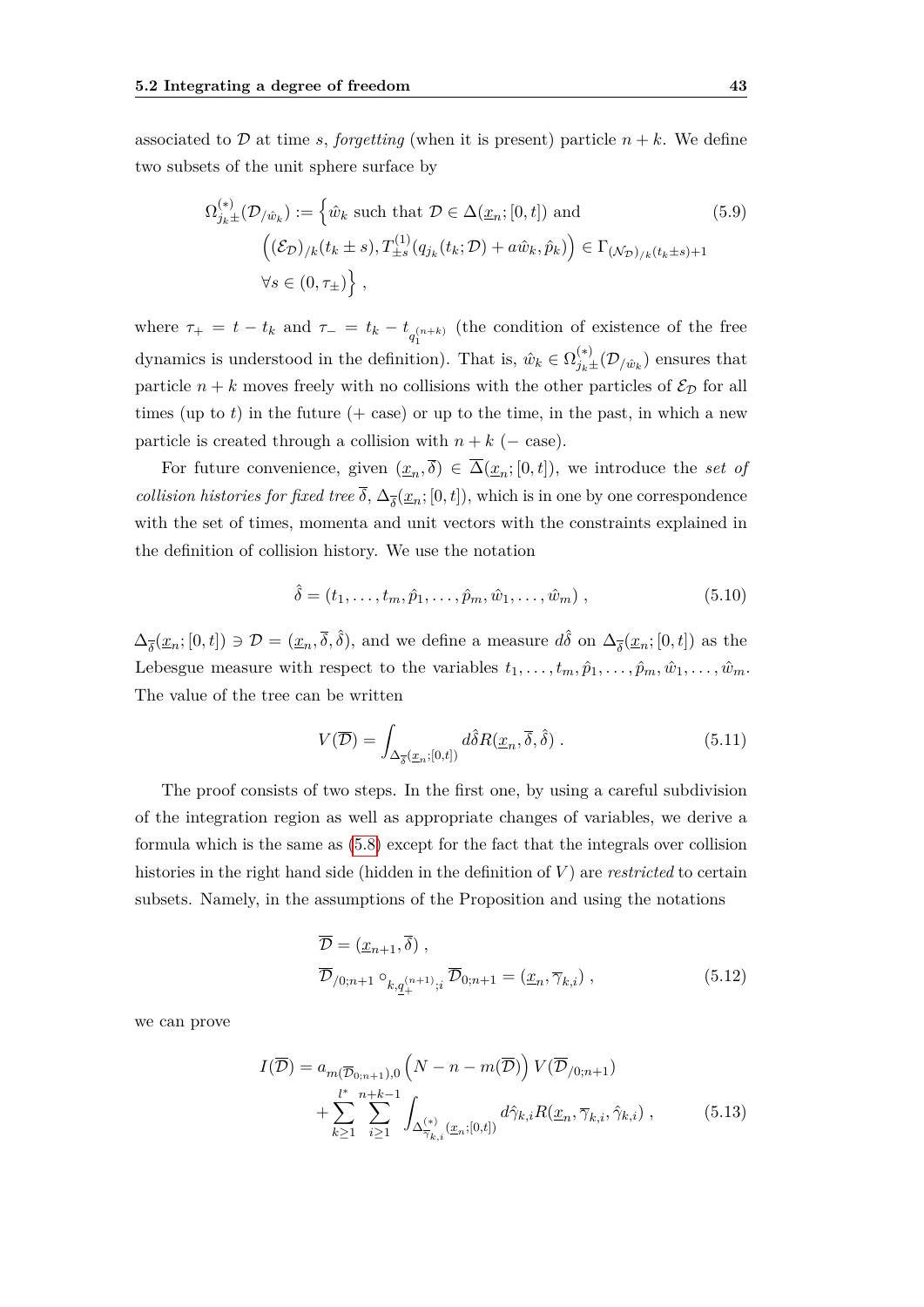for almost all  $\underline{x}_n \in \Gamma_n$ , where

<span id="page-51-0"></span>
$$
\Delta_{\overline{\gamma}_{k,i}}^{(*)}(\underline{x}_n;[0,t]) := \Delta_{\overline{\gamma}_{k,i}+}^{(*)}(\underline{x}_n;[0,t]) \cup \Delta_{\overline{\gamma}_{k,i}+}^{(*)}(\underline{x}_n;[0,t])
$$
 (disjoint union)  
\n
$$
\Delta_{\overline{\gamma}_{k,i}\pm}^{(*)}(\underline{x}_n;[0,t]) := \left\{ \hat{\gamma}_{k,i} \in \Delta_{\overline{\gamma}_{k,i}}(\underline{x}_n;[0,t]), \text{ with}
$$
  
\n
$$
\hat{\gamma}_{k,i} = (t_1, \cdots, t_{m(\overline{\gamma}_{k,i})}, \hat{p}_1, \cdots, \hat{p}_{m(\overline{\gamma}_{k,i})}, \hat{w}_1, \cdots, \hat{w}_m(\overline{\gamma}_{k,i}) \right\}
$$
 such that  $\hat{w}_k \in \Omega_{j_k(\overline{\gamma}_{k,i})\pm}^{(*)}((\underline{x}_n, \overline{\gamma}_{k,i}, \hat{\gamma}_{k,i})_{/\hat{w}_k}) \right\}.$  (5.14)

In what follows we shall explain briefly and without formulas how this equation is derived, restricting for simplicity to the case  $m(\overline{\mathcal{D}}_{0:n+1}) = 0$ ; the rigorous proof is in Appendix [B.](#page-92-0) In  $I(\overline{\mathcal{D}})$  we integrate over  $x_{n+1}$  an expression which is given by an integral over the collision histories D that are compatible with the tree  $\overline{\mathcal{D}}$ , of a function *R* which depends only on the evolution  $\mathcal{E}_{\mathcal{D}}$  – see [\(5.5\)](#page-47-1), [\(5.11\)](#page-50-0). After interchanging these integrations, we can parametrize  $x_{n+1}$ , that is the state of particle  $n+1$  of the evolution at time t, with the state of the same particle *outgoing* its *last* (in  $[0, t]$ ) collision in  $\mathcal{E}_{\mathcal{D}}$ , when this collision exists. Such a state is described by the time of the last collision  $t^*$ , the index  $i$  indicating which particle undergoes the collision with the  $n + 1$ -th, the unit vector  $\hat{w}^* := a^{-1}(q_{n+1}(t^*; \mathcal{D}) - q_i(t^*; \mathcal{D}))$ , and the momentum  $\hat{p}^*$  of particle  $n+1$  outgoing the collision (which is equal to  $p_{n+1}$ ). Then, for  $x_{n+1}$  such that this collision exists, say with *i*, we change variable  $x_{n+1} \longrightarrow (t^*, \hat{p}^*, \hat{w}^*)$ : the resulting integrals  $\int dt^* \int d\hat{p}^* \int_{\Omega_{i+}^{(*)}} d\hat{w}^*$  correspond to a new node that has to be added to  $\overline{\mathcal{D}}$ , while the Jacobian determinant produces the associated weight factor. The net effect is the value of a tree produced via operations 1 and 2 of the list at page [41,](#page-48-0) when the integrations associated to the new node are restricted to "*outcoming collisions* producing a particle that *does not collide* with the particles of the evolution for all times in the future up to time *t*".

We are left with the integral over  $x_{n+1}$  such that the last collision *does not* exist. There the integrand is composed by a weight function which is independent on  $x_{n+1}$ (since we are assuming also  $m(\overline{\mathcal{D}}_{0:n+1}) = 0$ ), and a time–zero correlation function  $\rho_{n+1+m(\overline{D})}$  which depends on  $x_{n+1}$  only through its correspondent value at time zero  $T_{-t+}^{(1)}(x_{n+1})$ . Therefore, by changing variable  $x_{n+1} \longrightarrow x'_{n+1} = T_{-t+}^{(1)}(x_{n+1})$  and *extending* the integration over the whole one particle phase space compatible with the state of the other particles of  $\mathcal{E}_{\mathcal{D}}(0)$ , we eliminate completely the particle  $n+1$ and recover a correlation function  $\rho_{n+m(\overline{\mathcal{D}})}$ , multiplied by a factor  $N - n - m(\overline{\mathcal{D}})$ (see definition [\(2.20\)](#page-19-1)). This correspond to operation 5 of the list at page [41,](#page-48-0) and produces the term in the first line of [\(5.13\)](#page-50-1).

The error term in the preceding extension of the integration region will contain an integral over the states  $x'_{n+1}$  of the particle  $n+1$  at time zero such that "there exists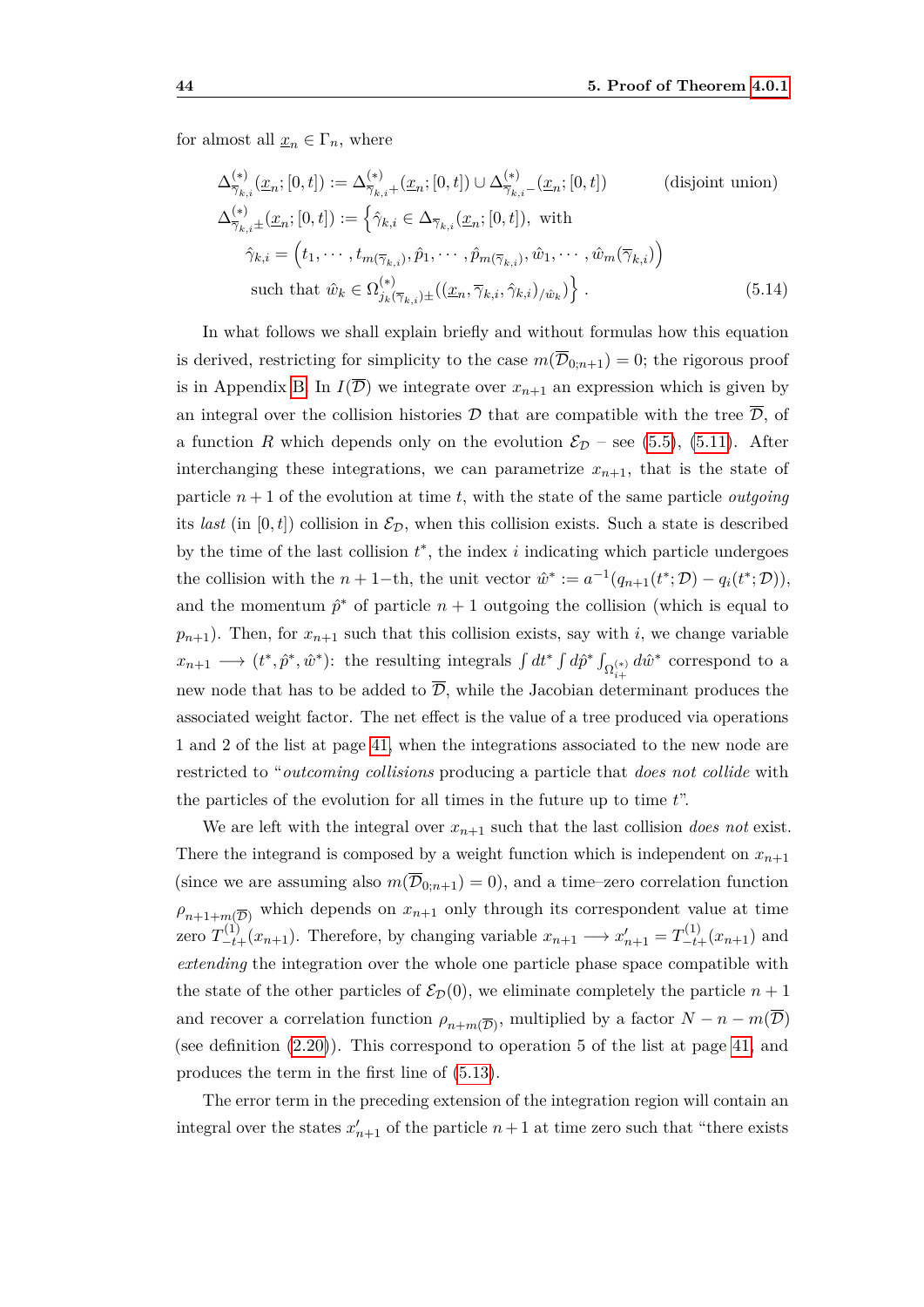a *first* collision (in [0*, t*]) with at least one of the particles of the evolutions associated to  $\overline{\mathcal{D}}_{0:n+1}$ ". This integral function is in turn integrated over all such evolutions, that is over all the collision histories  $\mathcal{D}'$  that are compatible with the tree  $\overline{\mathcal{D}}_{0,n+1}$ . Calling  $t^*, \hat{p}^*, \hat{w}^*$  the time, momentum and unit vector variables describing, in the usual way, the state of the free evolution of  $x'_{n+1}$  *ingoing* its first collision with the particles of  $\mathcal{E}_{\mathcal{D}'},$  we can proceed as before by making the change of variables  $x'_{n+1} \longrightarrow (t^*, \hat{p}^*, \hat{w}^*).$ Again we have resulting integrals  $\int dt^* \int d\hat{p}^* \int_{\Omega_{i-}^{(*)}} d\hat{w}^*$  corresponding to a new node to be added to  $\overline{\mathcal{D}}_{0:n+1}$ , and a Jacobian determinant producing the associated weight factor. The net effect is the value of a tree produced via operations 1 and 2 of the list at page [41,](#page-48-0) when the integrations associated to the new node are restricted to "*incoming collisions* producing a particle that *does not collide* with the particles of the evolution for all times in the past from  $t^*$  up to 0". This term, together with the one obtained in the above paragraph, gives, once summed over all the possible choices of particle  $i$ , the term in the second line of  $(5.13)$ .

The case  $m(\overline{\mathcal{D}}_{0:n+1}) \neq 0$  is treated in the same way, with the only important difference that the role played by time 0 is now played by  $t_{l^*(\overline{D})} \equiv t_{q_1^{(n+1)}(\overline{D})}$ , see Appendix [B.2.](#page-97-0) Here we only mention that, in particular, the "last collision" has to be understood in the time interval  $[t_{l^*}, t]$ , and in the terms with "no last collision" we perform a change of variable  $x_{n+1} \longrightarrow x'_{n+1} = T_{-t}^{(1)}$  $\frac{f(1)}{-t+t}$ <sub>*t*</sub><sup>*t*</sup></sup> $(x_{n+1})$ . After this change of variables, the extension of the integration region to the whole one particle phase space compatible with the state of the other particles of  $\mathcal{E}_{\mathcal{D}}(t_{l^*})$  gives a term that is shown to be identically null, using cancellations between outcoming–incoming collisions occurring at time  $t_{l^*}$ . This explains the Kronecker delta in the first line of  $(5.13).$  $(5.13).$ 

#### **5.2.3 Second step: cancellations between collision histories**

Let us come now to the second step of the proof of Proposition [5.2.1:](#page-48-0) we will show that we can extend to  $\Delta_{\overline{\gamma}_k}$ ,  $(\underline{x}_n; [0, t])$  the integral in the right hand side of [\(5.13\)](#page-50-1), since the total contribution of the missing set is equal to zero. This is achieved by the following

<span id="page-52-0"></span>**Lemma 5.2.1** *In the assumptions of Proposition [5.2.1](#page-48-0) and with the notations of [\(5.12\)](#page-50-2), [\(5.14\)](#page-51-0), it is*

<span id="page-52-1"></span>
$$
\sum_{k\geq 1}^{l^*} \sum_{i\geq 1}^{n+k-1} \int_{\Delta_{\overline{\gamma}_{k,i}}(x_n;[0,t]) \backslash \Delta_{\overline{\gamma}_{k,i}}^{(*)}(x_n;[0,t])} d\hat{\gamma}_{k,i} R(x_n, \overline{\gamma}_{k,i}, \hat{\gamma}_{k,i}) = 0 \tag{5.15}
$$

*for almost all*  $\underline{x}_n \in \Gamma_n$ *.*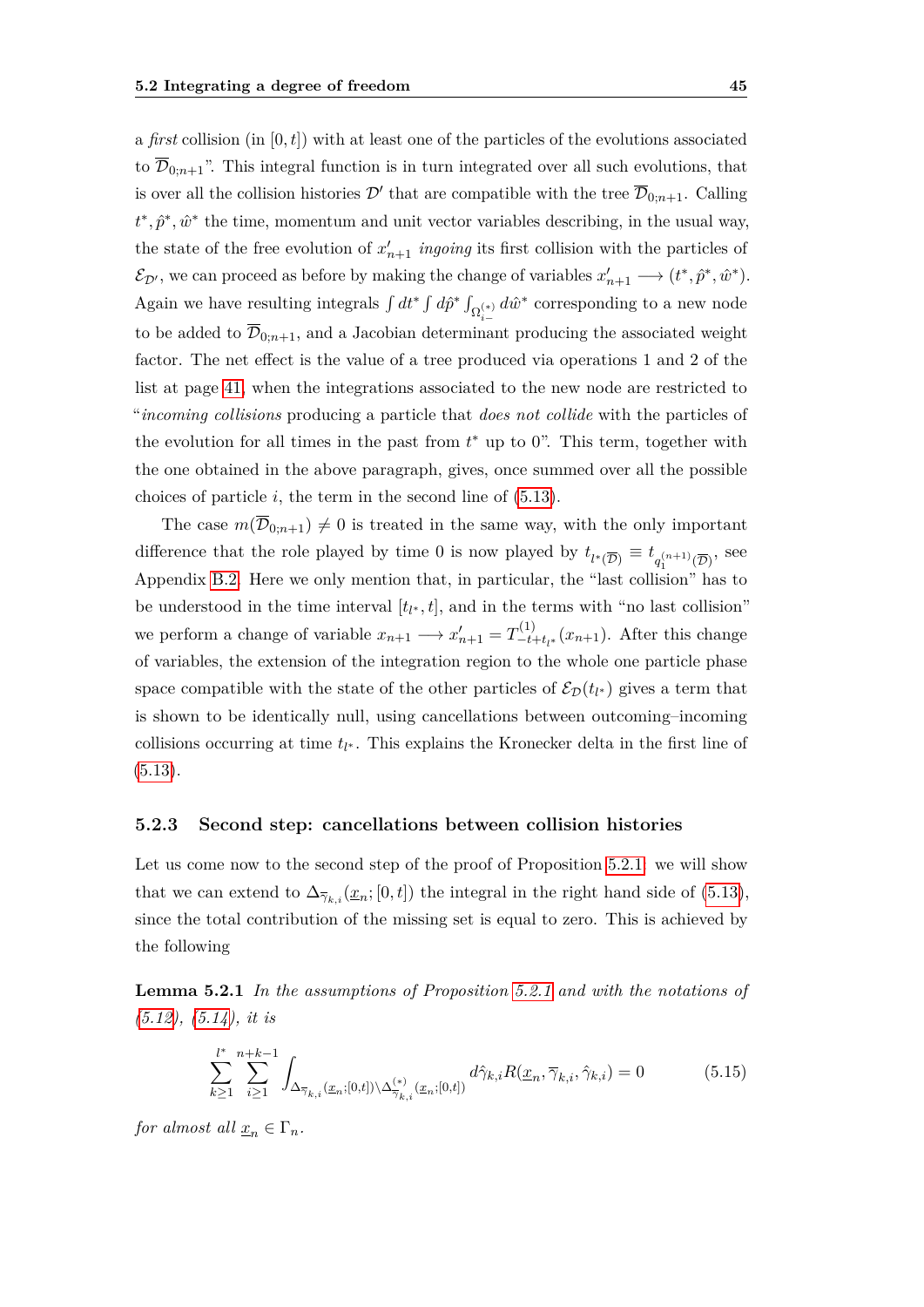Formula [\(5.15\)](#page-52-1), together with [\(5.13\)](#page-50-1) and [\(5.11\)](#page-50-0), complete the proof of Proposition [5.2.1.](#page-48-0)

We give the proof of the lemma in Appendix [C](#page-102-0) and outline it briefly in the following. Consider the set of all the possible trees of the form  $\overline{\mathcal{G}}_{k,i} = (\underline{x}_n, \overline{\gamma}_{k,i})$  $\overline{\mathcal{D}}$ <sub>/0;*n*+1</sub> °<sub>k,</sub><sub>q</sub><sub>(*n*+1)</sup>;*i*</sub>  $\overline{\mathcal{D}}$ <sub>0</sub>;*n*+1, obtained from a given  $\overline{\mathcal{D}}$  through the operations 1 – 4 in the list at page [41](#page-48-0) (*k* is the node of  $\overline{\mathcal{G}}_{k,i}$  that is created in such operations, and  $j_k(\overline{\mathcal{G}}_{k,i}) = i$ ). In the left hand side of [\(5.15\)](#page-52-1) we sum and integrate over the corresponding set of collision histories  $\mathcal{G}_{k,i}$  such that the associated evolutions satisfy one of the two following special *recollision properties*:

- **A.** the particle generated in the node number *k* is in outgoing collision at time *t<sup>k</sup>* with particle *i* and, if we let this particle evolve forward in time together with the particles of the evolution  $\mathcal{E}_{\mathcal{G}_{k,i}}(s), s > t_k$ , it undergoes a new collision within time *t*;
- **B.** the particle generated in the node number  $k$  is in incoming collision at time  $t_k$ with particle *i* and, in the backwards evolution  $\mathcal{E}_{\mathcal{G}_{k,i}}(s)$ ,  $s < t_k$  (of which the particle takes part), it undergoes a new collision within the time of the first node that is found climbing the line generated in node *k*, or within time 0 if there is no such a node.

We shall refer to the "new collision" as the "recollision" with the other particles of the evolution.

The lemma follows from the observation that for any evolution (i.e. collision history) of type A there is an evolution (collision history) of type B (and viceversa, so that a one by one correspondence is established), giving opposite contribution to the left hand side of [\(5.15\)](#page-52-1). To find it, *add* to the evolution  $\mathcal{E}_{\mathcal{G}_{k,i}}$  of type A the free flow of particle  $n + k$  from the time  $t_k$  up to the time of the recollision (or, if you start from an evolution of type B, *erase* it from the time of the recollision up to the time  $t_k$ ). Clearly the new evolution (and associated collision history) that is obtained in this way, say  $\mathcal{E}_{\mathcal{G}_{k',i'}}$ , is of type B (or A), with *k* and *i* substituted by some different values  $k' \leq k(\geq k), 1 \leq i' \leq n + k' - 1$ . The two evolutions will correspond, in general, to different trees. Moreover, the value of function  $R(\mathcal{G}_{k',i'})$  is obtained from  $R(\mathcal{G}_{k,i})$  by substitution of the weight factor of node k of  $\mathcal{G}_{k,i}$  with the weight factor of node  $k'$  of  $\mathcal{G}_{k',i'}$ . But this is, up to a minus sign, the transformation in the integrand function induced by the change of variables  $(t_k, \hat{w}_k) \rightarrow (t_{k'}, \hat{w}_{k'})$ , where  $w_k, w_{k'}$  are the unit vectors labelling the nodes  $k$  and  $k'$  in the two collision histories. Hence the lemma is proved performing this change of variables in the restriction of the integral to the collision histories of type A (or B).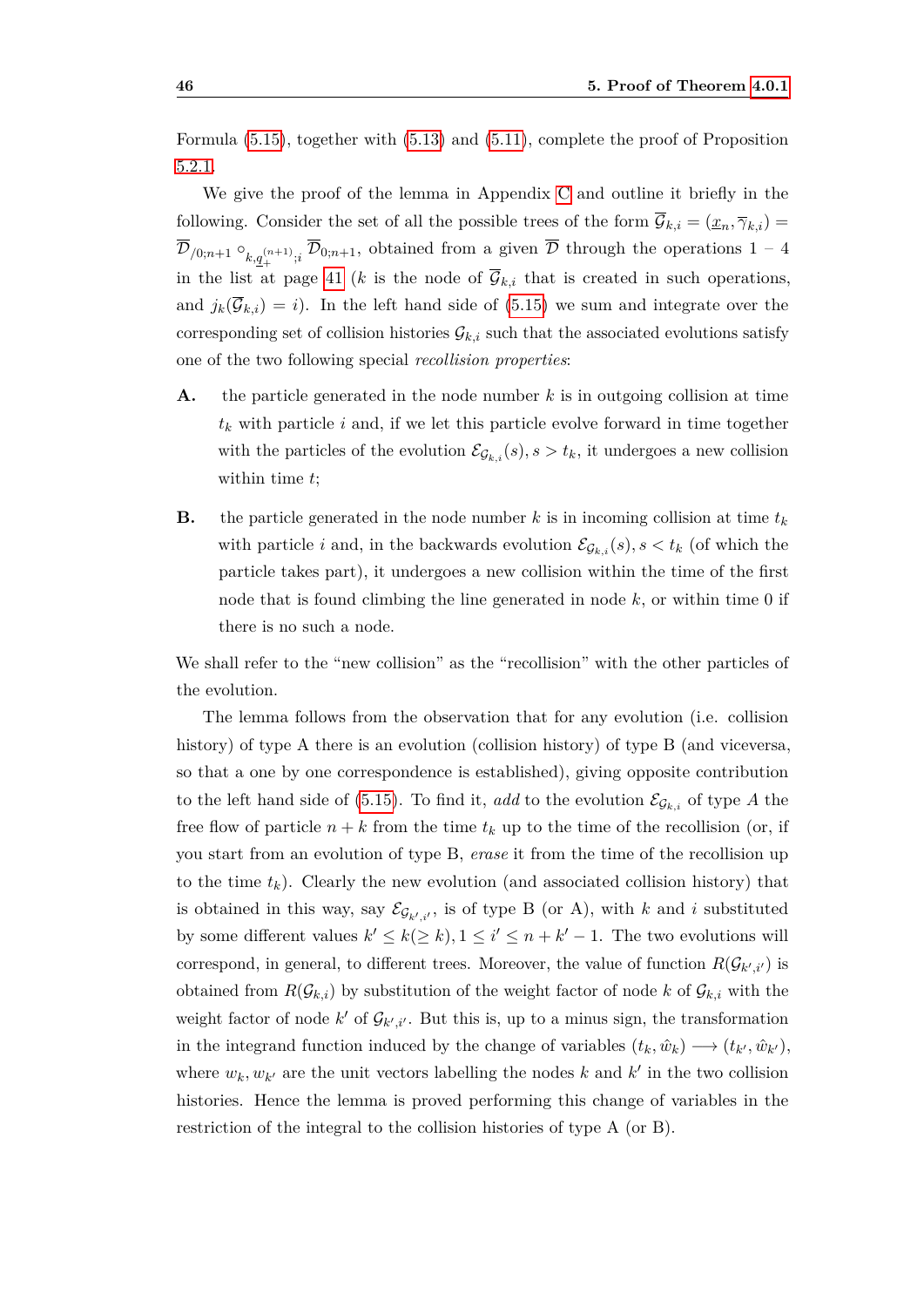### <span id="page-54-0"></span>**5.3 Sum over trees**

Using Proposition [5.2.1,](#page-48-0) Equation [\(5.4\)](#page-47-2) becomes

<span id="page-54-1"></span>
$$
\rho_n(\underline{x}_n, t) = \frac{1}{N - n} \Big[ \sum_{\overline{\mathcal{D}} \in \overline{\Delta}(\underline{x}_{n+1}; [0, t])} \left( N - n - m(\overline{\mathcal{D}}) \right) V(\overline{\mathcal{D}}_{/0; n+1})
$$
  
\n
$$
+ \sum_{\overline{\mathcal{D}} \in \overline{\Delta}(\underline{x}_{n+1}; [0, t])} \sum_{k \ge 1} \sum_{i \ge 1}^{l^*} \sum_{i \ge 1}^{n+k-1} V\left( \overline{\mathcal{D}}_{/0; n+1} \circ_{k, \underline{q}_+^{(n+1)}; i} \overline{\mathcal{D}}_{0; n+1} \right) \Big] (5.16)
$$

for  $1 \leq n \leq N$ , a.e. in  $\Gamma_n$ .

The content of the square brackets is graphically represented by a sum of trees of  $\overline{\Delta}(\underline{x}_n;[0,t])$  with certain multiplicity factors. Hence, to deduce the assertion of Theorem [4.0.1,](#page-36-1) we are left with the problem of showing that in this sum we have exactly *N* − *n* copies of each tree of  $\overline{\Delta}(\underline{x}_n; [0, t])$  – see Figure [5.3](#page-49-0) for some example. This follows easily from analysis of the extraction&growth operations described by Proposition [5.2.1,](#page-48-0) as explained in what follows.

Fix  $\overline{\mathcal{G}} \in \overline{\Delta}(\underline{x}_n; [0, t])$ , with number of nodes  $0 \leq m(\overline{\mathcal{G}}) \leq N - n$ . If  $m(\overline{\mathcal{G}}) < N - n$ , consider the tree  $\overline{\mathcal{D}}^{(0)} = \overline{\mathcal{D}}^{(0)}(x_{n+1}) \in \overline{\Delta}(\underline{x}_{n+1}; [0, t])$  which is obtained simply adding a coordinate  $x_{n+1} \in \Gamma_1(\underline{x}_n)$  (and such that  $\underline{x}_{n+1} \in \Gamma_{n+1}^*$ ) to the root of  $\overline{\mathcal{G}}$ . It is  $m(\overline{\mathcal{D}}_{0;n+1}^{(0)})=0$ , and we see that  $\int_{\Gamma_1(\underline{x}_n)} dx_{n+1} \overline{\mathcal{D}}^{(0)}(x_{n+1})$  produces all the  $N - n - m(\overline{G})$  copies of  $\overline{G}$  that can be obtained through operation 5 in the list at page [41.](#page-48-0)

Now we want to find all the trees in  $\overline{\Delta}(\underline{x}_{n+1};[0,t])$  that produce one or more copies of  $\overline{G}$  via operations 1 – 4 of the list. Suppose that node number *k* of  $\overline{G}$  is *created* in point 2. Then it is clear that we have one and only one tree producing  $\overline{G}$ : this tree can be reconstructed with the following operations:

- 1'. prune the subtree  $\overline{\mathcal{G}}_k$  and delete the node together with the label (if any) attached to it;
- 2'. reattach the same subtree to  $\overline{\mathcal{G}}_{k}$  in such a way that the root line of  $\overline{\mathcal{G}}_{k}$  is superposed to the root line of  $\overline{\mathcal{G}}_{/k}$ , and the reciprocal order of the nodes in the resulting tree is the same as it was in  $\overline{G}$ ;
- 3'. add a coordinate  $x_{n+1} \in \Gamma_1(\underline{x}_n)$  to the root, as well as a label  $n+1$  to the new nodes crossed by the root line.

We shall call  $\overline{\mathcal{D}}^{(k)} = \overline{\mathcal{D}}^{(k)}(x_{n+1})$  the result of these operations. By construction, we have  $\overline{\mathcal{D}}^{(k)} \in \overline{\Delta}(\underline{x}_{n+1}; [0, t])$  (for  $\underline{x}_{n+1} \in \Gamma_{n+1}^*$ ), and  $\int_{\Gamma_1(\underline{x}_n)} dx_{n+1} \overline{\mathcal{D}}^{(k)}(x_{n+1})$  produces a copy of  $\overline{G}$  when node number *k* is created in operation 2 of the list at page [41.](#page-48-0)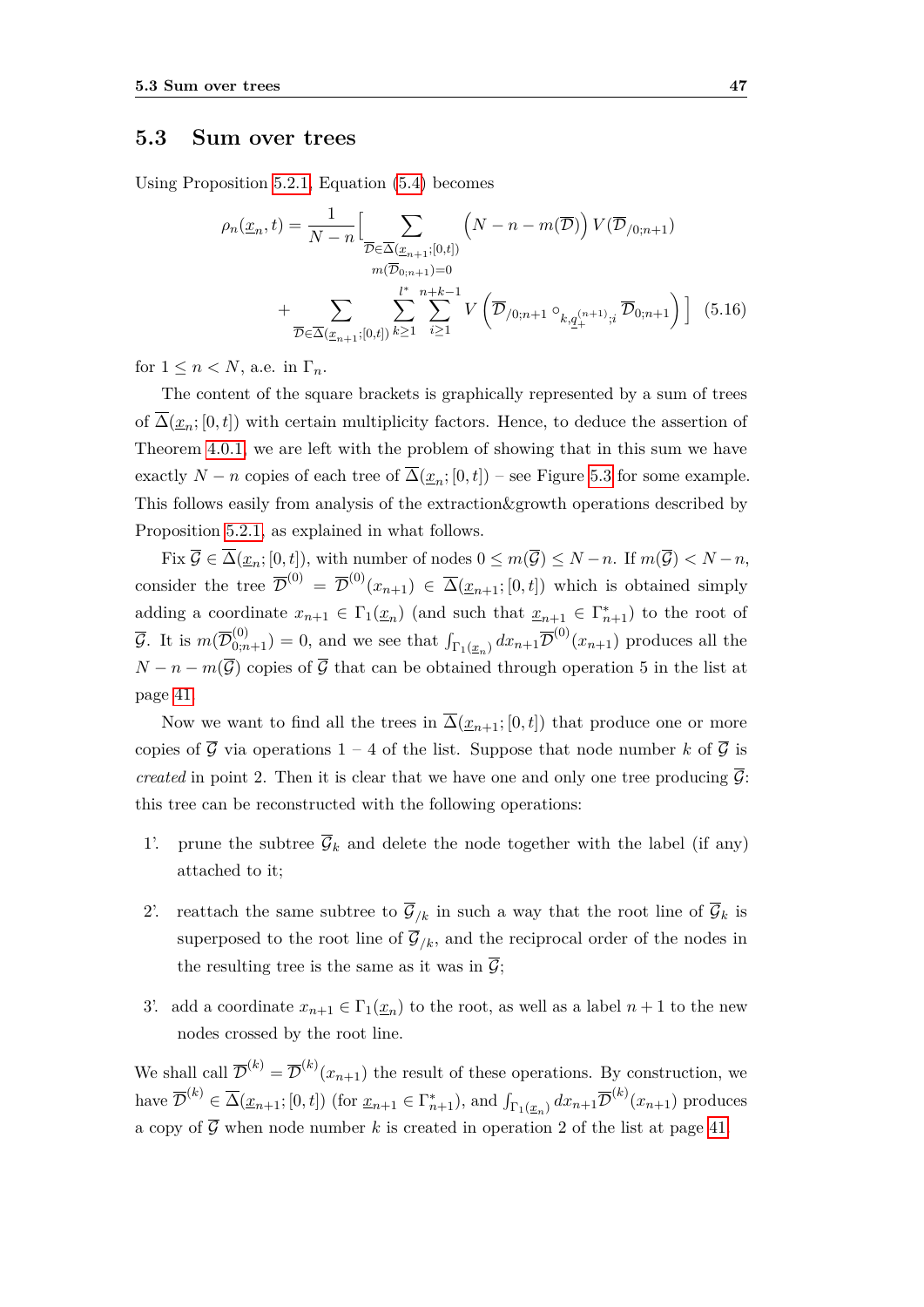The operations 1' – 3' can be repeated for any node of  $\overline{\mathcal{G}}$ , giving  $m(\overline{\mathcal{G}})$  trees (some of which are possibly equivalent) in  $\overline{\Delta}(\underline{x}_{n+1};[0,t])$ . In particular, we have exactly  $m(\overline{\mathcal{G}})$  different ways to produce  $\overline{\mathcal{G}}$  through operations  $1-3$ , hence operation 4 gives  $m(\overline{G})$  copies of  $\overline{G}$ . These copies, together with the previous  $N - n - m(\overline{G})$ copies obtained by operation 5, give the total number of  $N - n$  copies of  $\overline{G}$  appearing in the square brackets in [\(5.16\)](#page-54-1), thus concluding the proof of the Theorem.  $\Box$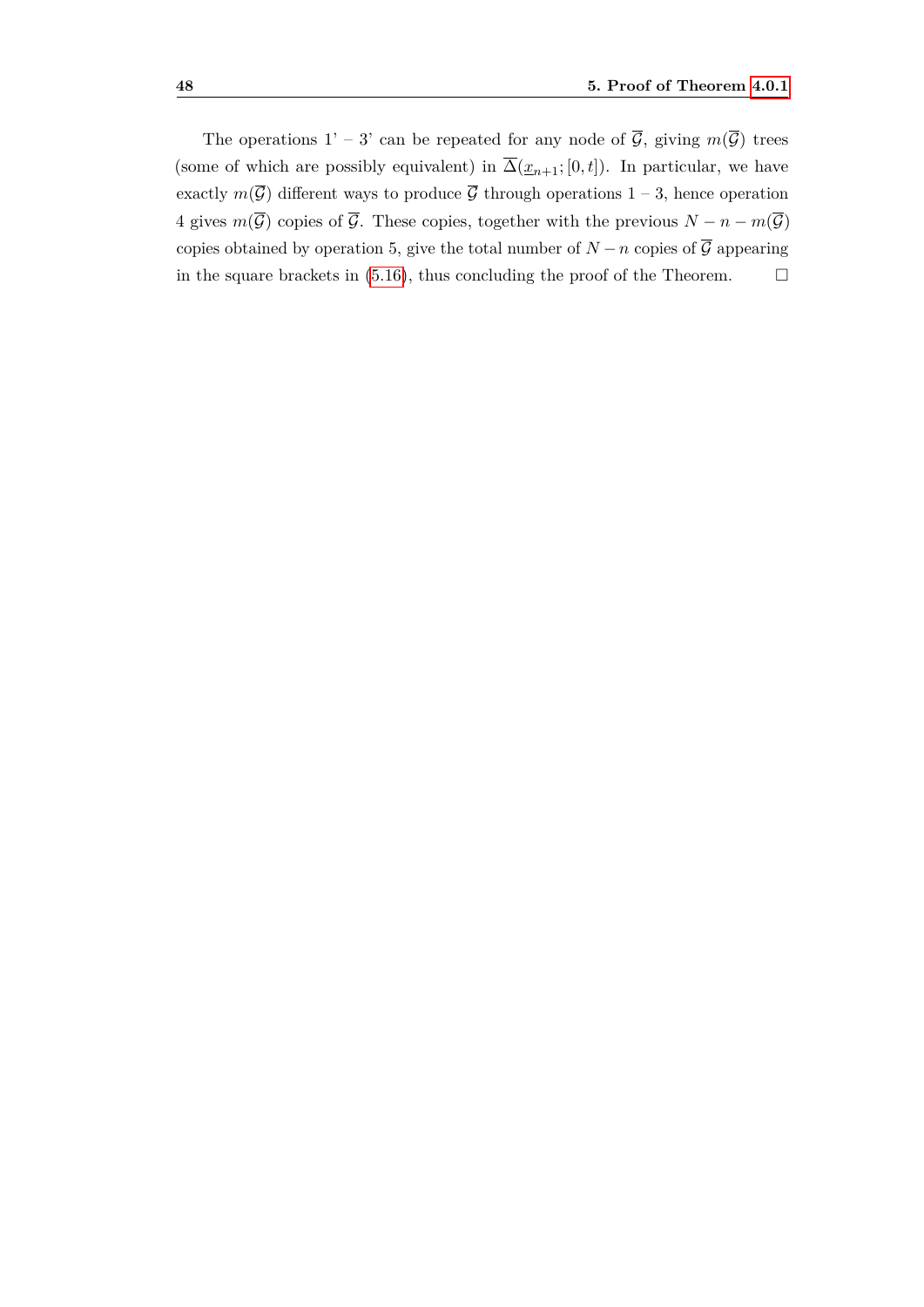# **Chapter 6**

# **Comments, comparisons and perspectives**

Let us summarize what we have done in the previous chapters. We discussed a derivation of the series expansion used by Lanford [\[27\]](#page-114-0) to perform the Boltzmann– Grad limit, expressing the time–evolved *n*−points correlation function in terms of the higher order correlation functions at time zero for a system of *N* hard spheres in a finite volume. We established a new method of construction of the series based on step by step direct integration of degrees of freedom from the solution of Liouville equation, rather than iteration of the BBGKY equations. Each term of the expansion was written in the form of integral over some fictitious evolutions of particles called "collision histories", for which we could introduce a convenient graphical representation. We showed that these graphs can be used to control the integration procedure leading from the expansion for  $\rho_{n+1}$  to the expansion for  $\rho_n$ . Mutual cancellations between collision histories showing special "recollision" properties" were exhibited as an important part of the proof. The method provides a construction of the series expansion in a fixed full measure subset of the phase space, under the only hypothesis of some integrable bound for the density of the initial measure, and symmetry in the particle labels. This strengthens the results previously obtained in literature. We stated also an extension of the main theorem to initial measures with non definite number of particles.

Without assuming continuity along trajectories of the initial measure, we could resum the final expansion and recover the usual BBGKY hierarchy of integro– differential equations for hard spheres, as originally deduced by Cercignani in [\[6\]](#page-112-1) (and rigorously obtained in [\[23\]](#page-113-0) by using the continuity assumptions). In fact, the final expansion can be also seen as the series solution of the Cauchy problem for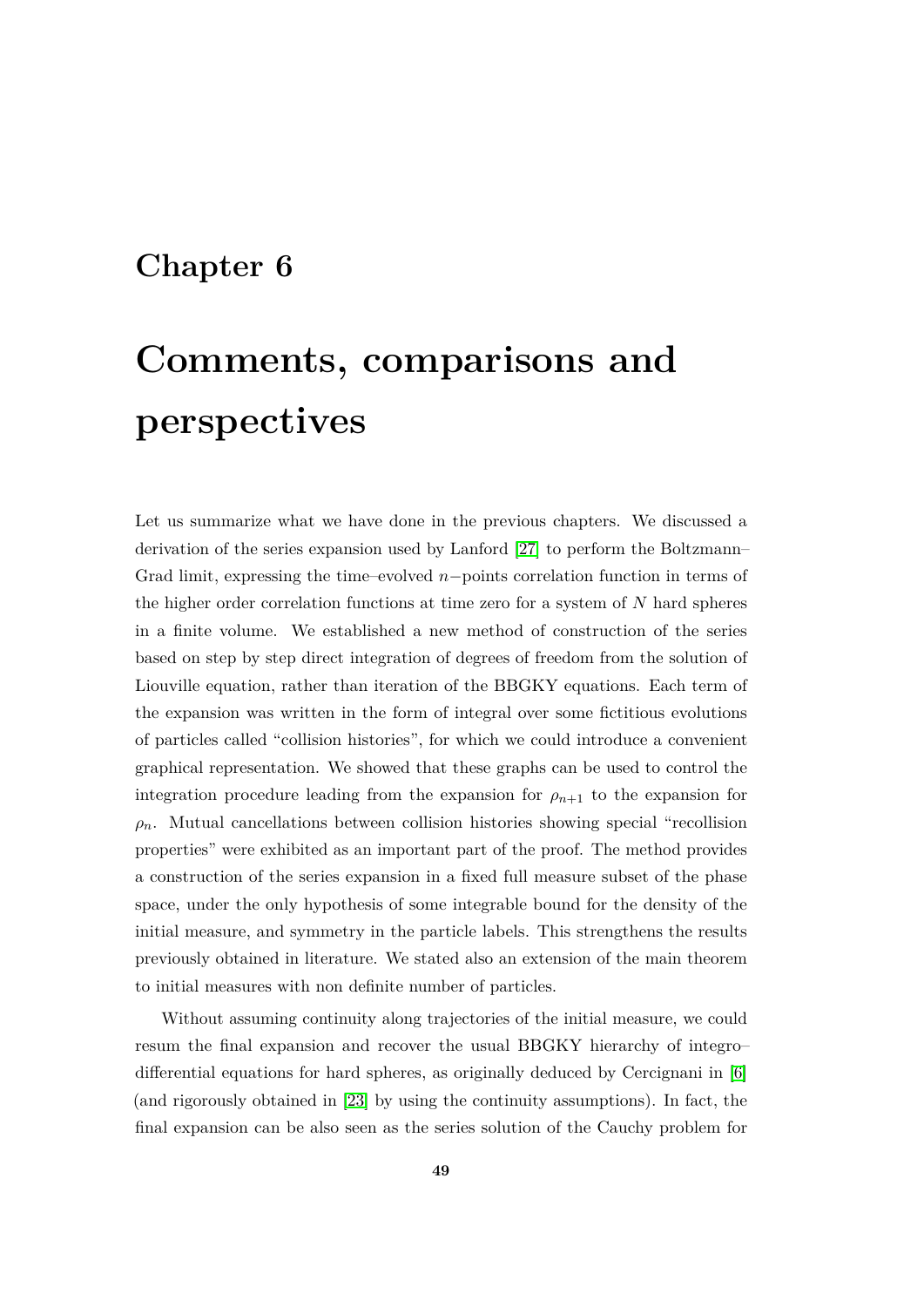the BBGKY hierarchy: actually this is the way it was presented in [\[27\]](#page-114-0) where, nevertheless, a rigourous discussion was still missing. In the hard sphere systems, the rigorous analysis of the dynamics and derivation of the BBGKY equations is more complicated than for smooth potentials (which was well known at the time of [\[27\]](#page-114-0)), because of the singular character of the interaction. Such an analysis was realized, for the Hamiltonian dynamics, in [\[3\]](#page-112-2) and [\[32\]](#page-114-2), while the rigorous derivation of the hierarchy was first made by Spohn in [\[45\]](#page-115-0). In what follows we make some comparison with that note.

The starting point in  $[45]$  is an equation (Proposition 1, formula  $(20)$ ) expressing the variation  $\rho_n(x_1, \dots, x_n, t) - \rho_n(T_{-t}^{(n)})$  $\left( \begin{array}{c} \n u^{(n)}(x_1, \dots, x_n) \n \end{array} \right)$  as a *sum* over the number of collisions in  $[0, t]$  between the cluster of particles  $(1, \dots, n)$  and the others  $(n +$  $1, \dots, N$ , of the corresponding gain and loss terms expressed through the initial probability measure *P*. This equation can be considered already as a rough form of the BBGKY hierarchy: the goal is to show that the sum of all the gain and loss terms is absolutely continuous with respect to the Lebesgue measure and has a density given by the collision operator of the hierarchy applied to  $\rho_{n+1}$ , i.e. to *compute* the derivative of those terms with respect to the time. To do this, some probability estimate on the number of collisions is needed, together with the continuity along trajectories of the initial measure. After that, the expansion of Lanford is derived, as usual, via iteration of the hierarchy. Finally, it is rephrased as an integral over collision histories and then extended to non continuous measures of grand canonical type by a density argument.

Coming back to the starting point, formula (20), we see that it does not keep track of what the external particles colliding with  $(1, \dots, n)$  do during  $[0, t]$ , and that a control on the number of collisions in the time interval is required. As we saw, in the notion of collision history every time, going backwards, an external particle collides with  $(1, \dots, n)$ , we add it to the cluster  $(1, \dots, n)$  and keep looking at it. We saw also that, using this notion, we can directly express the variation  $\rho_n(x_1,\cdots,x_n,t)-\rho_n(T^{(n)}_{-t})$  $\left( \begin{matrix} \n x_1 \\ -t \n \end{matrix} \right)$  (*x*<sub>1</sub>, · · · , *x<sub>n</sub>*)) as a sum over the number of *new* particles that can appear in the history, rather than over the number of collisions. In this way, *provided* we introduce the notion of collision history from the beginning, we can construct directly the final expansion (without the need of strong estimates nor continuity assumptions). Notice also that this construction is carried on through nothing but the same kind of steps leading to Eq. (20) of [\[45\]](#page-115-0): a decomposition of the phase space, a flow of the coordinates (change of variables) from time *t* to the time of the last collision or to time zero, cancellations between sets.

There are various other rigorous discussions on the hierarchy and the series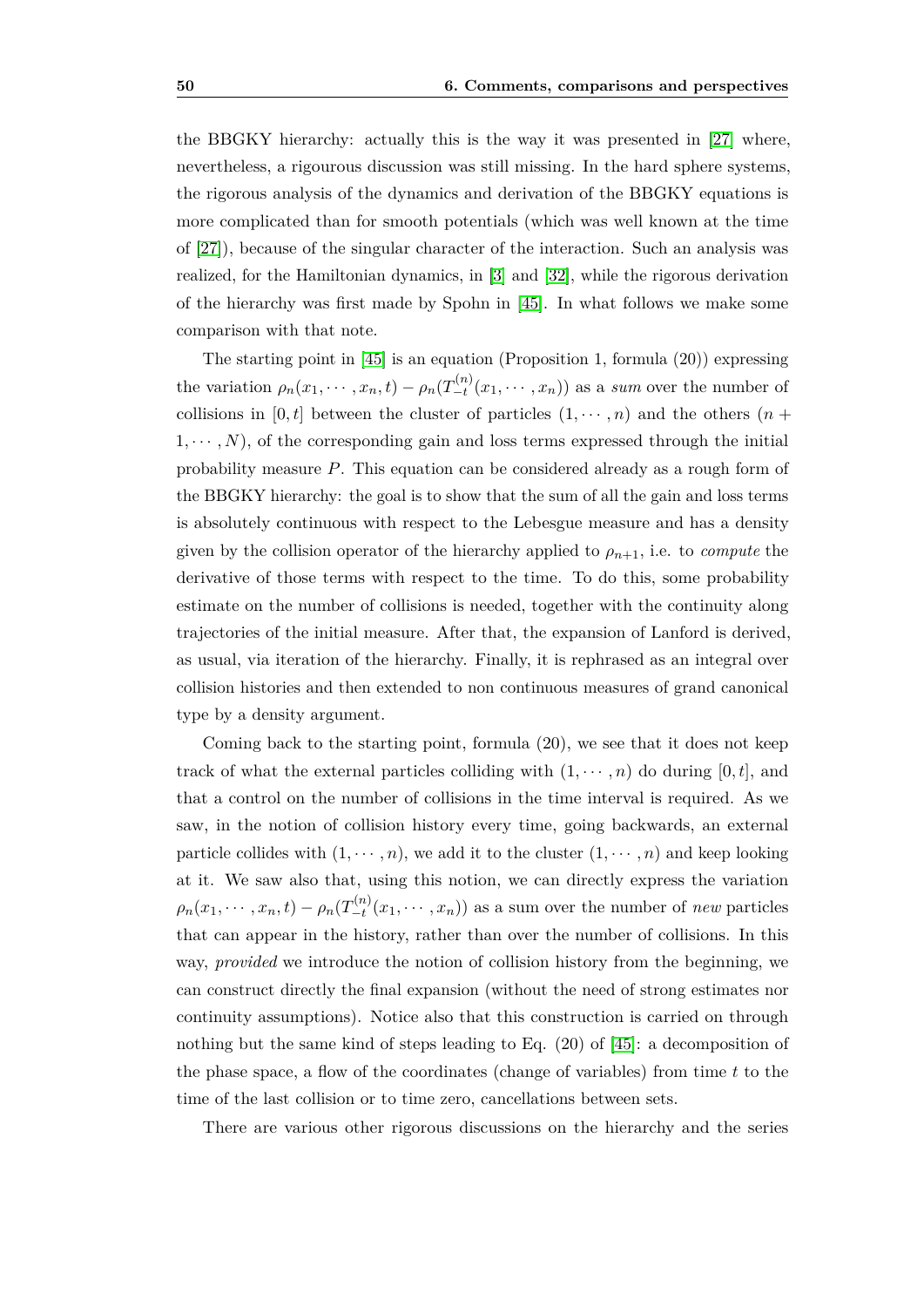expansion for hard spheres. A derivation of the BBGKY hierarchy in the form of integro–differential equations is given in [\[23\]](#page-113-0). There the authors show that, using the special flow representation introduced in [\[32\]](#page-114-2), a weak version of the hierarchy (integrated against test functions in a suitable space) can be derived. The final result follows then from uniqueness of the solution of the weak equations in the case of initial measure continuous along trajectories. Another discussion that has to be mentioned is in the work by K. Uchiyama [\[47\]](#page-115-1), where the same results of [\[45\]](#page-115-0) are proved in a similar way, with the continuity along trajectories of the initial data substituted by the continuity over almost every point of the phase space (at the end removed again by density). Finally, other rigorous analysis on the Cauchy problem for the BBGKY hierarchy can be found in the works of D. Ya. Petrina and V. I. Gerasimenko, see [\[19\]](#page-113-1), [\[36\]](#page-115-2) or the book [\[37\]](#page-115-3).

We hope that the methods presented in the previous chapters can be used to deal with different situations. For instance, we believe that the whole analysis can be applied to discrete initial measures. Another direction of research would be the derivation of the smooth potentials case: following the ideas of [\[24\]](#page-114-1) the procedure valid for the hard sphere case can be probably extended. Finally, it would be interesting to apply our methods to the construction of the series expansions in cases with boundary conditions different from those used here, and suitable for modeling of open systems.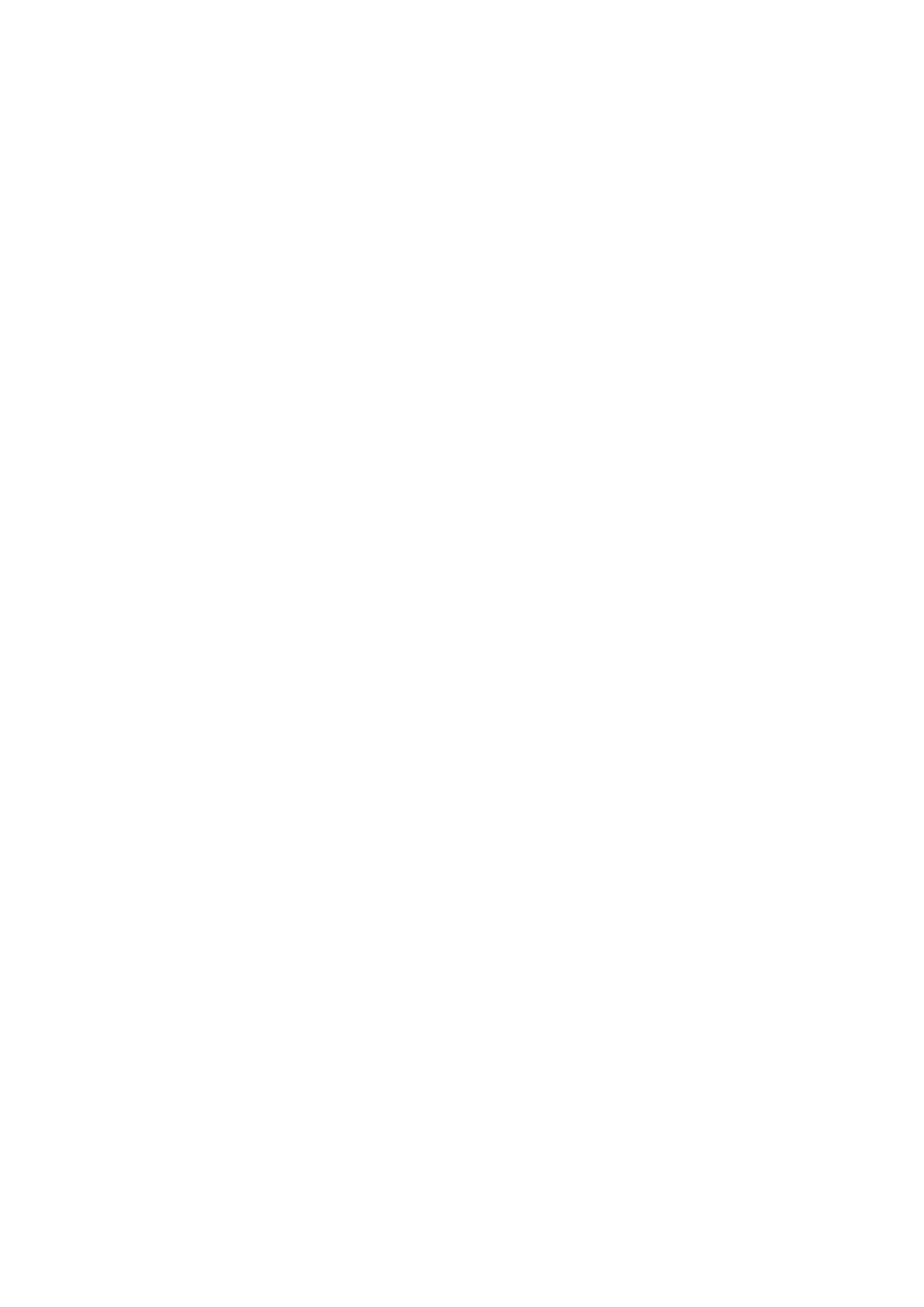# **Chapter 7**

# **Constructive integration of the BBGKY**

In this chapter we deal with the problem of establishing a constructive iterative integration method for the infinite BBGKY hierarchy, in the equilibrium setting and for smooth interactions. In Section [7.1](#page-60-0) we setup the problem and give the definitions needed. In Section [7.2](#page-62-0) we present a new method of integration directly leading to the Kirkwood–Salsburg equations. In Section [7.3](#page-70-0) we discuss an alternative procedure inspired by paper [\[17\]](#page-113-2), and make comparisons with it.

## <span id="page-60-0"></span>**7.1 The infinite system of particles**

We will concern with an infinite classical system of particles interacting through a smooth positive pair potential with finite range. We will introduce a class of measures over the phase space of the system, with properties that assure the existence of smooth correlations, and the infinite hierarchy of equations satisfied by them. We list below the definitions required.

1) The *phase space* H is given by the infinite countable sets  $X = \{x_i\}_{i=0}^{\infty}$  $\{(q_i, p_i)\}_{i=0}^{\infty}, x_i \in \mathbb{R}^{\nu} \times \mathbb{R}^{\nu}, \nu = 1, 2, 3$ , which are locally finite:  $\Lambda \cap (\cup_{i=0}^{\infty} q_i)$  is finite for any bounded region  $\Lambda \subset \mathbb{R}^{\nu}$ .

2) The *Hamiltonian* of the system is defined by the formal function on  $H$ 

$$
H(X) = \sum_{i=1}^{\infty} \frac{p_i^2}{2} + \sum_{i < j}^{0, \infty} \varphi(q_i - q_j) \tag{7.1}
$$

where  $\varphi : \mathbb{R}^{\nu} \to \mathbb{R}^+$  is assumed to be a  $C^1$  positive function with compact support, depending only on |*q*|.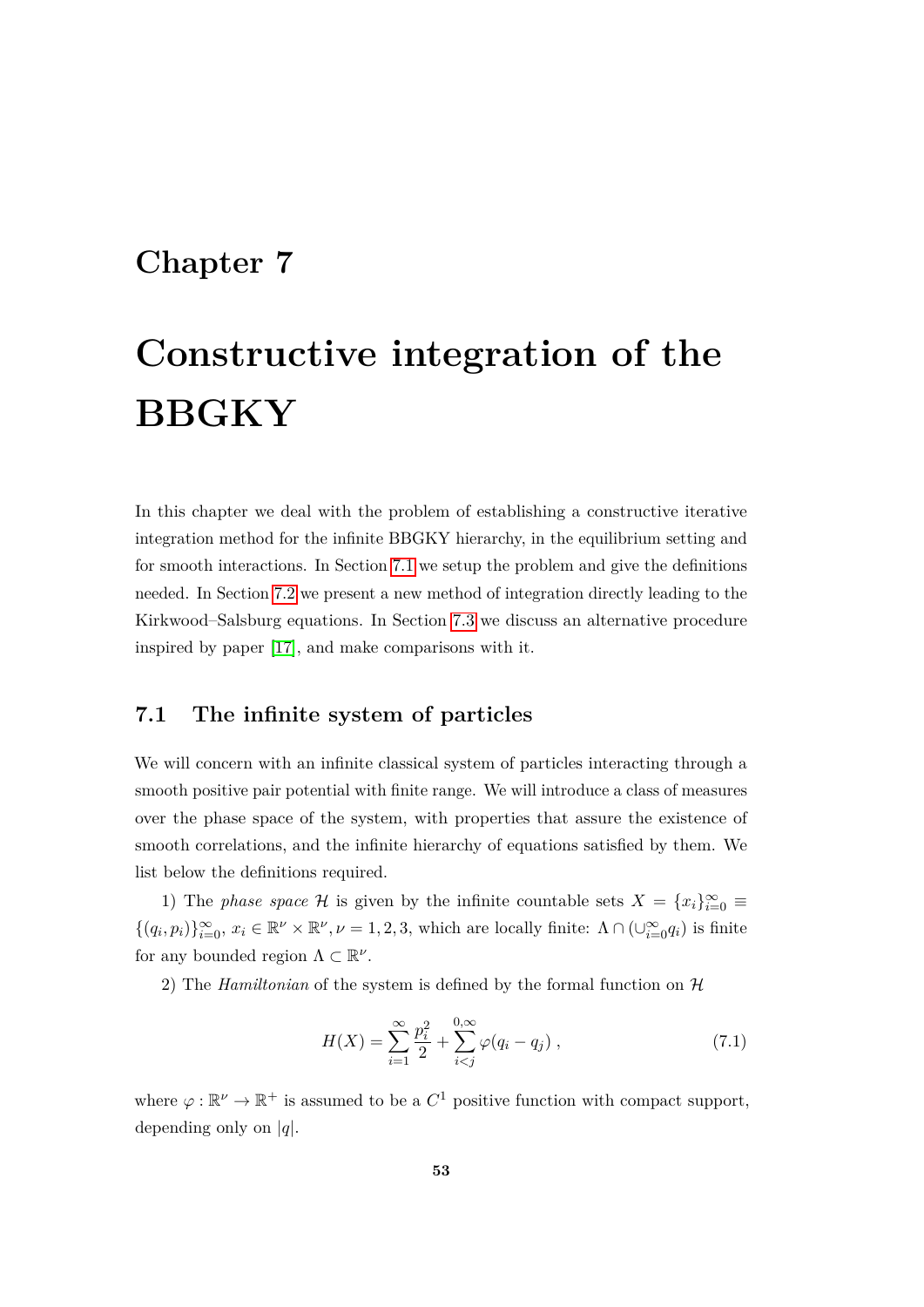3) A *state* is a probability measure  $\mu$  on the Borel sets of  $\mathcal{H}$  (see [\[41\]](#page-115-4), [\[40\]](#page-115-5)). Following [\[40\]](#page-115-5), we may define it as a collection  $\{\mu_{\Lambda}\}\$  of probability measures on  $\mathcal{H}_{\Lambda} := \bigoplus_{n=0}^{\infty} (\Lambda \times \mathbb{R}^{\nu})^n, \, \Lambda \subset \mathbb{R}^{\nu}$  bounded open, satisfying the following properties:

- **a.** the restriction of  $\mu_{\Lambda}$  on the space  $({\Lambda} \times \mathbb{R}^{\nu})^n$  is absolutely continuous with respect to Lebesgue measure, with a density of the form  $\frac{1}{n!} \mu_{\Lambda}^{(n)}$  $\chi_{\Lambda}^{(n)}(x_1,\cdots,x_n),$ symmetric for exchange of particles;
- **b.**  $\mu_{\emptyset}^0(\mathbb{R}^0 \times \mathbb{R}^0) = 1;$
- **c.** if  $\Lambda \subset \Lambda'$ , then

$$
\mu_{\Lambda}^{(n)}(x_1, \cdots, x_n) = \sum_{p=0}^{\infty} \frac{1}{p!} \int_{((\Lambda' \setminus \Lambda) \times \mathbb{R}^{\nu})^p} dx_{n+1} \cdots dx_{n+p} \mu_{\Lambda'}^{(n+p)}(x_1, \cdots, x_{n+p}) ;
$$
\n(7.2)

**d.** *µ*  $C_{\Lambda}^{(n)} \leq C_{\Lambda}^n \prod_{i=1}^n \eta_{\Lambda}(|p_i|)$  for some constant  $C_{\Lambda}$  and  $\eta_{\Lambda}(|p|) \in L^1(\mathbb{R}^{\nu})$ , so that the expression in the right hand side of the following equation is well defined:

<span id="page-61-0"></span>
$$
\overline{\rho}_n(x_1,\dots,x_n) := \sum_{p=0}^{\infty} \frac{1}{p!} \int_{(\Lambda \times \mathbb{R}^{\nu})^p} dx_{n+1} \cdots dx_{n+p} \mu_{\Lambda}^{(n+p)}(x_1,\dots,x_{n+p}), \qquad (7.3)
$$

where we assume  $q_1, \dots, q_n \in \Lambda$ ;

**e.** there exist  $\xi > 0, \eta(|p|) \in L^1(\mathbb{R}^{\nu}), |p|\eta(|p|) \in L^1(\mathbb{R}^{\nu}),$  such that

$$
\overline{\rho}_n(x_1,\dots,x_n) \le \xi^n \prod_{i=1}^n \eta(|p_i|) . \tag{7.4}
$$

Equation [\(7.3\)](#page-61-0) defines the *correlation functions* of the state.

The state is said to be *smooth* if its correlation functions are *C* 1 functions on  $(\mathbb{R}^{\nu} \times \mathbb{R}^{\nu})^n$  with derivative bounded by  $\left| \frac{\partial \bar{\rho}_n}{\partial x} \right|$  $\frac{\partial \overline{\rho}_n}{\partial x_i}$  |  $\leq C_n \xi^n \prod_{j=1}^n \eta(|p_j|)$ , for some  $C_n > 0$ . It is said to be *invariant* if

$$
\mu_{\Lambda}^{(n)}(x_1, \cdots, x_n) = \mu_{\Lambda + a}^{(n)}(q_1 + a, p_1, \cdots, q_n + a, p_n)
$$
\n(7.5)

for all  $a \in \mathbb{R}^{\nu}$  and  $\Lambda$ .

*Remarks.* (i) Condition **b.**, together with the compatibility condition **c.**, imply the normalization of the measures  $\mu_{\Lambda}$ , i.e.

$$
\sum_{n\geq 0} \frac{1}{n!} \int_{(\Lambda \times \mathbb{R}^{\nu})^n} dx_1 \cdots dx_n \mu_{\Lambda}^{(n)}(x_1, \cdots, x_n) = 1.
$$
 (7.6)

(ii) Condition **e.** guarantees convergence of the inverse formula

$$
\mu_{\Lambda}^{(n)}(x_1, \cdots, x_n) = \sum_{p=0}^{\infty} \frac{(-1)^p}{p!} \int_{(\Lambda \times \mathbb{R}^{\nu})^p} dx_{n+1} \cdots dx_{n+p} \overline{\rho}_{n+p}(x_1, \cdots, x_{n+p}) ; \quad (7.7)
$$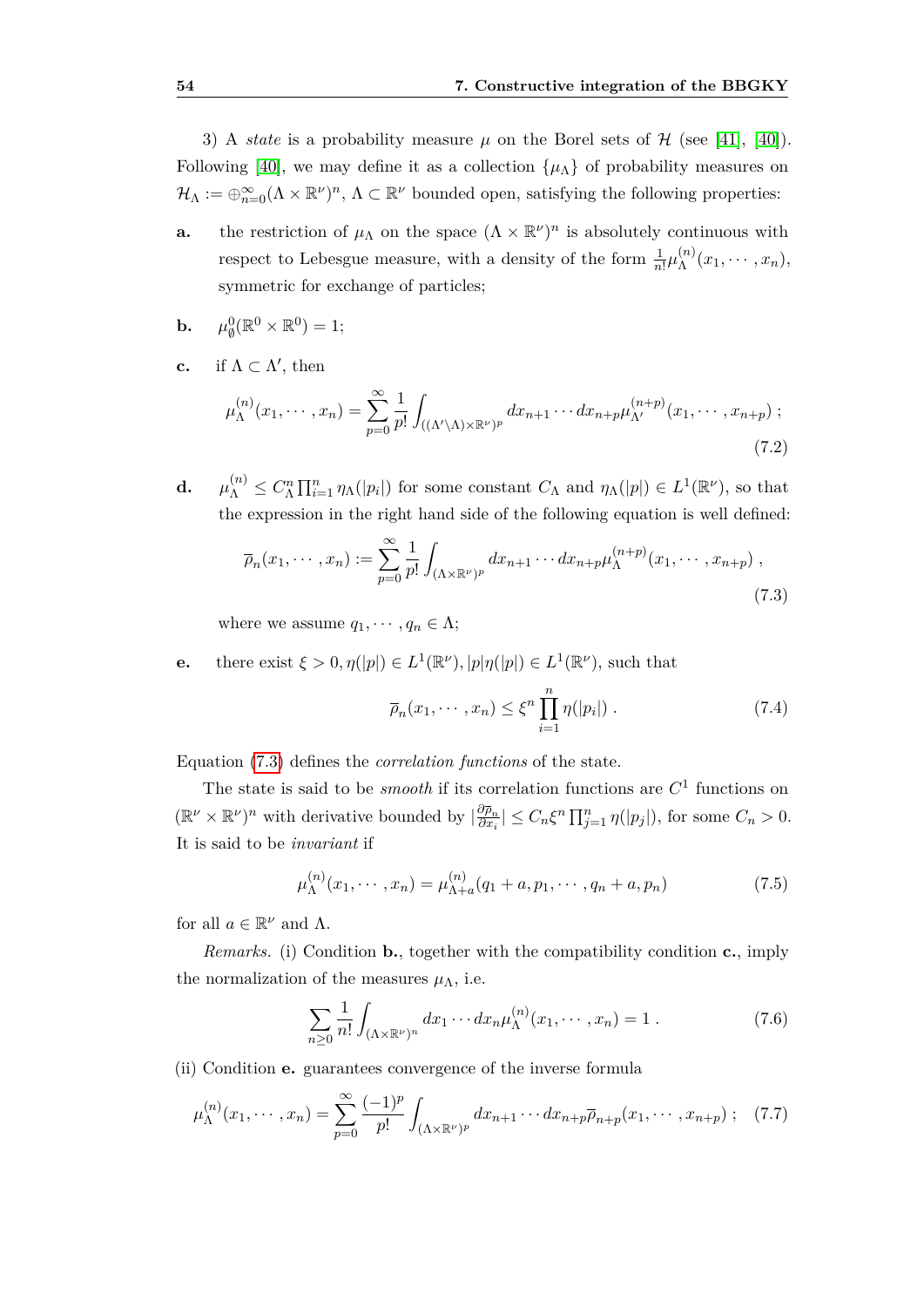hence the definition of correlation functions of the state is well posed. (iii) The definition [\(7.3\)](#page-61-0) implies that an invariant state has also translation invariant correlation functions.

Finally, a state is *Maxwellian* when there exist  $\rho_n : \mathbb{R}^{n} \to \mathbb{R}^+$  such that the correlation functions have the form

<span id="page-62-3"></span>
$$
\overline{\rho}_n(x_1, \cdots, x_n) = \prod_{i=1}^n \left( \frac{e^{-\beta p_i^2/2}}{(2\pi/\beta)^{\nu}} \right) \rho_n(q_1, \cdots, q_n) , \qquad \beta > 0 . \qquad (7.8)
$$

4) A smooth state is a *stationary solution* of the *BBGKY hierarchy* of equations with Hamiltonian *H* if

<span id="page-62-1"></span>
$$
\sum_{i=1}^{n} \left[ p_i \cdot \nabla_{q_i} \overline{\rho}_n(x_1, \dots, x_n) - \nabla_{q_i} W_{q_i}(q_1, \dots, q_{i-1}, q_{i+1}, \dots, q_n) \cdot \nabla_{p_i} \overline{\rho}_n(x_1, \dots, x_n) \right]
$$
\n
$$
= \sum_{i=1}^{n} \int_{\mathbb{R}^{\nu} \times \mathbb{R}^{\nu}} d\xi d\pi \nabla_{q_i} \varphi(q_i - \xi) \cdot \nabla_{p_i} \overline{\rho}_{n+1}(x_1, \dots, x_n, \xi, \pi), \qquad n \ge 1,
$$
\n(7.9)

for any  $(x_1, \dots, x_n) \in \mathbb{R}^{2\nu n}$ , where

$$
W_q(q_1, \cdots, q_n) = \sum_{i=1}^n \varphi(q - q_i) . \qquad (7.10)
$$

*Remarks.* (i) The solutions to the Newton equations of the infinite system of particles with Hamiltonian *H* can be constructed in any dimension for a large class of potentials in a full set of initial data in  $H$ , with respect to a Gibbs measure; see for instance [\[31\]](#page-114-3) and [\[27\]](#page-114-0). The result has been also extended in several cases to much larger classes of (nonequilibrium) measures, e.g. [\[25\]](#page-114-4), [\[26\]](#page-114-5) (for  $\nu = 1$ ), [\[13\]](#page-113-3) (for  $\nu = 2$ ) and [\[8\]](#page-112-3) (for  $\nu = 3$ ). (ii) In all these cases the time evolution of a state is generally described, at least for smooth correlations, by the BBGKY hierarchy of equations ([\[9\]](#page-112-4)), that is Equation [\(7.9\)](#page-62-1) for time dependent correlation functions and with the additional term  $\frac{\partial}{\partial t} \overline{\rho}_n(x_1, \dots, x_n, t)$  in the left hand side.

## <span id="page-62-0"></span>**7.2 Integration of the equilibrium hierarchy**

We want to solve Equation [\(7.9\)](#page-62-1), after having assumed that the state is invariant and Maxwellian with parameter  $\beta > 0$ , [\[33\]](#page-114-6). Thus the problem is equivalent to consider the following infinite system:

<span id="page-62-2"></span>
$$
\nabla_{q_1}\rho_n(q_1,\cdots,q_n) = -\beta \Big[\nabla_{q_1} W_{q_1}(q_2,\cdots,q_n)\rho_n(q_1,\cdots,q_n) \Big] + \int_{\mathbb{R}^{\nu}} dy \nabla_{q_1}\varphi(q_1-y)\rho_{n+1}(q_1,\cdots,q_n,y) \Big] , \qquad n \ge 1 ,
$$
\n(7.11)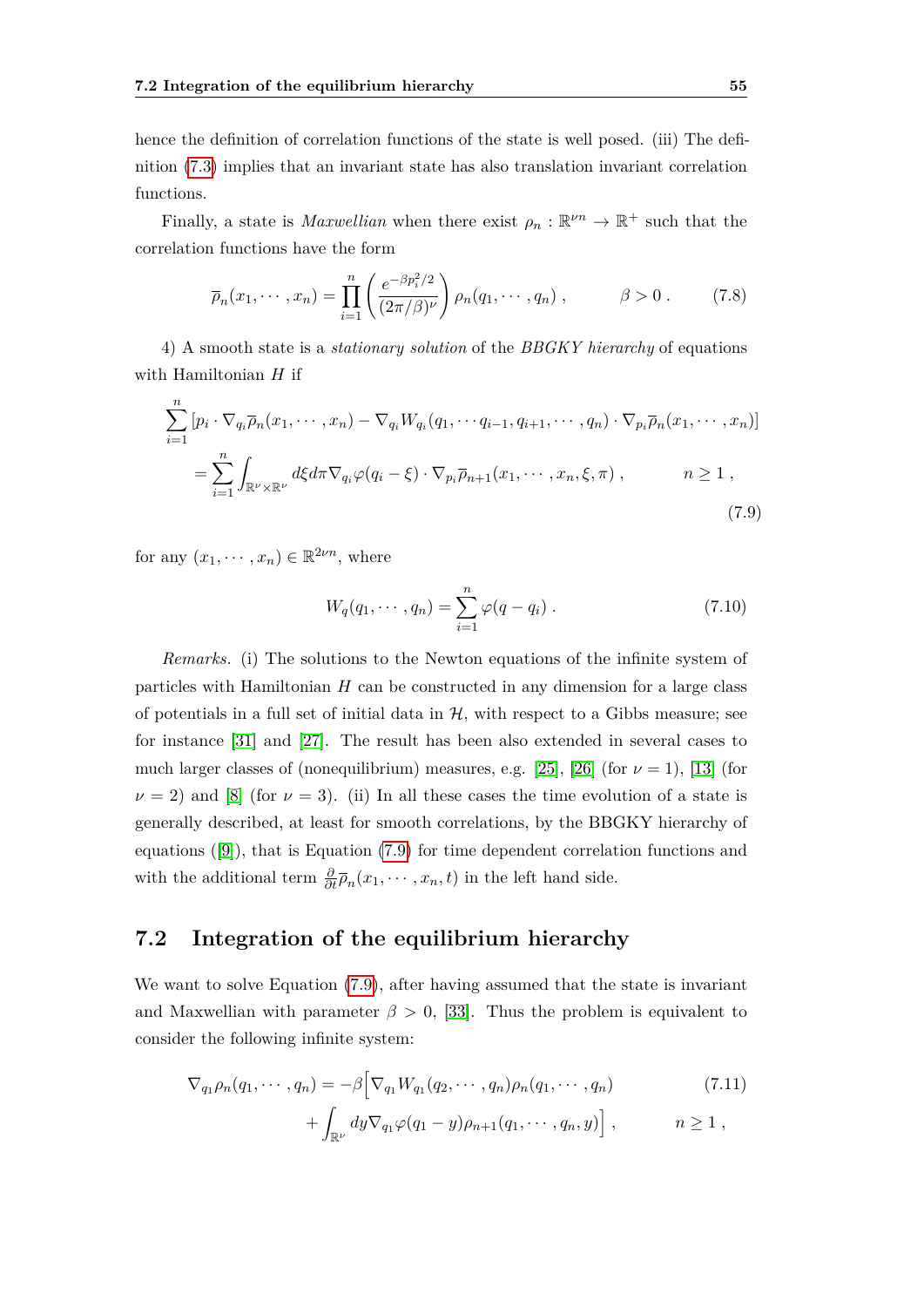for  $\rho_n \in C^1(\mathbb{R}^{\nu n})$  symmetric in the exchange of particle labels, translation invariant and bounded as

<span id="page-63-2"></span>
$$
\rho_n \le \xi^n \,, \qquad \xi > 0 \,, \tag{7.12}
$$

with

<span id="page-63-3"></span>
$$
|\nabla_{q_i}\rho_n| \le C_n \xi^n , \qquad C_n > 0, i = 1, \cdots, n . \qquad (7.13)
$$

The equations are then parametrized by the two positive constants  $\rho \equiv \rho_1(q_1)$ , and  $\beta$  > 0. The Eq. [\(7.11\)](#page-62-2) for  $n = 1$  will be useless in our assumptions.

To achieve the integration we need to add some boundary condition. We choose the *cluster property* defined as follows. Denote  $A_n$  and  $B_m$  any two disjoint clusters of *n* and *m* points respectively in  $\mathbb{R}^{\nu}$ , such that  $A_n \cup B_m = (q_1, \dots, q_{n+m})$ . Indicate dist $(A_n, B_m) = \inf\{|q_i - q_j|; q_i \in A_n, q_j \in B_m\}$ . Then there exists a constant  $C > 0$ and a monotonous decreasing function *u* vanishing at infinity such that

<span id="page-63-4"></span><span id="page-63-1"></span>
$$
|\rho_{n+m}(A_n, B_m) - \rho_n(A_n)\rho_m(B_m)| \le C^{n+m} u(\text{dist}(A_n, B_m)).
$$
 (7.14)

This is known to be satisfied by every equilibrium state at least for sufficiently small density (small *ρ*) or high temperature (small *β*); [\[39\]](#page-115-6).

Our main result is the following

**Theorem 7.2.1** *If a smooth Maxwellian invariant state is a stationary solution of the BBGKY hierarchy with cluster boundary conditions, then there exists a constant z such that the correlation functions of the state satisfy*

<span id="page-63-0"></span>
$$
\rho_n(q_1, \dots, q_n) = z e^{-\beta W_{q_1}(q_2, \dots, q_n)} \Big[ \rho_{n-1}(q_2, \dots, q_n) \Big]
$$
\n
$$
+ \sum_{m=1}^{\infty} \frac{(-1)^m}{m!} \int_{\mathbb{R}^{m\nu}} dy_1 \dots dy_m
$$
\n
$$
\cdot \prod_{j=1}^m \left(1 - e^{-\beta \varphi(q_1 - y_j)}\right) \rho_{n-1+m}(q_2, \dots, q_n, y_1, \dots, y_m) \Big].
$$
\n(7.15)

*Conversely, a smooth Maxwellian state satisfying [\(7.15\)](#page-63-0) is a stationary solution of the BBGKY hierarchy.*

The integral relations [\(7.15\)](#page-63-0) are called the *Kirkwood–Salsburg equations*. The series in the right hand side is absolutely convergent uniformly in  $q_1, \dots, q_n$  since  $\varphi$  has compact support and  $\rho_n \leq \xi^n$ . We shall point out that, for  $n = 1$ , the first term in the right hand side has to be interpreted as *z*; the Equation is in this case independent of  $q_1$  by translation invariance: it provides a definition of  $z$  in terms of integrals of all the correlation functions. Formula [\(7.15\)](#page-63-0) is one of the several characterizations of an *equilibrium* state, and *z* is identified with the *activity* of the system, e.g. [\[30\]](#page-114-7), [\[42\]](#page-115-7), [\[12\]](#page-113-4), [\[22\]](#page-113-5).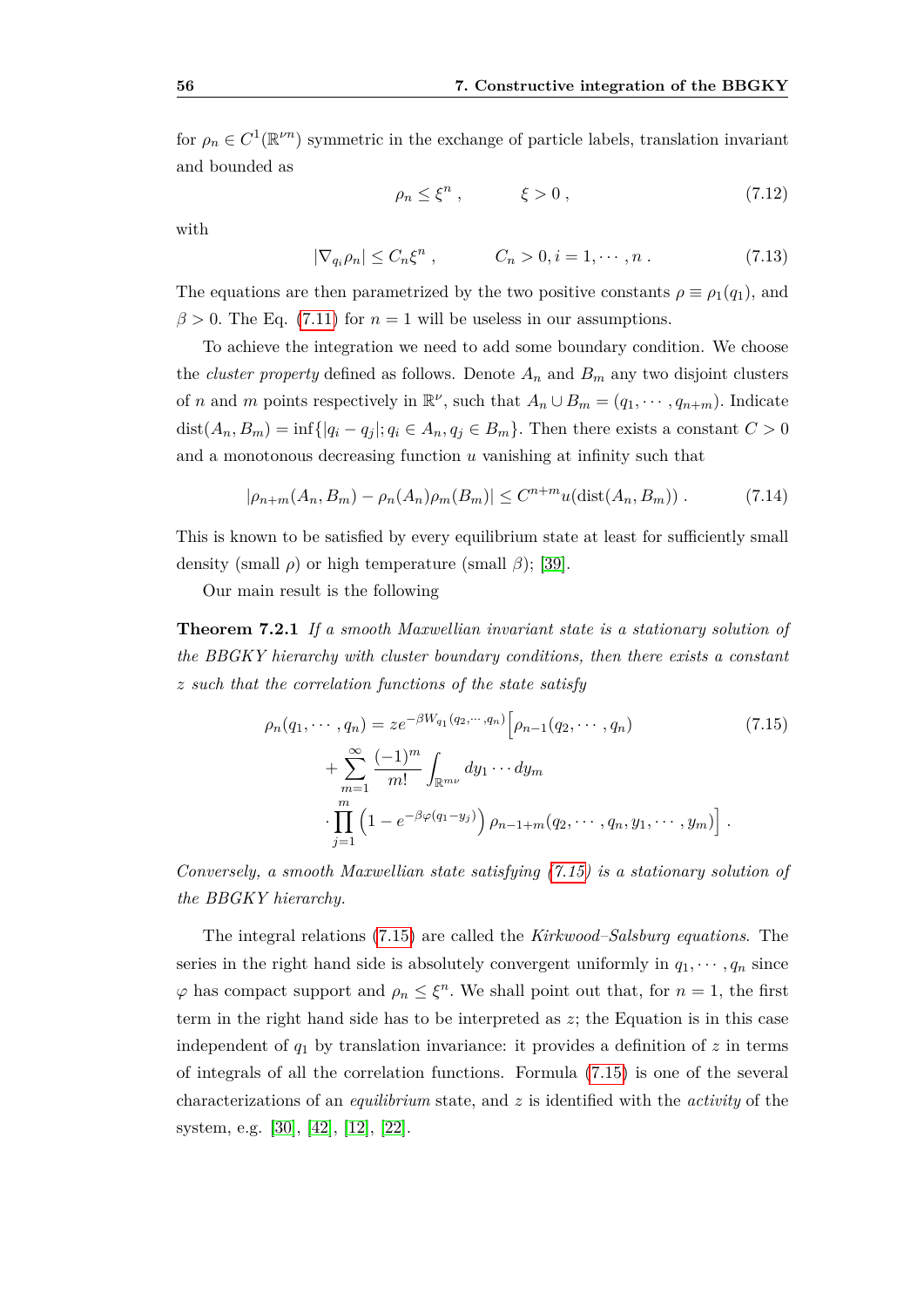*Proof of Theorem [7.2.1.](#page-63-1)* We prove here the direct statement. The proof of the converse statement is analogous to the one of point *(iii)* in Proposition [8.0.1,](#page-82-0) which will be discussed in Chapter [8.](#page-80-0)

In primis, we rewrite [\(7.11\)](#page-62-2) as

$$
e^{\beta W_{q_1}(q_2,\cdots,q_n)} \Big(\nabla_{q_1}\rho_n(q_1,\cdots,q_n) + \beta \rho_n(q_1,\cdots,q_n)\nabla_{q_1} W_{q_1}(q_2,\cdots,q_n)\Big) = -\beta \int_{\mathbb{R}^3} dy \nabla_{q_1} \varphi(q_1-y) e^{\beta W_{q_1}(q_2,\cdots,q_n)} \rho_{n+1}(q_1,\cdots,q_n,y) , \qquad (7.16)
$$

so that the left hand side is equal to  $\nabla_{q_1}(\rho_n e^{\beta W_{q_1}})$ . For the sake of clearness, hereafter we will put

<span id="page-64-0"></span>
$$
\hat{\rho}_n(q_1; q_2, \dots, q_n) := e^{\beta W_{q_1}(q_2, \dots, q_n)} \rho_n(q_1, \dots, q_n) ; \tag{7.17}
$$
\n
$$
K_{q_0q_1}(q, y) := (1 - e^{-\beta \varphi(q-y)}) - (1 - e^{-\beta \varphi(q_1-y)}) - (1 - e^{-\beta \varphi(q_0-y)}) .
$$

The  $\hat{\rho}_n$  satisfy

<span id="page-64-1"></span>
$$
\nabla_{q_1} \hat{\rho}_n(q_1; q_2, \dots, q_n) = - \int_{\mathbb{R}^{\nu}} dy_1 \nabla_{q_1} \left( 1 - e^{-\beta \varphi(q_1 - y_1)} \right) \hat{\rho}_{n+1}(q_1; q_2, \dots, q_n, y_1) .
$$
\n(7.18)

Fix  $q_0 \in \mathbb{R}^{\nu}$  arbitrarily. We shall integrate the previous equation along a straight line  $\overrightarrow{q_0q_1}$  connecting  $q_0$  to  $q_1$ . Using the smoothness assumption and [\(7.17\)](#page-64-0) we deduce

<span id="page-64-3"></span>
$$
\hat{\rho}_n(q_1; q_2, \dots, q_n) - \hat{\rho}_n(q_0; q_2, \dots, q_n) \tag{7.19}
$$
\n
$$
= -\int_{q_0}^{q_1} d\bar{q}_1 \int_{\mathbb{R}^d} dy_1 \frac{\partial K_{q_0 q_1}}{\partial \bar{q}_1} (\bar{q}_1, y_1) \hat{\rho}_{n+1}(\bar{q}_1; q_2, \dots, q_n, y_1) ,
$$

where  $\int_{q_0}^{q_1} d\bar{q}_1$  and  $\frac{\partial}{\partial \bar{q}_1}$  denote respectively integration and differentiation along the straight line. Interchanging the integrations in the right hand side and integrating by parts we find

<span id="page-64-2"></span>
$$
\hat{\rho}_n(q_1; q_2, \dots, q_n) - \hat{\rho}_n(q_0; q_2, \dots, q_n) \tag{7.20}
$$
\n
$$
= -\int dy_1 \Big[ -\left(1 - e^{-\beta \varphi(q_0 - y_1)}\right) \hat{\rho}_{n+1}(q_1; q_2, \dots, q_n, y_1) + \left(1 - e^{-\beta \varphi(q_1 - y_1)}\right) \hat{\rho}_{n+1}(q_0; q_2, \dots, q_n, y_1) \Big] + \int_{\mathbb{R}^d} dy_1 \int_{q_0}^{q_1} d\bar{q}_1 K_{q_0 q_1}(\bar{q}_1, y_1) \frac{\partial \hat{\rho}_{n+1}}{\partial \bar{q}_1}(\bar{q}_1; q_2, \dots, q_n, y_1) \,.
$$

All the above integrals are absolutely convergent thanks to [\(7.12\)](#page-63-2), [\(7.13\)](#page-63-3), smoothness of the potential and compactness of its support.

In the last term of the above equation we may iterate the projection of [\(7.18\)](#page-64-1) along  $\overrightarrow{q_0q_1}$ , that can be written as

<span id="page-64-4"></span>
$$
\frac{\partial \hat{\rho}_n(\bar{q}_1; q_2, \dots, q_n)}{\partial \bar{q}_1} = -\int_{\mathbb{R}^d} dy_1 \frac{\partial K_{q_0 q_1}}{\partial \bar{q}_1} (\bar{q}_1, y_1) \hat{\rho}_{n+1}(\bar{q}_1; q_2, \dots, q_n, y_1) . \tag{7.21}
$$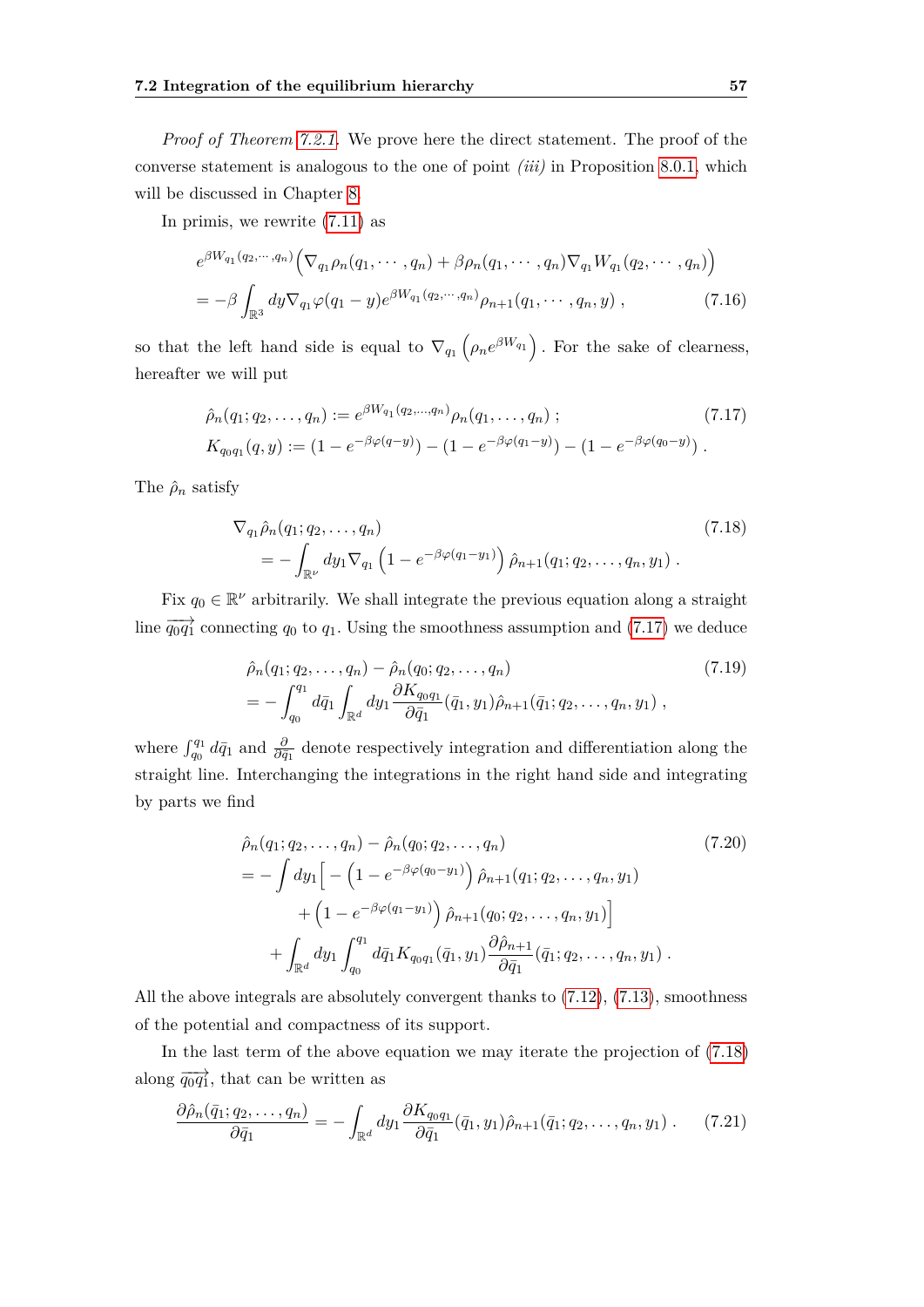The last term of [\(7.20\)](#page-64-2) then becomes, proceeding as after [\(7.19\)](#page-64-3),

$$
-\int_{\mathbb{R}^d} dy_1 \int_{\mathbb{R}^d} dy_2 \int_{q_0}^{q_1} d\bar{q}_1 K_{q_0 q_1}(\bar{q}_1, y_1)
$$
\n
$$
\frac{\partial K_{q_0 q_1}}{\partial \bar{q}_1}(\bar{q}_1, y_2) \hat{\rho}_{n+2}(\bar{q}_1; q_2, \cdots, q_n, y_1, y_2)
$$
\n
$$
=-\frac{1}{2} \int_{\mathbb{R}^d} dy_1 \int_{\mathbb{R}^d} dy_2 \Big[ \prod_{j=1,2} \left(1 - e^{-\beta \varphi(q_0 - y_j)}\right) \hat{\rho}_{n+2}(q_1; q_2, \ldots, q_n, y_1, y_2)
$$
\n
$$
+\prod_{j=1,2} \left(1 - e^{-\beta \varphi(q_1 - y_j)}\right) \hat{\rho}_{n+2}(q_0; q_2, \ldots, q_n, y_1, y_2)\Big]
$$
\n
$$
+\frac{1}{2} \int_{\mathbb{R}^d} dy_1 \int_{\mathbb{R}^d} dy_2 \int_{q_0}^{q_1} d\bar{q}_1 \prod_{j=1,2} K_{q_0 q_1}(\bar{q}_1, y_j) \frac{\partial \hat{\rho}_{n+2}}{\partial \bar{q}_1}(\bar{q}_1; q_2, \ldots, q_n, y_1, y_2),
$$
\n(7.22)

having used also the symmetry for exchange of particles to perform the integration by parts. We may iterate again [\(7.21\)](#page-64-4) in the last term of this formula. After  $N-1$ iterations (*N* integrations by parts) we have

$$
\hat{\rho}_n(q_1; q_2, \dots, q_n) - \hat{\rho}_n(q_0; q_2, \dots, q_n)
$$
\n
$$
= -\sum_{k=1}^N \frac{(-1)^k}{k!} \int dy_1 \cdots dy_k \Big[ \prod_{j=1}^k \left( 1 - e^{-\beta \varphi(q_0 - y_j)} \right) \hat{\rho}_{n+k}(q_1; q_2, \dots, q_n, y_1, \dots, y_k)
$$
\n
$$
- \prod_{j=1}^k \left( 1 - e^{-\beta \varphi(q_1 - y_j)} \right) \hat{\rho}_{n+k}(q_0; q_2, \dots, q_n, y_1, \dots, y_k) \Big]
$$
\n
$$
- \frac{1}{N!} \int dy_1 \cdots dy_{N+1} \int_{q_0}^{q_1} d\bar{q}_1 \prod_{j=1}^N K_{q_0 q_1}(\bar{q}_1, y_j)
$$
\n
$$
\cdot \frac{\partial K_{q_0 q_1}}{\partial \bar{q}_1} (\bar{q}_1, y_{N+1}) \hat{\rho}_{n+N+1}(\bar{q}_1; q_2, \dots, q_n, y_1, \dots, y_{N+1}).
$$
\n(7.23)

Call  $\overline{\varphi}$  the maximum value of  $\varphi$ . The assumptions on the interaction potential and [\(7.12\)](#page-63-2) allow to bound explicitly the last term with

$$
\frac{1}{N!} |q_1 - q_0| \left( 3 \int_{\mathbb{R}^\nu} dy \left( 1 - e^{-\beta \varphi(y)} \right) \right)^N \cdot \left( \int_{\mathbb{R}^\nu} dy |\nabla (1 - e^{-\beta \varphi(y)})| \right) \left( e^{\beta \overline{\varphi}} \right)^{n+N} \xi^{n+1+N} .
$$
\n(7.24)

Thus by taking  $N \to \infty$ , it follows that, for any arbitrary  $q_0 \in \mathbb{R}^{\nu}$ , the correlation functions satisfy the set of integral equations

<span id="page-65-0"></span>
$$
e^{-\beta W_{q_0}(q_2,\cdots,q_n)} \sum_{k=0}^{\infty} \frac{(-1)^k}{k!} \int dy_1 \cdots dy_k \prod_{j=1}^k \left(1 - e^{-\beta \varphi(q_0 - y_j)}\right)
$$

$$
\cdot e^{\beta W_{q_1}(y_1,\cdots,y_k)} \rho_{n+k}(q_1, q_2, \cdots, q_n, y_1, \cdots, y_k)
$$

$$
= e^{-\beta W_{q_1}(q_2,\cdots,q_n)} \sum_{k=0}^{\infty} \frac{(-1)^k}{k!} \int dy_1 \cdots dy_k \prod_{j=1}^k \left(1 - e^{-\beta \varphi(q_1 - y_j)}\right)
$$

$$
\cdot e^{\beta W_{q_0}(y_1,\cdots,y_k)} \rho_{n+k}(q_0, q_2, \cdots, q_n, y_1, \cdots, y_k), \qquad (7.25)
$$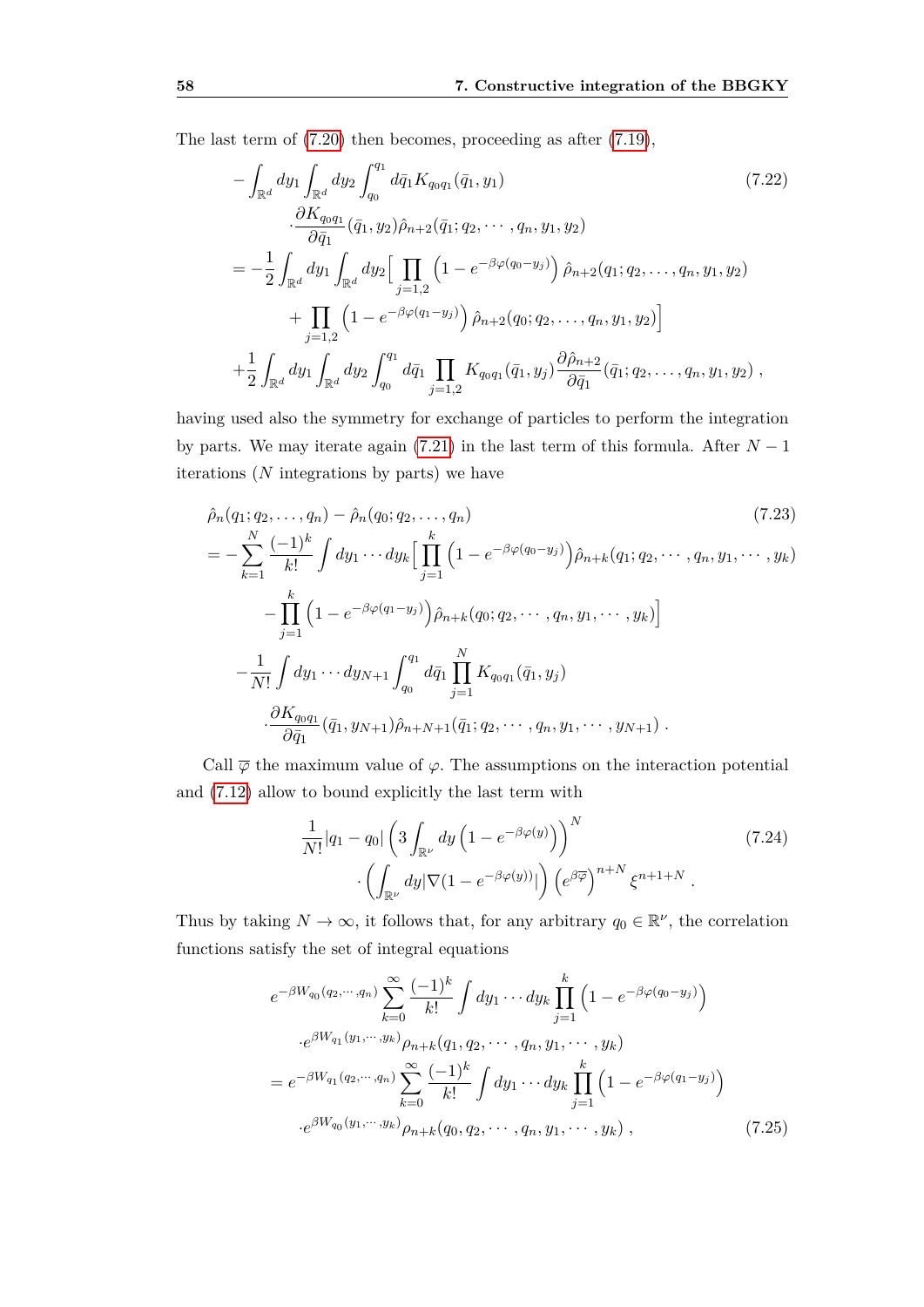where the series in both sides are absolutely convergent uniformly in  $q_0, q_1, \dots, q_n$ . Notice that the exponentials  $e^{\beta W_{q_1}(y_1,\dots,y_k)}$  and  $e^{\beta W_{q_0}(y_1,\dots,y_k)}$  disappear from the formula as soon as  $|q_1 - q_0|$  is greater than twice the range of the potential.

What is left in order to complete the proof is just taking the limit as  $|q_0| \to \infty$ of [\(7.25\)](#page-65-0). Here we need the invariance assumption and the cluster property [\(7.14\)](#page-63-4) which, together with finiteness of the range of the integrand, imply

$$
\rho_n(q_1, \dots, q_n) \left[ 1 + \sum_{k=1}^{\infty} \frac{(-1)^k}{k!} \int dy_1 \dots dy_k \prod_{j=1}^k \left( 1 - e^{-\beta \varphi(y_j)} \right) \rho_k(y_1, \dots, y_k) \right]
$$
  
= 
$$
\rho e^{-\beta W_{q_1}(q_2, \dots, q_n)} \sum_{k=0}^{\infty} \frac{(-1)^k}{k!} \int dy_1 \dots dy_k
$$
  

$$
\cdot \prod_{j=1}^k \left( 1 - e^{-\beta \varphi(q_1 - y_j)} \right) \rho_{n-1+k}(q_2, \dots, q_n, y_1, \dots, y_k) . \tag{7.26}
$$

The factor in the square brackets on the left hand side is a strictly positive constant depending on  $\beta$  and  $\rho_k, k \geq 1$ ; this follows by using that  $\rho_k$  are correlation functions of a probability measure, and it is checked for completeness in Appendix [E.](#page-108-0) The direct statement of the Theorem is thus proved by calling

<span id="page-66-1"></span>
$$
z = \frac{\rho}{\left[1 + \sum_{k=1}^{\infty} \frac{(-1)^k}{k!} \int dy_1 \cdots dy_k \prod_{j=1}^k \left(1 - e^{-\beta \varphi(y_j)}\right) \rho_k(y_1, \cdots, y_k)\right]}.
$$
 (7.27)

<span id="page-66-0"></span>Clearly, the direct statement has no meaning for *all* values of the parameters  $\rho$ ,  $\beta$ , since it could happen that, for given values of those parameters, there are no solutions to the Kirkwood–Salsburg equations obeying the hypothesis of the Theorem. In particular, we refer to translation invariance and cluster properties, which are only proved to be valid inside the "gas phase region" (small  $\rho$  / small *β*). We want to stress also that, outside that region, there could be multiple–valued solutions to Eq. [\(7.15\)](#page-63-0), including both gaseous and liquid states. Existence and uniqueness are assured by the Theorem just for  $\xi$  small, as explained by the next corollary. In any case, we believe that it is interesting for the method to work for any value of  $\xi$ , unlike the one presented in [\[17\]](#page-113-2), and like that of [\[33\]](#page-114-6). Moreover, the dependence on the free parameter  $q_0$  of formula [\(7.25\)](#page-65-0) (which has been derived without using the translation invariance or the cluster property) can be used to take into account even different boundary conditions and/or symmetry assumptions; for instance we will see in the next section the case of an equilibrium system in an infinite container.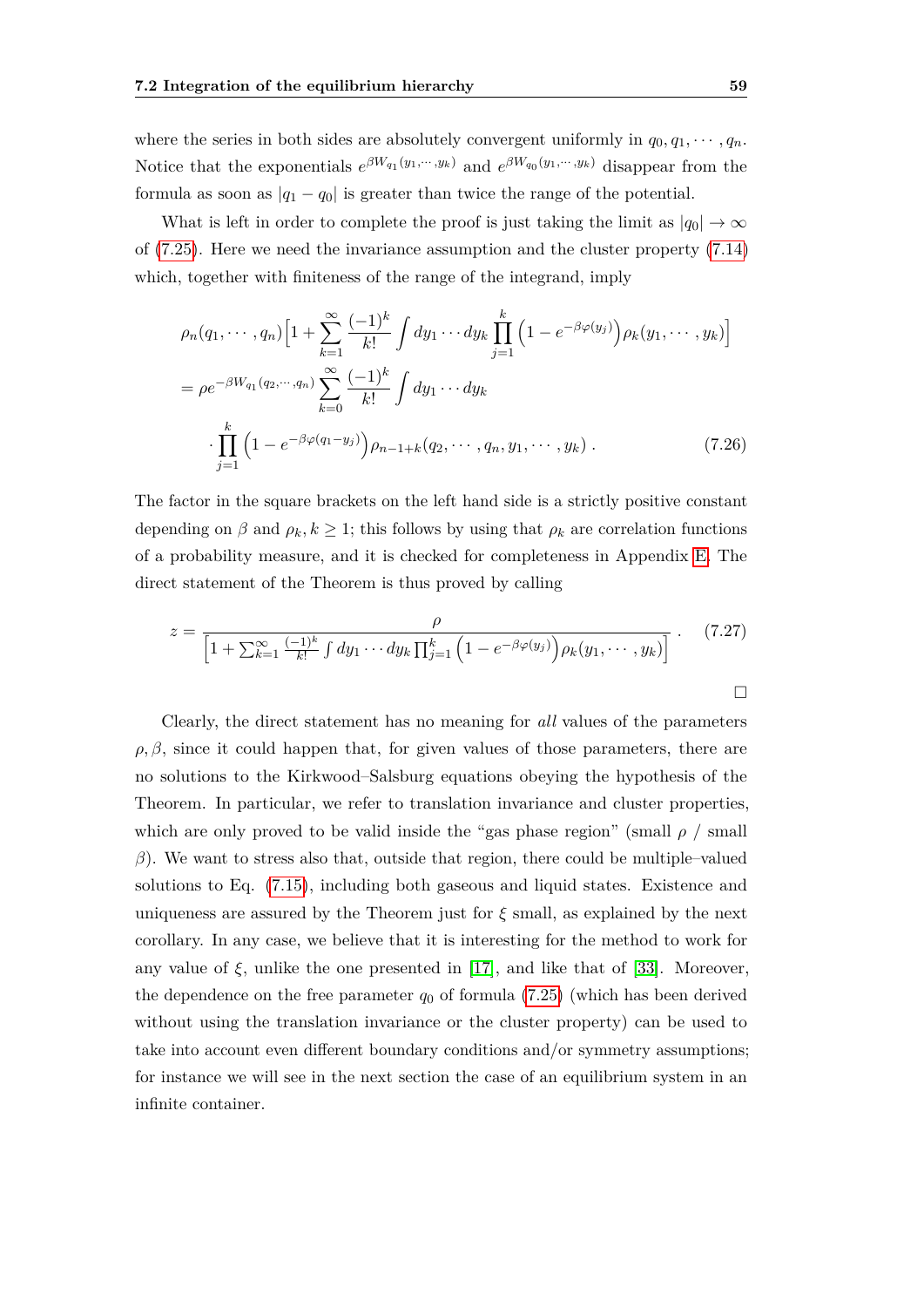**Corollary 7.2.1** *In the hypothesis of the Theorem, for ξ sufficiently small the state is uniquely determined by*  $\rho$ ,  $\beta$ , and *it coincides with the (unique) solution of [\(7.15\)](#page-63-0).* 

*Proof of Corollary [7.2.1.](#page-66-0)* The result follows from the well known theory of convergence of the Mayer expansion for *z* small [\[38\]](#page-115-8), [\[34\]](#page-114-8), after noting from Eq. [\(7.27\)](#page-66-1) that  $z = O(\xi)$  for  $\xi$  small. We sketch the proof for completeness.

By iteration of [\(7.15\)](#page-63-0) we get the formal expansions

<span id="page-67-0"></span>
$$
\rho = z \sum_{p=0}^{\infty} c_{1,p} z^p
$$
  
\n
$$
\rho_n(q_1, \dots, q_n) = z \sum_{p=0}^{\infty} c_{n,p}(q_1, \dots, q_n) z^p, \qquad n > 1,
$$
\n(7.28)

where the coefficients are defined in terms of  $\beta$  and  $\varphi$  by the explicit recursive relation

<span id="page-67-2"></span>
$$
c_{n,0} = \delta_{n,1}
$$
\n
$$
c_{n,p+1}(q_1, \dots, q_n) = e^{-\beta \sum_{j=2}^n \varphi(q_1 - q_j)} \left[ \delta_{n>1} c_{n-1,p}(q_2, \dots, q_n) + \sum_{k=1}^\infty \frac{(-1)^k}{k!} \int dy_1 \dots dy_k
$$
\n
$$
\cdot \prod_{j=1}^k \left( 1 - e^{-\beta \varphi(q_1 - y_j)} \right) c_{n+k-1,p}(q_2, \dots, q_n, y_1, \dots, y_k) \right], \qquad p \ge 0.
$$
\n
$$
(7.29)
$$

In particular, it follows that

$$
c_{n,n-1}(q_1,\cdots,q_n)=e^{-\beta\sum_{i
$$

and

$$
c_{n,p}(q_1, \dots, q_n) = 0
$$
 for  $p < n - 1$ .

Calling

$$
I_{\beta} = \int_{\mathbb{R}^{\nu}} \left( 1 - e^{-\beta \varphi(x)} \right) dx , \qquad (7.30)
$$

by induction on *p* and using the positivity of the potential one finds the following estimate uniform in  $q_1, \dots, q_n \in \mathbb{R}^{\nu}$ :

$$
|c_{n,p}(q_1,\dots,q_n)| \le I_{\beta}^{-(n-1)}(I_{\beta}e)^p.
$$
 (7.31)

Hence the expansions [\(7.28\)](#page-67-0) are absolutely convergent uniformly in the coordinates, as soon as

<span id="page-67-1"></span>
$$
|z| < (eI_{\beta})^{-1} \tag{7.32}
$$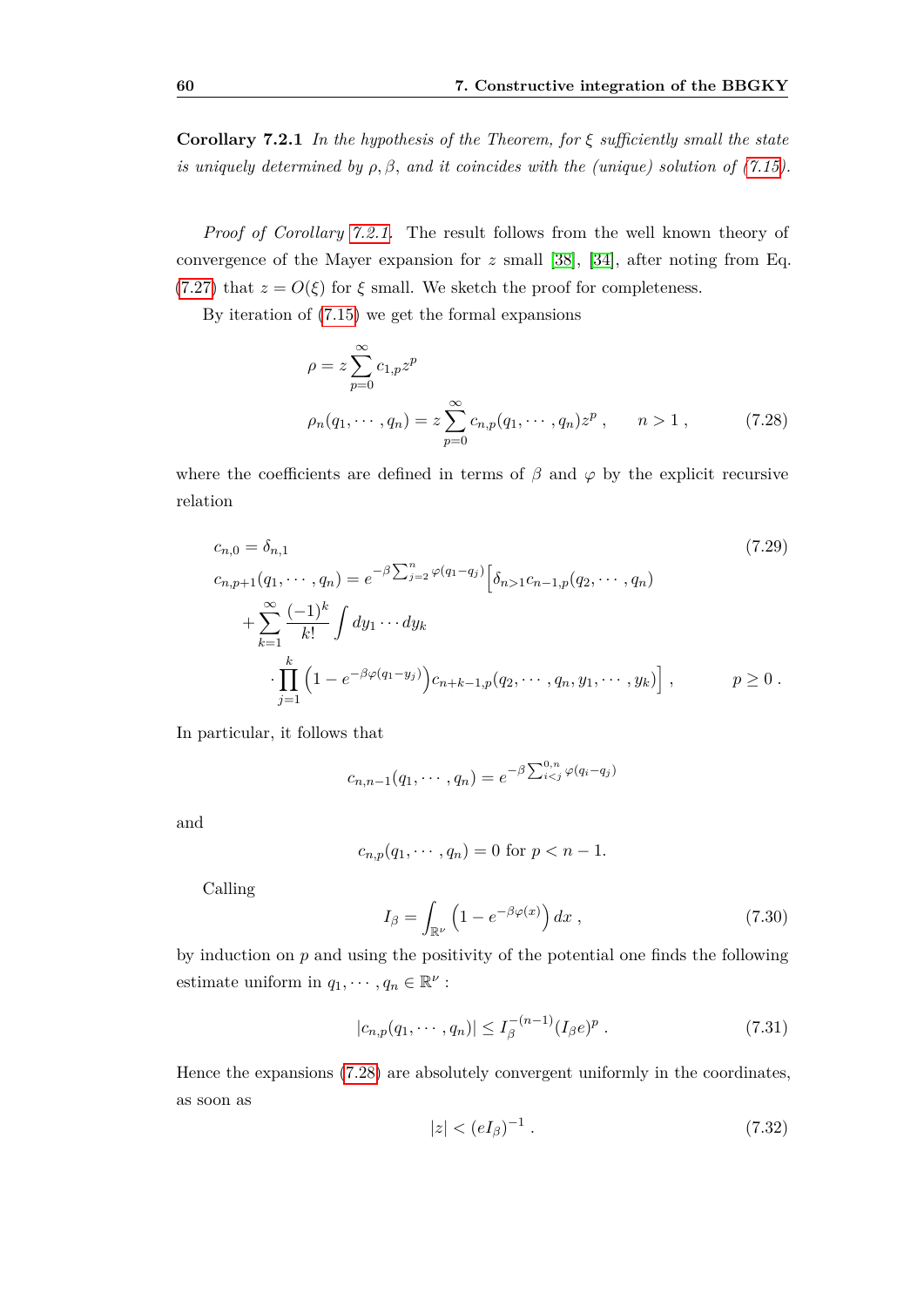The first equation  $(n = 1)$  is, in this case, the expansion of  $\rho$  in powers of z, an it is of the form  $\rho = z + O(z^2)$ : thus it can be inverted for *z* small, to determine *z* as a function of  $\rho$  and  $\beta$ .

Therefore, to obtain the corollary it is sufficient to take

<span id="page-68-0"></span>
$$
\xi < (2eI_{\beta})^{-1} \tag{7.33}
$$

In fact, with this choice the denominator in [\(7.27\)](#page-66-1) is bounded from below by  $1 - I_\beta \xi e^{I_\beta \xi} > 1/2$ , so that  $|z| < 2\xi$  and Eq. [\(7.32\)](#page-67-1) is satisfied.

#### **7.2.1 Infinite containers**

The proof of Theorem [7.2.1](#page-63-1) can be easily adapted to cover the more general case of a non invariant state for which translation invariance holds just as a "boundary condition at infinity" in dimensions 2 and 3*.* We discuss this in the present section. Here we will call  $r_0$  the range of  $\varphi$ , that is  $r_0 = \inf\{r \text{ s.t. } \varphi(q) = 0 \text{ for } |q| > r\}.$ Consider an open unbounded set  $\Lambda_{\infty} \subset \mathbb{R}^{\nu}$  with the following properties:

 $(a)$  Λ<sub>∞</sub> is polygonally connected;

*(b)* for any  $q \in \Lambda_{\infty}$ , there exists a polygonal path  $\Gamma(q)$  connecting *q* to  $\infty$  such that

$$
dist(\partial \Lambda_{\infty}, \{y \in \Gamma(q) \text{ s.t. } |y| > n\}) > r_0 \tag{7.34}
$$

for sufficiently large *n* (here dist is the usual distance between sets in  $\mathbb{R}^{\nu}$ ).

This includes all reasonable geometries suitable for the modeling of a very large container of particles.

The associated phase space, denoted  $\mathcal{H}_{\Lambda_{\infty}}$ , is defined as in point 1) of Section [7.1](#page-60-0) with the  $q_i$  restricted to  $\Lambda_{\infty}$ . All the other definitions of Section [7.1](#page-60-0) are extended as well to the system on  $\Lambda_{\infty}$ , just by restricting the coordinates  $q_i \in \Lambda_{\infty}$ . In particular, a smooth Maxwellian state on  $\mathcal{H}_{\Lambda_{\infty}}$  is a collection of probability measures on  $\mathcal{H}_{\Lambda}$  with  $\Lambda \subset \Lambda_{\infty}$  bounded open, satisfying properties **a.**–**e.** of Section [7.1,](#page-60-0) with correlation functions of the form [\(7.8\)](#page-62-3),

$$
\rho_n \in C^1(\Lambda_\infty) \bigcap C(\overline{\Lambda}_\infty) \tag{7.35}
$$

and satisfying also estimates [\(7.12\)](#page-63-2) and [\(7.13\)](#page-63-3) over  $\Lambda_{\infty}$ .

The stationary BBGKY hierarchy of equations for such a state reduces to

$$
\nabla_{q_1}\rho_n(q_1,\cdots,q_n) = -\beta \Big[\nabla_{q_1}W_{q_1}(q_2,\cdots,q_n)\rho_n(q_1,\cdots,q_n) + \int_{\Lambda_{\infty}} dy \nabla_{q_1}\varphi(q_1-y)\rho_{n+1}(q_1,\cdots,q_n,y)\Big],
$$
\n(7.36)

for  $q_1, \dots, q_n \in \Lambda_\infty$ , which we shall integrate with the boundary conditions: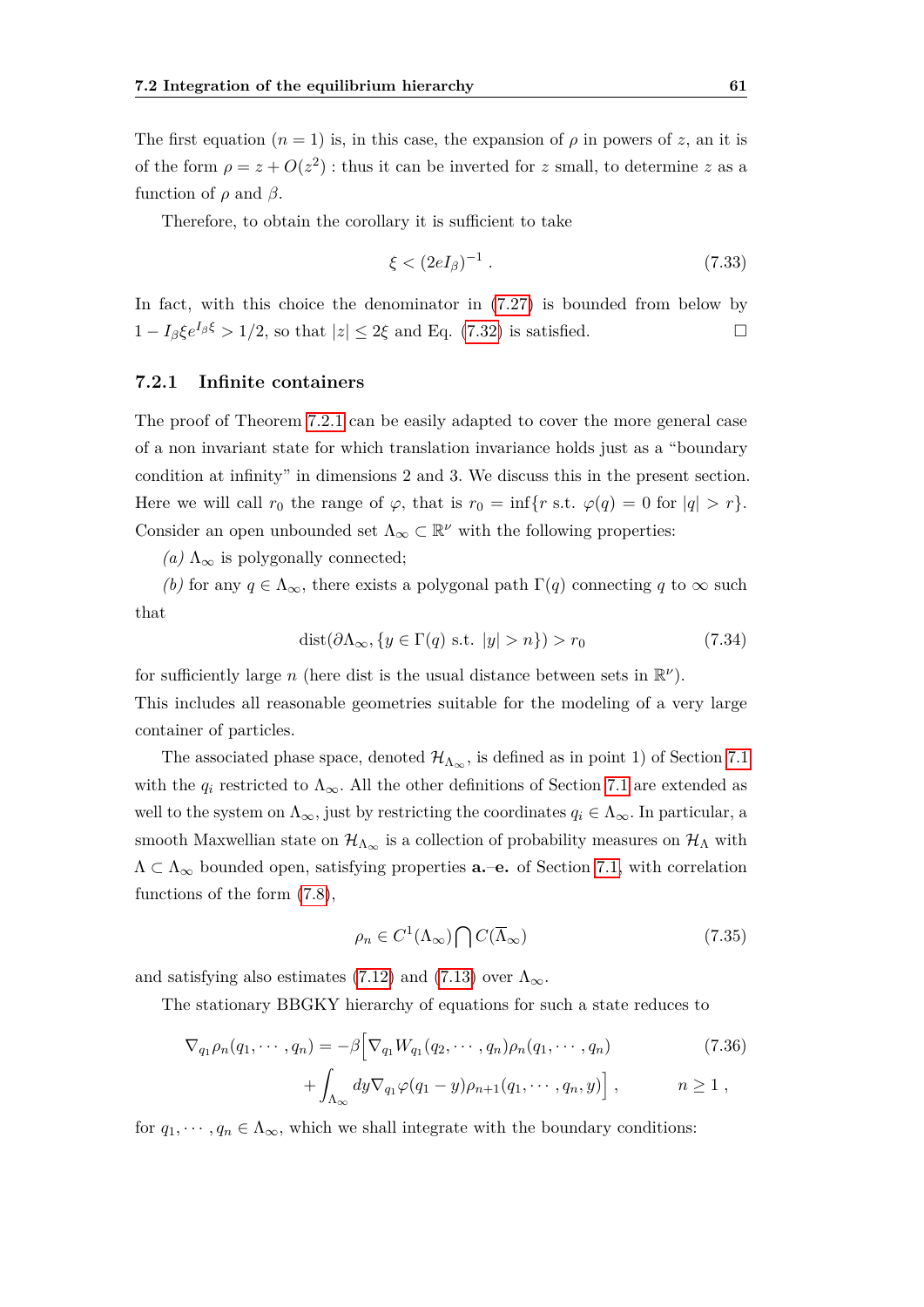*(i)*  $\rho_n$  satisfy the cluster property [\(7.14\)](#page-63-4) on  $\Lambda_{\infty}$ ;

*(ii)*  $\rho_n$  satisfy the following property which we call *invariance at infinity*: there exists a sequence of translation invariant functions  $\{f_n\}_{n=1}^{\infty}, f_n : \mathbb{R}^{\nu n} \to \mathbb{R}^+$ , a constant  $\tilde{C} > 0$ , and two monotonous decreasing functions  $\tilde{u}(\cdot), \varepsilon(\cdot)$  vanishing respectively at infinity and at  $r_0$ , such that

<span id="page-69-1"></span>
$$
|\rho_n(q_0 + q_1, q_0 + q_2, \cdots, q_0 + q_n) - f_n(q_1, q_2, \cdots, q_n)|
$$
\n
$$
\leq \tilde{C}^n \left[ \tilde{u}(|q_0|) + \varepsilon \left( \text{dist}(\partial \Lambda_\infty, \{q_0 + q_1, \cdots, q_0 + q_n\}) \right) \right]
$$
\n(7.37)

for all  $q_0, q_1, \dots, q_n$  with  $q_0 + q_1, \dots, q_0 + q_n \in \Lambda_\infty$ .

<span id="page-69-2"></span>In this section we will call  $\rho \equiv f_1(q_1)$ . The following extension of Theorem [7.2.1](#page-63-1) holds:

**Theorem 7.2.2** *If a smooth Maxwellian state on*  $\mathcal{H}_{\Lambda_{\infty}}$  *is a stationary solution of the BBGKY hierarchy satisfying cluster boundary conditions and invariance at infinity, then there exists a constant z such that*

<span id="page-69-0"></span>
$$
\rho_n(q_1, \dots, q_n) = z e^{-\beta W_{q_1}(q_2, \dots, q_n)} \left[ \rho_{n-1}(q_2, \dots, q_n) \right]
$$
\n
$$
+ \sum_{m=1}^{\infty} \frac{(-1)^m}{m!} \int_{\Lambda_{\infty}^m} dy_1 \dots dy_m
$$
\n
$$
\cdot \prod_{j=1}^m \left( 1 - e^{-\beta \varphi(q_1 - y_j)} \right) \rho_{n-1+m}(q_2, \dots, q_n, y_1, \dots, y_m) \right].
$$
\n(7.38)

*Conversely, a smooth Maxwellian state on*  $\Lambda_{\infty}$  *satisfying [\(7.38\)](#page-69-0) is a stationary solution of the BBGKY hierarchy.*

These are the Kirkwood–Salsburg equations in the infinite container. For  $n=1$ the first term in the right hand side has to be interpreted as *z.* In this case the equation is not independent on  $q_1$ : a definition of  $z$  in terms of explicitely constant functions follows using [\(7.37\)](#page-69-1), by sending  $q_1$  to infinity, keeping it well inside  $\Lambda_{\infty}$ (that is at least at a distance  $r_0$  from the boundary  $\partial \Lambda_{\infty}$ ), which is certainly possible in our assumption *(b)* on the geometry of the container (see Eq. [\(7.40\)](#page-70-1) below).

*Proof of Theorem [7.2.2.](#page-69-2)* All that is said in the proof of Theorem [7.2.1](#page-63-1) up to the formula [\(7.25\)](#page-65-0) can be repeated here by restricting the coordinates to  $\Lambda_{\infty}$ , substituting the integration region  $\mathbb{R}^{\nu}$  with  $\Lambda_{\infty}$ , and the straight line  $\overrightarrow{q_0q_1}$  with a polygonal path entirely contained in  $\Lambda_{\infty}$  connecting  $q_0$  to  $q_1$ . We obtain that Eq. [\(7.25\)](#page-65-0) is valid with  $q_0 \in \Lambda_\infty$  and the integrals restricted to  $\Lambda_\infty^k$ . Take the limit of this expression as  $|q_0| \to \infty$  with  $q_0$  moving along a path  $\Gamma(q_1)$  defined as in point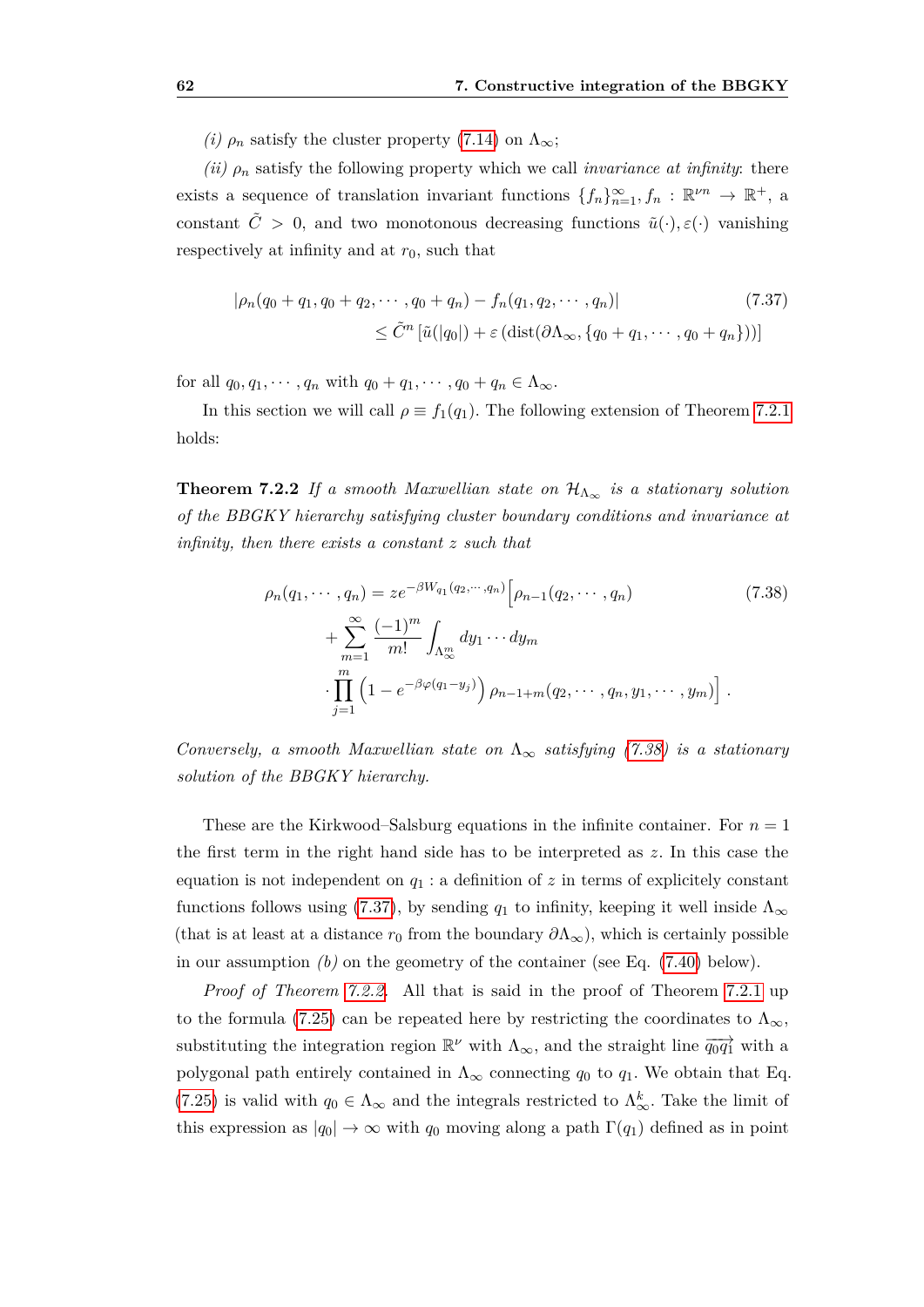*(b)* above: properties *(i)* and *(ii)* and the finiteness of the range of  $\varphi$  imply

$$
\rho_n(q_1, \dots, q_n) \left[ 1 + \sum_{k=1}^{\infty} \frac{(-1)^k}{k!} \int_{\mathbb{R}^{\nu k}} dy_1 \dots dy_k \prod_{j=1}^k \left( 1 - e^{-\beta \varphi(y_j)} \right) f_k(y_1, \dots, y_k) \right]
$$
  
\n
$$
= \rho e^{-\beta W_{q_1}(q_2, \dots, q_n)} \sum_{k=0}^{\infty} \frac{(-1)^k}{k!} \int_{\Lambda_{\infty}^k} dy_1 \dots dy_k
$$
  
\n
$$
\cdot \prod_{j=1}^k \left( 1 - e^{-\beta \varphi(q_1 - y_j)} \right) \rho_{n-1+k}(q_2, \dots, q_n, y_1, \dots, y_k) . \tag{7.39}
$$

The factor in the square brackets on the left hand side is a strictly positive constant depending on  $\beta$  and  $f_k, k \ge 1$  (apply the discussion in Appendix [E\)](#page-108-0). The direct statement of the Theorem is thus proved by calling

<span id="page-70-1"></span>
$$
z = \frac{\rho}{\left[1 + \sum_{k=1}^{\infty} \frac{(-1)^k}{k!} \int_{\mathbb{R}^{\nu k}} dy_1 \cdots dy_k \prod_{j=1}^k \left(1 - e^{-\beta \varphi(y_j)}\right) f_k(y_1, \cdots, y_k)\right]} \quad (7.40)
$$

The proof of Corollary [7.2.1](#page-66-0) can be also adapted to the present case in an obvious way. Relations [\(7.28\)](#page-67-0)–[\(7.29\)](#page-67-2) with  $\rho$ ,  $c_{1,p}$  replaced by  $\rho_1(q_1)$ ,  $c_{1,p}(q_1)$  and all the involved coordinates restricted to  $\Lambda_{\infty}$ , show that if  $\xi$  is taken as in [\(7.33\)](#page-68-0), Equations [\(7.38\)](#page-69-0) have a unique solution determined by  $\rho = f_1$  and  $\beta$ , and compatible with the assumptions of Theorem [7.2.2.](#page-69-2) In particular, this solution is actually translation invariant in the region  $\{q_1, \dots, q_n \in \Lambda_\infty, \text{dist}(\partial \Lambda_\infty, q_i) > r_0\}$ , as follows by induction on *p* from Eq. [\(7.28\)](#page-67-0). The activity *z* is given in this case by the inversion of the power series

$$
\rho = z \sum_{p=0}^{\infty} \left( \lim_{\substack{|q| \to \infty \\ \text{dist}(\partial \Lambda_\infty, q) > r_0}} c_{1,p}(q) \right) z^p , \qquad (7.41)
$$

where the coefficients of the expansion are independent on the way the limit is taken.

**Corollary 7.2.2** *In the hypothesis of Theorem [7.2.2,](#page-69-2) for ξ sufficiently small the state is uniquely determined by ρ, β, and it coincides with the (unique) solution of [\(7.15\)](#page-63-0).*

## <span id="page-70-0"></span>**7.3 The method of [\[17\]](#page-113-2)**

In this chapter we discuss the method established in [\[17\]](#page-113-2) for the integration of the hierarchy  $(7.11)$ . We point out an error in the formula for the activity. We modify the proof in order to obtain a correct expression, leaving essentially unchanged the procedure.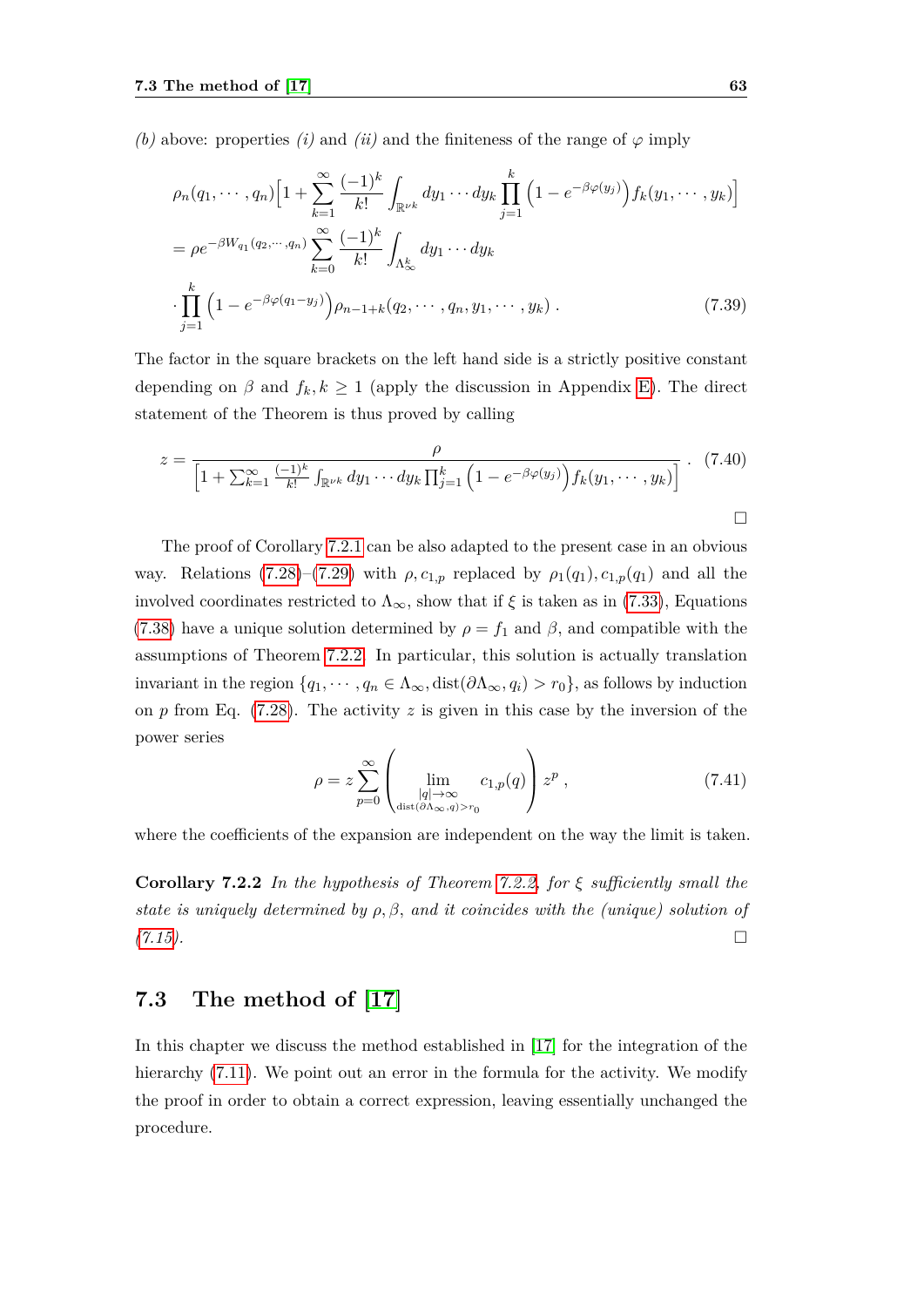We will need somewhat stronger assumptions than those of Theorem [7.2.1,](#page-63-1) namely the smooth state is Maxwellian with positional correlation functions  $\rho_n$ satisfying:

- *a)*  $\rho_n(q_1, \dots, q_n) \leq \xi^n$ , with  $\xi$  small enough;
- *b*)  $\rho_n$  are translation and rotation invariant;
- *c)*  $\rho_n$  satisfy an exponential strong cluster property, i.e.

$$
|\rho_n^T(q_1, \cdots, q_n)| \le (C\xi)^n e^{-\kappa |q_1 - q_n|}, \qquad C, \kappa > 0, \qquad (7.42)
$$

where the *truncated correlation functions*  $\rho_n^T$  can be defined by

$$
\begin{cases}\n\rho_2^T(q_1, q_2) = \rho_2(q_1, q_2) - \rho(q_1)\rho(q_2), \\
\rho_3^T(q_1, q_2, q_3) = \rho_3(q_1, q_2, q_3) - \rho_2(q_1, q_2)\rho(q_3) - \rho(q_1)\rho_2(q_2, q_3) + \rho(q_1)\rho(q_2)\rho(q_3)\n\end{cases}
$$

etcetera ([\[11\]](#page-113-6) and [\[17\]](#page-113-2), page 279).

Let us start by integrating Eq.  $(7.11)$  along a straight line connecting  $q_0$  (arbitrary) to  $q_1$ : using the same notations introduced for  $(7.19)$ , we have

<span id="page-71-0"></span>
$$
\rho_n(q_1, \dots, q_n) = e^{-\beta \left(W_{q_1}(q_2, \dots, q_n) - W_{q_0}(q_2, \dots, q_n)\right)} \rho_n(q_0, q_2, \dots, q_n)
$$

$$
+ \int_{q_0}^{q_1} d\bar{q}_1 \int_{\mathbb{R}^{\nu}} dy_1 \frac{\partial \left(-\beta \varphi(\bar{q}_1 - y_1)\right)}{\partial \bar{q}_1} e^{-\beta \left(W_{q_1}(q_2, \dots, q_n) - W_{\bar{q}_1}(q_2, \dots, q_n)\right)}
$$

$$
\cdot \rho_{n+1}(\bar{q}_1, q_2, \dots, q_n, y_1). \tag{7.43}
$$

which is nothing but a rewriting of Eq. [\(7.19\)](#page-64-3). In the assumption *b*), the case  $n = 1$ is a trivial identity, hence we shall assume  $n \geq 2$  in the following. The strategy now consists in *taking the limit as*  $q_0 \rightarrow \infty$  *right away, before iteration of formulas*. This is also the essential difference with respect to the method discussed in the previous section, where such a limit is taken at the very end of the proof, after infinitely many iterations. From [\(7.43\)](#page-71-0) we get

$$
\rho_n(q_1, \cdots, q_n) = \rho e^{-\beta W_{q_1}(q_2, \cdots, q_n)} \rho_{n-1}(q_2, \cdots, q_n)
$$
(7.44)  
+
$$
e^{-\beta W_{q_1}(q_2, \cdots, q_n)} \int_{-\infty}^{q_1} d\bar{q}_1 \int_{\mathbb{R}^{\nu}} dy_1 \frac{\partial(-\beta \varphi(\bar{q}_1 - y_1))}{\partial \bar{q}_1} e^{W_{\bar{q}_1}(q_2, \cdots, q_n)}
$$

$$
\cdot \rho_{n+1}(\bar{q}_1, q_2, \cdots, q_n, y_1),
$$

where the double integral in the second term on the right hand side is *not* absolutely convergent, *but* it is well defined since it is equal to

$$
e^{-\beta W_{q_1}(q_2,\cdots,q_n)} \int_{-\infty}^{q_1} d\bar{q}_1 \int_{\mathbb{R}^{\nu}} dy_1 \frac{\partial(-\beta \varphi(\bar{q}_1 - y_1))}{\partial \bar{q}_1} \cdot \left(e^{\beta W_{\bar{q}_1}(q_2,\cdots,q_n)} \rho_{n+1}(\bar{q}_1, q_2, \cdots, q_n, y_1) - \rho_2(\bar{q}_1, y_1) \rho_{n-1}(q_2, \cdots, q_n)\right) ,
$$
\n(7.45)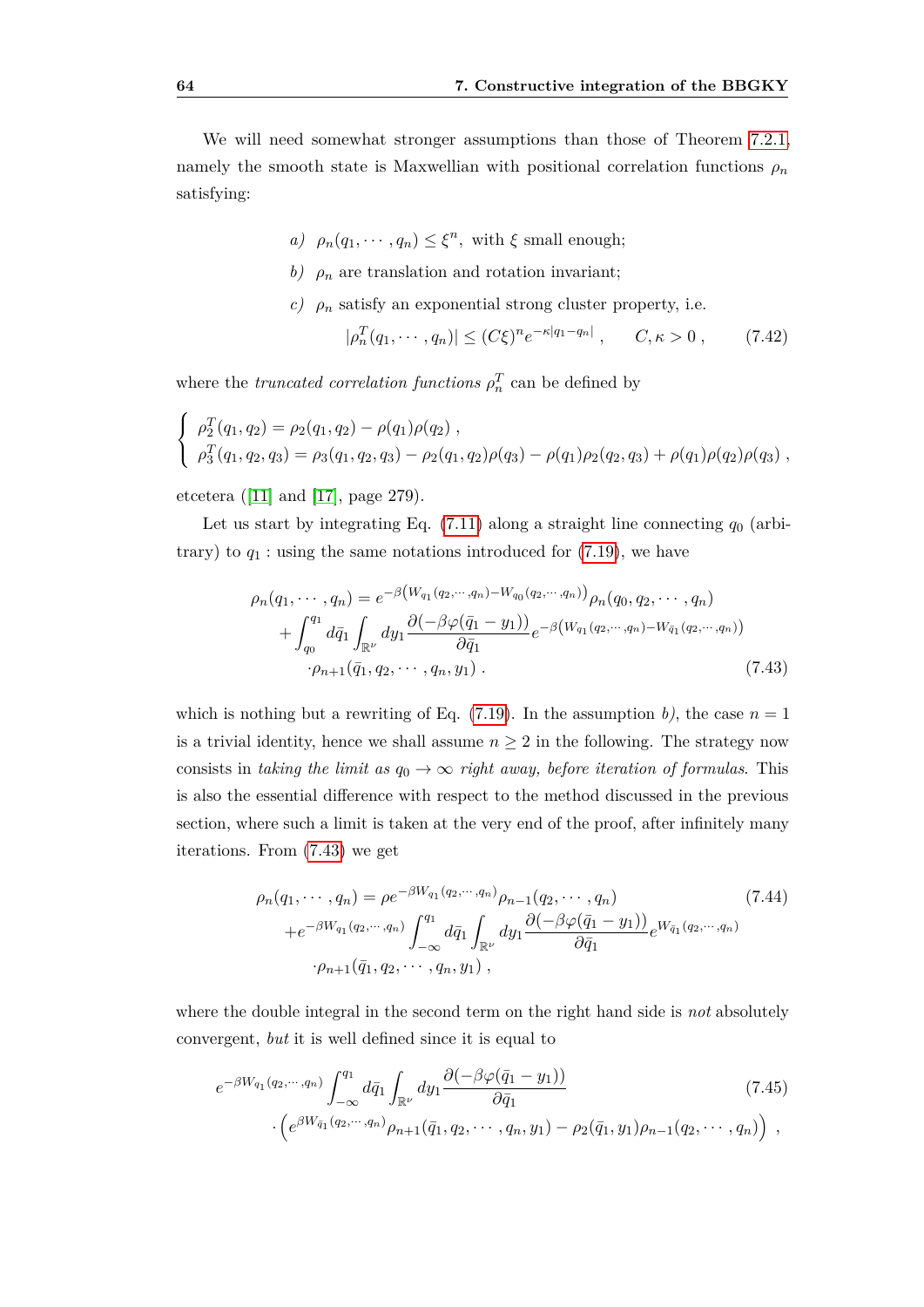the added term being null by the assumed rotation symmetry of the potential and of  $\rho_2$ . The exponential clustering [\(7.42\)](#page-71-0) ensures that the double integral [\(7.45\)](#page-71-1) is *absolutely convergent*, hence we can interchange the integrations to find

<span id="page-72-0"></span>
$$
\rho_n(q_1, \cdots, q_n) = (\rho - \gamma)e^{-\beta W_{q_1}(q_2, \cdots, q_n)} \rho_{n-1}(q_2, \cdots, q_n)
$$
\n
$$
+e^{-\beta W_{q_1}(q_2, \cdots, q_n)} \int_{\mathbb{R}^{\nu}} dy_1 \int_{-\infty}^{q_1} d\bar{q}_1 \frac{\partial(-\beta \varphi(\bar{q}_1 - y_1))}{\partial \bar{q}_1} e^{W_{\bar{q}_1}(q_2, \cdots, q_n)}
$$
\n
$$
\cdot \rho_{n+1}(\bar{q}_1, q_2, \cdots, q_n, y_1),
$$
\n(7.46)

where we put

$$
\gamma = \int_{\mathbb{R}^{\nu}} dy_1 \int_{-\infty}^{q_1} d\bar{q}_1 \rho_2(\bar{q}_1, y_1) \frac{\partial(-\beta \varphi(\bar{q}_1 - y_1))}{\partial \bar{q}_1} \n\equiv \int_{B(q_1)} dy_1 \int_{-\infty}^{q_1} d\bar{q}_1 \rho_2(\bar{q}_1, y_1) \frac{\partial(-\beta \varphi(\bar{q}_1 - y_1))}{\partial \bar{q}_1}.
$$
\n(7.47)

Here  $B(q)$  is the ball centered in q with radius equal to the range of  $\varphi$ , and the second equality is again true by the rotation symmetry. It is

$$
\gamma \le \tilde{A}\xi^2 \,,\tag{7.48}
$$

where  $\tilde{A}$  could be bounded in terms of  $\beta$ , the integral of  $|\nabla \varphi|$  and the range of  $\varphi$  (or even in terms of  $\beta$ , the integral of  $\varphi$  and the number of changes of sign of  $\frac{\partial \varphi}{\partial |q|}$ .

The authors in [\[17\]](#page-113-0) proceed by iteration of formula [\(7.46\)](#page-72-0). Call for simplicity

$$
\zeta = \rho - \gamma \tag{7.49}
$$

The first iteration gives

<span id="page-72-1"></span>
$$
\rho_n(q_1, \dots, q_n) = \zeta e^{-\beta W_{q_1}(q_2, \dots, q_n)} \left[ \rho_{n-1}(q_2, \dots, q_n) \right]
$$
\n
$$
- \int_{\mathbb{R}^{\nu}} dy_1 (1 - e^{-\beta \varphi(q_1 - y_1)}) \rho_n(q_2, \dots, q_n, y_1) \right]
$$
\n
$$
+ e^{-\beta W_{q_1}(q_2, \dots, q_n)} \int_{\mathbb{R}^{\nu}} dy_1 \int_{-\infty}^{q_1} d\bar{q}_1 \int_{\mathbb{R}^{\nu}} dy_2 \int_{-\infty}^{\bar{q}_1} d\bar{q}_2 \prod_{j=1}^2 \left( \frac{\partial}{\partial \bar{q}_j} (1 - e^{-\beta \varphi(\bar{q}_j - y_j)}) \right)
$$
\n
$$
\cdot e^{\beta W_{\bar{q}_2}(q_2, \dots, q_n, y_1, y_2)} \rho_{n+2}(\bar{q}_2, q_2, \dots, q_n, y_1, y_2) .
$$
\n(7.50)

If we iterate once again  $(7.46)$  in  $(7.50)$ , the last term of  $(7.50)$  becomes

<span id="page-72-2"></span>
$$
\zeta e^{-\beta W_{q_1}(q_2,...,q_n)} \int_{\mathbb{R}^{\nu}} dy_1 \int_{-\infty}^{q_1} d\bar{q}_1 \int_{\mathbb{R}^{\nu}} dy_2 \int_{-\infty}^{\bar{q}_1} d\bar{q}_2
$$
(7.51)  

$$
\cdot \prod_{j=1}^{2} \left( \frac{\partial}{\partial \bar{q}_j} (1 - e^{-\beta \varphi(\bar{q}_j - y_j)}) \right) \rho_{n+1}(q_2,...,q_n, y_1, y_2)
$$

$$
-e^{-\beta W_{q_1}(q_2,...,q_n)} \int_{\mathbb{R}^{\nu}} dy_1 \int_{-\infty}^{q_1} d\bar{q}_1 \int_{\mathbb{R}^{\nu}} dy_2 \int_{-\infty}^{\bar{q}_1} d\bar{q}_2 \int_{\mathbb{R}^{\nu}} dy_3 \int_{-\infty}^{\bar{q}_2} d\bar{q}_3
$$

$$
\cdot \prod_{j=1}^{3} \left( \frac{\partial}{\partial \bar{q}_j} (1 - e^{-\beta \varphi(\bar{q}_j - y_j)}) \right) e^{\beta W_{\bar{q}_3}(q_2,...,q_n, y_1, y_2, y_3)}
$$

$$
\cdot \rho_{n+3}(\bar{q}_3, q_2,...,q_n, y_1, y_2, y_3).
$$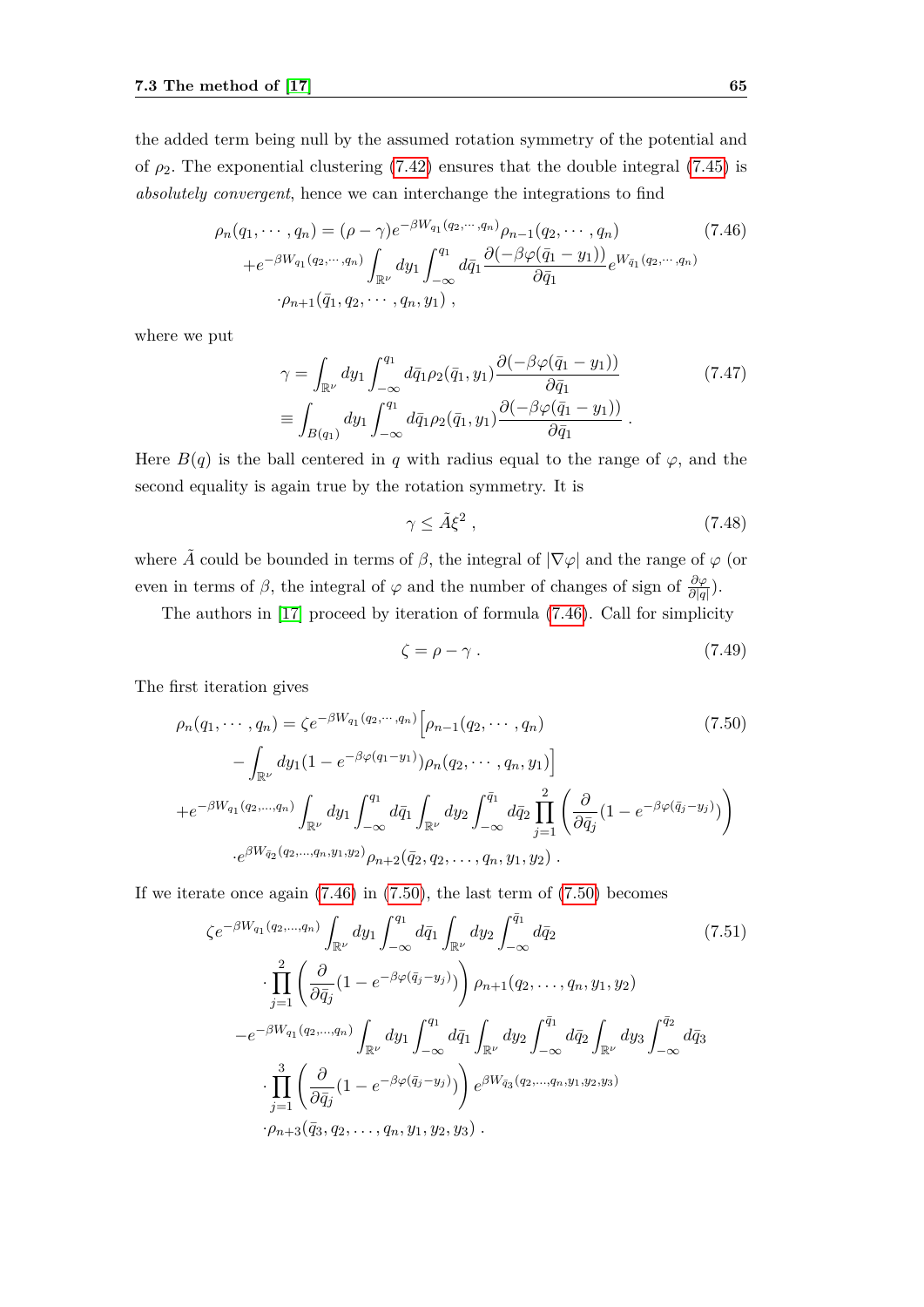which is *not* equal to the formula in step 8) of [\[17\]](#page-113-0) with  $N = 2$ ; that is, the first term of [\(7.51\)](#page-72-2) is not equal to

<span id="page-73-1"></span>
$$
\zeta e^{-\beta W_{q_1}(q_2,\dots,q_n)} \frac{1}{2} \int_{\mathbb{R}^{\nu}} dy_1 \int_{\mathbb{R}^{\nu}} dy_2 (1 - e^{-\beta \varphi(q_1 - y_1)}) (1 - e^{-\beta \varphi(q_1 - y_2)})
$$
  
·\rho\_{n+1}(q\_2,\dots,q\_n,y\_1,y\_2). (7.52)

In fact, integrating in  $\bar{q}_2$  the first term of [\(7.51\)](#page-72-2) we have  $\zeta e^{-\beta W_{q_1}(q_2,...,q_n)}$  times

$$
\int_{\mathbb{R}^{\nu}} dy_1 \int_{-\infty}^{q_1} d\bar{q}_1 \int_{\mathbb{R}^{\nu}} dy_2 \left( \frac{\partial}{\partial \bar{q}_1} (1 - e^{-\beta \varphi(\bar{q}_1 - y_1)}) \right) (1 - e^{-\beta \varphi(\bar{q}_1 - y_2)})
$$
\n
$$
\cdot \rho_{n+1}(q_2, \dots, q_n, y_1, y_2) ; \tag{7.53}
$$

in the last formula we can interchange the integrals in  $\bar{q}_1$  and  $y_2$  and this leads to

<span id="page-73-0"></span>
$$
\int_{\mathbb{R}^{\nu}} dy_1 \int_{\mathbb{R}^{\nu}} dy_2 \int_{-\infty}^{q_1} d\bar{q}_1 \left( \frac{\partial}{\partial \bar{q}_1} (1 - e^{-\beta \varphi(\bar{q}_1 - y_1)}) \right) (1 - e^{-\beta \varphi(\bar{q}_1 - y_2)})
$$
\n
$$
\cdot \rho_{n+1}(q_2, \dots, q_n, y_1, y_2) \tag{7.54}
$$

but, since the integrals in *y*<sup>1</sup> and *y*<sup>2</sup> *are not* interchangeable, it is

<span id="page-73-2"></span>
$$
\int_{\mathbb{R}^{\nu}} dy_1 \int_{\mathbb{R}^{\nu}} dy_2 \int_{-\infty}^{q_1} d\bar{q}_1 (1 - e^{-\beta \varphi(\bar{q}_1 - y_2)}) \frac{\partial (1 - e^{-\beta \varphi(\bar{q}_1 - y_1)})}{\partial \bar{q}_1} \qquad (7.55)
$$
\n
$$
\div \int_{\mathbb{R}^{\nu}} dy_1 \int_{\mathbb{R}^{\nu}} dy_2 \int_{-\infty}^{q_1} d\bar{q}_1 (1 - e^{-\beta \varphi(\bar{q}_1 - y_1)}) \frac{\partial (1 - e^{-\beta \varphi(\bar{q}_1 - y_2)})}{\partial \bar{q}_1} \qquad \frac{\partial (1 - e^{-\beta \varphi(\bar{q}_1 - y_2)})}{\partial \bar{q}_1} \qquad (7.56)
$$

in spite of the symmetry of  $\rho_{n+1}$ . This means that integration by parts of formula [\(7.54\)](#page-73-0) does not lead to the desired term [\(7.52\)](#page-73-1).

To convince the doubtful reader of [\(7.55\)](#page-73-2), it will be sufficient to check it in the case  $n = 1, q_1 = 0$ , at first order in the Mayer expansion for  $\rho_2$  (see [\(7.28\)](#page-67-0), [\(7.29\)](#page-67-1)):

<span id="page-73-3"></span>
$$
\int_{\mathbb{R}^{\nu}} dy_1 \int_{\mathbb{R}^{\nu}} dy_2 \int_{-\infty}^0 d\bar{q} (1 - e^{-\beta \varphi(\bar{q} - y_2)}) \frac{\partial (1 - e^{-\beta \varphi(\bar{q} - y_1)})}{\partial \bar{q}} e^{-\beta \varphi(y_1 - y_2)}
$$
\n
$$
\neq \int_{\mathbb{R}^{\nu}} dy_1 \int_{\mathbb{R}^{\nu}} dy_2 \int_{-\infty}^0 d\bar{q} (1 - e^{-\beta \varphi(\bar{q} - y_1)}) \frac{\partial (1 - e^{-\beta \varphi(\bar{q} - y_2)})}{\partial \bar{q}} e^{-\beta \varphi(y_1 - y_2)} .
$$
\n(7.56)

We shall do this here briefly and in a direct way for the one-dimensional case  $\nu = 1$ , and assuming for simplicity that  $\varphi(q)$  is a monotonically decreasing function of  $|q|$ , so that the three factors in the integrand are monotonic functions of the absolute value of their arguments. We refer to Appendix [F](#page-110-0) for a proof of [\(7.56\)](#page-73-3) valid in any dimension. First of all, notice that by symmetry we can restrict the integrals in  $y_1$  (in any dimension) in both sides of [\(7.56\)](#page-73-3) to the ball  $B(0)$ ; in fact, fixed  $y_1$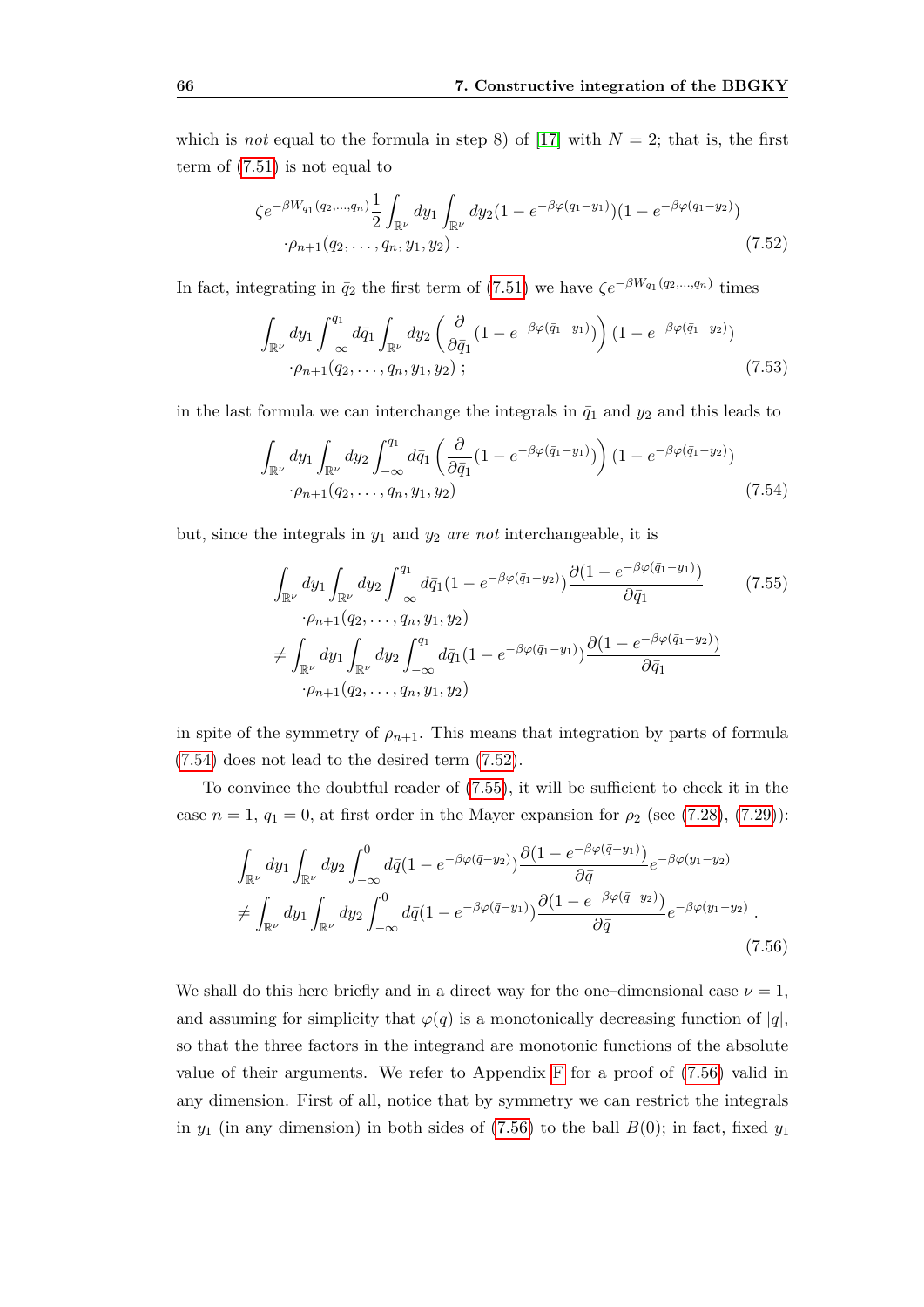outside  $B(0)$ , for any value of the couple  $(\bar{q}, y_2)$  we can find another one that gives opposite contribution to the integrals. To do that, reflect the couple  $(\bar{q}, y_2)$  by the  $((\nu-1)-{\rm dimensional})$  axis passing through *y*<sub>1</sub> and perpendicular to the line  $-\infty$ 0. Secondly observe that, in the monotonicity assumption, the left hand side in [\(7.56\)](#page-73-3) is strictly positive, since the only negative contributions are exactly cancelled by the same symmetry argument. Finally, we shall show that in the case  $\nu = 1$  the right hand side in [\(7.56\)](#page-73-3) is strictly negative: write

$$
\int_{\mathbb{R}^{\nu}} dy_1 \int_{\mathbb{R}^{\nu}} dy_2 \int_{-\infty}^0 d\bar{q} (1 - e^{-\beta \varphi(\bar{q} - y_1)}) \frac{\partial (1 - e^{-\beta \varphi(\bar{q} - y_2)})}{\partial \bar{q}} e^{-\beta \varphi(\bar{q} - y_2)} \n= \int_{\mathbb{R}^{\nu}} dy_1 \int_{\mathbb{R}^{\nu}} dy_2 \int_{-\infty}^0 d\bar{q} (1 - e^{-\beta \varphi(\bar{q} - y_1)}) \frac{\partial (1 - e^{-\beta \varphi(\bar{q} - y_2)})}{\partial \bar{q}} \n- \int_{\mathbb{R}^{\nu}} dy_1 \int_{\mathbb{R}^{\nu}} dy_2 \int_{-\infty}^0 d\bar{q} (1 - e^{-\beta \varphi(\bar{q} - y_1)}) \frac{\partial (1 - e^{-\beta \varphi(\bar{q} - y_2)})}{\partial \bar{q}} (1 - e^{-\beta \varphi(y_1 - y_2)}) .
$$
\n(7.57)

The integral in  $y_2$  in the second line is equal to zero. The integrand in the third line changes sign when we exchange  $\bar{q}$  and  $y_2$ , hence what remains in one dimension is

$$
-\int_{-d}^{+d} dy_1 \int_0^{\infty} dy_2 \int_{-\infty}^0 d\bar{q} (1 - e^{-\beta \varphi (\bar{q} - y_1)}) \frac{\partial (1 - e^{-\beta \varphi (\bar{q} - y_2)})}{\partial \bar{q}} (1 - e^{-\beta \varphi (y_1 - y_2)})
$$
  
< 0. (7.58)

The additional terms missing in the formula in step 8) of [\[17\]](#page-113-0), obtained by repeated iteration of  $(7.46)$ , give higher order corrections to the constant  $\zeta$ , and all these (infinitely many) corrections lead to a definition of the activity. However, to construct the correct expansion for the activity, it is convenient to keep the inverse order of integration in formula [\(7.46\)](#page-72-0): that is to iterate Eq. [\(7.44\)](#page-71-2), as we show in what follows. Let us use the short notations

$$
\mathcal{K}_h^{(1)} = \frac{(-1)^h}{h!} \int_{\mathbb{R}^{\nu h}} dy_1 \cdots dy_h \prod_{j=1}^h \left( 1 - e^{-\beta \varphi(y_j)} \right) \rho_h(y_1, \cdots, y_h) , \qquad \mathcal{K}_0^{(1)} = 1 ,
$$
  

$$
\mathcal{K}_h^{(n)}(q_1, \cdots, q_n) = \frac{(-1)^h}{h!} \int_{\mathbb{R}^{\nu h}} dy_1 \cdots dy_h \prod_{j=1}^h \left( 1 - e^{-\beta \varphi(q_1 - y_j)} \right)
$$
  

$$
\cdot \rho_{n-1+h}(q_2, \cdots, q_n, y_1, \cdots, y_h) , \qquad n \ge 2 , \qquad (7.59)
$$

and the convention  $0! = 1$ . The result is the following

**Lemma 7.3.1** *After N iterations of formula [\(7.44\)](#page-71-2) we have*

<span id="page-74-1"></span><span id="page-74-0"></span>
$$
\rho_n(q_1, \cdots, q_n) = e^{-\beta W_{q_1}(q_2, \cdots, q_n)} \sum_{h=0}^N \zeta^{(N-h)} \mathcal{K}_h^{(n)}(q_1, \cdots, q_n) \qquad (7.60)
$$

$$
+ R_{n,N}(q_1, \cdots, q_n) ,
$$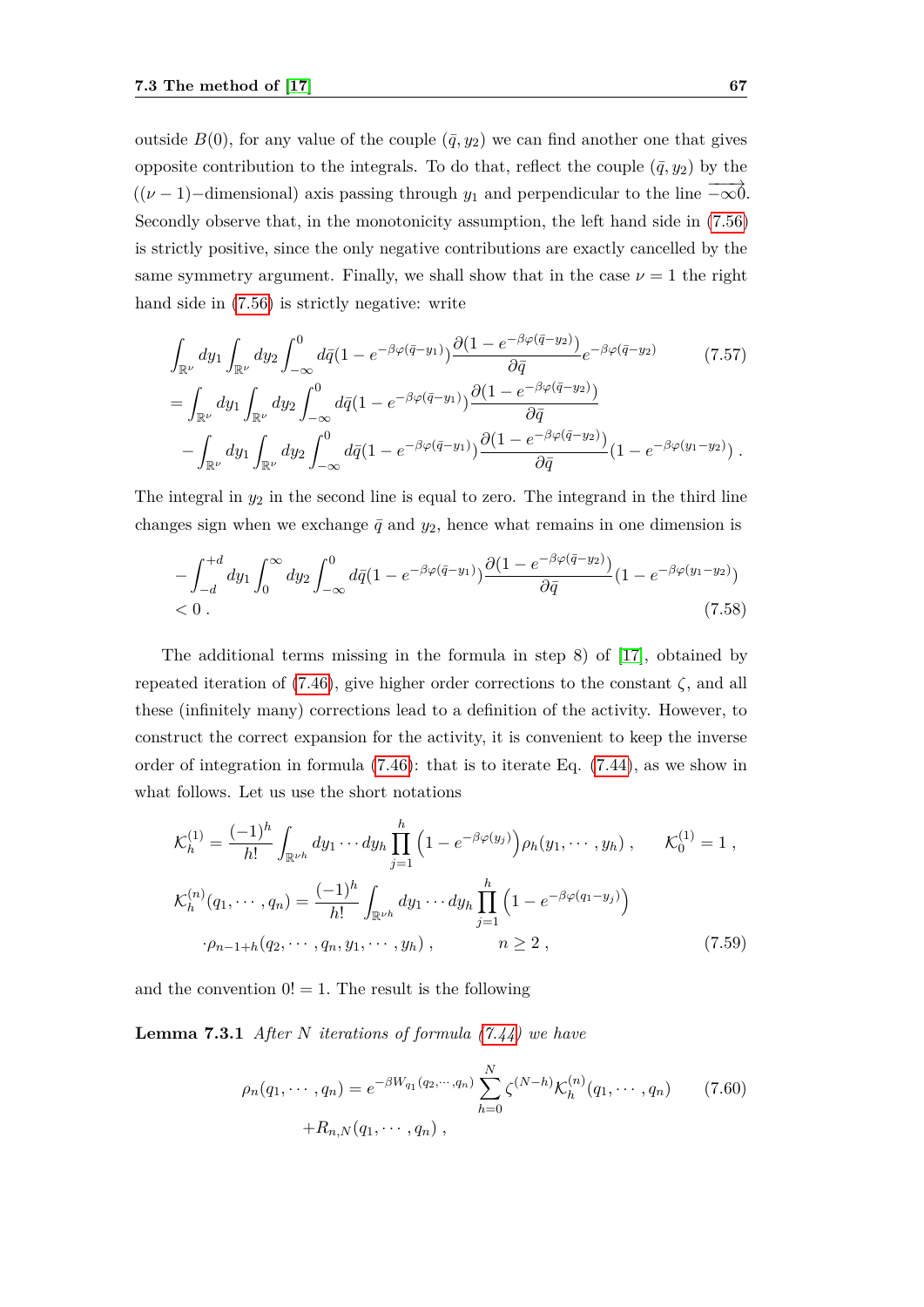*where the remainder*  $R_{n,N}$  *is given by* 

$$
R_{n,N}(q_1, \ldots, q_n) := (-1)^{N+1} e^{-\beta W_{q_1}(q_2, \ldots, q_n)}
$$
(7.61)  

$$
\cdot \int_{-\infty}^{q_1} d\bar{q}_1 \int_{\mathbb{R}^{\nu}} dy_1 \int_{-\infty}^{\bar{q}_1} d\bar{q}_2 \int_{\mathbb{R}^{\nu}} dy_2 \ldots \int_{-\infty}^{\bar{q}_N} d\bar{q}_{N+1} \int_{\mathbb{R}^{\nu}} dy_{N+1}
$$

$$
\cdot e^{\beta W_{\bar{q}_N+1}(q_2, \ldots, q_n, y_1, \ldots, y_{N+1})} \prod_{j=1}^{N+1} \left( \frac{\partial}{\partial \bar{q}_j} (1 - e^{-\beta \varphi(\bar{q}_j - y_j)}) \right)
$$

$$
\cdot \rho_{n+N+1}(\bar{q}_{N+1}, q_2, \ldots, q_n, y_1, \ldots, y_{N+1}),
$$
(7.61)

*and the coefficients*  $\zeta^{(N-h)}$  *are defined by* 

<span id="page-75-0"></span>
$$
\zeta^{(N-h)} = \rho \sum_{n=0}^{N-h} C^{(n)},
$$
\n
$$
C^{(n)} = \sum_{\substack{j_1, j_2 \cdots \geq 0 \\ \sum_{i \geq 1} i j_i = n}} (-1)^{\sum_{i \geq 1} j_i} \frac{(\sum_{i \geq 1} j_i)!}{\prod_{i \geq 1} j_i!} \prod_{i \geq 1} (K_i^{(1)})^{j_i}.
$$
\n(7.62)

Notice that  $C^{(n)}$  can be obtained by expanding formula  $(7.27)$  and collecting all the terms of order *n.*

*Proof of Lemma [7.3.1.](#page-74-0)* For  $N = 0$  Eq. [\(7.61\)](#page-74-1) coincides with [\(7.44\)](#page-71-2). The inductive step follows from direct substitution provided the following formula holds:

<span id="page-75-1"></span>
$$
(-1)^{N} \int_{-\infty}^{q_1} d\bar{q}_1 \int_{\mathbb{R}^{\nu}} dy_1 \int_{-\infty}^{\bar{q}_1} d\bar{q}_2 \int_{\mathbb{R}^{\nu}} dy_2 \dots \int_{-\infty}^{\bar{q}_{N-1}} d\bar{q}_N \int_{\mathbb{R}^{\nu}} dy_N
$$

$$
\cdot \prod_{j=1}^{N} \left( \frac{\partial}{\partial \bar{q}_j} (1 - e^{-\beta \varphi(\bar{q}_j - y_j)}) \right) \rho_{n+N-1}(q_2, \dots, q_n, y_1, \dots, y_N)
$$

$$
= \sum_{h=0}^{N} C^{(N-h)} \mathcal{K}_h^{(n)}(q_1, \dots, q_n) . \tag{7.63}
$$

This equality follows from explicit computation of the line integrals in the left hand side, which can be performed again recursively starting from the innermost. At each step, before the explicit integration, we need to exchange the integration order  $\int d\overline{q} \int dy \to \int dy \int d\overline{q}$ : this produces higher order terms contributing to formula [\(7.62\)](#page-75-0).

Notice that for  $N = 0$  Eq. [\(7.63\)](#page-75-1) reduces to the identity

$$
\rho_{n-1}(q_2, \cdots, q_n) = \mathcal{K}_0^{(n)}(q_1, \cdots, q_n).
$$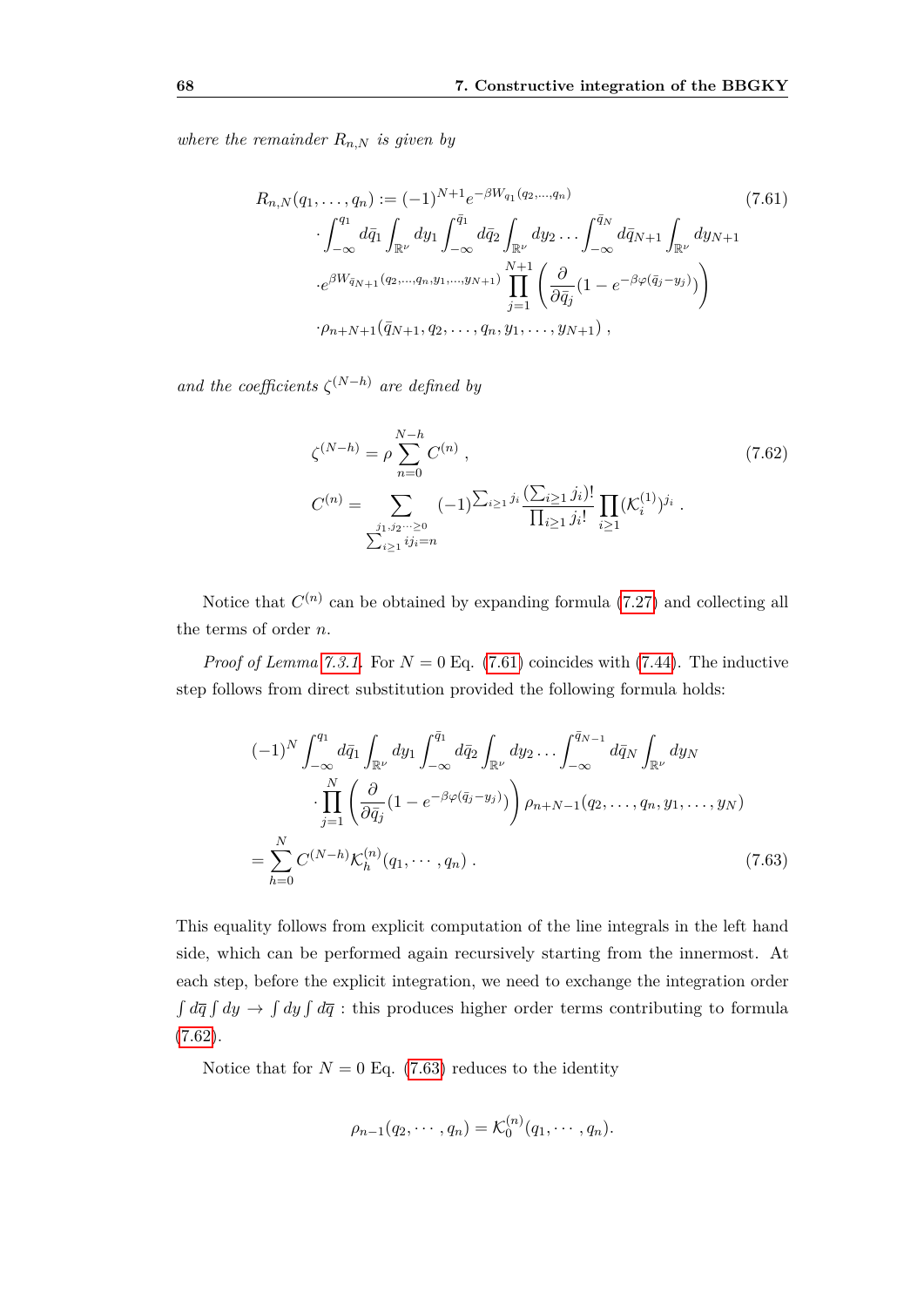Assume that [\(7.63\)](#page-75-1) is true with *N* replaced by  $N-1$ . Then

$$
(-1)^{N} \int_{-\infty}^{q_1} d\bar{q}_1 \int_{\mathbb{R}^{\nu}} dy_1 \int_{-\infty}^{\bar{q}_1} d\bar{q}_2 \int_{\mathbb{R}^{\nu}} dy_2 \dots \int_{-\infty}^{\bar{q}_{N-1}} d\bar{q}_N \int_{\mathbb{R}^{\nu}} dy_N
$$
(7.64)  
\n
$$
\cdot \prod_{j=1}^{N} \left( \frac{\partial}{\partial \bar{q}_j} (1 - e^{-\beta \varphi(\bar{q}_j - y_j)}) \right) \rho_{n+N-1}(q_2, \dots, q_n, y_1, \dots, y_N)
$$
  
\n
$$
= - \int_{-\infty}^{q_1} d\bar{q}_1 \int_{\mathbb{R}^{\nu}} dy_1 \left( \frac{\partial}{\partial \bar{q}_1} (1 - e^{-\beta \varphi(\bar{q}_1 - y_1)}) \right)
$$
  
\n
$$
\cdot \sum_{h=0}^{N-1} C^{(N-1-h)} \mathcal{K}_h^{(n+1)}(\bar{q}_1, q_2, \dots, q_n, y_1)
$$
  
\n
$$
= \sum_{h=0}^{N-1} C^{(N-1-h)} \frac{(-1)^{h+1}}{h!} \int_{-\infty}^{q_1} d\bar{q}_1 \int_{\mathbb{R}^{\nu(h+1)}} dy_1 \dots dy_{h+1}
$$
  
\n
$$
\cdot \left( \frac{\partial}{\partial \bar{q}_1} (1 - e^{-\beta \varphi(\bar{q}_1 - y_1)}) \right) \prod_{j=2}^{h+1} (1 - e^{-\beta \varphi(\bar{q}_1 - y_j)})
$$
  
\n
$$
\cdot [p_{n+h}(q_2, \dots, q_n, y_1, \dots, y_{h+1}) - p_{n-1}(q_2, \dots, q_n) p_{h+1}(y_1, \dots, y_{h+1})],
$$

where the subtracted terms in the last formula are null by the symmetry assumption *b*): fixed  $\bar{q}_1$ , for any value of the vector  $(y_1, \dots, y_{h+1})$  we can find another one that gives opposite contribution to the integral, by reflecting  $(y_1, \dots, y_{h+1})$  through the  $((\nu - 1)$ −dimensional) axis passing through  $\overline{q}_1$  and perpendicular to the line  $-\overrightarrow{\infty}$ . Assumption  $c$ ) and the finiteness of the range imply that the resulting multiple integrals are absolutely convergent, so that taking inside the integration  $\int_{-\infty}^{q_1} d\bar{q}_1$ and computing it by parts we get

<span id="page-76-0"></span>
$$
(-1)^{N} \int_{-\infty}^{q_1} d\bar{q}_1 \int_{\mathbb{R}^{\nu}} dy_1 \int_{-\infty}^{\bar{q}_1} d\bar{q}_2 \int_{\mathbb{R}^{\nu}} dy_2 \dots \int_{-\infty}^{\bar{q}_{N-1}} d\bar{q}_N \int_{\mathbb{R}^{\nu}} dy_N
$$
(7.65)  

$$
\cdot \prod_{j=1}^{N} \left( \frac{\partial}{\partial \bar{q}_j} (1 - e^{-\beta \varphi(\bar{q}_j - y_j)}) \right) \rho_{n+N-1}(q_2, \dots, q_n, y_1, \dots, y_N)
$$
  

$$
= \sum_{h=0}^{N-1} C^{(N-1-h)} \frac{(-1)^{h+1}}{(h+1)!} \int_{\mathbb{R}^{\nu(h+1)}} dy_1 \dots dy_{h+1} \prod_{j=1}^{h+1} (1 - e^{-\beta \varphi(q_1 - y_j)})
$$
  

$$
\cdot [\rho_{n+h}(q_2, \dots, q_n, y_1, \dots, y_{h+1}) - \rho_{n-1}(q_2, \dots, q_n) \rho_{h+1}(y_1, \dots, y_{h+1})]
$$
  

$$
= \sum_{h=1}^{N} C^{(N-h)} \mathcal{K}_h^{(n)}(q_1, \dots, q_n) - \sum_{p=1}^{N} \mathcal{K}_p^{(1)} C^{(N-p)} \mathcal{K}_0^{(n)}(q_1, \dots, q_n) .
$$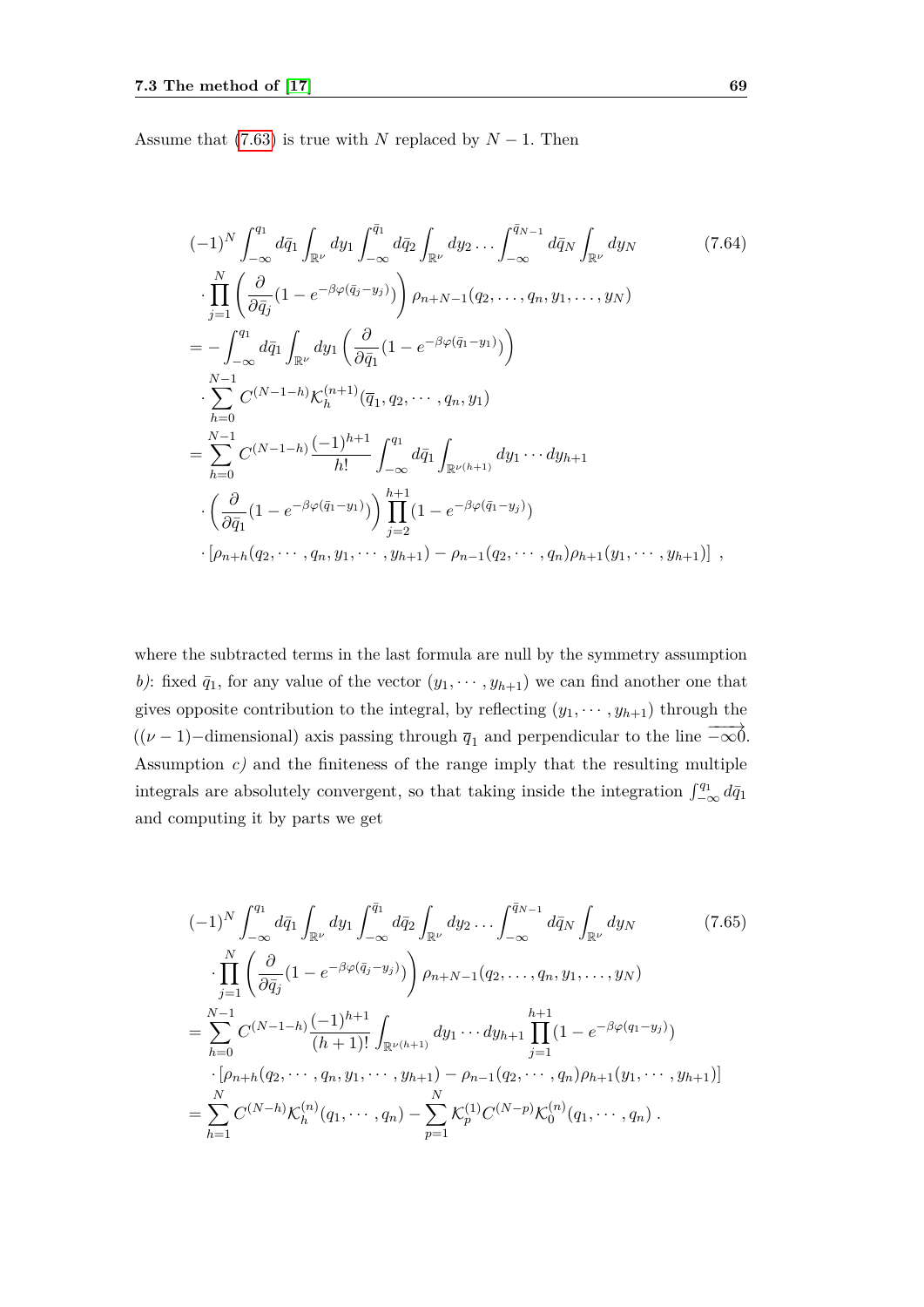We have

$$
-\sum_{p=1}^{N} \mathcal{K}_{p}^{(1)} C^{(N-p)} \qquad (7.66)
$$
\n
$$
\equiv -\sum_{p=1}^{N} \mathcal{K}_{p}^{(1)} \sum_{\substack{j_1, j_2, \dots \geq 0 \\ \sum_{i \geq 1} ij_i = N-p}} (-1)^{\sum_{i \geq 1} j_i} \frac{(\sum_{i \geq 1} j_i)!}{\prod_{i \geq 1} ji_i!} \prod_{i \geq 1} (\mathcal{K}_{i}^{(1)})^{j_i}
$$
\n
$$
= \sum_{p=1}^{N} \sum_{\substack{j_1, j_2, \dots \geq 0 \mid j_p \geq 1, \\ \sum_{i \geq 1} ij_i = N}} (-1)^{\sum_{i \geq 1} j_i} \frac{((\sum_{i \geq 1} j_i) - 1)!}{(\prod_{1 \leq i \neq p} j_i!)(j_p - 1)!} \prod_{i \geq 1} (\mathcal{K}_{i}^{(1)})^{j_i}
$$
\n
$$
= \sum_{\substack{j_1, j_2, \dots \geq 0 \\ \sum_{i \geq 1} ij_i = N}} (-1)^{\sum_{i \geq 1} j_i} \prod_{i \geq 1} (\mathcal{K}_{i}^{(1)})^{j_i} \sum_{\substack{p=1 \text{ s.t.} \\ j_p \geq 1}}^N \frac{((\sum_{i \geq 1} j_i) - 1)!}{(\prod_{1 \leq i \neq p} j_i!)(j_p - 1)!}
$$
\n
$$
= \sum_{\substack{j_1, j_2, \dots \geq 0 \\ \sum_{i \geq 1} ij_i = N}} (-1)^{\sum_{i \geq 1} j_i} \frac{(\sum_{i \geq 1} j_i)!}{\prod_{i \geq 1} j_i!} \prod_{i \geq 1} (\mathcal{K}_{i}^{(1)})^{j_i}
$$
\n
$$
\equiv C^{(N)},
$$
\n(7.66)

which, substituted in  $(7.65)$ , concludes the proof.

The convergence of the iteration procedure that has been set by the previous lemma is handled in assumptions *a)* and *b)*. In fact, the remainder  $R_{n,N}(q_1,\ldots,q_n)$ can be bounded as outlined in [\[17\]](#page-113-0), using the cluster property, by

<span id="page-77-0"></span>
$$
|R_{n,N}(q_1,\ldots,q_n)| \le (A\xi)^{n+N+1} \,,\tag{7.67}
$$

where *A* is a suitable constant depending on  $\beta$ , *C*,  $\kappa$  and  $\varphi$ . So it goes to zero when  $N \to \infty$  if  $\xi$  is small enough. For what concerns the constant  $\zeta^{(N-h)}$ , notice that

$$
\mathcal{K}_h^{(1)} \le \frac{(I_\beta \xi)^h}{h!},\tag{7.68}
$$

where  $I_\beta$  is defined as in [\(7.30\)](#page-67-2); hence

$$
C^{(n)} \leq \sum_{\substack{j_1, j_2 \cdots \geq 0 \\ \sum_{i \geq 1} i j_i = n}} \frac{(\sum_{i \geq 1} j_i)!}{\prod_{i \geq 1} j_i!} \prod_{i \geq 1} \left(\frac{(I_{\beta} \xi)^i}{i!}\right)^{j_i}
$$
  
 
$$
\leq (I_{\beta} \xi)^n \sum_{\substack{j_1, j_2 \cdots \geq 0 \\ \sum_{i \geq 1} i j_i = n}} \frac{(\sum_{i \geq 1} j_i)!}{\prod_{i \geq 1} (i!)^{j_i} j_i!} \leq (\overline{C} \xi)^n ,
$$
 (7.69)

the last sum being exponentially bounded in  $n$ . Therefore for  $\xi$  small we can take the limit  $N \to \infty$  in [\(7.62\)](#page-75-0), and we obtain that Equation [\(7.61\)](#page-74-1) converges to the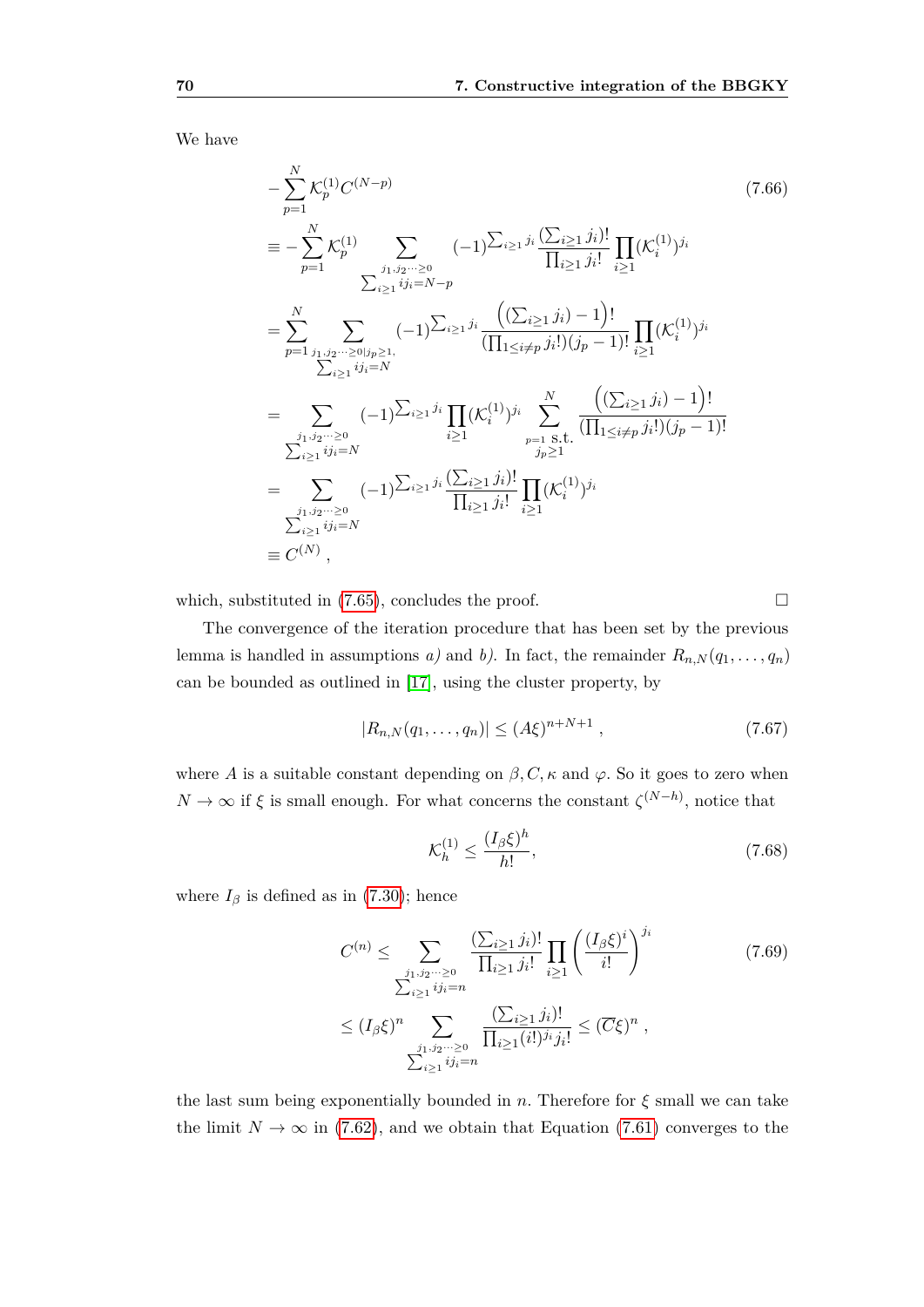Kirkwood–Salsburg equations [\(7.15\)](#page-63-0) with activity  $z = O(\xi)$  defined by the absolutely convergent expansion

$$
z = \rho \sum_{n=0}^{\infty} C^{(n)} \,, \tag{7.70}
$$

which is in turn equivalent to the first of the Kirkwood–Salsburg equations, Eq. [\(7.27\)](#page-66-0).

*Remark.* We have the following differences with respect to the method presented in Section [7.2:](#page-62-0) *(i)* the rate of convergence of the iteration is exponential, Eq. [\(7.67\)](#page-77-0) (instead of factorial, see  $(Eq. (7.24))$  $(Eq. (7.24))$  $(Eq. (7.24))$ : this implies convergence for sufficiently small values of *ξ,* see also the comment after the proof of Theorem [7.2.1;](#page-63-1) *(ii)* rotation invariance and strong cluster assumptions are strictly needed to control the convergence of the integrals over the unbounded domains of integration: this makes the method not suitable to extend the result to different kinds of boundary condition, such as the one discussed in Section [7.2.1;](#page-68-0) *(iii)* the radius of convergence of the procedure is at least  $1/A$ , where A is not uniformly bounded in the maximum of the potential (see the proof of Proposition [8.0.1](#page-82-0) in the following chapter).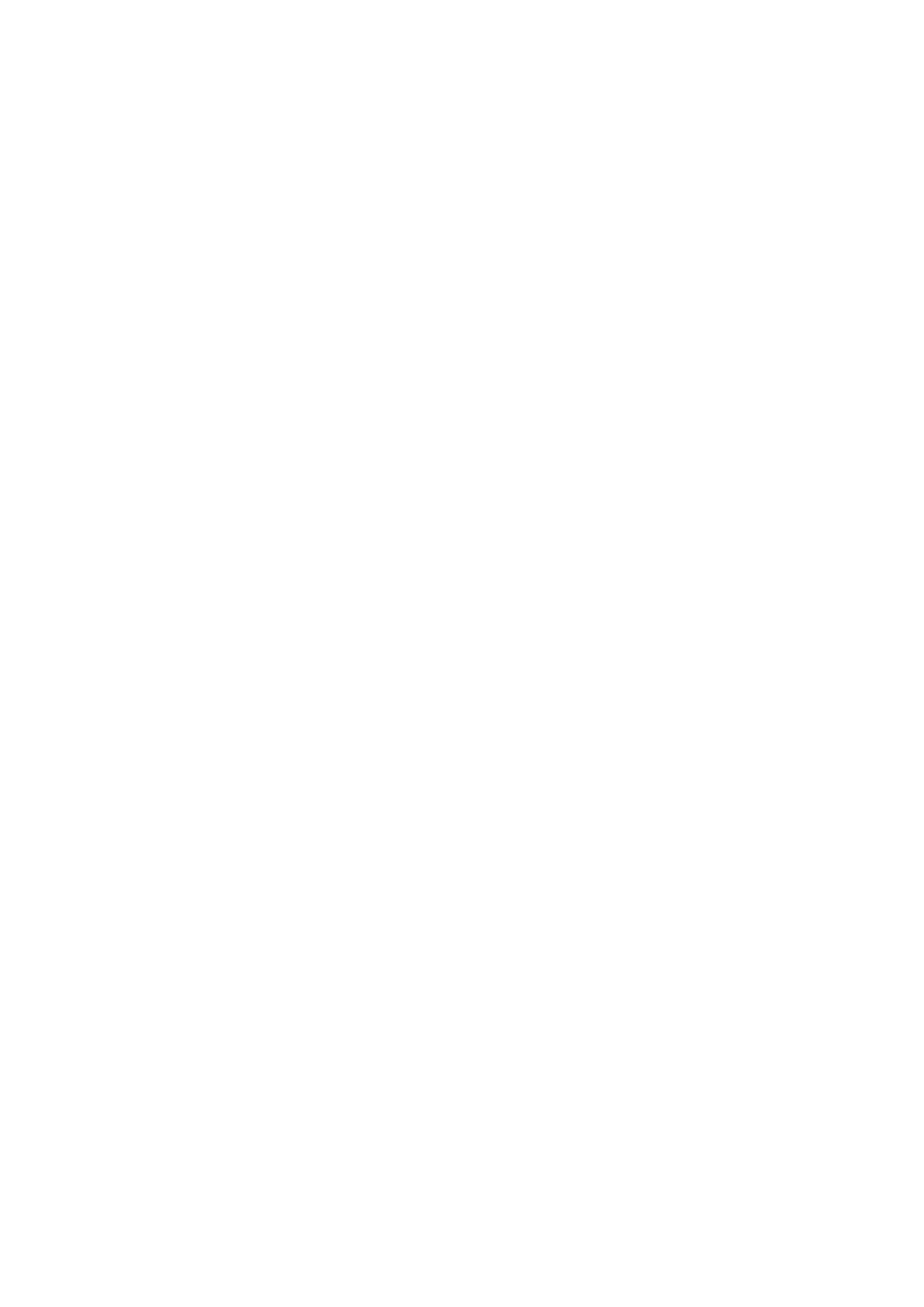### **Chapter 8**

## **The hard core limit**

In this section we deal with the infinite system of hard core particles with diameter  $d > 0$ , stating some consequences of the discussion of Section [7.2.](#page-62-0) For this we mean the case of an Hamiltonian  $H(X)$  defined by [\(7](#page-60-0).1) with

$$
\varphi_d(q) = \begin{cases} \infty, & |q| < d \\ 0, & |q| \ge d \end{cases},
$$

over the phase space  $\mathcal{H}_d = \{X = \{x_i\}_{i=0}^{\infty} = \{(q_i, p_i)\}_{i=0}^{\infty}, x_i \in \mathbb{R}^{\nu} \times \mathbb{R}^{\nu} \mid |q_i - q_j| \geq 0\}$ *d* for  $i \neq j$ }. Definitions of Section [7.1](#page-60-1) can be easily extended: [\[2\]](#page-112-0). In particular, a state is a probability measure on the Borel sets of  $\mathcal{H}_d$  having correlation functions

$$
\overline{\rho}_n : \mathcal{H}_d^{(n)} \to \mathbb{R}^+ ,\tag{8.1}
$$

where

$$
\mathcal{H}_d^{(n)} = \left\{ \{x_i\}_{i=0}^n = \{ (q_i, p_i) \}_{i=0}^n, x_i \in \mathbb{R}^\nu \times \mathbb{R}^\nu \mid |q_i - q_j| > d \text{ for } i \neq j \right\}. \tag{8.2}
$$

The state  $\mu$  is smooth if it is in  $C(\overline{\mathcal{H}}_d^{(n)})$  $\binom{n}{d}$  and piecewise  $C^1(\mathcal{H}_d^{(n)})$  $\binom{n}{d}$ , and satisfies [\(7.4\)](#page-61-0) and similar bound for the derivative.

Let

$$
\Omega_i(q_1, \cdots, q_n) = \{ \omega \in S^{\nu - 1} \mid |q_i + dw - q_j| > d \text{ for every } j \in (1, \cdots, n), j \neq i \}.
$$
\n(8.3)

Following  $[6]^1$  $[6]^1$  $[6]^1$ , we also say that  $\mu$  is a stationary solution of the hard core BBGKY

<span id="page-80-0"></span><sup>&</sup>lt;sup>1</sup>Cercignani derives the non stationary hierarchy for a finite system of hard spheres in a box, assuming smothness of the correlations at all times. There exists also a rigorous derivation that can be found in [\[23\]](#page-113-1). The problems concerning the infinite system dynamics are treated in [\[4\]](#page-112-2).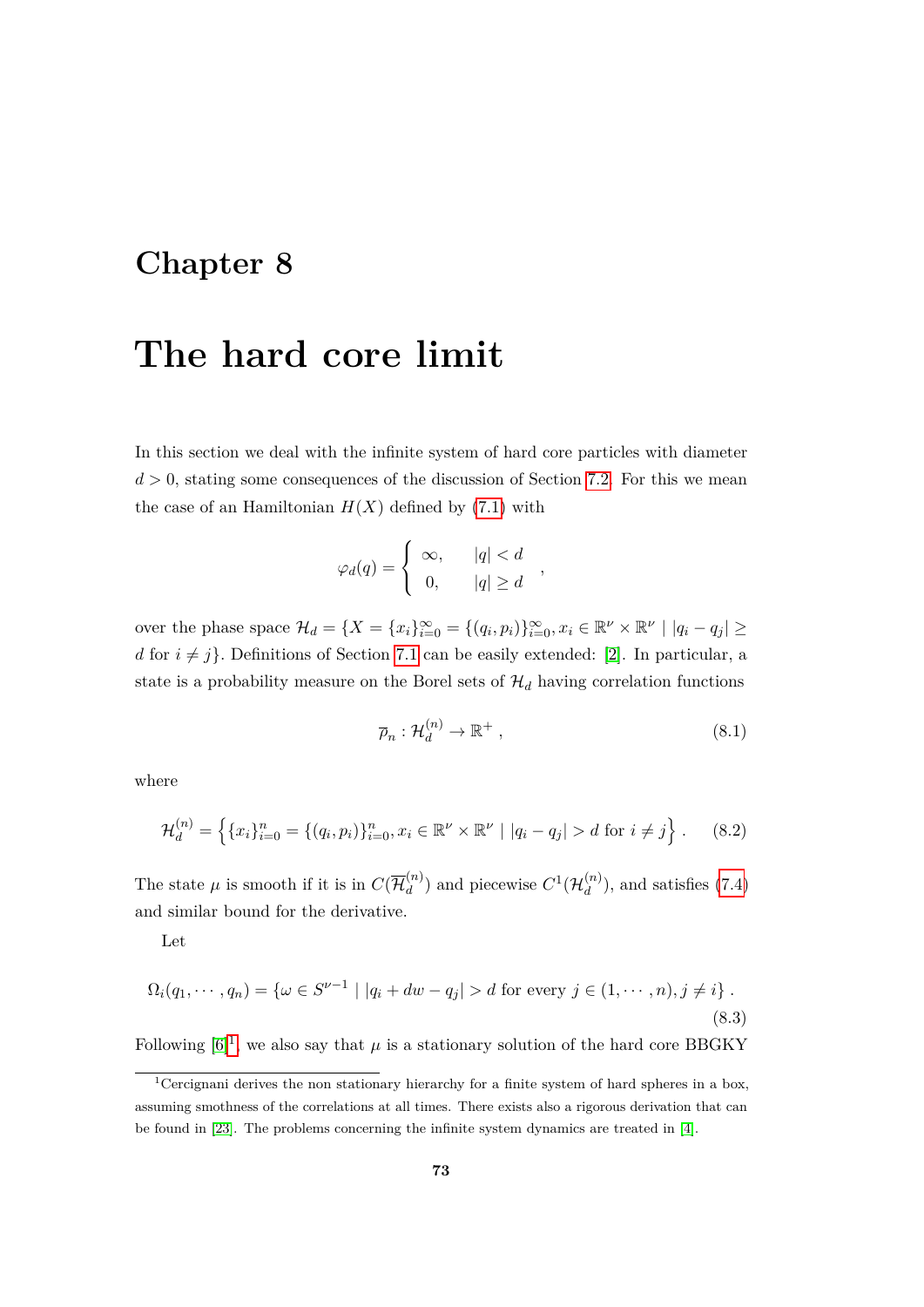hierarchy if, for  $n \geq 1$ ,

<span id="page-81-1"></span>
$$
\sum_{i=1}^{n} p_i \cdot \nabla_{q_i} \overline{\rho}_n(x_1, \dots, x_n)
$$
\n
$$
= -d^{\nu-1} \sum_{i=1}^{n} \int_{\Omega_i(q_1, \dots, q_n) \times \mathbb{R}^{\nu}} d\omega d\pi \ \omega \cdot (p_i - \pi) \overline{\rho}_{n+1}(x_1, \dots, x_n, q_i + d\omega, \pi)
$$
\n(8.4)

for any  $(x_1, \dots, x_n) \in \mathcal{H}_d^{(n)}$ , where  $\omega$  varies over  $\Omega_i(q_1, \dots, q_n)$ ,  $\pi$  varies in  $\mathbb{R}^{\nu}$ , and *d* $\omega$  denotes the surface element on the unit sphere (for  $\nu = 1$  it reduces to  $\sum_{\omega = \pm 1}$ ). The equations should be complemented with the boundary conditions imposing that the correlation functions take the same value on configurations that correspond to the incoming and outcoming state of a collision.

In the case of a Mawxellian state we have spatial correlation functions

$$
\rho_n: \mathbb{R}^{\nu n}_d \to \mathbb{R}^+ \,, \tag{8.5}
$$

where

$$
\mathbb{R}^{n\nu}_{d} = \{(q_1, \cdots, q_n) \in \mathbb{R}^{\nu n} \mid |q_i - q_j| > d \text{ for } i \neq j\},\tag{8.6}
$$

with  $\rho_n \in C(\overline{\mathbb{R}}_d^{\nu n})$  $\mathcal{L}_d^{\nu n}$ ), piecewise  $C^1(\mathbb{R}_d^{\nu n})$  and satisfying the hierarchy

<span id="page-81-0"></span>
$$
\nabla_{q_1} \rho_n(q_1, \cdots, q_n) = -d^{\nu-1} \int_{\Omega_1(q_1, \cdots, q_n)} d\omega \omega \rho_{n+1}(q_1, \cdots, q_n, q_1 + d\omega) , \qquad (8.7)
$$

which is the analogous of  $(7.11)$  for the hard core potential. Observe that in this case, if the state is also invariant, the equations are parametrized by only one positive constant,  $\rho \equiv \rho_1(q_1)$  ( $\beta$  does not appear). Finally, notice that the cluster property is formulated as in [\(7.14\)](#page-63-2) for the functions defined on  $\mathbb{R}^{\nu(n+m)}_d$  $\frac{\nu(n+m)}{d}$ .

The direct integration procedures established in the previous chapter cannot be applied to solve the hierarchy [\(8.7\)](#page-81-0), the difficulty coming from the presence of "holes" in the phase space (notice that, in the proof of Theorem [7.2.1](#page-63-1) in Section [7.2,](#page-62-0) as well as in the proof Lemma [7.3.1](#page-74-0) in Section [7.3,](#page-70-0) the integration paths necessarily cross regions contained in the range of interaction of the other particles involved in the formula). However, the solution of  $(8.7)$  describing the equilibrium correlation functions of the hard core system, defined (uniquely for  $\rho$  small) via its corresponding Kirkwood–Salsburg equations, can be approximated with solutions of the smooth hierarchies [\(7.11\)](#page-62-1), with few restrictions on the form of the regular potentials that can be used.

More precisely, let  $\varphi^{(\varepsilon)} \in C^1(\mathbb{R}^\nu)$ ,  $\varepsilon > 0$ , be a family of smooth positive potentials with compact support, depending only on  $|q|, q \in \mathbb{R}^{\nu}$ , and converging pointwise to the hard core potential:

$$
\varphi^{(\varepsilon)}(q) \xrightarrow[\varepsilon \to 0]{} \varphi_d(q), \qquad \text{for } |q| \neq d. \tag{8.8}
$$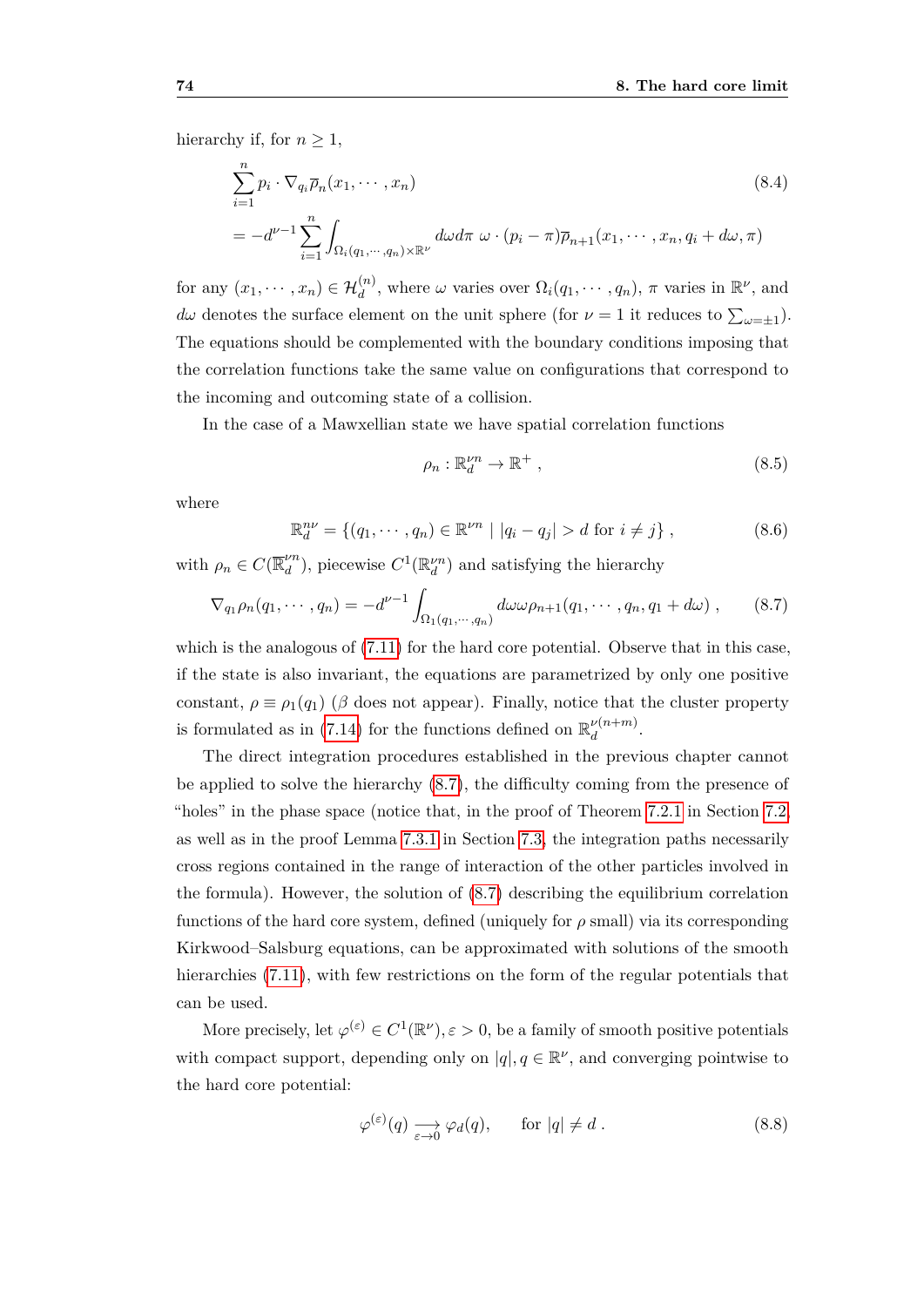For brevity, we will denote  $\mathbf{M}^{(\beta,\xi)}$  the set of smooth invariant states on H which are Maxwellian with parameter  $\beta$ , and obey the estimates [\(7.12\)](#page-63-3)–[\(7.14\)](#page-63-2) (with possibly different constants  $C_n, C$ ). We call  $B_d(q)$  the ball with radius *d* and center  $q \in \mathbb{R}^{\nu}$ , and

$$
\mathbb{R}^{m\nu}_{d}(q_1,\dots,q_n) = \left\{ (y_1,\dots,y_m) \in \mathbb{R}^{\nu m}_{d} \mid (q_1,\dots,q_n,y_1,\dots,y_m) \in \mathbb{R}^{\nu(n+m)}_{d} \right\}.
$$
\n(8.9)

<span id="page-82-0"></span>Then the following holds:

**Proposition 8.0.1** *Fix*  $\beta > 0$ *, and sufficiently small*  $\rho > 0$ *. Then there exists a (small) constant ξ > ρ such that:*

*(i) for any*  $\varepsilon > 0$  *there is a unique state in*  $\mathbf{M}^{(\beta,\xi)}$  *with spatial correlation*  $functions$   $\{\rho_n^{(\varepsilon)}\}_{n=1}^{\infty}$  *solving the hierarchy* [\(7.11\)](#page-62-1) with potential  $\varphi^{(\varepsilon)}$ , and  $\rho_1^{(\varepsilon)}$  $q_1^{(\varepsilon)}(q_1) \equiv \rho;$ (ii) it is  $|\rho_n^{(\varepsilon)}(q_1,\dots,q_n)| \leq (2\xi)^n e^{-\beta \sum_{i\neq j} \varphi^{(\varepsilon)}(q_i-q_j)}$  for all  $\varepsilon > 0, n \geq 1$  and  $(q_1, \dots, q_n) \in \mathbb{R}^{\nu n};$  *moreover*,

$$
\rho_n^{(\varepsilon)}(q_1, \cdots, q_n) \xrightarrow[\varepsilon \to 0]{} \rho_n(q_1, \cdots, q_n)
$$
\n(8.10)

*uniformly in every compact subset of*  $\mathbb{R}^{\nu n}_d$ , *where the functions*  $\rho_n : \mathbb{R}^{\nu n}_d \to \mathbb{R}^+$  are *given by the hard core Kirkwood–Salsburg equations:*

<span id="page-82-1"></span>
$$
\rho_n(q_1, \dots, q_n) = z \Big[ \rho_{n-1}(q_2, \dots, q_n) \qquad (8.11)
$$
  
+ 
$$
\sum_{m=1}^{\infty} \frac{(-1)^m}{m!} \int_{\mathbb{R}_d^{m\nu}(q_2, \dots, q_n)} \bigcap (B_d(q_1))^m dy_1 \dots dy_m
$$
  

$$
\cdot \rho_{n-1+m}(q_2, \dots, q_n, y_1, \dots, y_m) \Big].
$$

*(iii) the limit functions*  $\rho_n$  *satisfy the hard core hierarchy [\(8.7\)](#page-81-0).* 

Notice that the sum in the right hand side of [\(8.11\)](#page-82-1) is finite, because of the hard core exclusion. From points *(ii)* and *(iii)* of the proposition, and the known theory of equations [\(8.11\)](#page-82-1) for small densities, it follows that the limit functions  $\rho_n$  provide a smooth, invariant, Maxwellian state on  $\mathcal{H}_d$  with correlation functions  $\overline{\rho}_n$  on  $\mathcal{H}_d^{(n)}$ *d* of the form [\(7.8\)](#page-62-2), obeying the stationary hard core BBGKY hierarchy [\(8.4\)](#page-81-1), and cluster boundary conditions.

It would be interesting to find an iterative procedure that integrates Eq. [\(8.7\)](#page-81-0) directly, as we are able to do in the smooth case. This is, as far as we know, an open problem. A direct integration can be carried out for  $\rho$  small in the case  $\nu = 1$ : we discuss it in Section [8.1.](#page-85-0)

*Proof of Proposition [8.0.1.](#page-82-0)* Applying the direct statement of the Theorem in Section [7.2,](#page-62-0) we have that any state in  $\mathbf{M}^{(\beta,\xi)}$  with fixed density  $\rho < \xi$ , solving the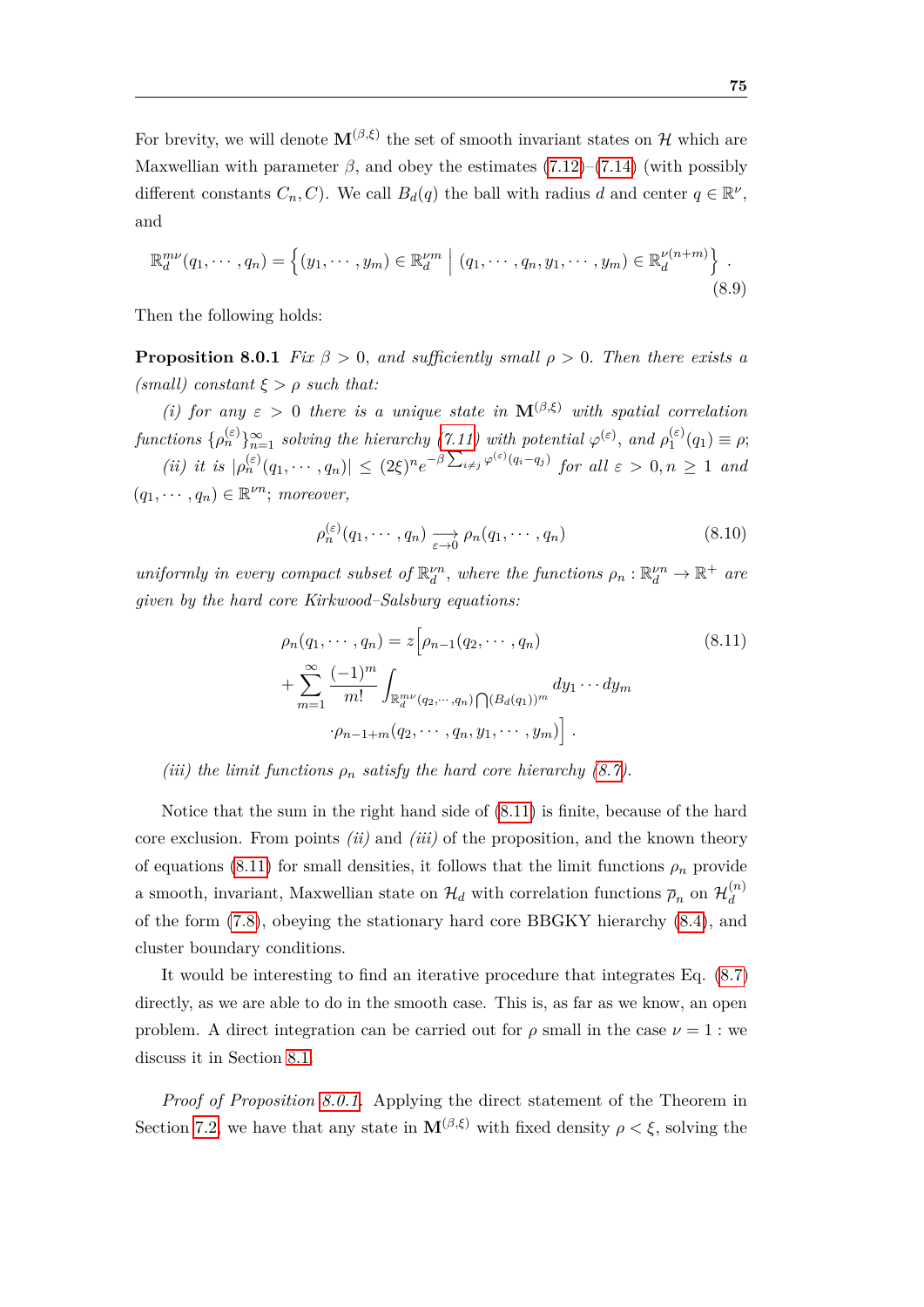stationary BBGKY hierarchy with interaction  $\varphi^{(\varepsilon)}$  (or, equivalently, Eq. [\(7.11\)](#page-62-1) with interaction  $\varphi^{(\varepsilon)}$ ), satisfies also Eq. [\(7.15\)](#page-63-0) with the same interaction, for some value of the activity  $z_{\varepsilon}$ . By the proof of the Corollary in Section [7.2,](#page-62-0) this last set of equations has a unique solution if  $\xi$  is taken as in [\(7.33\)](#page-68-1) (notice that this does not follow from the method of [\[17\]](#page-113-0), since the estimate of the remainder term in step 9), page 283 of [\[17\]](#page-113-0) is not uniform in the maximum of the potential, hence in *ε*). Thus point *(i)* is proved by chosing  $\xi$  (hence  $\rho$ ) in such a way that

<span id="page-83-0"></span>
$$
\xi < \frac{1}{2e\sup_{\varepsilon > 0} \int_{\mathbb{R}^{\nu}} \left( 1 - e^{-\beta \varphi^{(\varepsilon)}(x)} \right) dx} \,. \tag{8.12}
$$

The solution  $\rho_n^{(\varepsilon)}$  for given  $\varepsilon$  can be expanded in (absolutely convergent) power series of the activity, so that we have formula [\(7.28\)](#page-67-0) with *z* replaced by  $z_{\varepsilon}$ , a superscript (*ε*) added to  $\rho_n$  and coefficients of the expansions  $c_{1,p}^{(\varepsilon)}$ ,  $c_{n,p}^{(\varepsilon)}$  defined by Eq. [\(7.29\)](#page-67-1) with potential  $\varphi^{(\varepsilon)}$ . Since  $\varphi^{(\varepsilon)}$  is positive, it turns out (see [\[21\]](#page-113-2)) that the coefficients of the series expansions have alternating signs, and that the same expansions have the *alternating bound property* [\[35\]](#page-114-0), which means in particular that, for  $z_{\varepsilon} > 0$  (which is certainly true if  $\rho$  is small enough for all  $\varepsilon > 0$ ), they can be bounded with their leading terms as:

$$
\rho_n^{(\varepsilon)} < z_{\varepsilon}^n c_{n,n-1} = z_{\varepsilon}^n e^{-\beta \sum_{i < j}^{0,n} \varphi^{(\varepsilon)}(q_i - q_j)} \,. \tag{8.13}
$$

This, together with [\(8.12\)](#page-83-0) and [\(7.27\)](#page-66-0), gives the required estimate.

Using now this bound and assuming by induction on *p* that  $c_{n,p}^{(\varepsilon)} \to c_{n,p}^{(0)}$  as  $\varepsilon \to 0$ , where  $c_{n,p}^{(0)}$  are the coefficients of the formal expansion obtained by iteration of Eq. [\(8.11\)](#page-82-1), we obtain from [\(7.29\)](#page-67-1) that for  $|q_i - q_j| > d$ :

$$
\lim_{\varepsilon \to 0} c_{n,p+1}^{(\varepsilon)}(q_1, \dots, q_n) = \left[ \delta_{n>1} c_{n-1,p}(q_2, \dots, q_n) \right]
$$
\n
$$
+ \sum_{k=1}^{\infty} \frac{(-1)^k}{k!} \int_{\mathbb{R}_d^{m\nu}(q_2, \dots, q_n)} \bigcap (B_d(q_1))^m dy_1 \dots dy_k
$$
\n
$$
\cdot c_{n+k-1,p}^{(0)}(q_2, \dots, q_n, y_1, \dots, y_k) \bigg]
$$
\n
$$
\equiv c_{n,p+1}^{(0)}(q_1, \dots, q_n).
$$
\n
$$
(8.14)
$$

This concludes the proof of point *(ii)*.

Point *(iii)* is now a particular case of the following Lemma, which is the analogous of the converse statement of the Theorem in Section [7.2:](#page-62-0)

**Lemma 8.0.2** *If a smooth Maxwellian state on* H*<sup>d</sup> satisfies [\(8.11\)](#page-82-1), then it is a stationary solution of the hard core BBGKY, Eq. [\(8.4\)](#page-81-1).*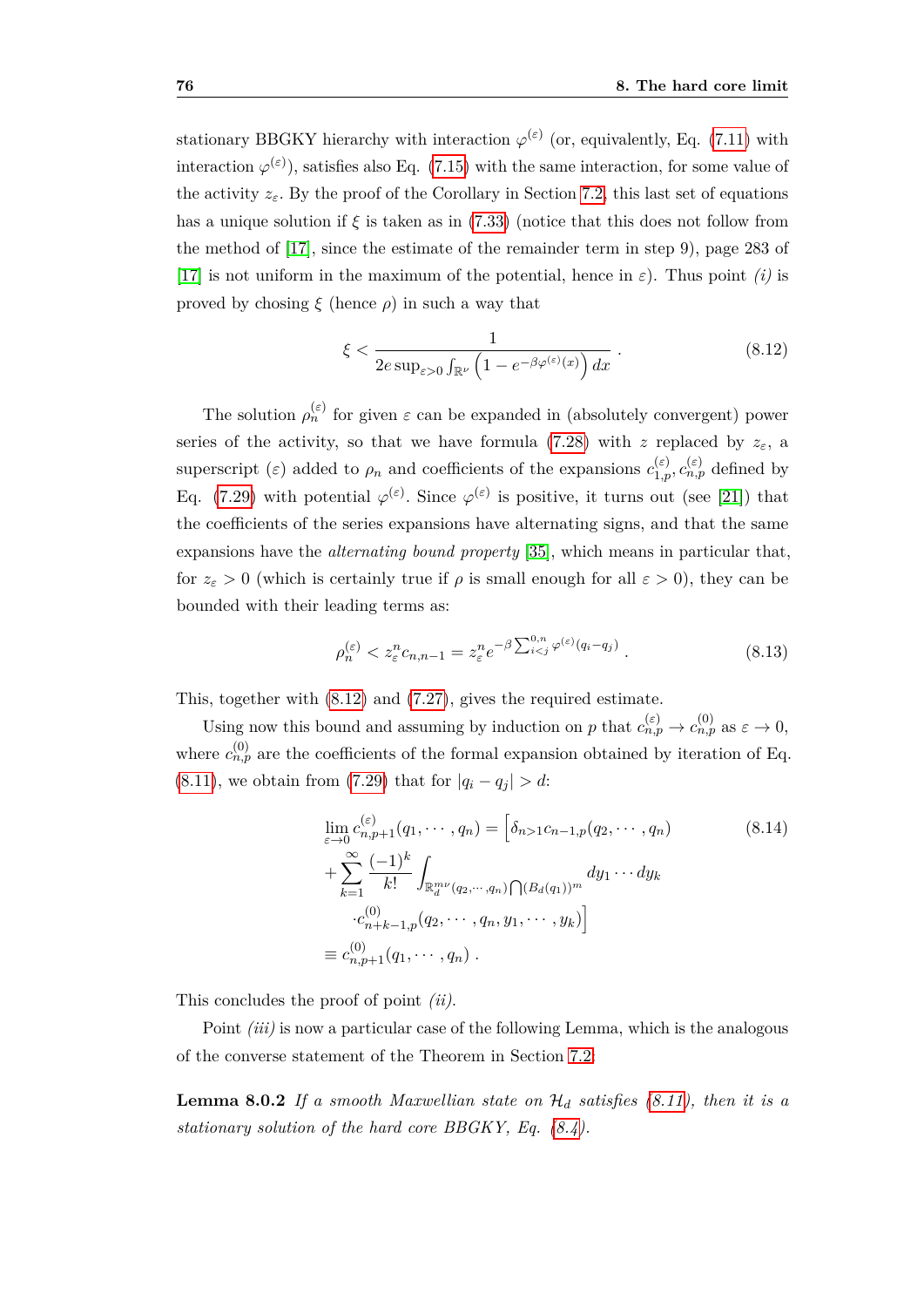*Proof of the Lemma.* We compute the gradient with respect to *q*<sup>1</sup> of expression [\(8.11\)](#page-82-1), in a configuration  $(q_1, \dots, q_n) \in \mathbb{R}^{\nu n}_d$ . Remind that the series in the right hand side is actually a finite sum. We have

$$
\nabla_{q_1} \rho_n(q_1, \dots, q_n) \qquad (8.15)
$$
\n
$$
= z \sum_{k=1}^{\infty} \frac{(-1)^k}{k!} \nabla_{q_1} \int_{\mathbb{R}_d^{k\nu}(q_2, \dots, q_n)} \bigcap (B_d(q_1))^k dy_1 \cdots dy_k \rho_{n-1+k}(q_2, \dots, q_n, y_1, \dots, y_k)
$$
\n
$$
= z \sum_{k=1}^{\infty} \frac{(-1)^k}{k!} k \int_{\mathbb{R}_d^{(k-1)\nu}(q_2, \dots, q_n)} \bigcap (B_d(q_1))^{k-1} dy_1 \cdots dy_k
$$
\n
$$
\cdot \nabla_{q_1} \int_{\mathbb{R}_d^{k}(q_2, \dots, q_n, y_1, \dots, y_{k-1})} \bigcap B_d(q_1) dy^* \rho_{n-1+k}(q_2, \dots, q_n, y^*, y_1, \dots, y_{k-1}),
$$
\n(8.15)

where the second equivalence holds by symmetry in the exchange of particle labels and by uniform convergence of the integrals. The integral in the last line of the formula is extended on a region which has positive volume for sufficiently small *k,* and piecewise smooth boundary: the ball centered in *q*<sup>1</sup> minus the union of the balls centered in the points  $q_2, \dots, q_n, y_1, \dots, y_{k-1}$ . Being the integrand function  $\rho_{n-1+k}(\cdots,y^*,\cdots)$  continuous in the closure of its domain, it is easy to see that the gradient with respect to  $q_1$  of such an integral is given by the surface integral of the restriction of the function over the part of the boundary of  $B_d(q_1)$  that remains ouside the other balls, i.e. using the notations of  $(2.11)$  and  $(8.4)$ :

$$
d^{\nu-1} \int_{\Omega_1(q_1,\dots,q_n,y_1,\dots,y_{k-1})} d\omega \omega \rho_{n-1+k}(q_2,\dots,q_n,q_1+d\omega,y_1,\dots,y_{k-1}).
$$

Interchanging the integrations we find

$$
\nabla_{q_1} \rho_n(q_1, \dots, q_n) \qquad (8.16)
$$
  
=  $d^{\nu-1} \int_{\Omega_1(q_1, \dots, q_n)} d\omega \omega z \sum_{k=1}^{\infty} \frac{(-1)^k}{k!} k$   

$$
\int_{\mathbb{R}_d^{(k-1)\nu}(q_2, \dots, q_n, q_1 + d\omega) \bigcap (B_d(q_1))^{k-1}} dy_1 \dots dy_{k-1}
$$
  

$$
\cdot \rho_{n-1+k}(q_2, \dots, q_n, q_1 + d\omega, y_1, \dots, y_{k-1}).
$$

Using that [\(8.11\)](#page-82-1) holds also, by continuity, over the boundary of  $\mathbb{R}^{\nu n}_{d}$ , we recognize function

$$
-\rho_{n+1}(q_1, q_2, \cdots, q_n, q_1 + d\omega) \tag{8.17}
$$

in the above expression, thus obtaining Eq. [\(8.7\)](#page-81-0). Taking into account the assumption  $(7.8)$  $(7.8)$ , Eq.  $(8.4)$  follows.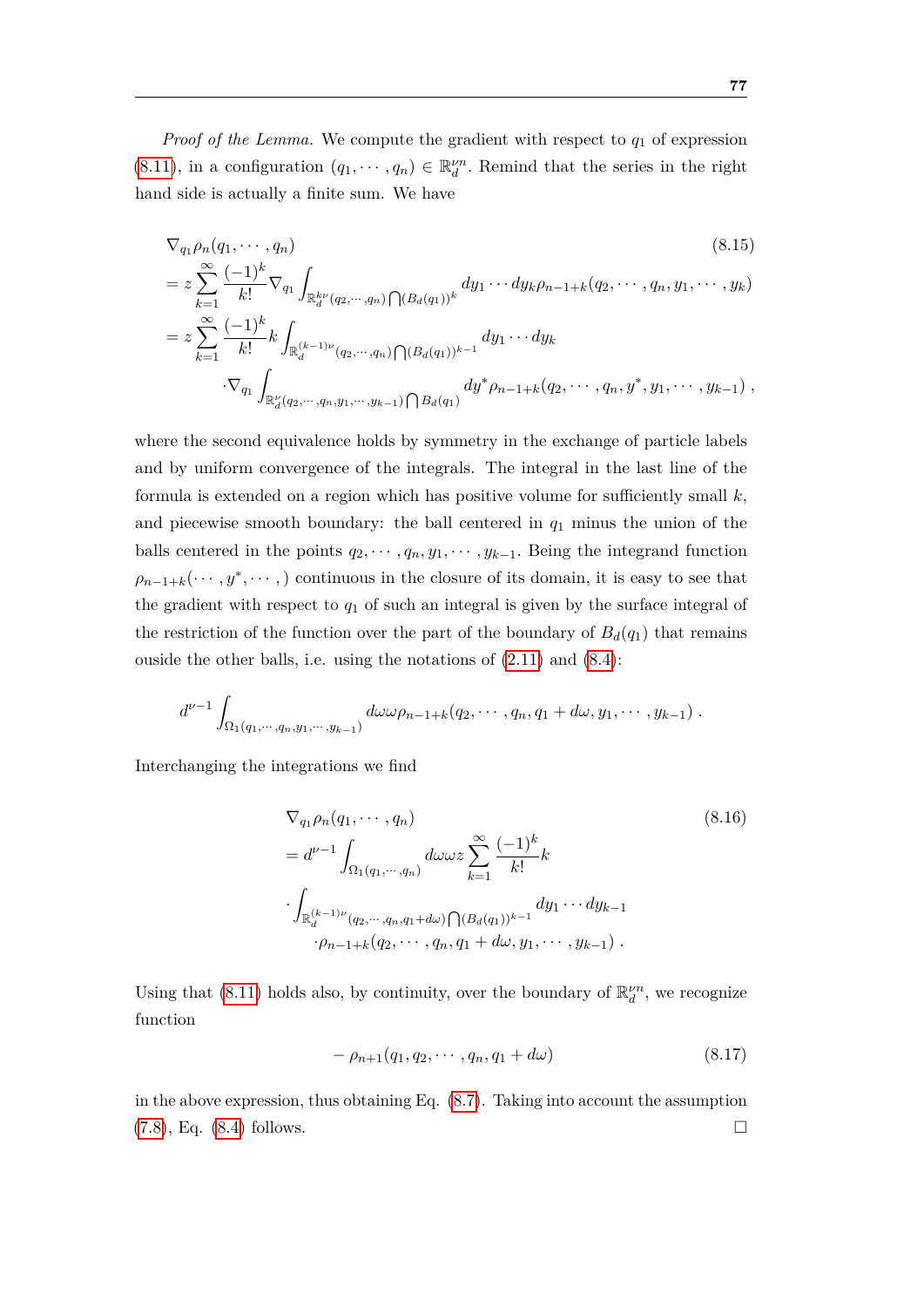#### <span id="page-85-0"></span>**8.1 Integration of the hard rod hierarchy**

In this section we shall find the unique and *explicit* solution to the one–dimensional hard rod hierarchy

<span id="page-85-2"></span>
$$
\frac{\partial \rho_n}{\partial q_1}(q_1, \dots, q_n) = \chi_{q_1}(|q_1 - a - q_i| \ge d)\rho_{n+1}(q_1, \dots, q_n, q_1 - d)
$$

$$
-\chi_{q_1}(|q_1 + a - q_i| \ge d)\rho_{n+1}(q_1, q_2, \dots, q_n, q_1 + d),
$$

$$
(q_1, \dots, q_n) \in \mathbb{R}_d^n,
$$

$$
\chi_x(\mathcal{A}) = 1 \text{ if } x \in \mathcal{A} \text{ and } 0 \text{ otherwise,}
$$

$$
(8.18)
$$

with the assumptions of invariance under translation and permutation of particles, sufficiently small  $\rho \equiv \rho_1$  (precisely  $\rho < 1/d$ ), cluster property [\(7.14\)](#page-63-2), continuity over  $\overline{\mathbb{R}}_d^n$  and piecewise  $C^1$  regularity on  $\mathbb{R}_d^n$ . The special feature of this case is the existence of an explicit form for the equilibrium correlation functions, [\[29\]](#page-114-1). In what follows, we derive this expressions from the hierarchy by direct integration and without going through the corresponding Kirkwood–Salsburg equations.

To do this, we can follow the procedure of [\[17\]](#page-113-0) in a rather natural way by ordering the particles from left to right:  $q_i \leq q_{i+1} - d$ ; hence we start rewriting

$$
\frac{\partial \rho_n}{\partial q_1}(q_1, \cdots, q_n) = \rho_{n+1}(q_1 - d, q_1, \cdots, q_n) \n- \chi(q_1 \le q_2 - 2d)\rho_{n+1}(q_1, q_1 + d, q_2, \cdots, q_n) ,\nq_i \in \mathbb{R} , \qquad q_1 < q_{i+1} - d .
$$
\n(8.19)

Now we choose  $q_0 \ll q_1$  and we integrate from  $q_0$  to  $q_1$ :

<span id="page-85-1"></span>
$$
\rho_n(q_1, q_2, \cdots, q_n) = \rho_n(q_0, q_2, \cdots, q_n)
$$
\n
$$
+ \int_{q_0}^{q_1} d\bar{q} \Big( \rho_{n+1}(\bar{q} - d, \bar{q}, q_2 \cdots, q_n) - \chi(\bar{q} \le q_2 - 2d) \rho_{n+1}(\bar{q}, \bar{q} + d, q_2, \cdots, q_n) \Big)
$$
\n
$$
= \rho_n(q_0, q_2, \cdots, q_n) + \int_{q_0}^{q_0 + d} d\bar{q} \rho_{n+1}(\bar{q} - d, \bar{q}, q_2 \cdots, q_n)
$$
\n
$$
- \int_{q_1}^{q_1 + d} d\bar{q} \chi(\bar{q} \le q_2 - d) \rho_{n+1}(\bar{q}, \bar{q} - d, q_2, \cdots, q_n) ,
$$
\n
$$
(8.20)
$$

where we used again symmetry the symmetry in the particle labels to split the integral in the second equality. Sending  $q_0$  to  $-\infty$  gives

$$
\rho_n(q_1, q_2, \cdots, q_n) = (\rho + d\rho_2(d)) \rho_{n-1}(q_2, \cdots, q_n)
$$
\n
$$
- \int_{q_1}^{q_1 + d} d\bar{q} \chi(\bar{q} \le q_2 - d) \rho_{n+1}(\bar{q}, \bar{q} - d, q_2, \cdots, q_n) ,
$$
\n
$$
\rho_2(d) := \rho_2(q, q + d) ,
$$
\n(8.21)

having used the cluster property and the translation invariance.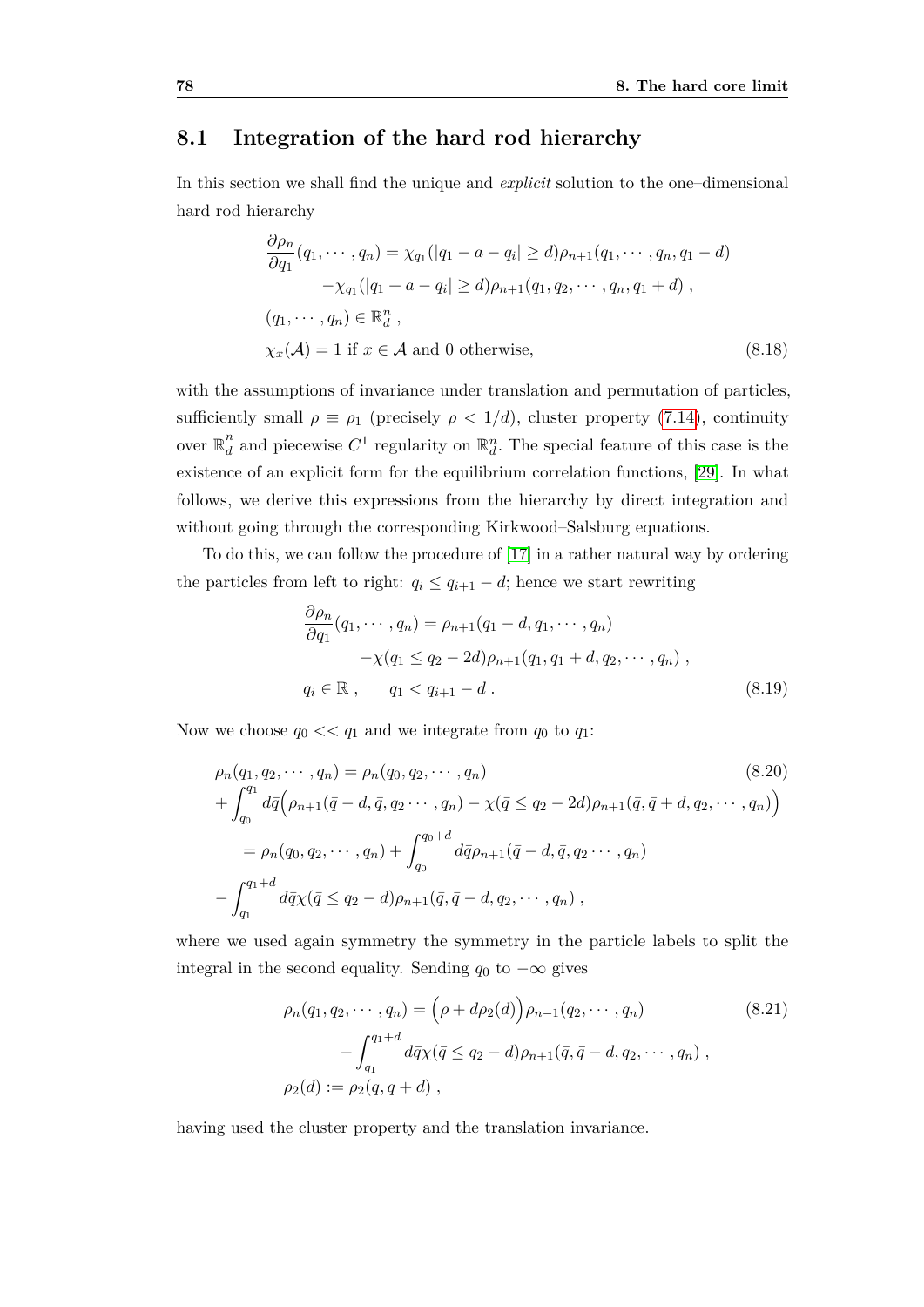Call  $R := \rho + d\rho_2(d)$ . Iterating once the above equation we have

<span id="page-86-0"></span>
$$
\rho_n(q_1, q_2, \cdots, q_n) = R \Big[ \rho_{n-1}(q_2, \cdots, q_n) - \int_{q_1}^{q_1 + d} d\bar{q} \chi(\bar{q} \le q_2 - d) \rho_n(\bar{q}, q_2, \cdots, q_n) \Big].
$$
\n(8.22)

We stress again that the above explained procedure does not lead to the Kirkwood– Salsburg equations, since the extracted constant  $R$  is different from the activity of the hard rod gas (which is known to be given by  $z = Re^{Rd}$ , see for instance [\[29\]](#page-114-1)). Nevertheless the set of equations  $(8.22)$  can be solved explicitly for every *n*, starting from  $n = 2$  (the equation for  $n = 1$  is useless in this case), as we will show below. In fact, the simple structure of Eq. [\(8.22\)](#page-86-0) allows to construct easily  $\rho_n$  from  $\rho_{n-1}$ : this structure is due to the strong symmetry used to split the integral in the second equality of [\(8.20\)](#page-85-1), and it seems to have no analogue in higher dimensions.

We start with the  $n = 2$  case.

**Proposition 8.1.1** *Call*  $x = |q_2 - q_1|, x \ge d$ *. The solution of [\(8.18\)](#page-85-2) for*  $n = 2$  *is* 

<span id="page-86-3"></span><span id="page-86-2"></span>
$$
\rho_2(x) = \rho \sum_{k=1}^{[x/d]} \left(\frac{\rho}{1-\rho d}\right)^k \frac{(x-kd)^{k-1}}{(k-1)!} e^{-\frac{(x-kd)\rho}{1-\rho d}}.
$$
\n(8.23)

*Proof.* Formula [\(8.22\)](#page-86-0) for  $n = 2$  and  $q_1 = q_2 - d$  gives

<span id="page-86-1"></span>
$$
\rho_2(d) = \frac{\rho^2}{1 - \rho d}, \qquad R = \frac{\rho}{1 - \rho d}.
$$
\n(8.24)

Moreover, it implies

$$
\frac{d\rho_2}{dx}(x) = -R\rho_2(x), \qquad d < x < 2d
$$
\n
$$
\frac{d\rho_2}{dx}(x) = R\left(-\rho_2(x) + \rho_2(x - a)\right), \qquad 2d < x
$$

which solved together with  $(8.24)$  and using the continuity assumption leads to:

1. the two point correlation function reads:

$$
\rho_2(x) = \frac{\rho^2}{1 - \rho d} e^{-\frac{(x - d)\rho}{1 - \rho d}}, \qquad d < x < 2d; \tag{8.25}
$$

2. for every  $k = 1, 2, \cdots$  if formula [\(8.23\)](#page-86-2) holds for *x* in the interval  $(kd, (k+1)d)$ , then it holds also for *x* in the interval  $((k+1)d, (k+2)d)$ .

This concludes the proof.

It is known that in dimension one the correlation function are factorized in products of  $\rho_2$ . This is also valid for our solution, as stated by the following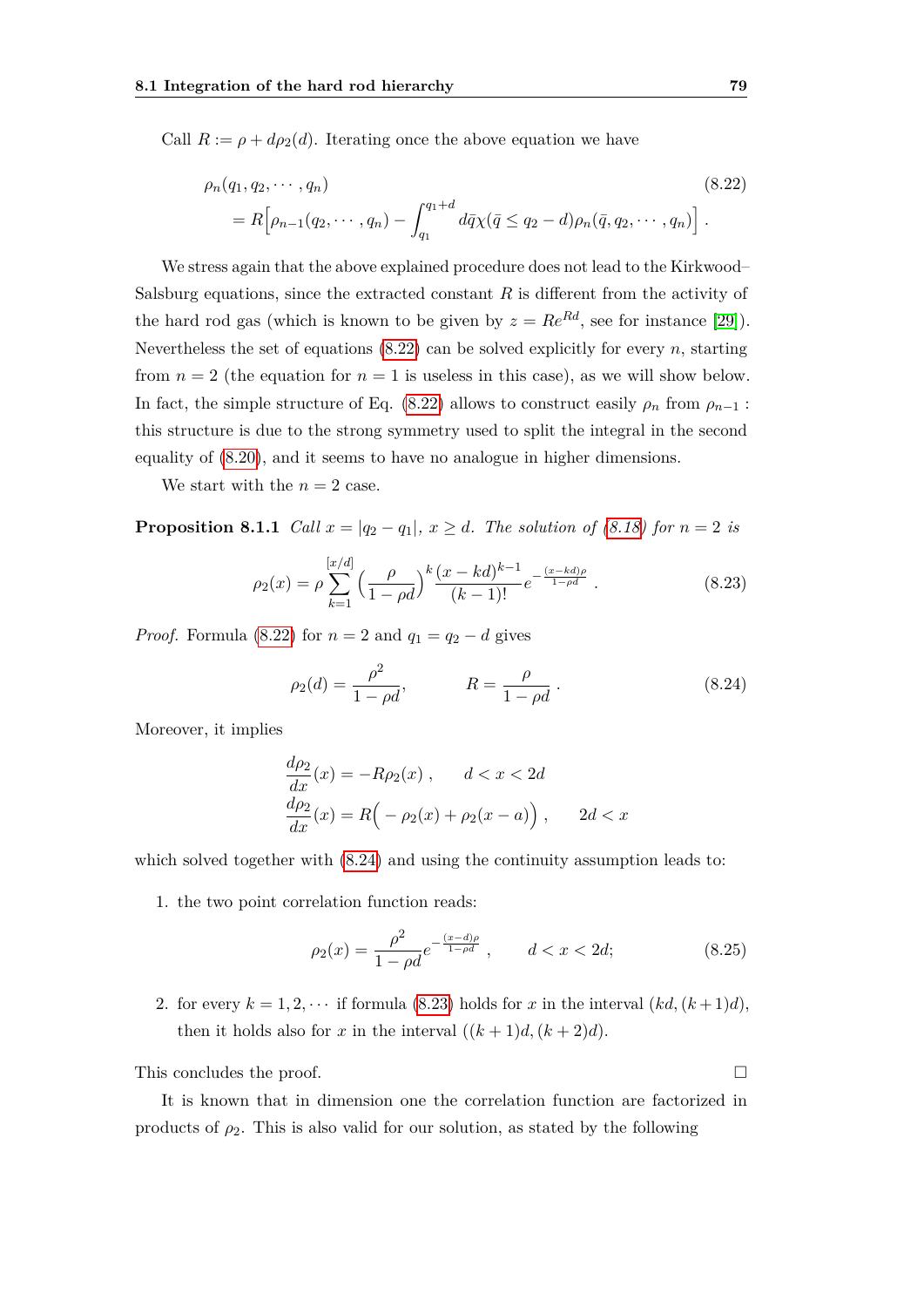**Proposition 8.1.2** *The solution of [\(8.18\)](#page-85-2) for*  $n \geq 2$  *is* 

<span id="page-87-0"></span>
$$
\rho_n(q_1, \cdots, q_n) = \frac{1}{\rho^{n-2}} \prod_{j=1}^{n-1} \rho_2(q_j, q_{j+1}). \qquad (8.26)
$$

*Proof.* We proceed by induction on *n*. For  $n = 2$  we have an identity. Fix  $n \geq 3$  and suppose [\(8.26\)](#page-87-0) to be true for  $n-1$ . Then from [\(8.22\)](#page-86-0) we have

$$
\rho_n(q_2 - d, q_2 \cdots, q_n) = \frac{\rho}{1 - \rho d} \rho_{n-1}(q_2, \cdots, q_n)
$$
  
= 
$$
\frac{\rho^2}{1 - \rho d} \frac{\prod_{j=2}^{n-1} \rho_2(q_j, q_{j+1})}{\rho^{n-2}},
$$
  

$$
\frac{\partial \rho_n}{\partial q_1}(q_1, \cdots, q_n) = R\rho_n(q_1, \cdots, q_n), \qquad d < q_2 - q_1 < 2d,
$$
  

$$
\frac{\partial \rho_n}{\partial q_1}(q_1, \cdots, q_n) = R\Big(\rho_n(q_1, \cdots, q_n) - \rho_n(q_1 + d, q_2, \cdots, q_n)\Big), \qquad 2d < q_2 - q_1.
$$

Again this equation can be solved by induction on  $k \geq 1$  for  $q_1$  in the interval  $(q_2 - (k+1)d, q_2 - kd)$ , using the continuity assumption, thus leading to

$$
\rho_n(q_1,\dots,q_n) = \frac{1}{\rho^{n-2}} \prod_{j=2}^{n-1} \rho_2(q_j,q_{j+1})
$$
  
\n
$$
\times \rho \sum_{k=1}^{[(q_2-q_1)/d]} \left(\frac{\rho}{1-\rho d}\right)^k \frac{(q_2-q_1-kd)^{k-1}}{(k-1)!} e^{-\frac{(q_2-q_1-kd)\rho}{1-\rho d}}.
$$

Using Proposition [8.1.1,](#page-86-3) this gives equation  $(8.26)$ .

$$
\Box
$$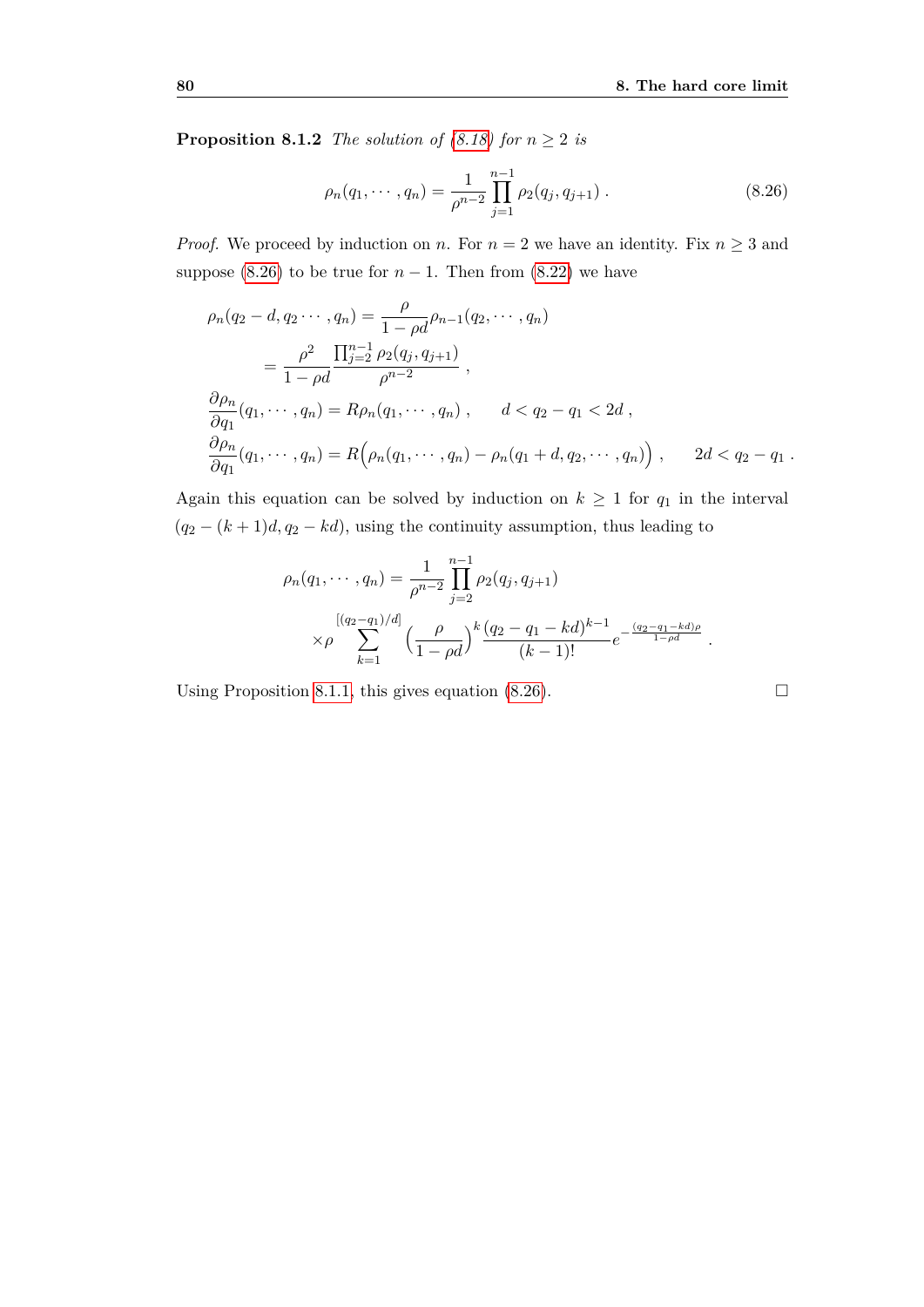## **Appendix A**

## **Dynamics of hard spheres**

In this appendix we state the properties of the dynamics of hard spheres that, together with Proposition [2.1.1](#page-16-0) of Section [2.1,](#page-14-0) are used in our discussions.

<span id="page-88-0"></span>First, we prove formula [\(2.15\)](#page-18-0). We recall that the set  $\Gamma_n^{\dagger} \cap \mathcal{K}_n$  is the maximal subset of the *n*−particle phase space over which our main result can be derived pointwise for all times. We do not know whether  $\Gamma_n^* = \Gamma_n^{\dagger}$ . However, we have

**Lemma A.0.1** *For any*  $n \leq N$ , *the set*  $\Gamma_n \backslash \Gamma_n^{\dagger}$  *has Lebesgue measure zero. Moreover*,  $\partial \Gamma_n \cap (\Gamma_n \setminus \Gamma_n^{\dagger})$  is null with respect to the induced measure over  $\partial \Gamma_n$ .

The induced measure over the boundary  $d\sigma$  is given by Eq. [\(2.8\)](#page-16-1). The lemma is a simple consequence of the existence of the dynamics over the full measure set  $\Gamma_n^*$ , stated in Proposition [2.1.1.](#page-16-0) Since we have no information on the structure of  $\hat{\Gamma}_n$  nor its measurability properties, we will prove the lemma via abstract arguments.

**Proof.** It is sufficient to prove the assertion for any finite bound on the energy. A little abuse of notation will be used in what follows: we indicate with the usual symbols  $\Gamma_n, \Gamma_n^*, \Gamma_n^{\dagger}$ ... the bounded sets corresponding to an energy of the system not larger than  $E > 0$ , and with  $|\cdot|, |\cdot|^*$  respectively the restriction to the various sets of the Lebesgue measure and of the usual Lebesgue outer measure (that is the infimum, over all the possible coverings of a set built up with *n*−dimensional boxes, of the sum of the measures of such boxes). In the following we will use that the flow of the dynamics preserves also the outer measure, which can be easily deduced from the fact that it is an invertible measure preserving transformation (see [\[32\]](#page-114-2), p. 651).

We abbreviate

$$
Z_n^{(0)} = \Gamma_n^* \setminus \Gamma_n^{\dagger(0)},
$$
  
\n
$$
Z_n = \Gamma_n^* \setminus \Gamma_n^{\dagger} = \bigcup_{s \in \mathbb{R}} T_s^{(n)}(Z_n^{(0)}).
$$
\n(A.1)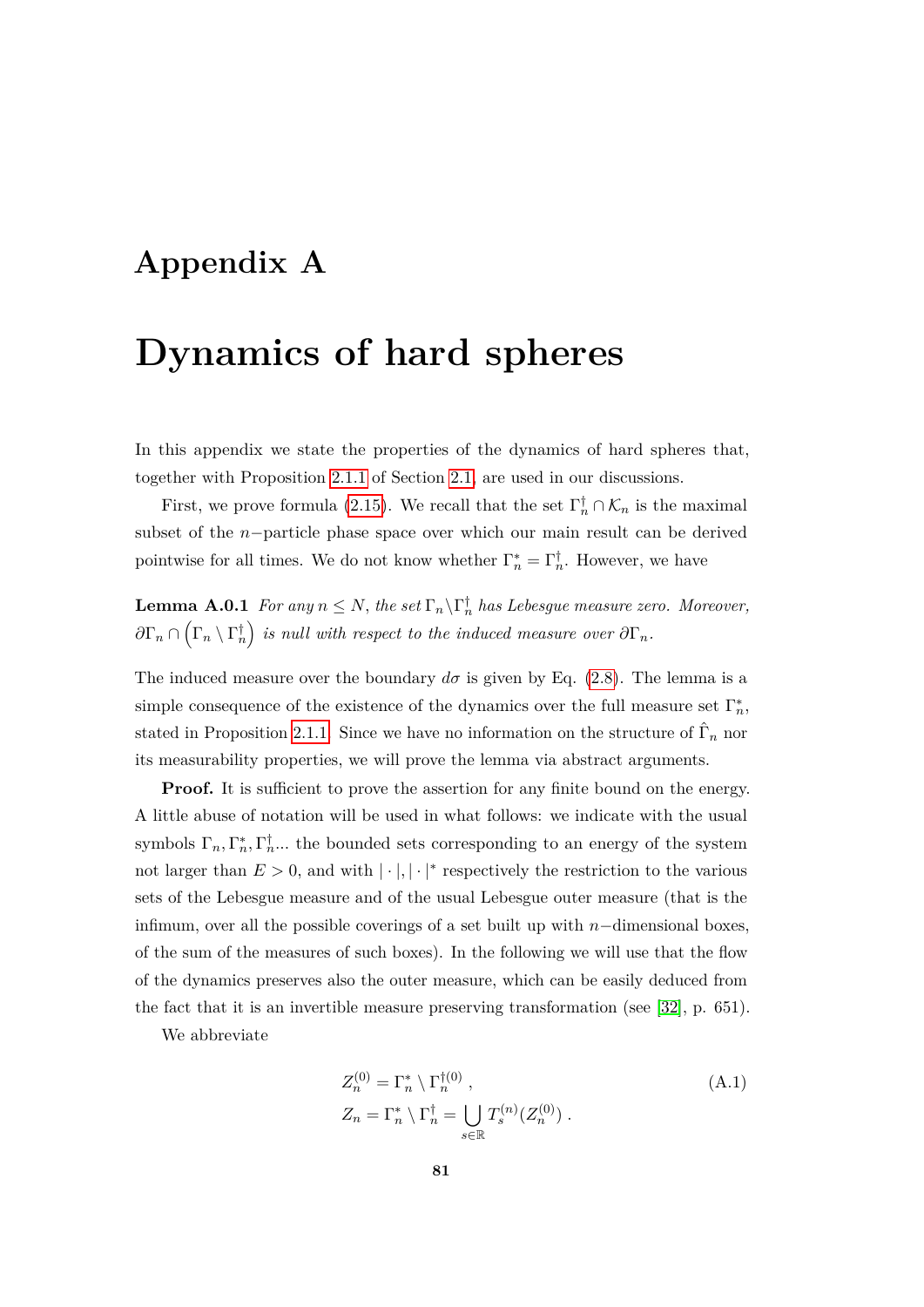By Proposition [2.1.1,](#page-16-0) it is  $|\Gamma_{n+k} \setminus \Gamma_{n+k}^*| = 0$  for any *k*, hence by the very definition  $Z_n^{(0)}$  must be a null set. By the same reason, it suffices to prove that  $Z_n$  is a null set too. To do so, we use a contradiction argument: suppose that  $Z_n$  is *not* null; we will show that this implies the existence of a *not* null subset of  $\Gamma_{n+k} \setminus \Gamma_{n+k}^*$  for some  $k > 0$  (which is forbidden by Proposition [2.1.1\)](#page-16-0).

For any  $\underline{x}_n \in \Gamma_n^*$ ,  $1 \leq k \leq N - n$ , call

$$
B_k(\underline{x}_n) = \{ \underline{y}_k \in \Gamma_k(\underline{x}_n) \text{ s.t. } (\underline{x}_n, \underline{y}_k) \in \Gamma_{n+k} \setminus \Gamma_{n+k}^* \},\tag{A.2}
$$

so that we can write  $Z_n^{(0)} = \bigcup_{k=1}^{N-n} Z_{n,k}^{(0)}$ ,

$$
Z_{n,k}^{(0)} = \{ \underline{x}_n \in \Gamma_n^* \text{ s.t. } |B_k(\underline{x}_n)|^* > 0 \} .
$$
 (A.3)

Given a function  $\eta: Z_n^{(0)} \to (0, \infty)$ , define also

$$
Z_{n,k}^{(\eta)} = \bigcup_{\underline{x}_n \in Z_{n,k}^{(0)}} \bigcup_{s \in [-\eta(\underline{x}_n), \eta(\underline{x}_n)]} T_s^{(n)}(\underline{x}_n) , \qquad Z_n^{(\eta)} = \bigcup_{k=1}^{N-n} Z_{n,k}^{(\eta)}.
$$
 (A.4)

Observe that, in the assumption  $|Z_n|^* \neq 0$ , there exists necessarily a value of *k* such that,

<span id="page-89-0"></span>for any 
$$
\eta(\underline{x}_n) > 0
$$
,  $|Z_{n,k}^{(\eta)}|^* > 0$ . (A.5)

Otherwise, take  $\eta_0(\underline{x}_n) > 0$  for which  $|Z_{n,k}^{(\eta_0)}|^* = 0$  for all *k*, and let  $\varepsilon_m$  be a sequence of positive numbers converging to zero: writing

<span id="page-89-1"></span>
$$
Z_n = \bigcup_{m=1}^{\infty} \bigcup_{j \in \mathbb{Z}} \{T_{2j\eta_0(\underline{x}_n)}^{(n)}(\underline{x}_n), \underline{x}_n \in Z_n^{(\eta_0)} \text{ and } \eta_0(\underline{x}_n) > \varepsilon_m \}
$$
  
= 
$$
\bigcup_{m=1}^{\infty} \bigcup_{j \in \mathbb{Z}} T_{2j\varepsilon_m}^{(n)} \left( Z_n^{(\varepsilon_m)} \bigcap \{ T_s^{(n)}(\underline{x}_n), \text{ with } \underline{x}_n \in Z_n^{(0)}, \eta_0(\underline{x}_n) > \varepsilon_m \text{ and } s \in \mathbb{R} \} \right),
$$

we would get  $|Z_n|^* = 0$  by subadditivity and preservation of the outer measure (the set in the argument of  $T_{2i\epsilon}^{(n)}$  $z_{j\epsilon_m}^{(n)}$  is a subset of  $Z_n^{(\eta_0)}$ , hence it has outer measure zero).

From now on  $k$  indicates the variable for which the condition  $(A.5)$  holds. Given a function *η*, we can consider the following subsets:

$$
\tilde{B}_{k}(\underline{x}_{n}) = \{ \underline{y}_{k} \in B_{k}(\underline{x}_{n}) \mid \exists T_{s}^{(n+k)}(\underline{x}_{n}, \underline{y}_{k}) \forall s \in [-\eta(\underline{x}_{n}), \eta(\underline{x}_{n})] \text{ and } T_{s}^{(n+k)}(\underline{x}_{n}, \underline{y}_{k}) = (T_{s}^{(n)}(\underline{x}_{n}), T_{s}^{(k)}(\underline{y}_{k})) \},
$$
\n
$$
W_{n,k}^{(0)} = \{ (\underline{x}_{n}, \underline{y}_{k}) \text{ s.t. } \underline{x}_{n} \in Z_{n,k}^{(0)} \text{ and } \underline{y}_{k} \in \tilde{B}_{k}(\underline{x}_{n}) \},
$$
\n
$$
W_{n,k}^{(\eta)} = \bigcup_{(\underline{x}_{n}, \underline{y}_{k}) \in W_{n,k}^{(0)}} \bigcup_{s \in [-\eta(\underline{x}_{n}), \eta(\underline{x}_{n})]} T_{s}^{(n+k)}(\underline{x}_{n}, \underline{y}_{k})
$$
\n
$$
\equiv \bigcup_{\underline{x}_{n} \in Z_{n,k}^{(0)}} \bigcup_{s \in [-\eta(\underline{x}_{n}), \eta(\underline{x}_{n})]} \left( T_{s}^{(n)}(\underline{x}_{n}), T_{s}^{(k)}(\tilde{B}_{k}(\underline{x}_{n})) \right) .
$$
\n(A.6)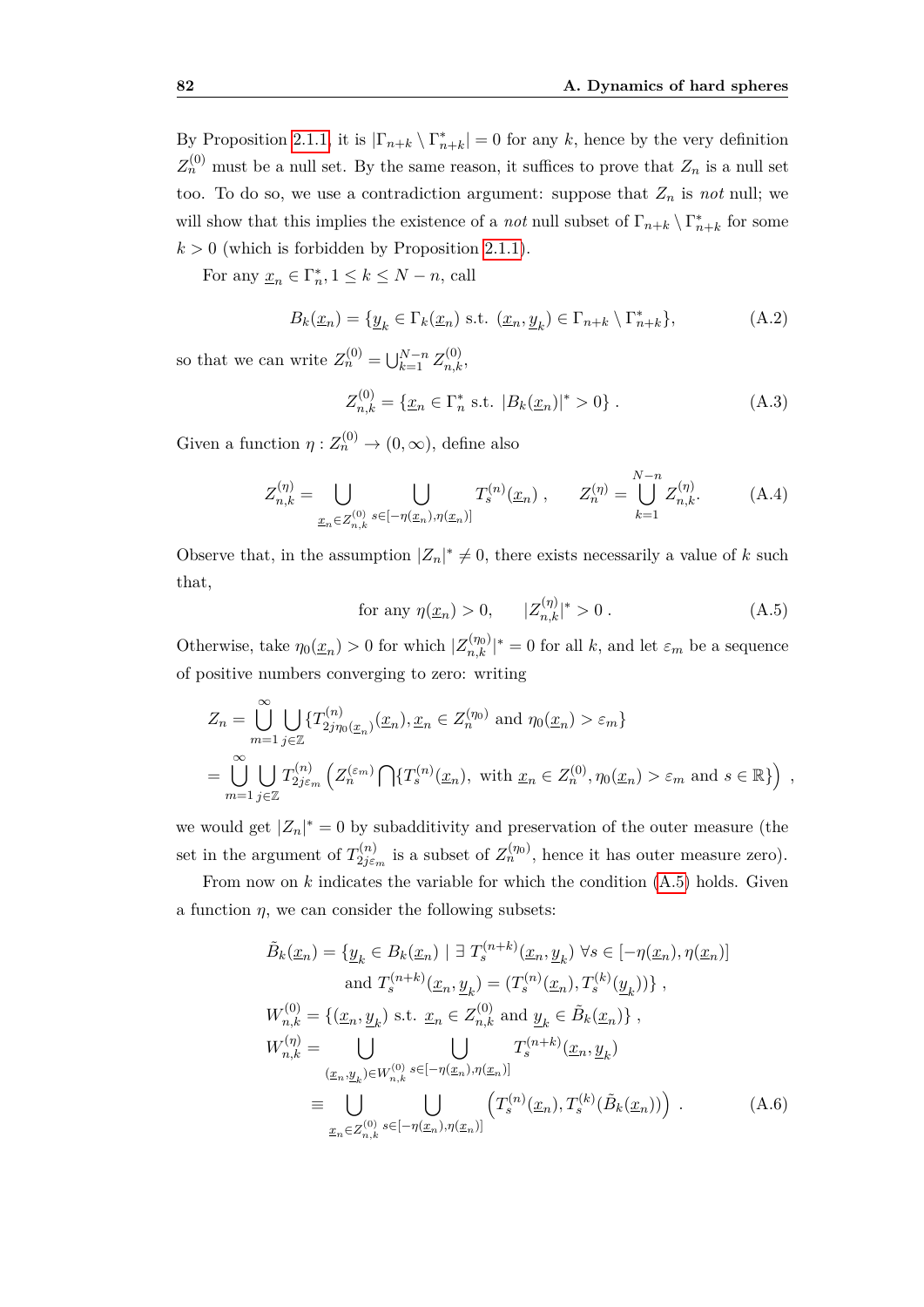By definition  $W_{n,k}^{(0)} \subset \Gamma_{n+k} \setminus \Gamma_{n+k}^*$ , and since  $Z_n^{(0)}$  is null we have  $|W_{n,k}^{(0)}| = 0$ . Points of  $W_{n,k}^{(0)}$  do not have well defined evolution for all times, but still the evolution exists up to times  $\eta(\underline{x}_n)$ , and this enables to define  $W_{n,k}^{(\eta)}$ . Notice now that for any  $x_n \in Z_n^{(0)}$ 

<span id="page-90-0"></span> $|\tilde{B}_k(\underline{x}_n)|^* \geq |B_k(\underline{x}_n)|^* - |\{\underline{y}_k \in \Gamma_k(\underline{x}_n) \text{ such that they experience}$ 

at least one collision between themselves or with particles in  $x_n$ or with the walls, when evolved with the  $(n + k)$ −th particle dynamics, within time  $[-n(x_n), n(x_n)]$ }|<sup>\*</sup>

$$
\geq |B_k(\underline{x}_n)|^* - O(\eta(\underline{x}_n)) \geq \frac{|B_k(\underline{x}_n)|^*}{2} > 0,
$$
\n(A.7)

for  $\eta(\underline{x}_n)$  sufficiently small (the bound with  $O(\eta(\underline{x}_n))$  can be obtained by simple geometrical estimate; see for instance [\[3\]](#page-112-3), p. 24-26, which can be easily adapted to our case).

Choose a function  $\eta(\underline{x}_n)$  such that the above inequality holds. Then from the last line of Eq.  $(A.6)$ , using  $(A.5)$ ,  $(A.7)$  and preservation of outer measure, we see that it must be

$$
|W_{n,k}^{(\eta)}|^* > 0.
$$
\n(A.8)

Since  $W_{n,k}^{(\eta)} \subset \Gamma_{n+k} \setminus \Gamma_{n+k}^*$ , the contradiction is found. This proves that  $\Gamma_n \setminus \Gamma_n^{\dagger}$  is a null set.

To prove the second assertion of the lemma, notice that a not  $\sigma_n$ -null set  $A_n$ over  $\partial\Gamma_n$  in which the dynamics is everywhere well defined, spans a set of strictly posive outer measure over  $\Gamma_n$  through the operation  $\bigcup_{s\in[0,T]}, T>0$ . In fact, the time return to  $\partial \Gamma_n$  is  $\tau(\underline{x}_n) > 0$  for almost all  $\underline{x}_n$  of the set, and the Lebesgue measure over the subset of points of  $\Gamma_n$  whose previous collision was in  $\partial \Gamma_n$  is  $d\sigma_n dt$ , t being the time elapsed after the collision ([\[32\]](#page-114-2), [\[7\]](#page-112-4)). Hence each "box"  $B_n$  of  $\partial \Gamma_n$  spans at least a set of measure  $\int_{B_n} d\sigma_n(\underline{x}_n) \tau(\underline{x}_n)$  in  $\Gamma_n$ . Conversely, each box of positive measure in  $\Gamma_n$  corresponds to a set of positive measure over  $\partial \Gamma_n$ : we refer to [\[32\]](#page-114-2) for more details (see Lemma 3.1).Since  $\bigcup_{s\in[0,T]} (Z_n \cap \partial \Gamma_n)$  is a subset of  $Z_n$ , which has been shown to be null, it follows that the set  $Z_n \cap \partial \Gamma_n$  must be also null in the measure  $d\sigma_n$  over  $\partial\Gamma_n$ . This, together with Proposition [2.1.1,](#page-16-0) completes the proof.  $\Box$ 

<span id="page-90-1"></span>Let us turn now our attention to the set  $\mathcal{K}_n$ . It is unclear whether  $\mathcal{K}_n$  coincides with  $\Gamma_n^{\dagger}$ . In any case, what is relevant for our purposes is formula [\(2.16\)](#page-18-1). To deduce it, we state another known feature of the hard sphere dynamics, which is related to the collision surfaces. Denote with  $d\lambda$  the Lebesgue measure on  $\mathbb R$ .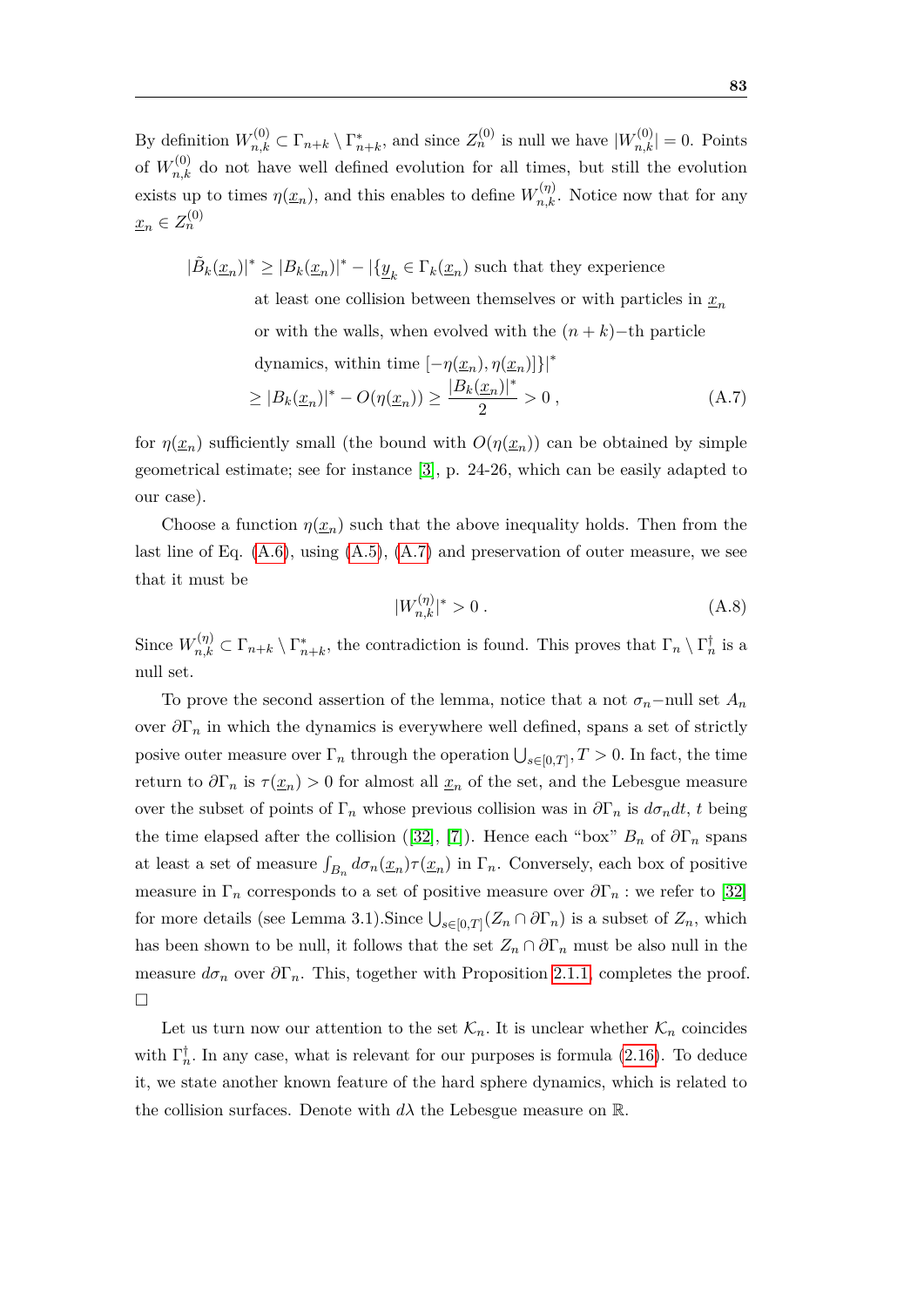**Lemma A.0.2** *Given a set*  $A \subset \Gamma_n$  *with*  $|A| = 0$ *, then*  $T_t^{(n)}$  $a_t^{(n)}(\underline{x}_n) \notin A$  *for almost all*  $(\underline{x}_n, t) \in \partial \Gamma_n \times \mathbb{R}$ , *with respect to the product measure*  $d\sigma_n \times d\lambda$ .

The lemma can be easily deduced from the properties of the special flow representation discussed in [\[32\]](#page-114-2), [\[7\]](#page-112-4). For a complete proof, we refer to [\[47\]](#page-115-0) (Lemma 3.4). From Lemma [A.0.2](#page-90-1) it follows

**Lemma A.0.3** *For any*  $n \leq N$ *, the set*  $\Gamma_n \setminus \mathcal{K}_n$  *has Lebesgue measure zero.* 

 $\Box$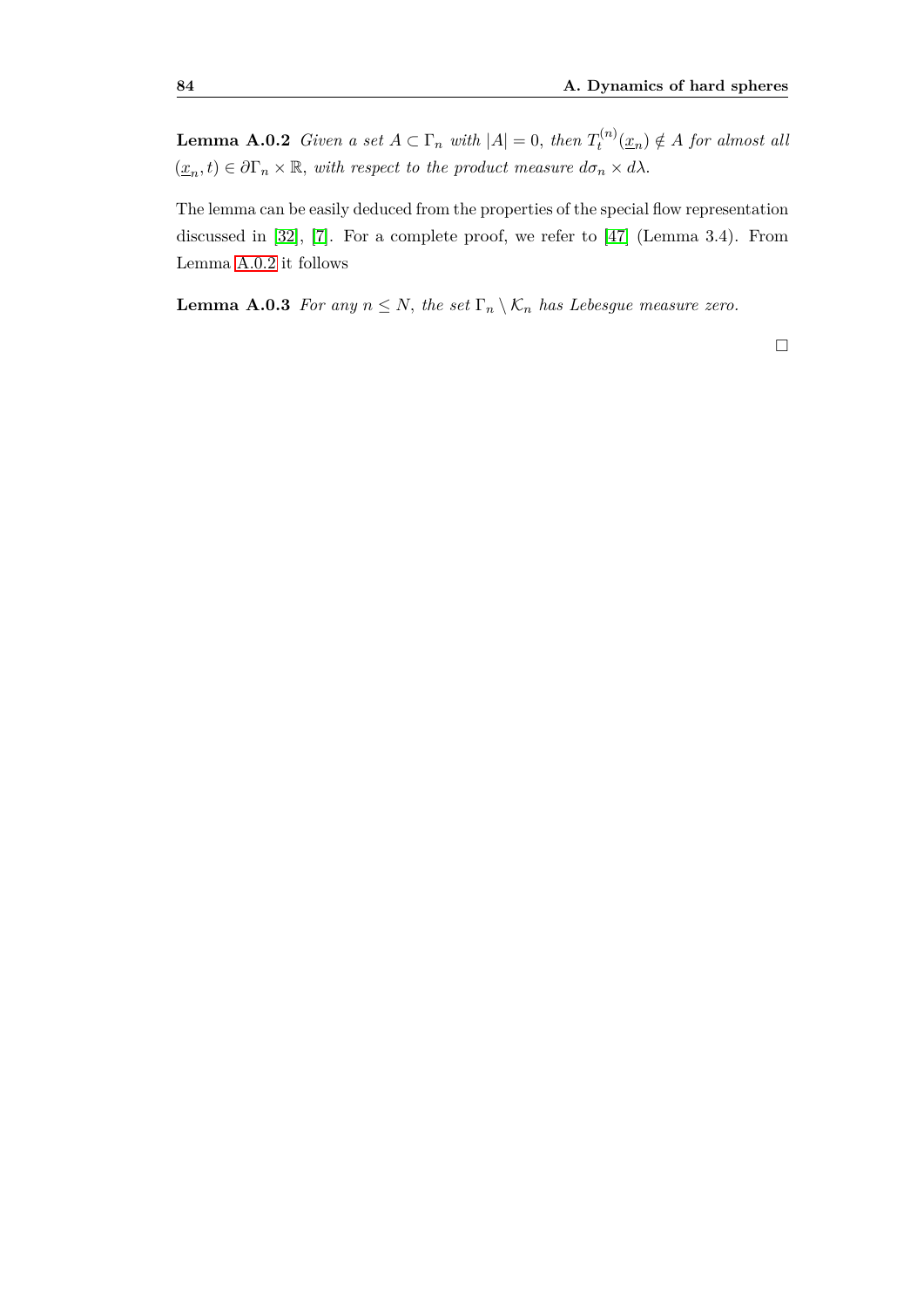### **Appendix B**

# **Proof of [\(5.13\)](#page-50-0)**

### **B.1** Case  $m(\overline{\mathcal{D}}_{0:n+1}) = 0$

Consider a tree  $\overline{\mathcal{D}} \in \overline{\Delta}(\underline{x}_{n+1};[0,t]), \overline{\mathcal{D}} = (\underline{x}_{n+1},\overline{\delta})$  and suppose  $m(\overline{\mathcal{D}}_{0;n+1}) = 0$ . We will prove the statement in this case first.

From  $(5.5)$  and  $(5.11)$  we see that

<span id="page-92-1"></span>
$$
I(\overline{\mathcal{D}}) = \int_{\Gamma_1(\underline{x}_n)} dx_{n+1} \int_{\Delta_{\overline{\delta}}(\underline{x}_{n+1};[0,t])} d\hat{\delta} R(\underline{x}_{n+1}, \overline{\delta}, \hat{\delta})
$$
(B.1)  

$$
\equiv \int_{\Delta_{n+1;\overline{\delta}}(\underline{x}_n;[0,t])} d\hat{\delta}' R(\underline{x}_n, x_{n+1}, \overline{\delta}, \hat{\delta}),
$$

where we called  $\Delta_{n+1,\overline{\delta}}(\underline{x}_n;[0,t])$  the set of collision histories  $\cup_{x_{n+1}\in\Gamma_1(\underline{x}_n)}\Delta_{\overline{\delta}}(\underline{x}_{n+1};[0,t])$ (which is in one by one correspondence with the elements  $\hat{\delta}' = (x_{n+1}, \hat{\delta})$ ), and  $d\hat{\delta}' = dx_{n+1}d\hat{\delta}$  the measure over this set. By assumption  $(2.17)$  – see also  $(3.12)$ and discussion above –, *R* is a summable function over  $\Delta_{n+1,\overline{\delta}}(\underline{x}_n;[0,t])$ , and all the integrals can be interchanged freely.

Now introduce the subsets

<span id="page-92-0"></span>
$$
\Delta_{n+1,\overline{\delta}}^{(0)}(\underline{x}_n;[0,t]) := \{ \mathcal{D} \in \Delta_{n+1,\overline{\delta}}(\underline{x}_n;[0,t]) \text{ such that } \qquad (B.2)
$$
  
\n
$$
x_{n+1}(s; \mathcal{D}) = T_{-t+s+}^{(1)}(x_{n+1}) \ \forall s \in (t_{l^*(\overline{\delta})}, t) \},
$$
  
\n
$$
\Delta_{n+1,\overline{\delta}}^{(k,i;+)}(\underline{x}_n;[0,t]) := \{ \mathcal{D} \in \Delta_{n+1,\overline{\delta}}(\underline{x}_n;[0,t]) \text{ such that }
$$
  
\n
$$
x_{n+1}(s; \mathcal{D}) = T_{-t+s+}^{(1)}(x_{n+1}) \ \forall s \in (t^*, t) ,
$$
  
\n
$$
t^* \in (t_k, t_{k-1}) \text{ and } q_{n+1}(t^*; \mathcal{D}) - q_i(t^*; \mathcal{D}) = a\hat{w}^*,
$$
  
\n
$$
|\hat{w}^*| = 1, \hat{w}^* \cdot (p_{n+1}(t^*; \mathcal{D}) - p_i(t^*; \mathcal{D})) > 0 \},
$$

for  $1 \leq k \leq l^*(\overline{\delta}), 1 \leq i \leq n+k-1$ , where  $l^*(\overline{\delta})$  is the variable defined in [\(5.7\)](#page-47-1). In our assumption  $l^*(\overline{\delta}) = m(\overline{\delta}) + 1$  (and  $t_{l^*(\overline{\delta})} = 0$ ): we give the definition in this way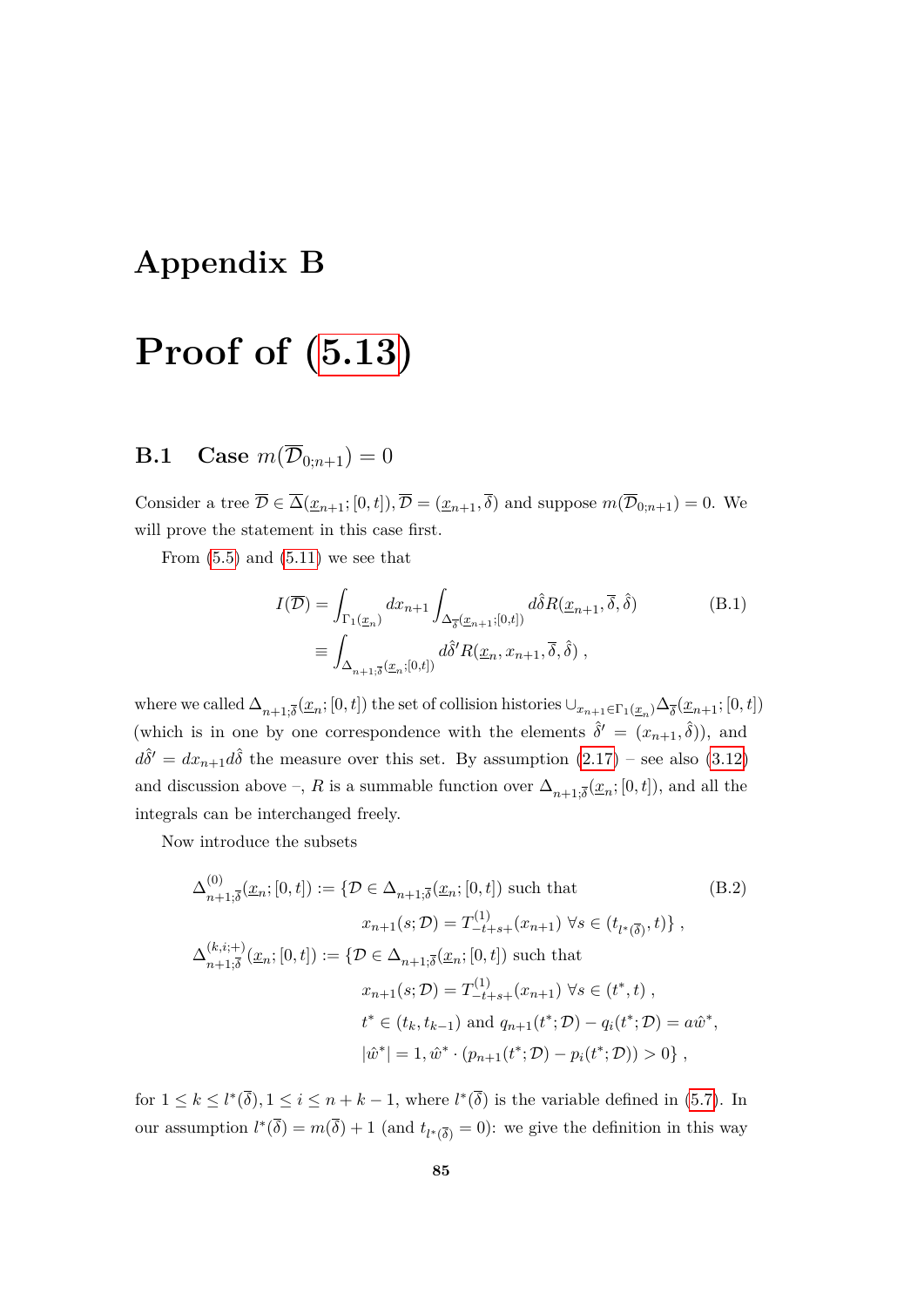because it will be useful to deal also with the more general cases. We remind the reader that the configuration of a particle in the evolution associated to a collision history is defined as the limit from the future of the flow of the dynamics; for example in [\(B.2\)](#page-92-0) it is  $q_{n+1}(t^*; \mathcal{D}) = T_{-t}^{(1)}$  $\frac{f^{(1)}}{-t+t^*+}(x_{n+1}),$  etc. Then

<span id="page-93-0"></span>
$$
I(\overline{\mathcal{D}}) = \int_{\Delta_{n+1,\overline{\delta}}^{(0)}(\underline{x}_n;[0,t])} d\hat{\delta}' R(\underline{x}_n, x_{n+1}, \overline{\delta}, \hat{\delta})
$$
(B.3)  
+ 
$$
\sum_{k=1}^{m(\overline{\delta})+1} \sum_{i=1}^{n+k-1} \int_{\Delta_{n+1,\overline{\delta}}^{(k,i;+)}(\underline{x}_n;[0,t])} d\hat{\delta}' R(\underline{x}_n, x_{n+1}, \overline{\delta}, \hat{\delta}) .
$$

Put, as usual,  $\mathcal{D} = (\underline{x}_{n+1}, \overline{\delta}, \hat{\delta})$ . In each term of the sums in the second line of [\(B.3\)](#page-93-0) we can perform the change of variables

$$
x_{n+1} \longrightarrow (t^*, \hat{p}^*, \hat{w}^*) , \qquad (B.4)
$$

where  $t^*, \hat{w}^*$  are the variables introduced in the definition of the integration sets [\(B.2\)](#page-92-0), and  $\hat{p}^* := p_{n+1}(t^*; \mathcal{D}) \equiv p_{n+1}$ . That is,  $t^*$  is the first time of collision of particle  $n+1$  with the other particles of the collision history going backwards in time. particle *i* is the one colliding with  $n + 1$ , and  $\hat{w}^* := a^{-1}(q_{n+1}(t^*; \mathcal{D}) - q_i(t^*; \mathcal{D}))$ . Then it is a simple exercise to see that the measure transforms as  $d\hat{\delta}^{\prime} = a^2 \hat{w}^*$ .  $(\hat{p}^* - p_i(t^*; \mathcal{D}))dt^*d\hat{p}^*d\hat{w}^*d\hat{\delta}$  (see for instance the Appendix 4.B of [\[7\]](#page-112-4)), where  $p_i(\cdot)$  does not depend on the full  $\mathcal{D} = (\underline{x}_{n+1}, \overline{\delta}, \hat{\delta})$  but just on  $(t^*, \underline{x}_n, \overline{\delta}, \hat{\delta})$  $(t^*, \overline{\mathcal{D}}_{/0;n+1}, \hat{\delta})$ . Rename the dummy variables as  $(t_l, \hat{p}_l, \hat{w}_l) \longrightarrow (t_{l+1}, \hat{p}_{l+1}, \hat{w}_{l+1})$ for  $l = k, k + 1, \dots, m(\overline{\delta})$ , and  $(t^*, \hat{p}^*, \hat{w}^*) \longrightarrow (t_k, \hat{p}_k, \hat{w}_k)$ , and call the new resulting set of variables

<span id="page-93-1"></span>
$$
\hat{\gamma}_{k,i} := (t_1, \cdots, t_k, \cdots, t_{m(\bar{\delta})+1}, \hat{p}_1, \cdots, \hat{p}_k, \cdots, \hat{p}_{m(\bar{\delta})+1}, \hat{w}_1, \cdots, \hat{w}_k, \cdots, \hat{w}_{m(\bar{\delta})+1}),
$$
\n(B.5)

and also  $d\hat{\gamma}_{k,i} := dt^* d\hat{p}^* d\hat{w}^* d\hat{\delta}.$ 

Consider now the tree defined by

<span id="page-93-2"></span>
$$
\overline{\mathcal{G}}_{k,i} = (\underline{x}_n, \overline{\gamma}_{k,i}) := \overline{\mathcal{D}}_{/0;n+1} \circ_{k;i} \overline{\mathcal{D}}_{0;n+1} \in \overline{\Delta}(\underline{x}_n; [0, t])
$$
(B.6)

(in our case it is  $\overline{\mathcal{D}}_{0,n+1} = (\underline{x}_n, \overline{\delta})$ , and  $\overline{\mathcal{D}}_{0,n+1} = \overline{\mathcal{T}}$ ), and consider the collection of variables

<span id="page-93-3"></span>
$$
\mathcal{G}_{k,i} := (\underline{x}_n, \overline{\gamma}_{k,i}, \hat{\gamma}_{k,i}) .
$$
\n(B.7)

We shall see that, at least for a.a.  $\underline{x}_n \in \Gamma_n^*$ , the domain of integration of the new variables is the set of  $\hat{\gamma}_{k,i}$  such that  $\mathcal{G}_{k,i}$  is a collision history in [0, t], with only one additional constraint on  $\hat{w}_k$ , which implies that particle created in the outcoming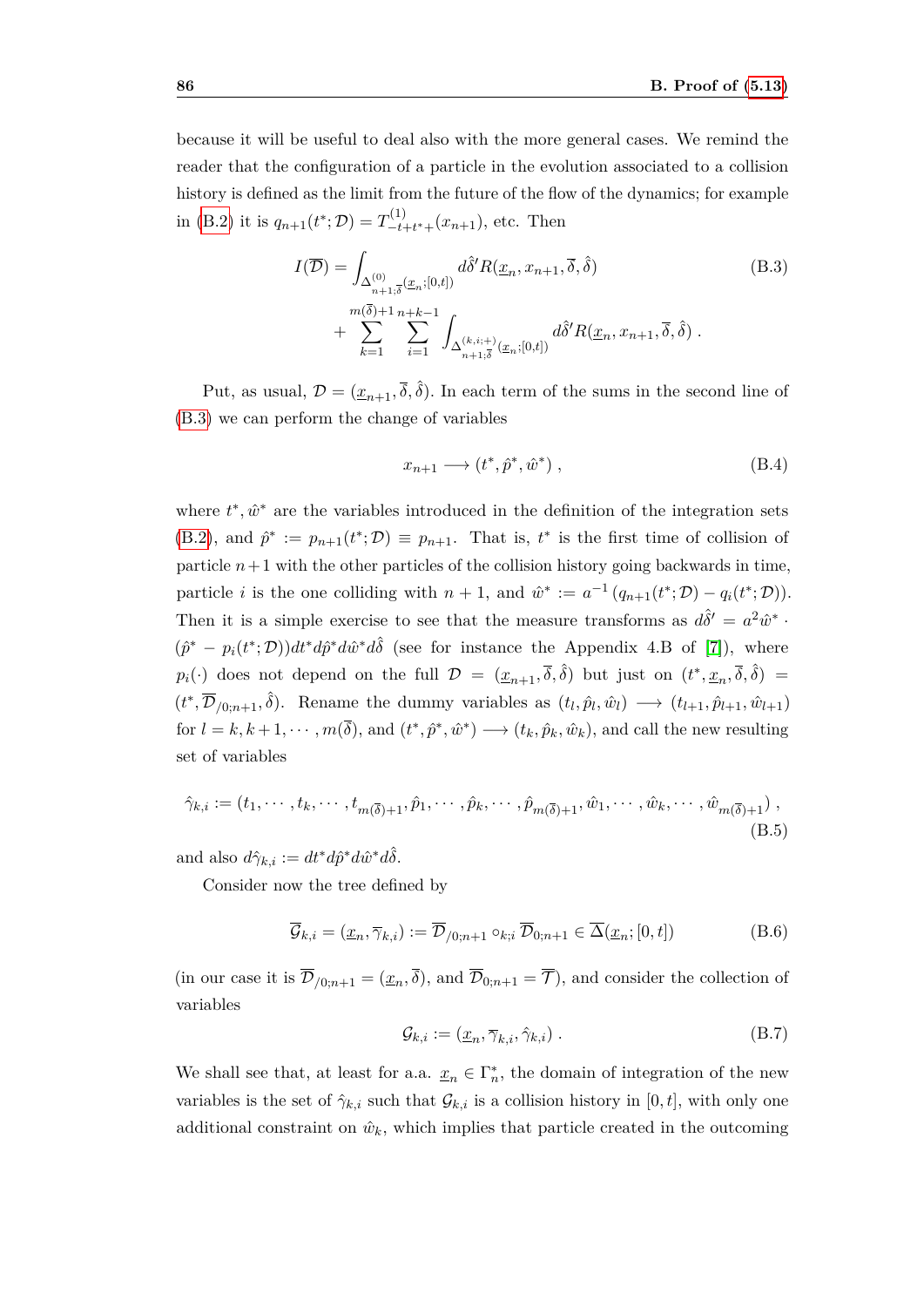collision at time  $t_k$  would move freely in the future (since in  $(B.2)$   $t^*$  is the *first* (backwards) time of collision of particle  $n + 1$  with the others).

First of all, it is clear that we can assign to  $\mathcal{G}_{k,i}$  an evolution  $\mathcal{E}_{\mathcal{G}_{k,i}}(s), s \in [0, t]$ , in the same way as we do for collision histories, and that this evolution is well defined in our domain of integration for almost all  $\underline{x}_n \in \Gamma_n$  (the evolution coincides with  $\mathcal{E}_{\mathcal{D}}$ : just erase particle  $n+1$  in the time interval  $(t^*,t)$ ). Then, our integration region is defined as the set of  $\hat{\gamma}_{k,i}$  such that: (i)  $0 < t_{m(\overline{\gamma}_{k,i}) \equiv m(\overline{\delta})+1} < t_{m(\overline{\gamma}_{k,i})-1} <$  $\cdots < t_1 < t$ ; (ii)  $\hat{p}_1, \cdots, \hat{p}_{m(\overline{\gamma}_{k,i})} \in \mathbb{R}^3$ ; (iii) for  $l = 1, \cdots, k-1, \hat{w}_l$  such that  $\left(\underline{x}_{n+l-1}(t_l;\mathcal{G}_{k,i}),q_{j_l(\overline{\gamma}_{k,i})}(t_l;\mathcal{G}_{k,i})+a\hat{w}_l,\hat{p}_l\right) \in \Gamma_{n+l} \; ; \; (iv) \; \hat{w}_k \in \Omega_{i+}^{(*)}((\mathcal{G}_{k,i})_{/\hat{w}_k}) \; ; \; (v)$  $\hat{w}_k$  is such that the clusters of particles of  $\mathcal{G}_{k,i}$ ,  $(1, 2, \dots, n, n+k)$ ,  $(1, 2, \dots, n+1)$  $(1, n+k), \dots (1, 2, \dots, n+k-2, n+k)$  are respectively in  $\Gamma_{n+1}^*, \Gamma_{n+2}^*, \dots, \Gamma_{n+k-1}^*,$ i.e. they do not run into singular configurations; (vi) for  $l = k + 1, \dots, m(\overline{\gamma}_{k,i}), \hat{w}_l \in$  $\Omega_{j_l(\overline{\gamma}_{k,i})}(\underline{x}_{n+l-1}(t_l;\mathcal{G}_{k,i}),\hat{p}_l)$  *.* Now, restricting to  $\underline{x}_n \in \Gamma_n^*$ , consider the difference between the set defined by (i),...,(vi) and the set  $\Delta_{\overline{\gamma}_{k,i}+}^{(*)}(x_n;[0,t])$  defined in [\(5.14\)](#page-51-0) (and equal to  $\{\hat{\gamma}_{k,i}\right.$  such that conditions (i), (ii), (iv), (vi) hold, and condition (iii) is modified by replacing  $\Gamma_{n+l}$  with  $\Gamma_{n+l}^*$ , that is by  $\hat{w}_l \in \Omega_{j_l(\overline{\gamma}_{k,i})}(\underline{x}_{n+l-1}(t_l;\mathcal{G}_{k,i}),\hat{p}_l)$ for  $l = 1, \dots, k - 1$ .}); this difference contains only values of  $\hat{\gamma}_{k,i}$  such that some subcluster of particles of  $(1, \dots, n+k)$  run at some time into a singular configuration (and we can also notice that this singular configuration does not occur, in any case, along  $\mathcal{E}_{\mathcal{G}_{k,i}}(s)$  for  $s \in [0,t]$ ). Hence, *for almost all*  $\underline{x}_n \in \Gamma_n^*$  the integral in  $d\hat{\gamma}_{k,i}$  over the difference set must give zero contribution: otherwise we could find, in the phase space of such cluster of particles, a set with Lebesgue measure different from zero over which the dynamics is not well defined (contradiction with [\[3\]](#page-112-3), [\[32\]](#page-114-2)). We do not give a formal proof of the last statement (which is not difficult to believe): this can be found in [\[47\]](#page-115-0) (see Lemma 6.2 of that work).

In conclusion, noticing that, after the above renaming of the variables,

$$
p_i(t^*; \overline{\mathcal{D}}_{/0; n+1}, \hat{\delta}) = p_i(t_k; \mathcal{G}_{k,i})
$$

and

$$
a^2\hat{w}^*\cdot(\hat{p}^* - p_i(t^*; \overline{\mathcal{D}}_{/0;n+1}, \hat{\delta}))R(\underline{x}_n, x_{n+1}(t^*, \hat{p}^*, \hat{w}^*), \overline{\delta}, \hat{\delta}) \longrightarrow R(\mathcal{G}_{k,i}), \quad (B.8)
$$

we have obtained

<span id="page-94-0"></span>
$$
\int_{\Delta_{n+1,\overline{\delta}}^{(k,i;+)}(x_n;[0,t])} d\widehat{\delta}' R(\underline{x}_n, x_{n+1}, \overline{\delta}, \widehat{\delta}) = \int_{\Delta_{\overline{\gamma}_{k,i}^+}^{(*)}(x_n;[0,t])} d\widehat{\gamma}_{k,i} R(\underline{x}_n, \overline{\gamma}_{k,i}, \widehat{\gamma}_{k,i}) \qquad (B.9)
$$

almost everywhere in Γ*n*.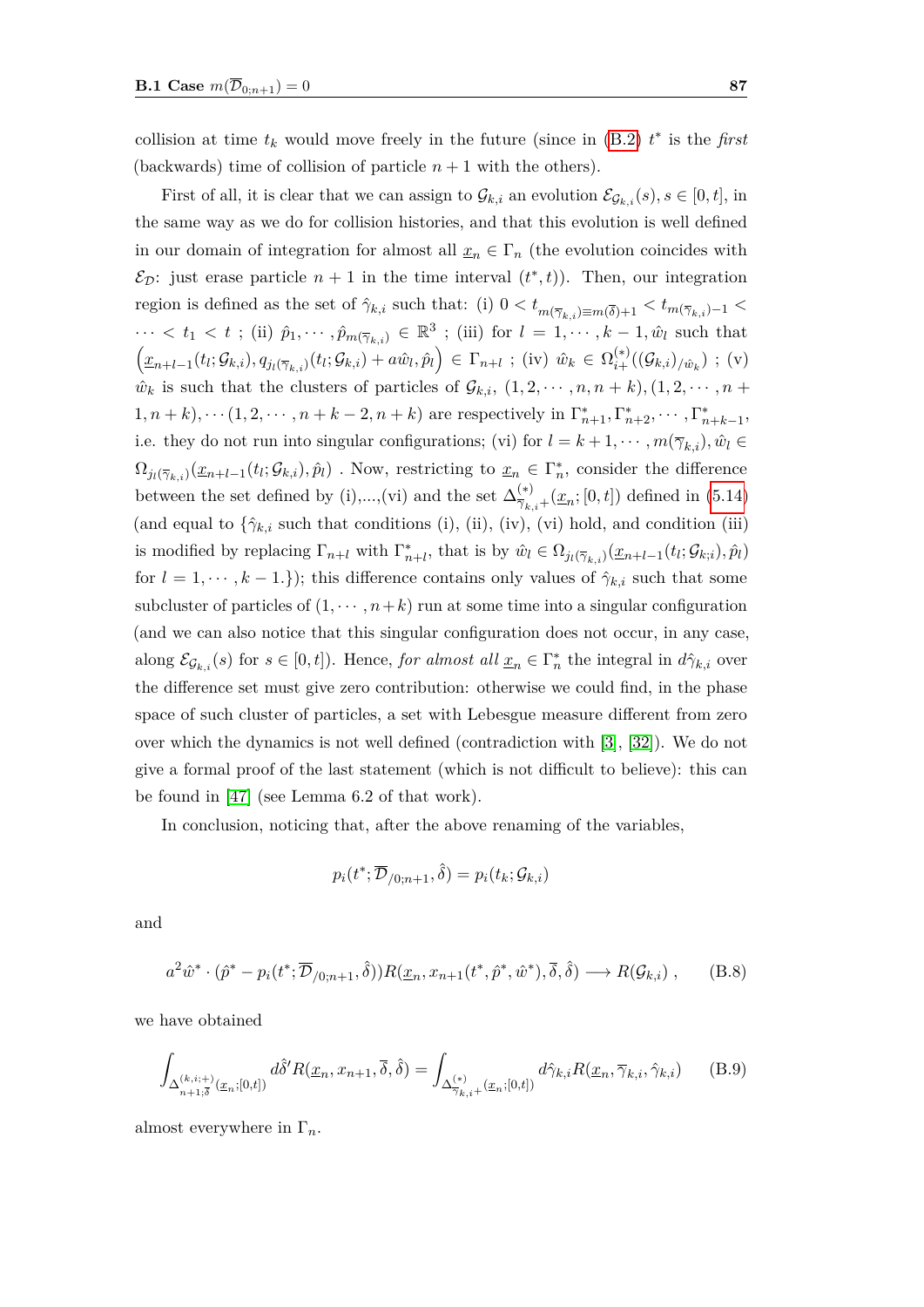Now we want to deal with the term in the first line of [\(B.3\)](#page-93-0). For almost all  $\underline{x}_n \in \Gamma_n^*$  the integration region in the term considered can be rewritten as

<span id="page-95-0"></span>
$$
\left\{\hat{\delta}^{\prime} = (x_{n+1}, \hat{\delta}) \text{ such that } (\overline{\mathcal{D}}_{/0;n+1}, \hat{\delta}) \in \Delta_{\overline{\delta}}(\underline{x}_n; [0, t]) \text{ and } (\text{B.10})\right.
$$

$$
\left(\mathcal{E}_{(\overline{\mathcal{D}}_{/0;n+1}, \hat{\delta})}(s), T_{-t+s+}^{(1)}(x_{n+1})\right) \in \Gamma_{\mathcal{N}_{(\overline{\mathcal{D}}_{/0;n+1}, \hat{\delta})}(s)+1} \,\forall s \in (0, t)\right\};
$$

in fact we can notice, as done just above, that the error term is an integral over a region of zero measure, corresponding to singular trajectories. In the region  $(B.10)$  the dependence of the integrand on the variable  $x_{n+1}$  is concentrated on the correlation function, since the particles of the evolution appearing in the definition of the set evolve independently of  $x_{n+1}$  in our assumption  $m(\overline{\mathcal{D}}_{0,n+1}) = 0$ . Explicitly,

$$
R(\underline{x}_n, x_{n+1}, \overline{\delta}, \widehat{\delta}) = W\left(\overline{\mathcal{D}}_{/0; n+1}, \widehat{\delta}\right) \rho_{n+1+m(\overline{\delta})} \left(T_{-t+}^{(1)}(x_{n+1}), \mathcal{E}_{(\overline{\mathcal{D}}_{/0; n+1}, \widehat{\delta})}(0)\right) \tag{B.11}
$$

(here we used the symmetry of the correlation functions).

Hence by making the change of variables

$$
x_{n+1} \longrightarrow x'_{n+1} = T^{(1)}_{-t+}(x_{n+1})
$$
\n(B.12)

we obtain the integration over

$$
\left\{\hat{\delta}'' = (x'_{n+1}, \hat{\delta}) \text{ such that } (\overline{\mathcal{D}}_{/0;n+1}, \hat{\delta}) \in \Delta_{\overline{\delta}}(\underline{x}_n; [0, t]) \text{ and } (\text{B.13})\right.
$$

$$
\left(\mathcal{E}_{(\overline{\mathcal{D}}_{/0;n+1},\hat{\delta})}(s), T_{s-}^{(1)}(x'_{n+1})\right) \in \Gamma_{\mathcal{N}_{(\overline{\mathcal{D}}_{/0;n+1},\hat{\delta})}(s)+1} \,\forall s \in (0, t)\right\},
$$

in  $d\hat{\delta}^{\prime\prime}$ , of the function

<span id="page-95-2"></span>
$$
W\left(\overline{\mathcal{D}}_{/0;n+1},\hat{\delta}\right)\rho_{n+1+m(\overline{\delta})}\left(x'_{n+1},\mathcal{E}_{(\overline{\mathcal{D}}_{/0;n+1},\hat{\delta})}(0)\right) \tag{B.14}
$$

We want to complete now the integral in order to obtain the function  $\rho_{n+m(\overline{\delta})}$ . This can be done extending the integration to the full set

<span id="page-95-1"></span>
$$
\left\{\hat{\delta}'' = (x'_{n+1}, \hat{\delta}) \text{ such that } (\overline{\mathcal{D}}_{/0;n+1}, \hat{\delta}) \in \Delta_{\overline{\delta}}(\underline{x}_n; [0, t])\right\}
$$
(B.15)  
and  $x'_{n+1} \in \Gamma_{n+m(\overline{\delta})}(\mathcal{E}_{(\overline{\mathcal{D}}_{/0;n+1}, \hat{\delta})}(0))\right\}.$ 

The integral in  $d\hat{\delta}''$ , over the region [\(B.15\)](#page-95-1), of function [\(B.14\)](#page-95-2) gives, after ordering the integrations,

$$
\int_{\Delta_{\overline{\delta}}(\underline{x}_{n};[0,t])} d\hat{\delta}W\left(\overline{\mathcal{D}}_{/0;n+1},\hat{\delta}\right) \int_{\Gamma_{n+m(\overline{\delta})}} (\mathcal{E}_{(\overline{\mathcal{D}}_{/0;n+1},\hat{\delta})}(0))} dx'_{n+1}
$$
\n
$$
\cdot \rho_{n+1+m(\overline{\delta})} \left(x'_{n+1}, \mathcal{E}_{(\overline{\mathcal{D}}_{/0;n+1},\hat{\delta})}(0)\right)
$$
\n
$$
= (N-n-m(\overline{\delta})) \int_{\Delta_{\overline{\delta}}(\underline{x}_{n};[0,t])} d\hat{\delta}W\left(\overline{\mathcal{D}}_{/0;n+1},\hat{\delta}\right) \rho_{n+m(\overline{\delta})} \left(\mathcal{E}_{(\overline{\mathcal{D}}_{/0;n+1},\hat{\delta})}(0)\right)
$$
\n
$$
= (N-n-m(\overline{\delta}))V(\overline{\mathcal{D}}_{/0;n+1}).
$$
\n(B.16)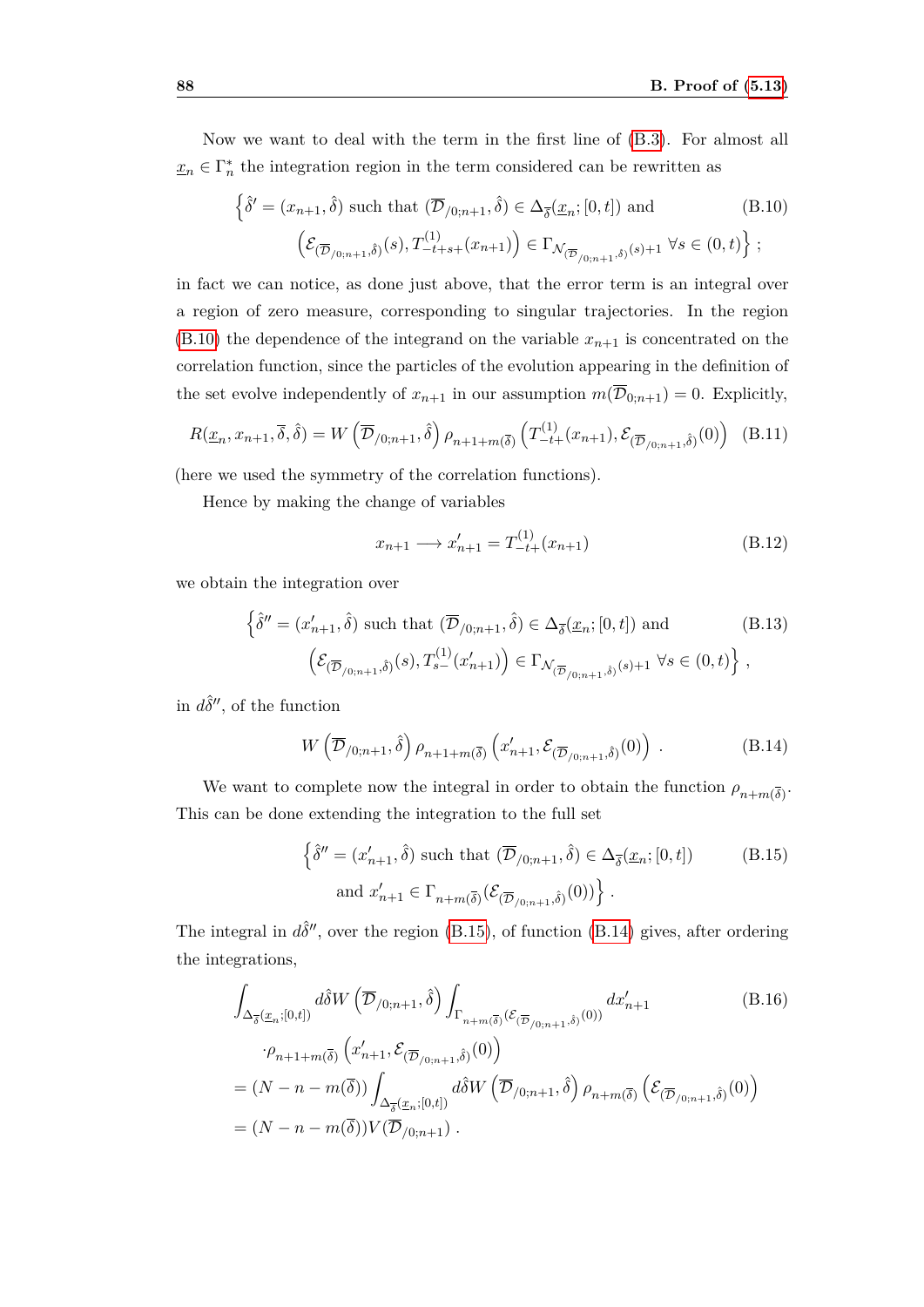Subtracting the error term, we have obtained

<span id="page-96-0"></span>
$$
\int_{\Delta_{n+1,\overline{\delta}}^{(0)}(\underline{x}_{n};[0,t])} d\hat{\delta}' R(\underline{x}_{n},x_{n+1},\overline{\delta},\hat{\delta}) = (N-n-m(\overline{\delta}))V(\overline{\mathcal{D}}_{/0;n+1})
$$
\n
$$
-\sum_{k=1}^{m(\overline{\delta})+1} \sum_{i=1}^{n+k-1} \int_{\Delta_{n+1,\overline{\delta}}^{(k,i,-)}(\underline{x}_{n};[0,t])} d\hat{\delta}'' W\left(\overline{\mathcal{D}}_{/0;n+1},\hat{\delta}\right)
$$
\n
$$
\cdot \rho_{n+1+m(\overline{\delta})} \left(x'_{n+1},\mathcal{E}_{(\overline{\mathcal{D}}_{/0;n+1},\hat{\delta})}(0)\right) \tag{B.17}
$$

for almost all  $\underline{x}_n \in \Gamma_n$ , where

<span id="page-96-1"></span>
$$
\Delta_{n+1,\overline{\delta}}^{(k,i;-)}(\underline{x}_n;[0,t]) := \left\{\hat{\delta}'' = (x'_{n+1},\hat{\delta}) \text{ such that } (\underline{x}_n,\overline{\delta},\hat{\delta}) \in \Delta_{\overline{\delta}}(\underline{x}_n;[0,t]) \text{ and}
$$

$$
\left(\mathcal{E}_{(\underline{x}_n,\overline{\delta},\hat{\delta})}(s), T_{s-}^{(1)}(x'_{n+1})\right) \in \Gamma_{\mathcal{N}_{(\underline{x}_n,\overline{\delta},\hat{\delta})}(s)+1} \,\forall s \in (0,t^*),
$$

$$
t^* \in (t_k, t_{k-1}), \text{ and } (T_{s-}^{(1)}(x'_{n+1}))_q - q_i(t^*; \underline{x}_n, \overline{\delta}, \hat{\delta}) = a\hat{w}^*,
$$

$$
|\hat{w}^*| = 1, \hat{w}^* \cdot ((T_{s-}^{(1)}(x'_{n+1}))_p - p_i(t^*; \underline{x}_n, \overline{\delta}, \hat{\delta})) < 0 \right\}.
$$
 (B.18)

In expression [\(B.17\)](#page-96-0) we have decomposed the error term in a sum of integrals, where labels *k* and *i* describe between which nodes and with which particle of  $\mathcal{E}_{(\overline{D}/0,n+1},\hat{\delta})$ occurs the first collision, moving *forward* in time, of the external particle with initial configuration  $x'_{n+1}$  at time 0. Once again to write [\(B.17\)](#page-96-0) we removed sets of zero measure (i.e. points  $x'_{n+1} \in \Gamma_1 \setminus \Gamma_1^*$ ).

We can treat the terms in the second line of  $(B.17)$  as we did for those in  $(B.3)$ . In this case we perform a change of variable

$$
x'_{n+1} \longrightarrow (t^*, \hat{p}^*, \hat{w}^*), \tag{B.19}
$$

where  $t^*, \hat{p}^*$  are the variables introduced in the definition [\(B.18\)](#page-96-1) and  $\hat{p}^* := p'_{n+1}$ . The measure transforms as  $d\hat{\delta}'' = -a^2 \hat{w}^* \cdot (\hat{p}^* - p_i(t^*; \underline{x}_n, \overline{\delta}, \hat{\delta})) dt^* d\hat{p}^* d\hat{w}^* d\hat{\delta}$ . We rename the dummy variables as  $(t_l, \hat{p}_l, \hat{w}_l) \longrightarrow (t_{l+1}, \hat{p}_{l+1}, \hat{w}_{l+1})$  for  $l = k, k+1, \dots, m(\delta)$ , and  $(t^*, \hat{p}^*, \hat{w}^*) \longrightarrow (t_k, \hat{p}_k, \hat{w}_k)$ , and we introduce the same notations of [\(B.5\)](#page-93-1), [\(B.6\)](#page-93-2), [\(B.7\)](#page-93-3). We can assign to  $\mathcal{G}_{k,i}$  an evolution  $\mathcal{E}_{\mathcal{G}_{k,i}}(s), s \in [0,t]$ , which is well defined in our domain of integration for all  $\underline{x}_n \in \Gamma_n^*$ , and that is obtained by adding to  $\mathcal{E}_{(\overline{\mathcal{D}}_{/0;n+1},\hat{\delta})}$  the free flow of  $x'_{n+1}$  in the time interval  $[0,t_k]$ ). Moreover, for almost all  $\underline{x}_n \in \Gamma_n^*$ , the domain of integration of the new variables is the set of  $\hat{\gamma}_{k,i}$  such that  $\mathcal{G}_{k,i}$  is a collision history in  $[0,t]$ , with only one additional constraint on  $\hat{w}_k$ , which implies that particle created in the incoming collision at time  $t_k$  moves freely in the past (since in [\(B.18\)](#page-96-1) *t* ∗ is the *first* (forward) time of collision of the particle starting in  $x'_{n+1}$  with one of the others); this is so by forgetting, as usual, the zero measure sets in which some cluster of particles of  $\mathcal{G}_{k,i}$  run at some time into a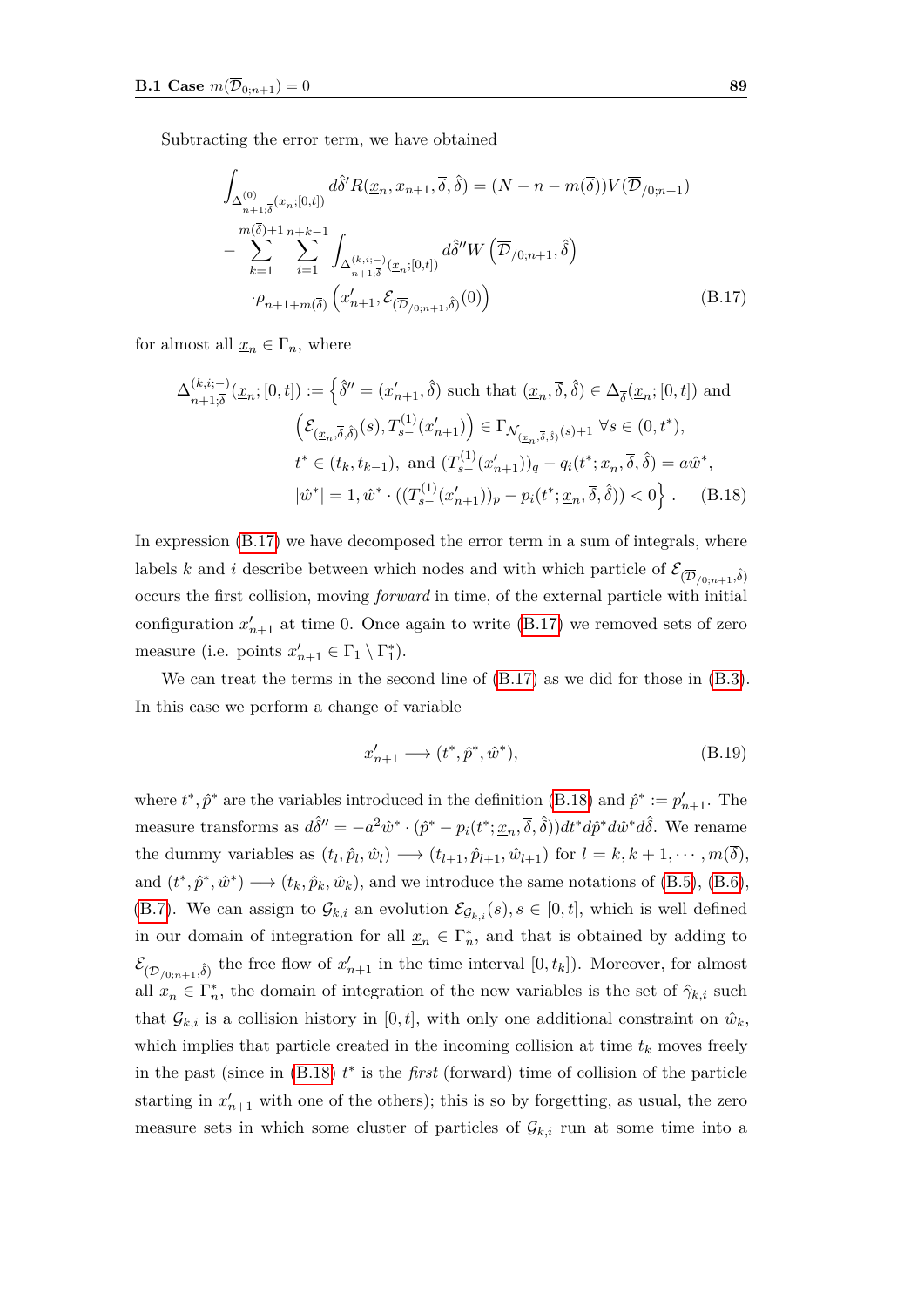singular configuration. This means that, making use of the definitions  $(5.14)$ ,  $(5.9)$ , and rewriting the integrand with the notations introduced,

$$
-\int_{\Delta_{n+1;\tilde{\delta}}^{(k,i;-)}(\underline{x}_{n};[0,t])} d\hat{\delta}'' W\left(\overline{\mathcal{D}}_{/0;n+1},\hat{\delta}\right) \rho_{n+1+m(\overline{\delta})} \left(x'_{n+1},\mathcal{E}_{(\overline{\mathcal{D}}_{/0;n+1},\hat{\delta})}(0)\right)
$$
  

$$
= + \int_{\Delta_{\overline{\gamma}_{k,i}-(\underline{x}_{n};[0,t])}} d\hat{\gamma}_{k,i} R(\underline{x}_{n},\overline{\gamma}_{k,i},\hat{\gamma}_{k,i})
$$
(B.20)

almost everywhere in Γ*n*.

This last equation, together with [\(B.17\)](#page-96-0), [\(B.3\)](#page-93-0) and [\(B.9\)](#page-94-0), gives [\(5.13\)](#page-50-0).

#### **B.2** Case  $m(\overline{\mathcal{D}}_{0:n+1}) > 0$

Let us consider a tree  $\overline{\mathcal{D}} \in \overline{\Delta}(\underline{x}_{n+1};[0,t]), \overline{\mathcal{D}} = (\underline{x}_{n+1},\overline{\delta})$ , with  $m(\overline{\mathcal{D}}_{0:n+1}) > 0$ . This case is very similar to the previous one and it is discussed essentially in the same way, with the only difference that the role played by time  $t_{m(\delta)+1} \equiv 0$  is now played by  $t_{l^*(\overline{\delta})} \equiv t_{q_1^{(n+1)}(\overline{\delta})}$  – see [\(5.6\)](#page-47-2), [\(5.7\)](#page-47-1) (through all this section  $l^*$  and  $q^{(n+1)}$  will indicate the values associated to  $\bar{\delta}$  defined by [\(5.6\)](#page-47-2) and [\(5.7\)](#page-47-1)).

In particular, the analysis from [\(B.1\)](#page-92-1) to [\(B.9\)](#page-94-0) is exactly the same once we restrict to  $l^*$  the sum over  $k$  in  $(B.3)$ , and substitute  $(B.6)$  with

<span id="page-97-1"></span>
$$
\overline{\mathcal{G}}_{k,i} = (\underline{x}_n, \overline{\gamma}_{k,i}) := \overline{\mathcal{D}}_{/0;n+1} \circ_{k,\underline{q}_+^{(n+1)};i} \overline{\mathcal{D}}_{0;n+1} \in \overline{\Delta}(\underline{x}_n; [0,t]) .
$$
 (B.21)

Hence we have again

(∗)

<span id="page-97-0"></span>
$$
I(\overline{\mathcal{D}}) = \int_{\Delta_{n+1,\overline{\delta}}^{(0)}(\underline{x}_n;[0,t])} d\hat{\delta}' R(\underline{x}_n, x_{n+1}, \overline{\delta}, \hat{\delta})
$$
(B.22)  
+ 
$$
\sum_{k=1}^{l^*} \sum_{i=1}^{n+k-1} \int_{\Delta_{\overline{\gamma}_{k,i}+}^{(*)}(\underline{x}_n;[0,t])} d\hat{\gamma}_{k,i} R(\underline{x}_n, \overline{\gamma}_{k,i}, \hat{\gamma}_{k,i})
$$

almost everywhere in  $\Gamma_n$ . Of course now  $\overline{\mathcal{D}}_{/0:n+1} \neq (\underline{x}_n, \overline{\delta})$ , and  $\overline{\mathcal{D}}_{0:n+1} \neq \overline{\mathcal{T}}$ , but they have a more complicated structure depending on the labels attached to the nodes on the root line of the tree  $\overline{\mathcal{D}}$ .

Call  $\mathcal{D}_{+}^{(*)}$  the collection of variables obtained from the collision history  $\mathcal{D} =$  $(x_n, x_{n+1}, \overline{\delta}, \hat{\delta})$  by *depriving* it of  $x_{n+1}$  and of the variables associated to the nodes with ordering number larger than  $l^* - 1$ , and substituting  $m(\overline{\delta})$  with  $l^* - 1$ . With the usual notations  $(Eq. (3.3)$  $(Eq. (3.3)$  and  $(5.10)$ ,

$$
\mathcal{D}_{+}^{(*)} = (\underline{x}_n, l^* - 1, j_1, \cdots, j_{l^* - 1}, t_1, \cdots, t_{l^* - 1}, \hat{p}_1, \cdots, \hat{p}_{l^* - 1}, \hat{w}_1, \cdots, \hat{w}_{l^* - 1})
$$
\n(B.23)

Then, for almost all  $\underline{x}_{n+1} \in \Gamma_{n+1}$  such that  $\mathcal{D} \in \Delta_{n+1}^{(0)}$  $_{n+1;\overline{\delta}}^{(0)}(\underline{x}_n;[0,t]),$  it is also  $\mathcal{D}_+^{(*)}$  ∈  $\Delta(\underline{x}_n; [t_{l^*}, t])$ : that is the same collision history restricted to the time interval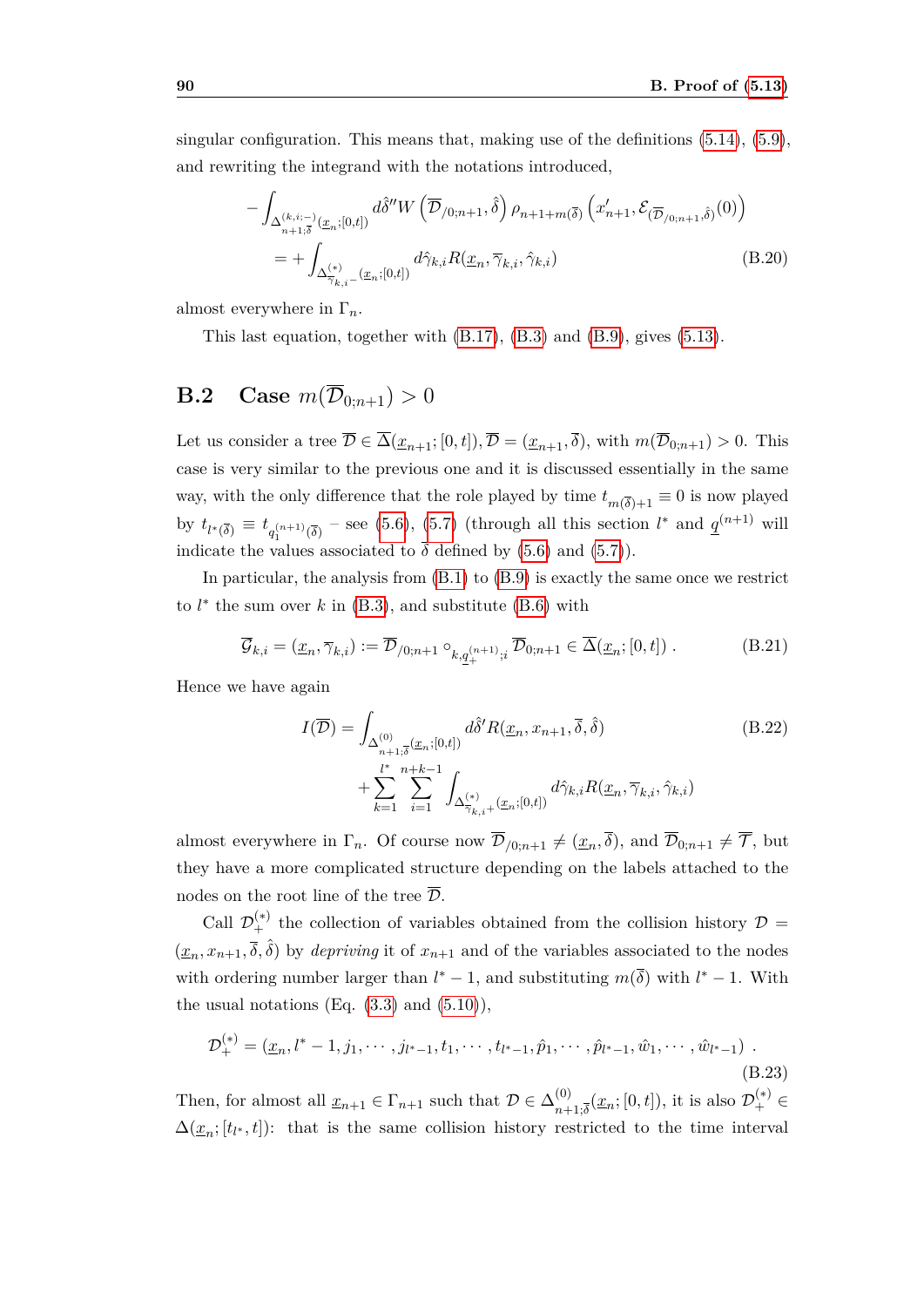$(t_{l^*}, t]$ , and deprived of particle  $n + 1$ . For these values of  $\underline{x}_{n+1}$ , putting  $x'_{n+1} =$  $T_{-t+t_{l^*}+}(x_{n+1})$ , we may define also a collision history with time span  $[0, t_{l^*}]$  by

$$
\mathcal{D}_{-}^{(*)} = \left( \mathcal{E}_{\mathcal{D}_{+}^{(*)}}(t_{l^{*}}), x'_{n+1}, q'_{n+1} + a\hat{w}_{l^{*}}, \hat{p}_{l^{*}}, m(\bar{\delta}) - l^{*}, \right. \tag{B.24}
$$
\n
$$
j_{l^{*}+1}, \cdots, j_{m(\bar{\delta})}, t_{l^{*}+1}, \cdots, t_{m(\bar{\delta})}, \hat{p}_{l^{*}+1}, \cdots, \hat{p}_{m(\bar{\delta})}, \hat{w}_{l^{*}+1}, \cdots, \hat{w}_{m(\bar{\delta})} \right).
$$

This will belong to  $\Delta_{\mathcal{N}_{\mathcal{D}_{+}^{(*)}(t_{l^*})}+2}(\mathcal{E}_{\mathcal{D}_{+}^{(*)}}(t_{l^*}), x'_{n+1}, q'_{n+1} + a\hat{w}_{l^*}, \hat{p}_{l^*}; [0, t_{l^*}]).$ 

We can rewrite the integration region on the first line of  $(B.22)$  as the set of values of  $\hat{\delta}'$  such that  $x_{n+1}(s;\mathcal{D}) = T_{-t+s+}^{(1)}(x_{n+1}) \,\forall s \in (t_{l^*},t), \,\mathcal{D}_+^{(*)} \in \Delta(\underline{x}_n;[t_{l^*},t])$  and  $\mathcal{D}_{-}^{(*)} \in \Delta_{\mathcal{N}_{\mathcal{D}_{+}^{(*)}(t_{l^*})}+2}(\mathcal{E}_{\mathcal{D}_{+}^{(*)}}(t_{l^*}),x_{n+1}',q_{n+1}'+a\hat{w}_{l^*},\hat{p}_{l^*};[0,t_{l^*}])$  (we are just discarding a zero measure set for almost all  $\underline{x}_n \in \Gamma_n$ ). After that, we perform the change of variables

$$
x_{n+1} \longrightarrow x'_{n+1} = T^{(1)}_{-t+t_{l^*}+}(x_{n+1}) . \tag{B.25}
$$

We obtain

<span id="page-98-0"></span>
$$
\int_{\Delta_{n+1,\overline{\delta}}^{(0)}(x_n;[0,t])} d\hat{\delta}' R(\underline{x}_n, x_{n+1}, \overline{\delta}, \hat{\delta})
$$
\n
$$
= \int_{\mathcal{A}} d\hat{\delta}'' \left( \prod_{r=1}^{l^* - 1} W_r(\mathcal{D}_+^{(*)}) \right) a^2 \hat{w}_{l^*} \cdot (\hat{p}_{l^*} - p'_{n+1}) R(\mathcal{D}_-^{(*)}),
$$
\n(B.26)

where  $A$  is a short notation for

$$
\mathcal{A} := \left\{ \hat{\delta}'' = (x'_{n+1}, \hat{\delta}) \text{ such that } \mathcal{D}_{+}^{(*)} \in \Delta(\underline{x}_{n}; [t_{l^*}, t]) ,\right\}
$$
\n
$$
\mathcal{D}_{-}^{(*)} \in \Delta_{\mathcal{N}_{\mathcal{D}_{+}^{(*)}(t_{l^*})} + 2}(\mathcal{E}_{\mathcal{D}_{+}^{(*)}}(t_{l^*}), x'_{n+1}, q'_{n+1} + a\hat{w}_{l^*}, \hat{p}_{l^*}; [0, t_{l^*}]) ,\right\}
$$
\n
$$
\text{and } \left( \mathcal{E}_{\mathcal{D}_{+}^{(*)}}(s), T_{-t_{l^*}+s-}^{(1)}(x'_{n+1}) \right) \in \Gamma_{\mathcal{N}_{\mathcal{D}_{+}^{(*)}}(s)+1} \ \forall s \in (t_{l^*}, t) \right\} .
$$

Observe that the values of  $\hat{w}_{l^*}, \hat{p}_{l^*}$  in  $\hat{\delta}$  associated to the particle colliding, at time  $t_{l^*}$ , with the one in  $x'_{n+1}$  in the evolution  $\mathcal{D}_{-}^{(*)}$ , describe both outgoing and ingoing collisions: we will strongly use this fact at the end of the proof.

Extend now the integral to the integration region

$$
\mathcal{B} := \left\{ \hat{\delta}'' = (x'_{n+1}, \hat{\delta}) \text{ such that } \mathcal{D}_+^{(*)} \in \Delta(\underline{x}_n; [t_{l^*}, t]) ,\right\}
$$
\n
$$
\mathcal{D}_-^{(*)} \in \Delta_{\mathcal{N}_{\mathcal{D}_+^{(*)}(t_{l^*})} + 2}(\mathcal{E}_{\mathcal{D}_+^{(*)}(t_{l^*})}, x'_{n+1}, q'_{n+1} + a\hat{w}_{l^*}, \hat{p}_{l^*}; [0, t_{l^*}]) \right\},
$$
\n(B.28)

and notice that the error term is an integral over the set of variables such that, for some  $1 \leq k \leq l^*, 1 \leq i \leq n+k-1, t^* \in (t_k, t_{k-1}), \hat{w}^* \in S^1$ , it occurs that

$$
\left(\mathcal{E}_{\mathcal{D}_{+}^{(*)}}(s), T_{-t_{l^{*}}+s-}^{(1)}(x'_{n+1})\right) \in \Gamma_{\mathcal{N}_{\mathcal{D}_{+}^{(*)}}(s)+1}
$$
\n(B.29)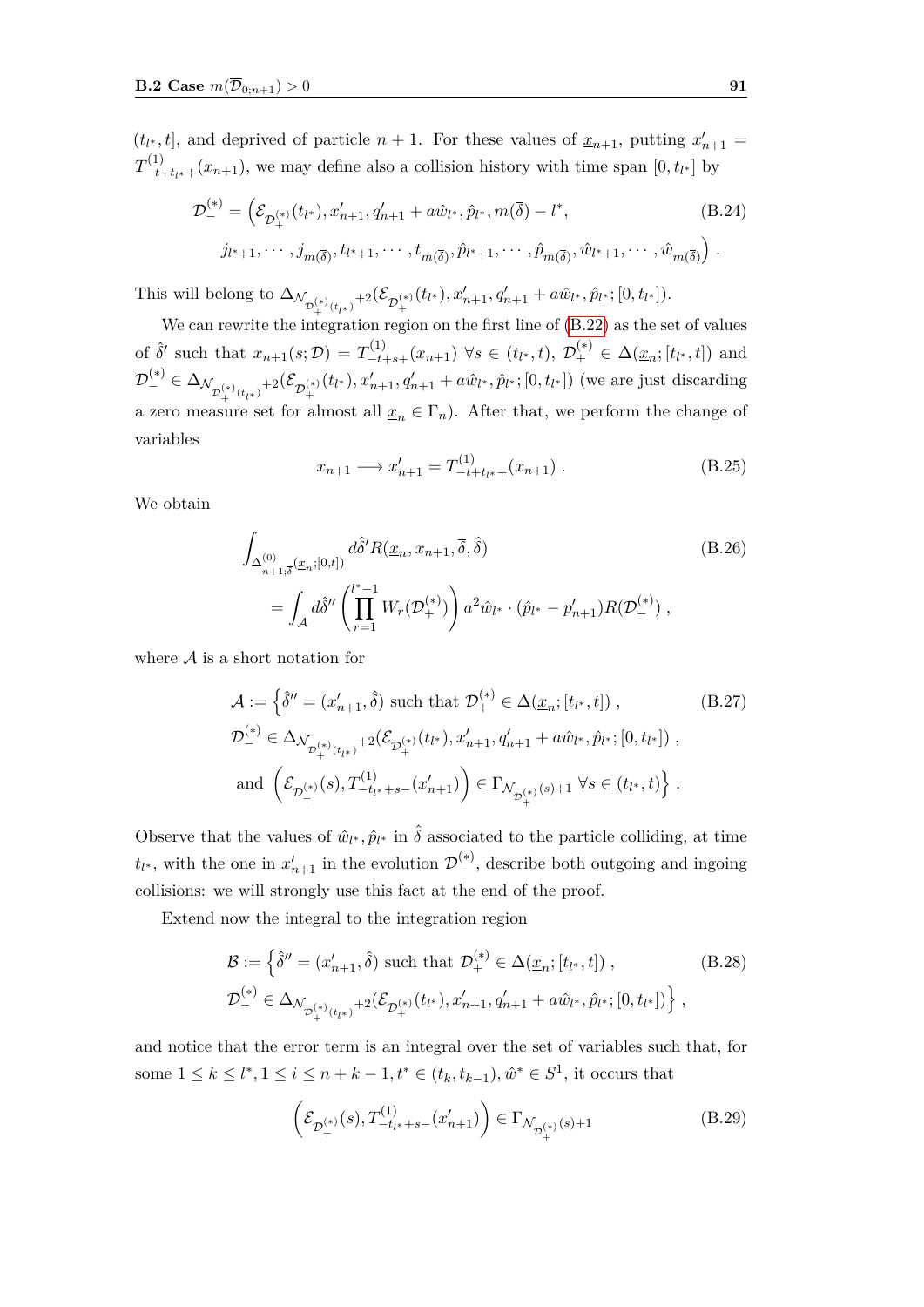for all  $s \in (t_{l^*}, t^*)$ , and

$$
(T_{-t_{l^*}+t^*}^{(1)} - (x'_{n+1}))_q - q_i(t^*; \mathcal{D}_+^{(*)}) = a\hat{w}^*,
$$
  
\n
$$
\hat{w}^* \cdot \left( (T_{-t_{l^*}+t^*}^{(1)} - (x'_{n+1}))_p - p_i(t^*; \mathcal{D}_+^{(*)}) \right) \neq 0 \quad \text{(hence } < 0)
$$
\n(B.30)

(particle *i* is now identified ordering, in the usual way, the particles of  $\mathcal{D}_{+}^{(*)} \in$  $\Delta(\underline{x}_n; [t_{l^*}, t]).$ 

Then in  $\mathcal{B} \setminus \mathcal{A}$ , calling  $\hat{p}^* = (T_{-t}^{(1)})$  $\left[ -t_{t*}^{(1)}(x_{n+1}) \right]$ , we can associate to  $x'_{n+1}$  the triple  $(t^*, \hat{p}^*, \hat{w}^*)$ . Adding to  $\hat{\delta}$  the triple  $(t^*, \hat{p}^*, \hat{w}^*)$  and renaming the variables as explained before [\(B.5\)](#page-93-1), we obtain a collection  $\hat{\gamma}_{k,i}$  defined as in (B.5). This, together with [\(B.7\)](#page-93-3) and [\(B.21\)](#page-97-1), defines a collision history associated to the tree  $\bar{G}_{k,i}$ , as soon as the corresponding clusters of particles do not run into a singular configuration. Clearly, in this case it must be  $\mathcal{G}_{k,i} \in \Delta_{\overline{\gamma}_{k,i} -}}^{(*)}(\underline{x}_n; [0, t])$ . Moreover,  $d\hat{\delta}'' = -a^2 \hat{w}_k \cdot (\hat{p}_k - p_i(t_k; \mathcal{G}_{k,i})) d\hat{\gamma}_{k,i}$  (where  $t_k, \hat{p}_k, \hat{w}_k$  are now the elements in  $\mathcal{G}_{k,i}$ ). By performing this change of variables and erasing sets of zero measure, we see that Eq. [\(B.26\)](#page-98-0) becomes

<span id="page-99-0"></span>
$$
\int_{\Delta_{n+1,\overline{\delta}}^{(0)}(\underline{x}_{n};[0,t])} d\hat{\delta}' R(\underline{x}_{n},x_{n+1},\overline{\delta},\hat{\delta}) = \int_{\mathcal{B}} d\hat{\delta}'' \left( \prod_{r=1}^{l^{*}-1} W_{r}(\mathcal{D}_{+}^{(*)}) \right) \quad (B.31)
$$

$$
\cdot a^{2} \hat{w}_{l^{*}} \cdot (\hat{p}_{l^{*}} - p'_{n+1}) R(\mathcal{D}_{-}^{(*)})
$$

$$
- \sum_{k=1}^{l^{*}(\overline{\delta})} \sum_{i=1}^{n+k-1} \int_{\Delta_{\overline{\gamma}_{k,i}}^{(*)}(\underline{x}_{n};[0,t])} d\hat{\gamma}_{k,i} R(\underline{x}_{n}, \overline{\gamma}_{k,i}, \hat{\gamma}_{k,i})
$$

for almost all  $\underline{x}_n \in \Gamma_n$ .

Furthermore, the first term in the right hand side of the above equation is *equal to zero* for almost every  $\underline{x}_n \in \Gamma_n$ . In fact, there exists an involution that associates to each element  $\hat{\delta}''_1$  of  $\mathcal B$  another element  $\hat{\delta}''_2$  of the same set in such a way that the corresponding values of the integrand function have the same modulus and opposite sign. This involution is given by the collision rule applied to the two particles colliding at time  $t_{l^*}$  in  $\mathcal{D}_{-}^{(*)}$ , as explained in what follows.

Given  $\hat{\delta}''_1 = (y_1, \hat{\delta}_1), y_1 = ((y_1)_q, (y_1)_p),$ 

$$
\hat{\delta}_1 = (t_1, \cdots, t_{l^*}, \cdots, t_{m(\overline{\delta})}, \hat{p}_1, \cdots, \hat{p}_{l^*}, \cdots, \hat{p}_{m(\overline{\delta})}, \hat{w}_1, \cdots, \hat{w}_{l^*}, \cdots, \hat{w}_{m(\overline{\delta})}),
$$
\n(B.32)

by definition of  $\mathcal{D}_{-}^{(*)}$  it follows that in its starting time  $t_{l^*}$  we have always a particle in the configuration  $((y_1)_q + a\hat{w}_{l^*}, \hat{p}_{l^*})$ . We put  $\hat{\delta}''_2 = (y_2, \hat{\delta}_2)$  with  $(y_2)_q = (y_1)_q$ ,  $(y_2)_p = (y_1)_p + \hat{w}_{l^*}[\hat{w}_{l^*} \cdot (\hat{p}_{l^*} - (y_1)_p)],$  and  $\hat{\delta}_2$  equal to  $\hat{\delta}_1$  except for the component  $\hat{p}_{l^*}$  which is replaced by  $\hat{p}'_{l^*} = \hat{p}_{l^*} - \hat{w}_{l^*}[\hat{w}_{l^*} \cdot (\hat{p}_{l^*} - (y_1)_p)].$  The element  $\hat{\delta}''_2$  will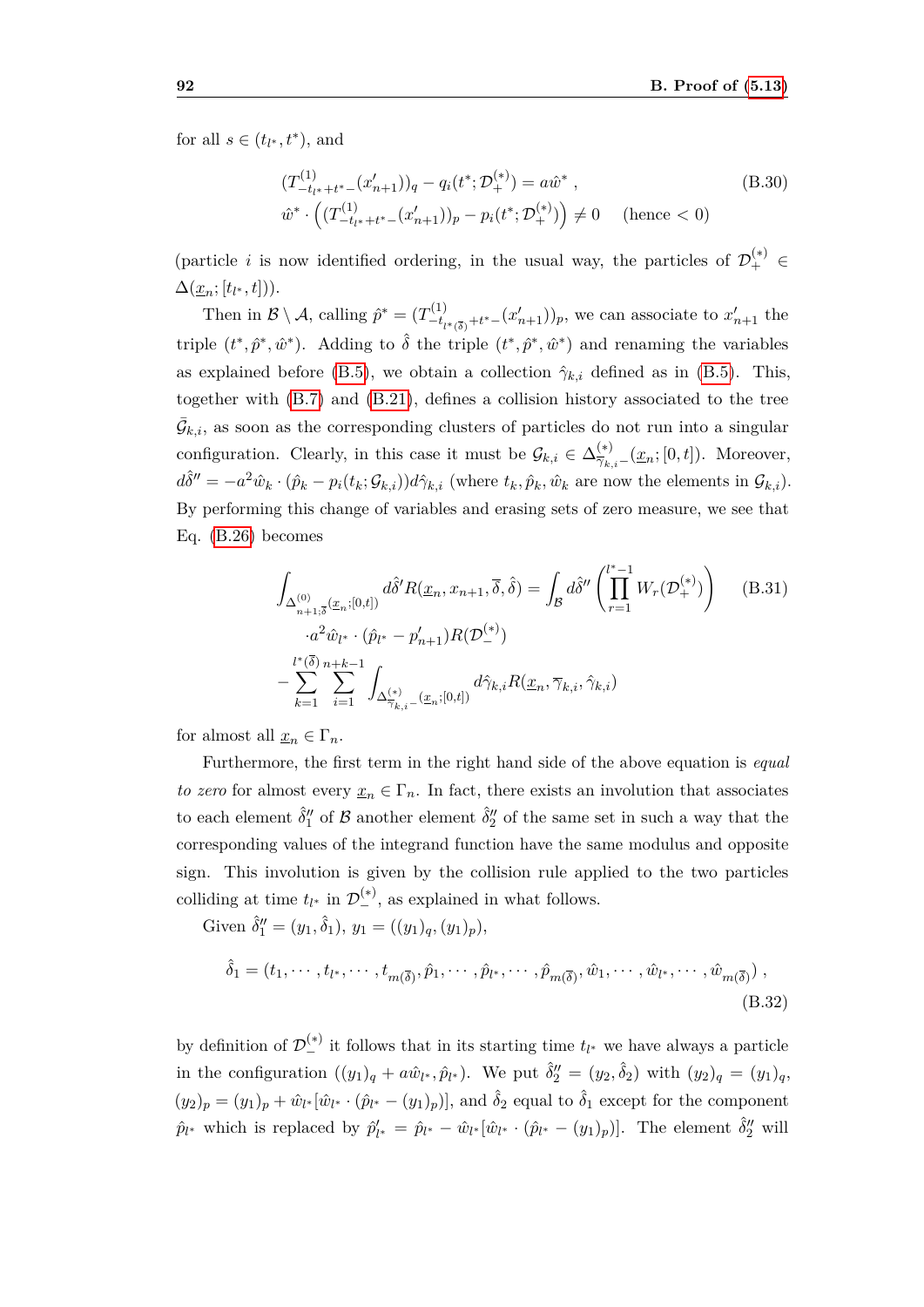belong to  $\beta$ . Looking at the integrand function, notice that the transformation  $\hat{\delta}''_1 \longrightarrow \hat{\delta}''_2$  leaves unchanged the value of  $R(\mathcal{D}_{-}^{(*)})$ , as well as the value of the functions  $W_r(\mathcal{D}_+^{(*)})$  for all  $1 \le r \le l^* - 1$ , but transforms  $a^2 \hat{w}_{l^*} \cdot (\hat{p}_{l^*} - (y_1)_p)$  into  $a^2 \hat{w}_{l^*} \cdot (\hat{p}'_{l^*} - (y_2)_p) = -a^2 \hat{w}_{l^*} \cdot (\hat{p}_{l^*} - (y_1)_p)$ . Hence the integrand function changes its sign.

Hence, equations [\(B.22\)](#page-97-0) and [\(B.31\)](#page-99-0) give the result.  $\Box$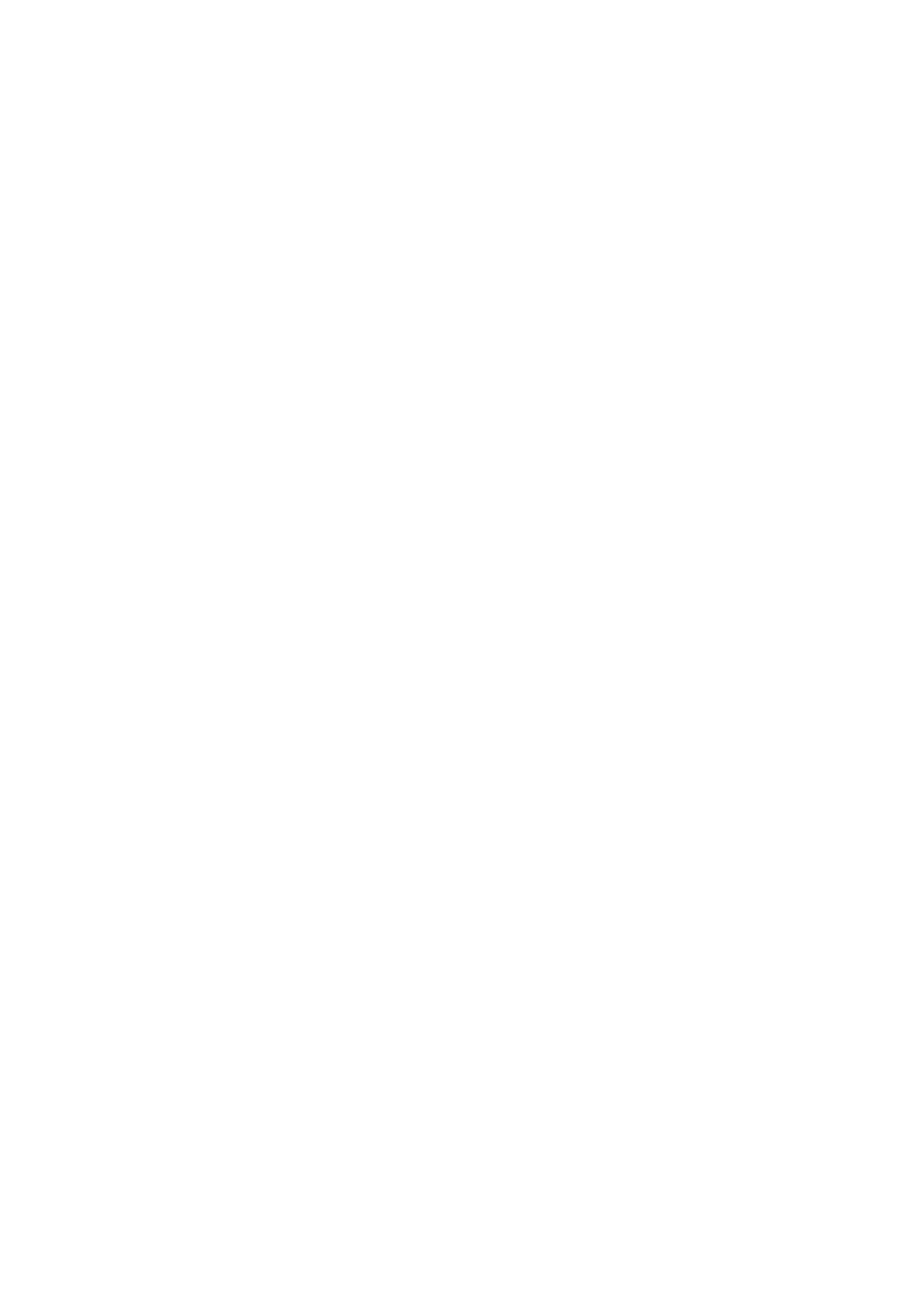## **Appendix C**

## **Proof of Lemma [5.2.1](#page-52-0)**

Fix  $\underline{x}_n \in \Gamma_n^*$ , and look at elements  $\hat{\gamma}_{k,i} \in \Delta_{\overline{\gamma}_{k,i}}(\underline{x}_n;[0,t]) \setminus \Delta_{\overline{\gamma}_k}^{(*)}$  $\frac{f^{*}}{\gamma_{k,i}}(\underline{x}_n;[0,t])$ . By definition  $(5.9)$  and using the notations  $(B.5)$  and  $(B.7)$ , we have two cases:

1.  $\hat{w}_k \in \Omega_{j_k(\overline{\gamma}_{k,i})+}(\underline{x}_{n+k-1}(t_k;\mathcal{G}_{k,i}),\hat{p}_k)$ , and there exists  $1 \leq k' \leq k$  and  $1 \leq i' \leq k$ *n* + *k*<sup> $′$ </sup> − 1 such that for some time  $t^*$  ∈  $(t_{k'}, t_{k'-1}), \hat{w}^*$  ∈  $S^2$ , it is

$$
\left(\mathcal{E}_{\mathcal{G}_{k,i}}(s), T_{-t_k+s-}^{(1)} \left(q_{j_k(\overline{\gamma}_{k,i})}(t_k; \mathcal{G}_{k,i}) + a\hat{w}_k, \hat{p}_k\right)\right) \in \Gamma_{\mathcal{N}_{\mathcal{G}_{k,i}}(s)+1} \,\forall s \in (t_k, t^*) ,
$$
\n
$$
\left(T_{-t_k+t^* - (q_{j_k(\overline{\gamma}_{k,i})}(t_k; \mathcal{G}_{k,i}) + a\hat{w}_k, \hat{p}_k)\right)_q - q_{i'}(t^*; \mathcal{G}_{k,i}) = a\hat{w}^* ,
$$
\n
$$
\hat{w}^* \cdot \left(\left(T_{-t_k+t^* - (q_{j_k(\overline{\gamma}_{k,i})}(t_k; \mathcal{G}_{k,i}) + a\hat{w}_k, \hat{p}_k)\right)_p - p_{i'}(t^*; \mathcal{G}_{k,i})\right) < 0 ; \quad \text{(C.1)}
$$

2.  $\hat{w}_k$  ∈  $\Omega_{j_k(\overline{\gamma}_{k,i})-}(\underline{x}_{n+k-1}(t_k;\mathcal{G}_{k,i}),\hat{p}_k)$ , and there exists  $k+1 \leq k' \leq l^*$  and  $1 \le i' \le n + k' - 1$  such that for some time  $t^* \in (t_{k'}, t_{k'-1}), \hat{w}^* \in S^2$ , it is

$$
\left( (\mathcal{E}_{\mathcal{G}_{k,i}})_{/k}(s), T_{-t_{k}+s+}^{(1)} \left( q_{j_{k}(\overline{\gamma}_{k,i})}(t_{k}; \mathcal{G}_{k,i}) + a\hat{w}_{k}, \hat{p}_{k} \right) \right) \in \Gamma_{\mathcal{N}_{\mathcal{G}_{k,i}}(s)} \forall s \in (t^{*}, t_{k}),
$$
\n
$$
\left( T_{-t_{k}+t^{*}+}(q_{j_{k}(\overline{\gamma}_{k,i})}(t_{k}; \mathcal{G}_{k,i}) + a\hat{w}_{k}, \hat{p}_{k}) \right)_{q} - q_{i'}(t^{*}; \mathcal{G}_{k,i}) = a\hat{w}^{*},
$$
\n
$$
\hat{w}^{*} \cdot \left( \left( T_{-t_{k}+t^{*}+}(q_{j_{k}(\overline{\gamma}_{k,i})}(t_{k}; \mathcal{G}_{k,i}) + a\hat{w}_{k}, \hat{p}_{k}) \right)_{p} - p_{i'}(t^{*}; \mathcal{G}_{k,i}) \right) > 0.
$$
\n(C.2)

Denote  $\mathcal{R}_+$  and  $\mathcal{R}_-$  the sets of triples  $(k, i, \hat{\gamma}_{k,i})$  with  $1 \leq k \leq l^*, 1 \leq i \leq n+k-1$ , and  $\hat{\gamma}_{k,i} \in \Delta_{\overline{\gamma}_{k,i}}(\underline{x}_n;[0,t]) \setminus \Delta_{\overline{\gamma}_k}^{(*)}$  $\frac{\partial}{\partial \gamma_{k,i}}(\underline{x}_n;[0,t])$  satisfying respectively property 1 and property 2 of the list above. Introduce a measure  $d\varrho$  over  $\mathcal{R}_+ \cup \mathcal{R}_-$  as the counting measure with respect to  $k, i$  and the Lebesgue measure with respect to  $\hat{\gamma}_{k,i}$ , and rewrite the left hand side of [\(5.15\)](#page-52-1) in the short notation

<span id="page-102-0"></span>
$$
\int_{\mathcal{R}_+} d\varrho R(\underline{x}_n, \overline{\gamma}_{k,i}, \hat{\gamma}_{k,i}) + \int_{\mathcal{R}_-} d\varrho R(\underline{x}_n, \overline{\gamma}_{k,i}, \hat{\gamma}_{k,i}) . \tag{C.3}
$$

We may define a transformation *J* over almost all  $\mathcal{R}_+$  as

$$
J(k, i, \hat{\gamma}_{k,i}) = (k', i', \hat{\eta}_{k',i'}) ,
$$
\n(C.4)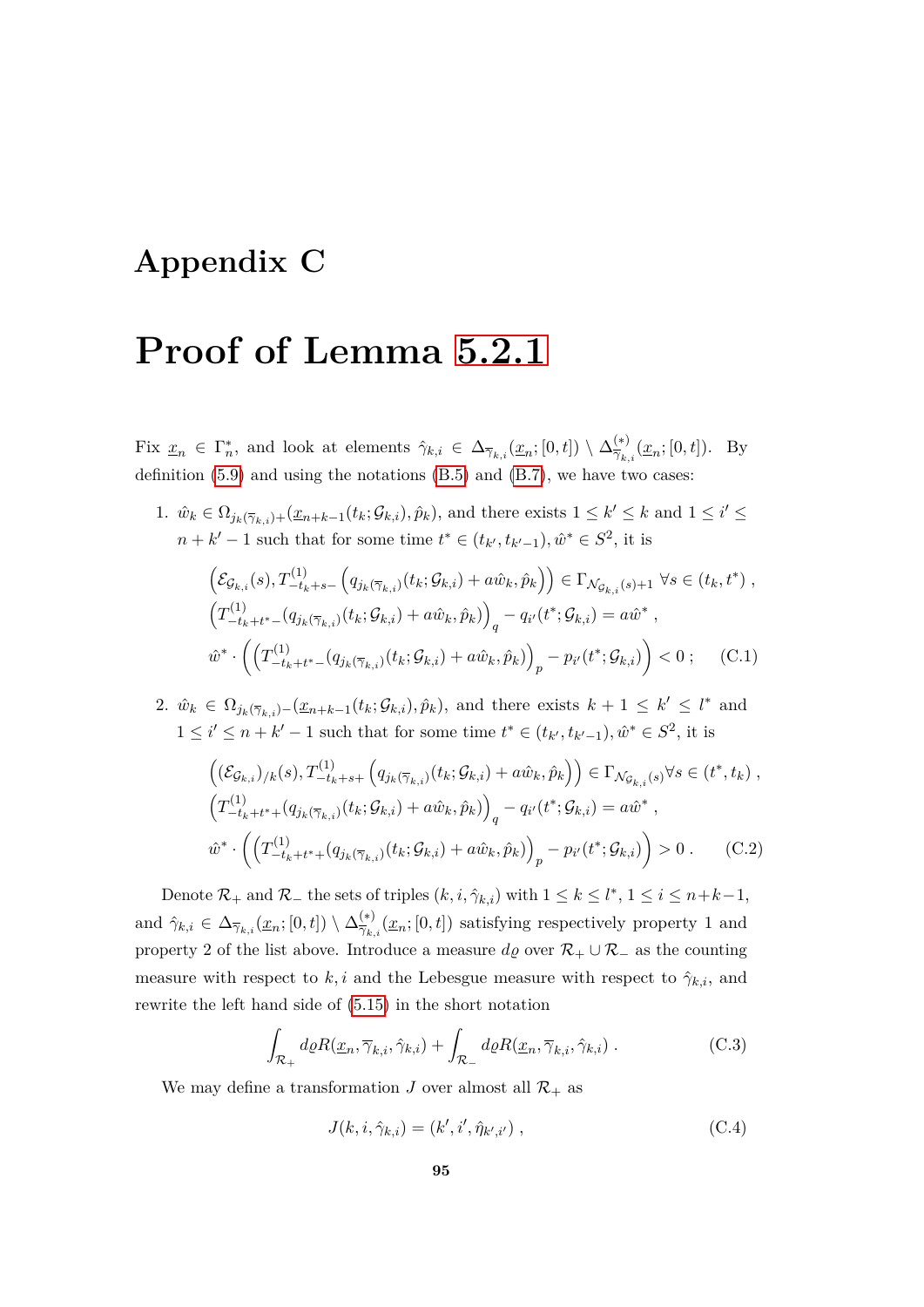where  $k', i'$  are defined in point 1 of the list above, and

$$
\hat{\eta}_{k',i'} = (t'_1, \cdots, t'_{m(\overline{\gamma}_{k,i})}, \hat{p}'_1, \cdots, \hat{p}'_{m(\overline{\gamma}_{k,i})}, \hat{w}'_1, \cdots, \hat{w}'_{m(\overline{\gamma}_{k,i})})
$$
(C.5)

is constructed from the collection of variables  $\hat{\gamma}_{k,i}$ , substituting the elements  $(t_k, \hat{w}_k)$ with  $(t^*, \hat{w}^*)$  (defined in point 1 of the list above), and reordering the components to obtain the usual decreasing sequence of times. Notice that  $(\underline{x}_n, \overline{\gamma}_{k',i'})$  is the tree that is obtained from  $\overline{\gamma}_{k,i}$  pruning the subtree generated in the *k*−th node and reattaching it to the line representing particle  $i'$ , in such a way that a new node with ordering number  $k'$  is created, and that all the other nodes maintain the same mutual ordering. Then, it is clear that  $\hat{\eta}_{k',i'}$  is in  $\Delta_{\overline{\gamma}_{k',i'}}(\underline{x}_n;[0,t])$  as soon as all the clusters of particles associated to it do not run into singular configurations for all times. This is true for almost all  $\hat{\gamma}_{k,i}$ , at least for almost every  $\underline{x}_n \in \Gamma_n^*$ . Moreover in this case, by construction,  $\hat{\eta}_{k',i'}$  is in  $\Delta_{\overline{\gamma}_{k',i'}}(\underline{x}_n;[0,t]) \setminus \Delta_{\overline{\gamma}_{k'}}^{(*)}$  $\frac{f^{*}}{\gamma_{k',i'}}(\underline{x}_n;[0,t]),$  and it satisfies property 2 in the list above, i.e.  $(k', i', \hat{\eta}_{k', i'})$  is in  $\mathcal{R}_-$ . Hence

$$
J: \mathcal{R}_+^* \longrightarrow \mathcal{R}_-\tag{C.6}
$$

where  $\mathcal{R}_+^* \subset \mathcal{R}_+$  and  $\mathcal{R}_+ \setminus \mathcal{R}_+^*$  has zero measure (for almost all  $\underline{x}_n \in \Gamma_n^*$ ). Furthermore, the inverse function  $J^{-1}$  is defined over almost all  $\mathcal{R}_-$  in a natural way. In particular,  $\mathcal{R}^*_- = J(\mathcal{R}^*_+) \subset \mathcal{R}_-, \mathcal{R}_-\setminus \mathcal{R}^*_-$  being a zero measure subset.

After substituting  $\mathcal{R}_+$  and  $\mathcal{R}_-$  in [\(C.3\)](#page-102-0) with  $\mathcal{R}_+^*$  and  $\mathcal{R}_-^*$ , we perform the change of variables  $(k, i, \hat{\gamma}_{k,i}) \longrightarrow J(k, i, \hat{\gamma}_{k,i})$  in the first integral. The function

$$
\prod_{\substack{r=1\\r\neq k}}^{m(\overline{\gamma}_{k,i})} W_r(\mathcal{G}_{k,i}) \rho_{n+m(\overline{\gamma}_{k,i})}(\underline{x}_{n+m(\overline{\gamma}_{k,i})}(\mathcal{G}_{k,i})) \tag{C.7}
$$

is invariant under this transformation, while the measure transforms as

$$
d\hat{\gamma}_{k,i}W_k(\underline{x}_n, \overline{\gamma}_{k,i}, \hat{\gamma}_{k,i}) = -d\hat{\eta}_{k',i'}W_{k'}(\underline{x}_n, \overline{\gamma}_{k',i'}, d\hat{\eta}_{k',i'}) . \tag{C.8}
$$

Therefore, the two terms in formula  $(C.3)$  cancel each other.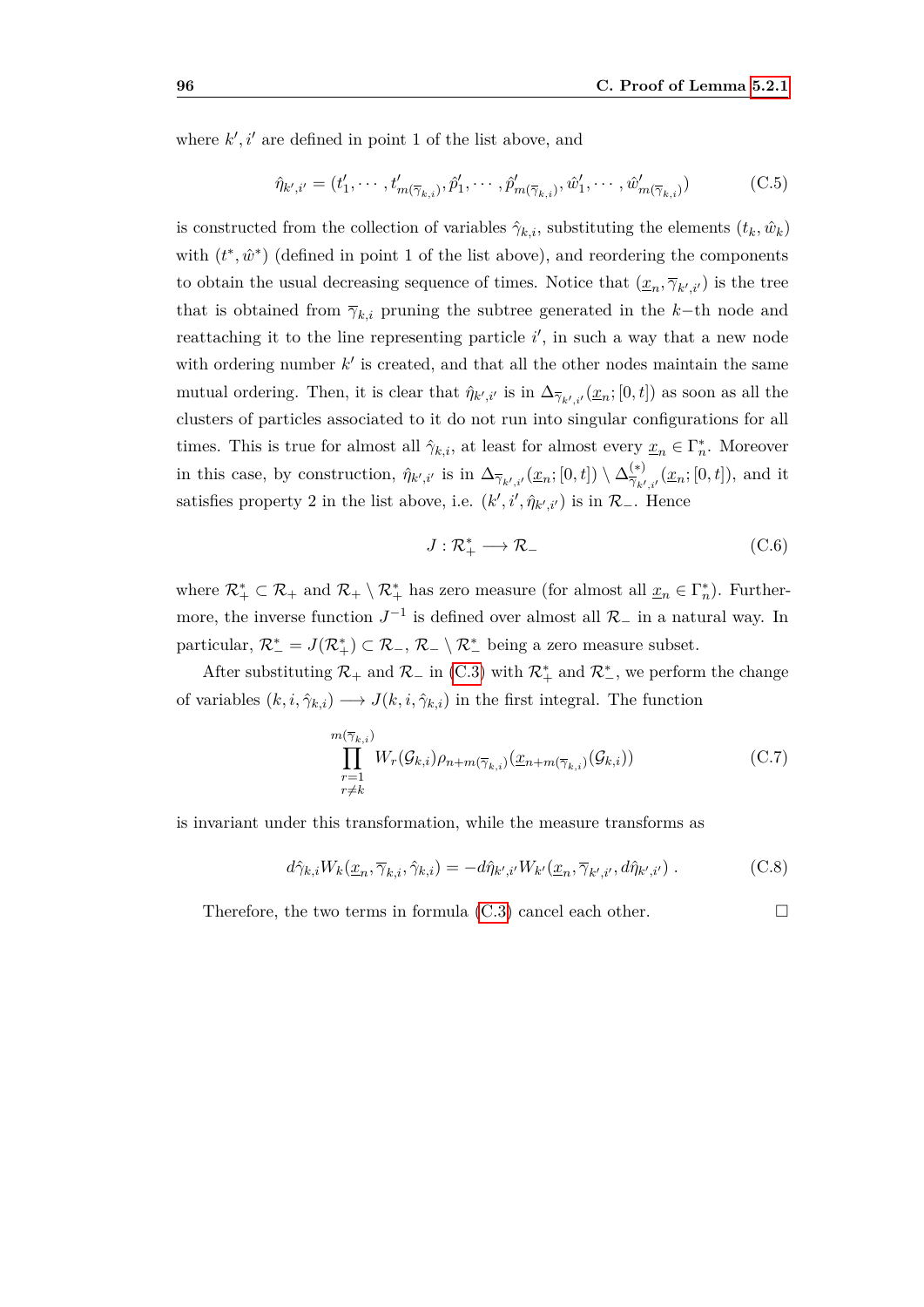## **Appendix D**

## **Continuity properties**

In this appendix we prove some property needed in the discussion of Section [4.1.](#page-39-0) We always assume to work with an initial measure *P* with density  $f_N \in \mathcal{L}_N$ ; Liouville equation and correlation functions are defined by [\(4.5\)](#page-38-0), which is assumed to hold, for simplicity, on the whole set  $\Gamma_n^{\dagger(+)}$  (defined as in [\(4.4\)](#page-38-1)). The value of trees is defined by [\(3.10\)](#page-32-0).

The following mild continuity property of the correlation functions can be derived with no need of additional assumptions on the initial measure (and, as expected,  $V(\overline{\mathcal{D}})$  inherits the same property as a function of  $(\underline{x}_n, t)$ .

**Lemma D.0.1** *For all*  $\underline{x}_n \in \Gamma_n^{\dagger(+)}$ *, the functions of time* 

<span id="page-104-1"></span>
$$
t \longrightarrow \rho_n(T_t^{(n)}(\underline{x}_n), t) ,
$$
  
\n
$$
t \longrightarrow V(\overline{\mathcal{D}})(T_t^{(n)}(\underline{x}_n), t)
$$
 (D.1)

*with*  $\overline{\mathcal{D}} \in \overline{\Delta}(\underline{x}_n; [0, t])$ *, are continuous for all*  $t > 0$ *, that is* 

<span id="page-104-0"></span>
$$
\lim_{\varepsilon \to 0^{+}} \rho_{n}(T_{+\varepsilon}^{(n)}(\underline{x}_{n}), t + \varepsilon) = \lim_{\varepsilon \to 0^{+}} \rho_{n}(T_{-\varepsilon}^{(n)}(\underline{x}_{n}), t - \varepsilon),
$$
  
\n
$$
\lim_{\varepsilon \to 0^{+}} V(\overline{\mathcal{D}})(T_{+\varepsilon}^{(n)}(\underline{x}_{n}), t + \varepsilon) = \lim_{\varepsilon \to 0^{+}} V(\overline{\mathcal{D}})(T_{-\varepsilon}^{(n)}(\underline{x}_{n}), t - \varepsilon)
$$
 (D.2)

*hold for all*  $t > 0$  *and all*  $\underline{x}_n \in \Gamma_n^{\dagger}$ . *In particular, Eq.* (*D.2) is true for all*  $t > 0$  *and almost all*  $\underline{x}_n \in \partial\Gamma_n$ , *with respect to the measure*  $d\sigma_n$ .

*Remark.* The continuity property stated in the above lemma is a consequence of the Liouville Equation, and it does not imply the stronger "continuity along trajectories", i.e. properties *(i)* and *(ii)* in the Remark (1) of Section [4,](#page-36-0) which are in general not valid unless we assume Eq. [\(4.3\)](#page-37-0) for the initial measure.

**Proof.** We will deal first with correlation functions. For  $n = N$  the claim is a trivial consequence of the Liouville equation [\(4.5\)](#page-38-0), since the considered function is constant in time.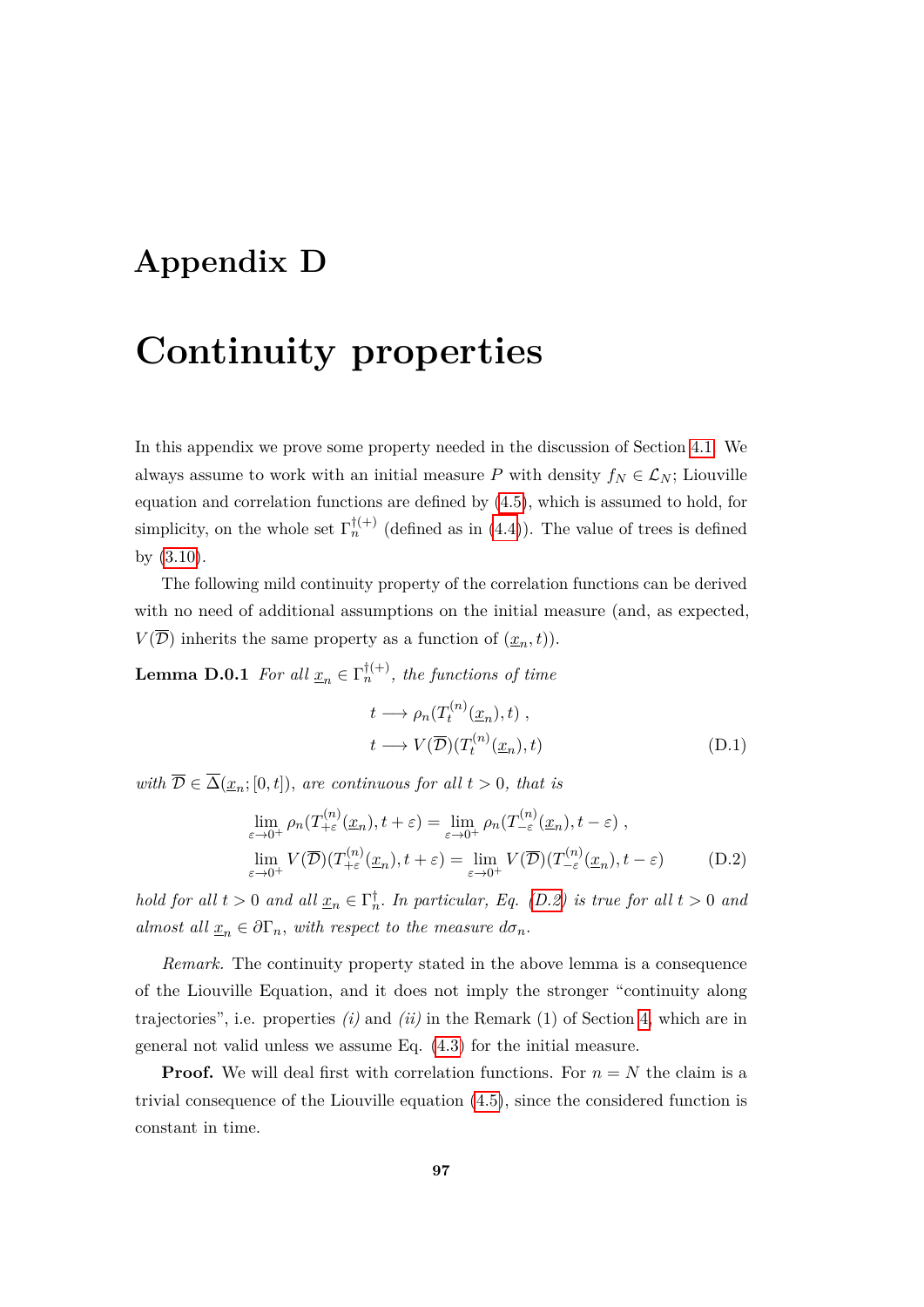Suppose that the property holds for the function  $\rho_{n+1}$  for some  $n \leq N-1$ . Take  $\varepsilon > 0$  small, and define  $\Gamma_1^{(+\varepsilon)}$  $\int_{1}^{(+\epsilon)} (\underline{x}_n)$  as the one-particle configurations  $x_{n+1}$ compatible with  $\underline{x}_n$  and such that the evolution  $T_s^{(n+1)}$  does not lead to a collision of the  $(n+1)-$ th particle with the others in the time interval  $s \in (0, \varepsilon]$ . Then we have

<span id="page-105-1"></span>
$$
\left| \int_{\Gamma_1(T_{t+\varepsilon+}^{(n)}(x_n))} dx_{n+1} \rho_{n+1} \left( T_{t+\varepsilon+}^{(n)}(x_n), x_{n+1}, t + \varepsilon \right) \right|
$$
\n
$$
- \int_{\Gamma_1(T_{t+}^{(n)}(x_n))} dx_{n+1} \rho_{n+1} \left( T_{t+}^{(n)}(x_n), x_{n+1}, t \right) \right|
$$
\n
$$
= \left| \int_{\Gamma_1^{(+\varepsilon)}(T_{t+}^{(n)}(x_n))} dx_{n+1} \rho_{n+1} \left( T_{\varepsilon+}^{(n+1)}(T_{t+}^{(n)}(x_n), x_{n+1}), t + \varepsilon \right) \right|
$$
\n
$$
+ O(\varepsilon) - \int_{\Gamma_1(T_{t+}^{(n)}(x_n))} dx_{n+1} \rho_{n+1} \left( T_{t+}^{(n)}(x_n), x_{n+1}, t \right) \right|.
$$
\n(D.3)

The term  $O(\varepsilon)$  is the restriction of the integral in the first term of the first line to the points that, evolved backwards in time together with the configuration of particles  $T_{t+\varepsilon+}^{(n)}(\underline{x}_n)$ , display a collision with one of these particles in the time interval  $(t, t+\varepsilon]$ : explicitly it can be written, with the usual change of variables, as

<span id="page-105-0"></span>
$$
\sum_{j=1}^{n} \int_{0}^{\varepsilon} dt_1 \int_{\mathbb{R}^3} d\hat{p}_1 \int_{\Omega_{j+}^{(+\varepsilon)}(T_{t+t_1+}^{(n)}(\underline{x}_n), \hat{p}_1)} d\hat{w}_1 a^2 \hat{w}_1 \cdot (\hat{p}_1 - p_j(t+t_1))
$$

$$
\cdot \rho_{n+1} \left( T_{t+\varepsilon+}^{(n)}(\underline{x}_n), T_{-t_1+\varepsilon+}^{(1)}(q_j(t+t_1) + a\hat{w}_1, \hat{p}_1), t + \varepsilon \right) , \qquad (D.4)
$$

where here  $p_j(t + t_1) = (T_{t + t_1 +}^{(n)}(\underline{x}_n))$  $p_j$ ,  $q_j(t+t_1) = (T_{t+t_1+}^{(n)}(x_n))$ *q<sub>j</sub>*, and  $\Omega_{j+}^{(+\varepsilon)}(\cdots)$ denotes the subset of  $\Omega_{i+}$  selecting particles that do not collide with the others when evolved forward in times of the interval  $(t + t_1, t + \varepsilon]$ . Clearly the term in [\(D.4\)](#page-105-0) goes to zero as  $\varepsilon$  for  $\varepsilon \longrightarrow 0$  in our assumptions.

A term similar to [\(D.4\)](#page-105-0) is given by

$$
\int_{\Gamma_1(T_{t+}^{(n)}(\underline{x}_n))\backslash\Gamma_1^{(+\varepsilon)}(T_{t+}^{(n)}(\underline{x}_n))} dx_{n+1}\rho_{n+1}\left(T_{\varepsilon+}^{(n+1)}(T_{t+}^{(n)}(\underline{x}_n),x_{n+1}),t+\varepsilon\right) = O(\varepsilon) .
$$
\n(D.5)

Hence [\(D.3\)](#page-105-1) becomes

$$
\left| \int_{\Gamma_1(T_{t+}^{(n)}(x_n))} dx_{n+1} \left[ \rho_{n+1} \left( T_{\varepsilon+}^{(n+1)}(T_{t+}^{(n)}(x_n), x_{n+1}), t + \varepsilon \right) \right] \right|
$$
\n
$$
- \rho_{n+1} \left( T_{t+}^{(n)}(x_n), x_{n+1}, t \right) \right] \left| + O(\varepsilon) \right|.
$$
\n(D.6)

Dominated convergence and the inductive assumption imply that this flows to zero with  $\varepsilon$ . A similar analysis can be performed for negative  $\varepsilon$ , therefore we have shown that, for all  $\underline{x}_n \in \Gamma_n^{\dagger}$ ,

<span id="page-105-2"></span>
$$
\lim_{\varepsilon \to 0^+} \rho_n(T_{t \pm \varepsilon}^{(n)}(\underline{x}_n), t \pm \varepsilon) = \rho_n(T_{t \pm}^{(n)}(\underline{x}_n), t)
$$
\n(D.7)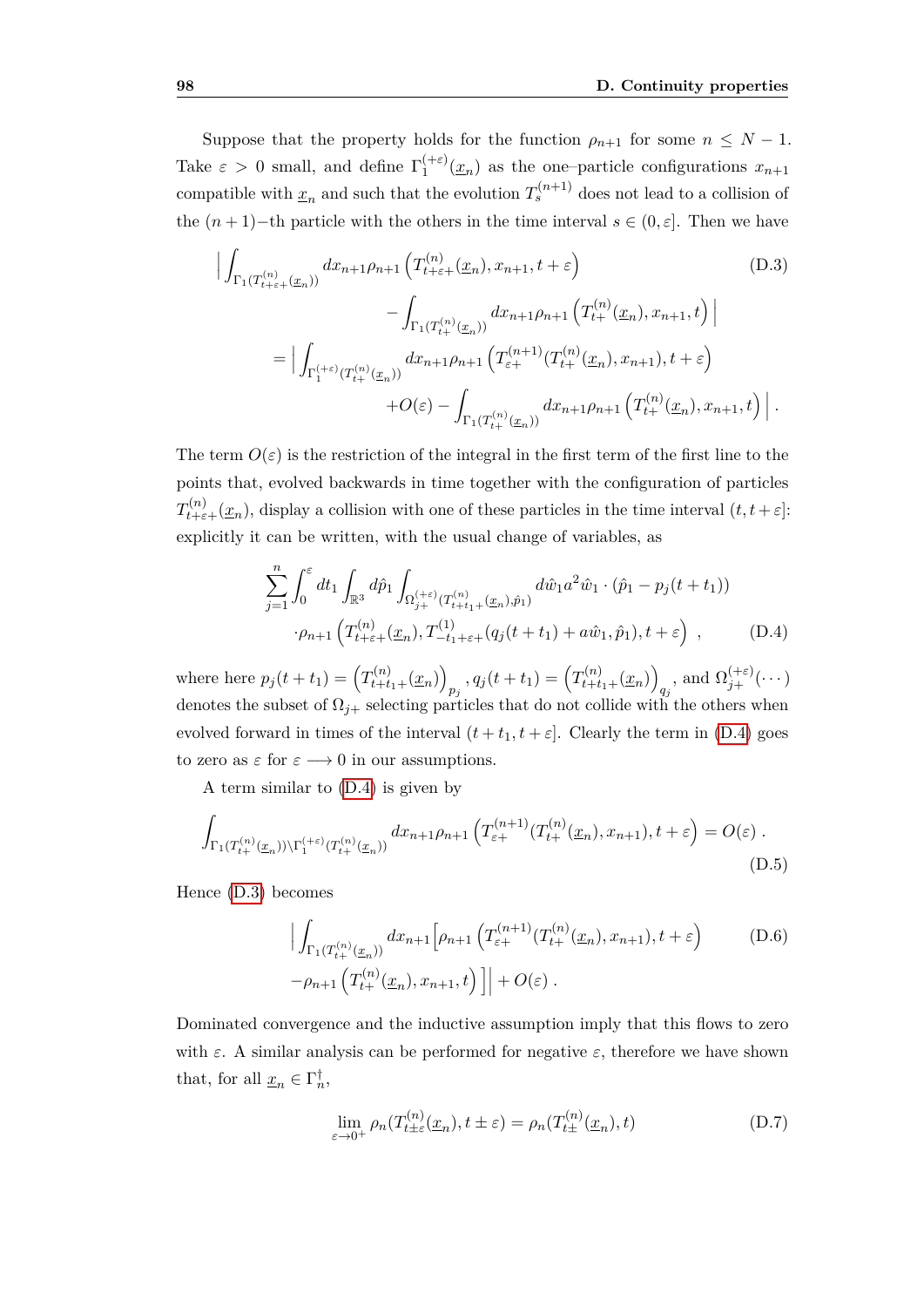for any  $t > 0$ , which means continuity of the function in  $(D.1)$  for those  $t$  such that  $T_t^{(n)}$  $\chi_t^{(n)}(\underline{x}_n) \notin \partial \Gamma_n$ .

To deal with the collision configurations, notice that, for all  $\underline{x}_n \in \Gamma_n^{\dagger}$ ,

<span id="page-106-0"></span>
$$
\rho_n(T_{t+}^{(n)}(\underline{x}_n), t) = \rho_n(T_{t-}^{(n)}(\underline{x}_n), t)
$$
\n(D.8)

for all  $t > 0$ , even if this is not true for the initial measure (this property must not be confused with the "continuity along trajectories", see Eq. [\(4.3\)](#page-37-0)). In fact, for  $n = N$  Eq. [\(D.8\)](#page-106-0) is again a trivial consequence of the Liouville equation, while for  $n < N$ , it is easily proved by induction: assuming it for  $\rho_{n+1}$ ,

$$
\rho_n(T_{t+}^{(n)}(\underline{x}_n), t) = \int_{\Gamma_1(T_{t+}^{(n)}(\underline{x}_n))} dx_{n+1} \rho_{n+1}(T_{t+}^{(n)}(\underline{x}_n), x_{n+1}, t)
$$
  
\n
$$
= \int_{\Gamma_1(T_{t-}^{(n)}(\underline{x}_n))} dx_{n+1} \rho_{n+1}(T_{t-}^{(n)}(\underline{x}_n), x_{n+1}, t)
$$
  
\n
$$
= \rho_n(T_{t-}^{(n)}(\underline{x}_n), t), \qquad (D.9)
$$

Equation [\(D.8\)](#page-106-0), together with [\(D.7\)](#page-105-2), prove the first assertion of the lemma for the correlation functions.

Coming now to the functions  $V(\overline{\mathcal{D}})$  and remembering the explicit expression [\(3.10\)](#page-32-0), we observe that  $V(\overline{\mathcal{D}})(T_{t\pm \varepsilon \pm}^{(n)}(\underline{x}_n), t \pm \varepsilon) = \int_0^{t\pm \varepsilon} dt_1 \cdots$ , where the dots indicate a function that depends only on the states of the evolution  $\mathcal{E}_{\mathcal{D}}, \mathcal{D} =$  $(T_{t\pm \varepsilon \pm}^{(n)}(\underline{x}_n), m, j_1, \cdots, j_m, t_1, \cdots, t_m, \hat{p}_1, \cdots, \hat{p}_m, \hat{w}_1, \cdots, \hat{w}_m)$ , during the time interval [0,  $t_1$ ]. Then for any  $t_1 \in (0, t)$  this function is actually independent on  $\varepsilon$ : we can substitute  $T_{t\pm \varepsilon\pm}^{(n)}(\underline{x}_n)$  in  $\mathcal D$  with  $T_{t\pm}^{(n)}(\underline{x}_n)$ . Thus we obtain  $V(\overline{\mathcal D})(T_{t\pm \varepsilon\pm}^{(n)}(\underline{x}_n),t\pm \varepsilon)=$  $\int_0^t dt_1 \cdots + \int_t^{t \pm \varepsilon} dt_1 \cdots$ , where the first term concides with  $V(\overline{\mathcal{D}})(T_{t \pm}^{(n)}(\underline{x}_n), t)$ , and the second term can be bounded, proceeding as after [\(3.10\)](#page-32-0), with  $O(\varepsilon)$ . This shows that property [\(D.7\)](#page-105-2) holds also for the function  $V(\overline{\mathcal{D}})$ , while property [\(D.8\)](#page-106-0) is obvious for  $V(\overline{\mathcal{D}})$ , so that the claimed continuity property is proved for all  $\underline{x}_n \in \Gamma_n^*$  and all  $t > 0$ .

Finally, to prove the statement over almost all  $\partial \Gamma_n$ , it suffices to apply the second part of Lemma [A.0.1.](#page-88-0)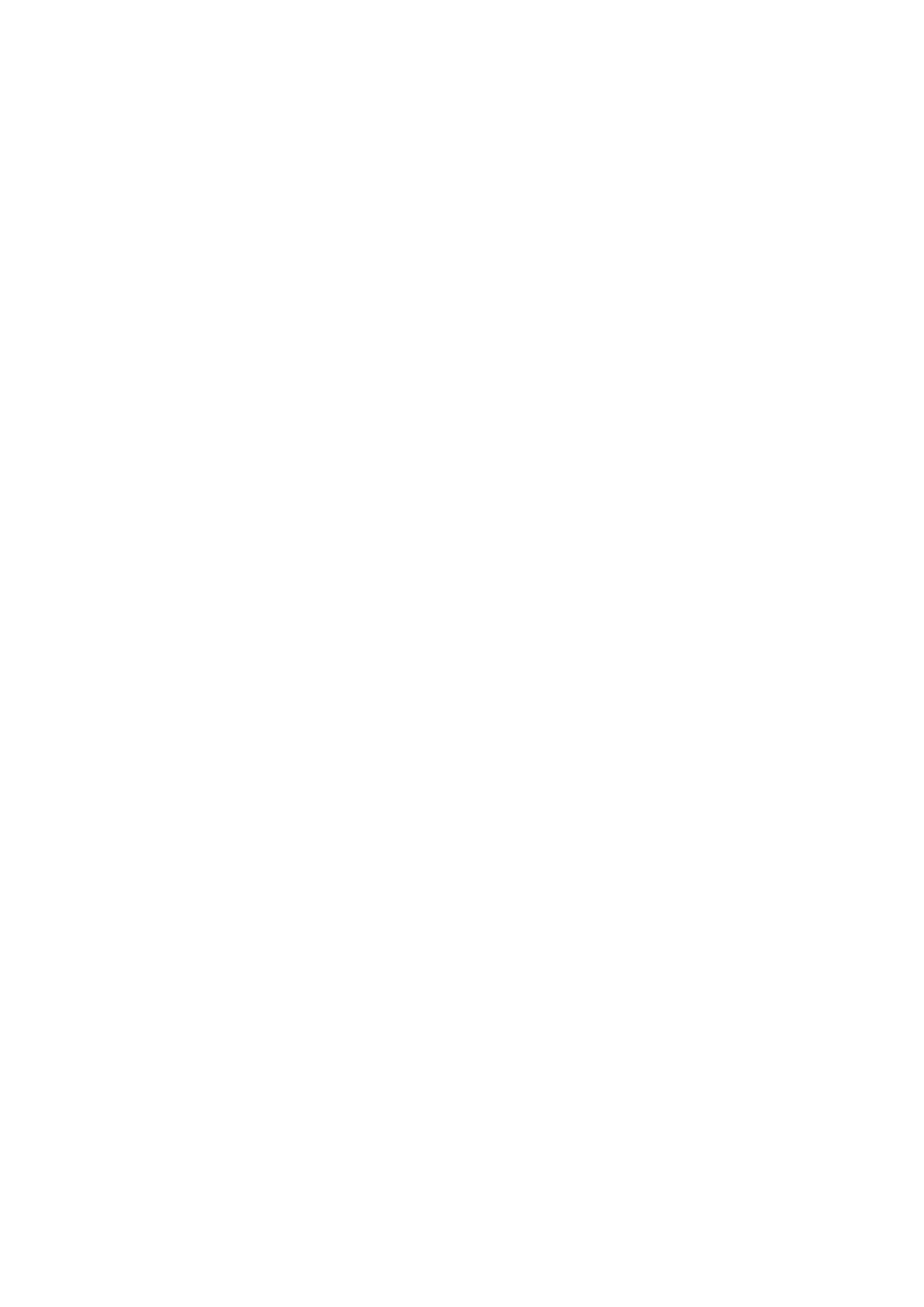### **Appendix E**

### **Positivity of the activity**

In this appendix we check that the constant introduced by [\(7.27\)](#page-66-0) in the proof of Theorem [7.2.1](#page-63-0) is well defined and positive. We put  $x_j = (q_j, p_j)$ . Using assumption [\(7.8\)](#page-62-0) and the very definition of correlation functions, Eq. [\(7.3\)](#page-61-0), we can easily rewrite the denominator in [\(7.27\)](#page-66-0) as

<span id="page-108-1"></span>
$$
\sum_{k=0}^{\infty} \frac{(-1)^k}{k!} \int_{(\Lambda \times \mathbb{R}^{\nu})^k} dx_1 \cdots dx_k \prod_{j=1}^k \left(1 - e^{-\beta \varphi(q_j)}\right) \overline{\rho}_k(x_1, \cdots, x_k)
$$
(E.1)  
= 
$$
\sum_{k=0}^{\infty} \sum_{p=0}^k \frac{(-1)^p}{p!(k-p)!} \int_{(\Lambda \times \mathbb{R}^{\nu})^k} dx_1 \cdots dx_k \prod_{j=1}^p \left(1 - e^{-\beta \varphi(q_j)}\right) \mu_{\Lambda}^{(k)}(x_1, \cdots, x_k),
$$

where the term  $k = 0$  has to be interpreted as 1, and  $\Lambda$  is any open region containing the ball centered in 0 and with radius equal to the range of  $\varphi$ . Expanding the product, the integral in this expression is

<span id="page-108-0"></span>
$$
\sum_{n=0}^{p} (-1)^n \int_{(\Lambda \times \mathbb{R}^{\nu})^k} dx_1 \cdots dx_k \sum_{1 \le j_1 < \cdots < j_n \le p} \left( \prod_{i=1}^n e^{-\beta \varphi(q_{j_i})} \right) \mu_{\Lambda}^{(k)}(x_1, \cdots, x_k)
$$
  
= 
$$
\sum_{n=0}^{p} (-1)^n {p \choose n} C_{\Lambda}^{(k,n)},
$$
(E.2)

where the equality holds by symmetry of  $\mu_{\lambda}^{(k)}$  $\Lambda^{(\kappa)}$ , with

$$
C_{\Lambda}^{(k,n)} := \int_{(\Lambda \times \mathbb{R}^{\nu})^k} dx_1 \cdots dx_k \left( \prod_{i=1}^n e^{-\beta \varphi(q_i)} \right) \mu_{\Lambda}^{(k)}(x_1, \cdots, x_k) . \tag{E.3}
$$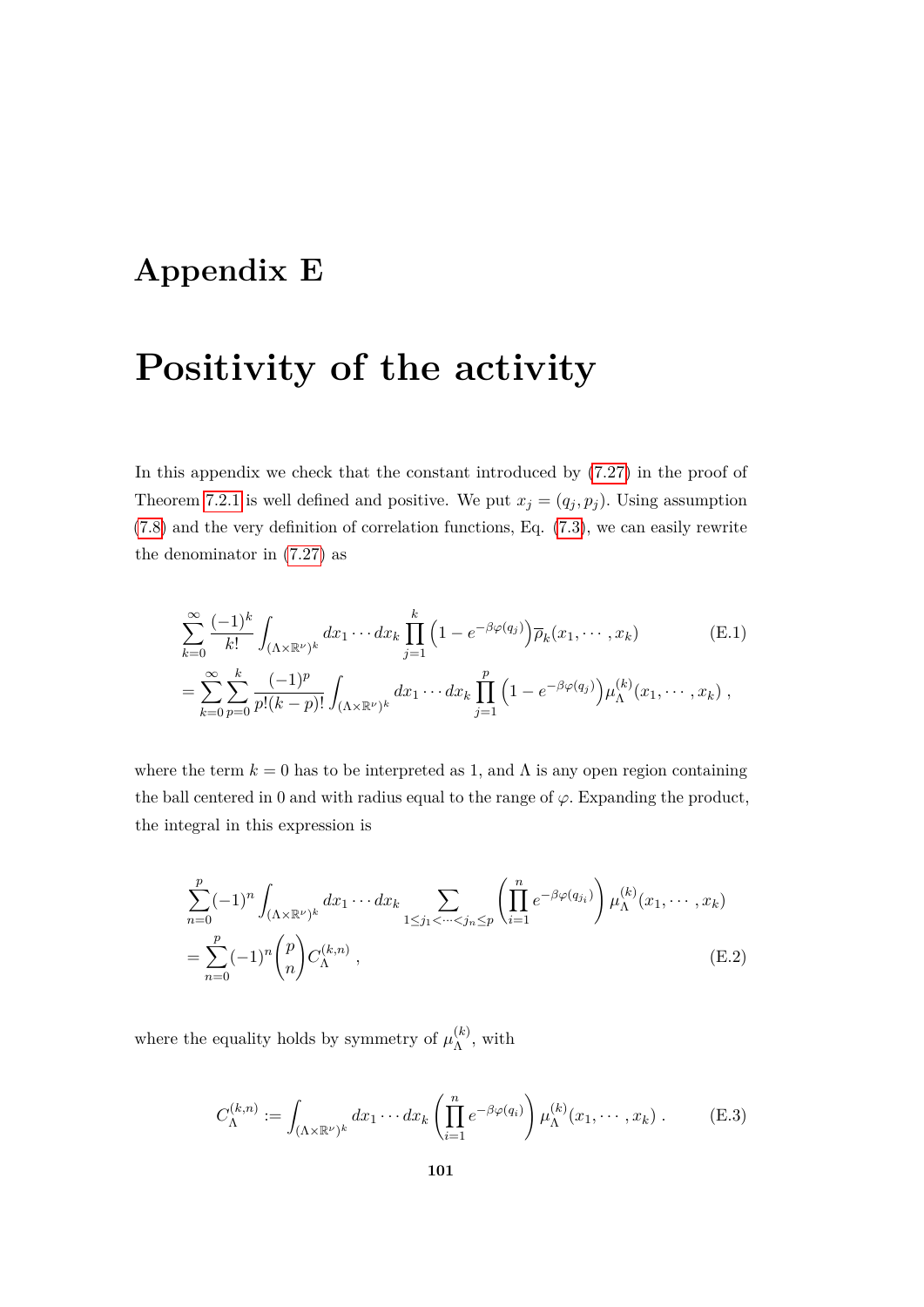Putting [\(E.2\)](#page-108-0) into [\(E.1\)](#page-108-1) and interchanging the sums, we have

$$
\sum_{k=0}^{\infty} \frac{1}{k!} \sum_{n=0}^{k} \frac{(-1)^n}{n!} C_{\Lambda}^{(k,n)} \sum_{p=n}^{k} (-1)^p \frac{k!}{(k-p)!(p-n)!}
$$
  
= 
$$
\sum_{k=0}^{\infty} \frac{1}{k!} \sum_{n=0}^{k} \frac{1}{n!} C_{\Lambda}^{(k,n)} \sum_{p=0}^{k-n} (-1)^p \frac{k!}{(k-n-p)!p!}
$$
  
= 
$$
\sum_{k=0}^{\infty} \frac{1}{k!} \sum_{n=0}^{k} \frac{1}{n!} C_{\Lambda}^{(k,n)} k(k-1) \cdots (k-n+1) \delta_{n,k}
$$
  
= 
$$
\sum_{k=0}^{\infty} \frac{1}{k!} C_{\Lambda}^{(k,k)}.
$$
 (E.4)

Since  $\mu_{\Lambda}^{(k)} \geq 0$ , this is a positive quantity. Condition [\(7.6\)](#page-61-1) implies that it is different from zero.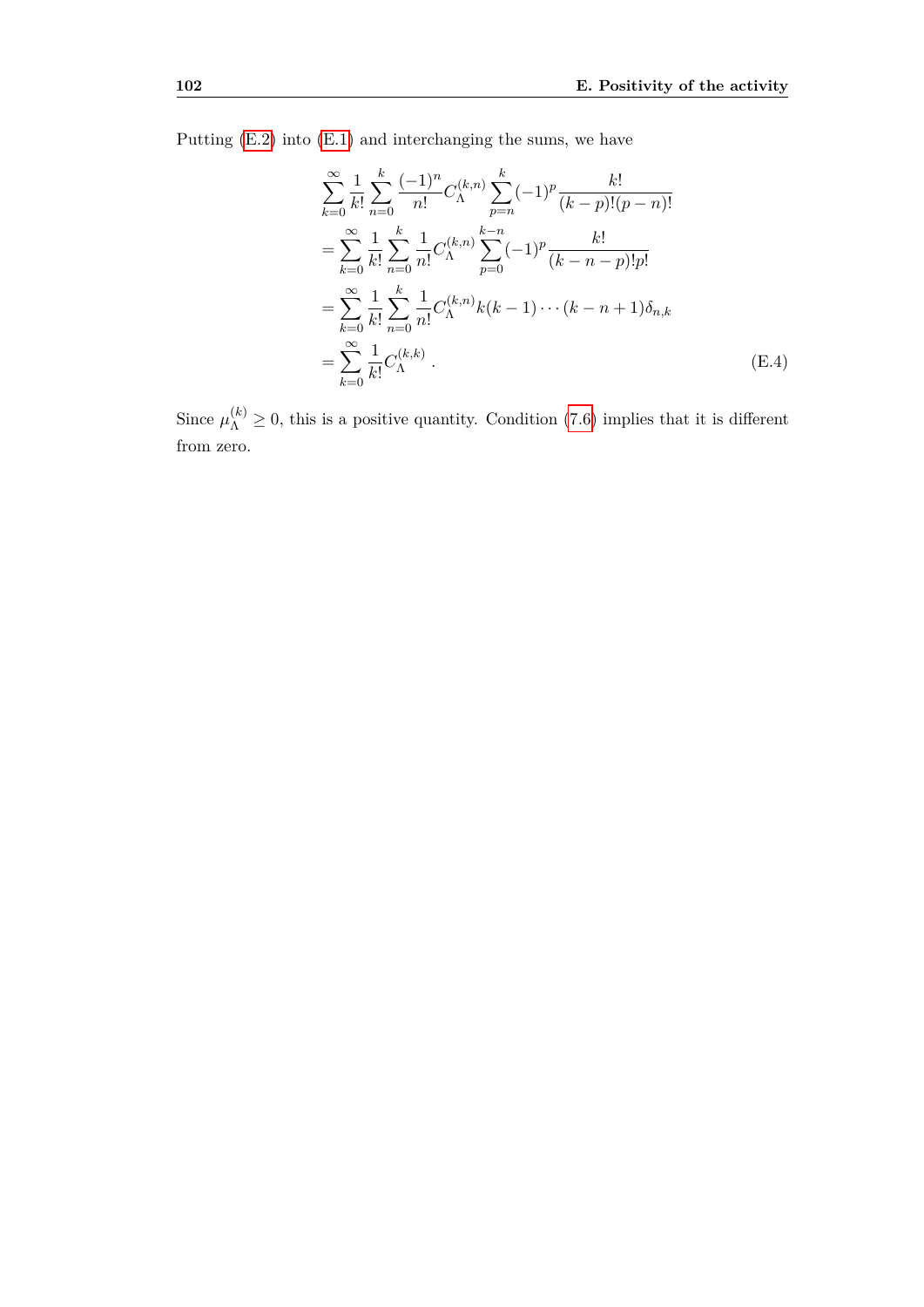#### **Appendix F**

# **Proof of [\(7.56\)](#page-73-0)**

Let us compute the right hand side of formula [\(7.56\)](#page-73-0) for a sequence of smooth potentials  $\varphi^{(\varepsilon)}$  approaching the hard core potential  $\varphi_d$ , as introduced in Chapter [8,](#page-80-0) see Eq. [\(8.8\)](#page-81-0). We assume that the functions  $\varphi^{(\varepsilon)}$  have support contained in the ball  $B_d(0)$  centered in 0 and with radius  $d > 0$ .

After a change of variables the right hand side of [\(7.56\)](#page-73-0) becomes (notice that we can always interchange the inner integrals)

<span id="page-110-0"></span>
$$
\int_{\mathbb{R}^{\nu}} dy_1 \int_{-\infty}^0 d\bar{q} (1 - e^{-\beta \varphi^{(\varepsilon)}(\bar{q} - y_1)}) \int_{\mathbb{R}^{\nu}} dy_2 \frac{\partial (1 - e^{-\beta \varphi^{(\varepsilon)}(\bar{q} - y_1 - y_2)})}{\partial \bar{q}} e^{-\beta \varphi^{(\varepsilon)}(y_2)} . (F.1)
$$

Consider the function on  $\mathbb{R}^{\nu}$  defined by

$$
\mathcal{B}^{(\varepsilon)}(x) = \int_{\mathbb{R}^{\nu}} dy (1 - e^{-\beta \varphi^{(\varepsilon)}(y - x)}) e^{-\beta \varphi^{(\varepsilon)}(y)} \quad . \tag{F.2}
$$

this is smooth as the potential  $\varphi^{(\varepsilon)}$  and

$$
\mathcal{B}^{(\varepsilon)}(x) \xrightarrow[\varepsilon \to 0]{} \mathcal{B}_d(x) , \qquad \qquad (\text{F.3})
$$

where  $\mathcal{B}_d(x)$  is the volume of the ball  $B_d(x)$  centered in *x* minus its intersection with *B<sub>d</sub>*(0). The limit  $B_d(x)$  is continuous and differentiable in  $x \neq 0$  for  $d = 2, 3$  (and in  $x \neq 0, \pm 2a$  for  $d = 1$ ), with bounded derivative. We can write [\(F.1\)](#page-110-0) as

<span id="page-110-1"></span>
$$
\int_{\mathbb{R}^{\nu}} dy \int_{-\infty}^{0} d\bar{q} (1 - e^{-\beta \varphi^{(\varepsilon)}(\bar{q} - y)}) \frac{\partial \mathcal{B}^{(\varepsilon)}(\bar{q} - y)}{\partial \bar{q}} .
$$
 (F.4)

Notice that by symmetry all the integrals are in fact over finite regions (the integral in *dy* can be restricted to  $B_d(0)$ , hence the integral in  $d\bar{q}$  can be restricted to the interval  $(-2d, 0)$ ), and that  $\frac{\partial \mathcal{B}^{(\varepsilon)}(\bar{q}-y)}{\partial \bar{q}} \longrightarrow_{\varepsilon \to 0} \frac{\partial \mathcal{B}_d(\bar{q}-y)}{\partial \bar{q}}$  $\frac{i(q-y)}{\partial \bar{q}}$  almost surely in  $d\bar{q}$ . By dominated convergence we can take the limit inside the integrals in [\(F.4\)](#page-110-1), and we have

$$
\int_{B_d(0)} \int_{-2d}^0 d\bar{q} \chi_{\lt}(\bar{q} - y) \frac{\partial \mathcal{B}(\bar{q} - y)}{\partial \bar{q}} \tag{F.5}
$$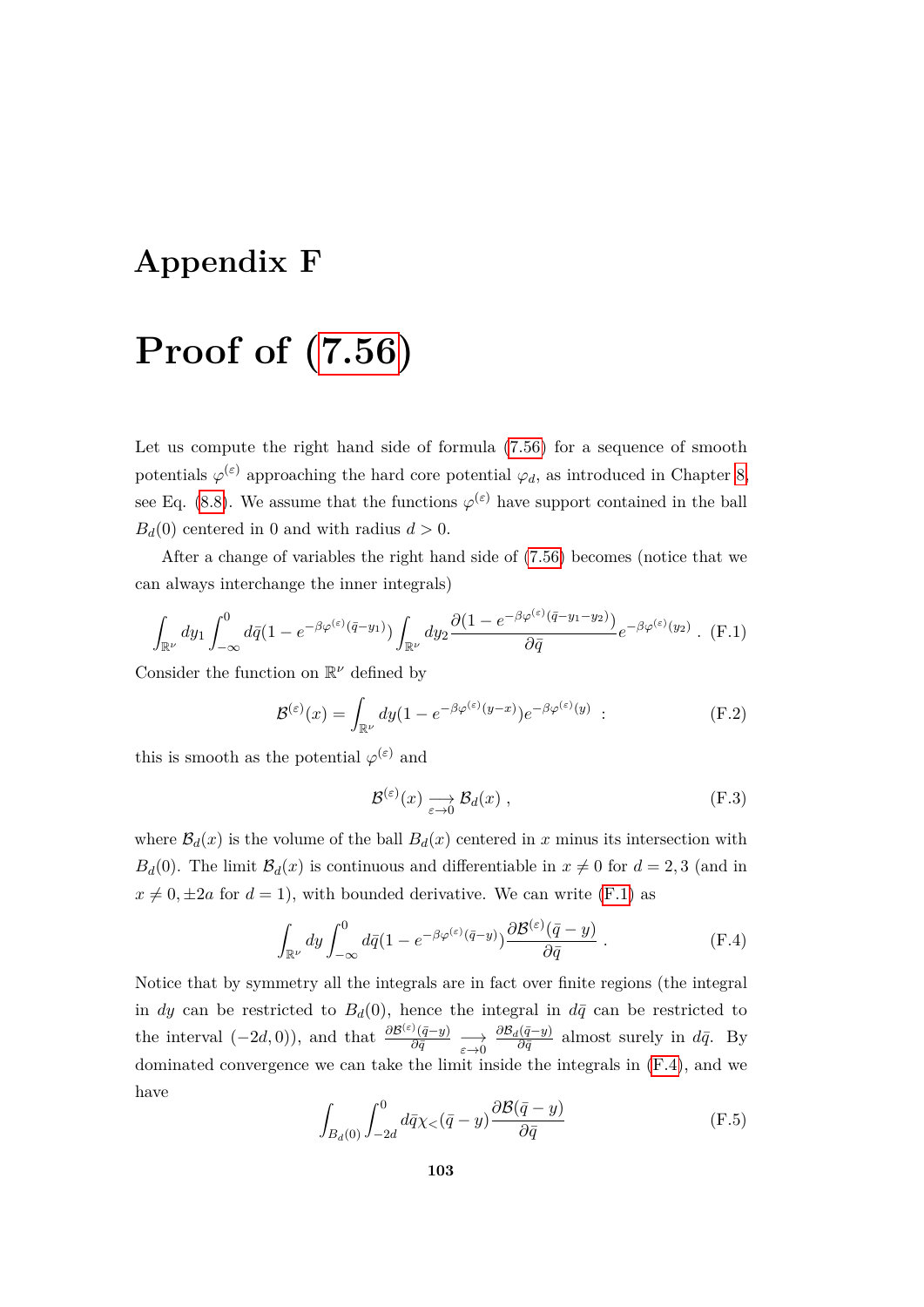where  $\chi$ <sub><</sub> $(x)$  is the characteristic function of  $|x|$  *< d*. Performing the integral in  $d\bar{q}$ we obtain the explicit result

<span id="page-111-0"></span>
$$
\int_{B_d(0)} dy \mathcal{B}_d(y) - |B_d| B_d(d) , \qquad \qquad (\text{F.6})
$$

where  $|B_d|$  is the volume of the ball of radius  $d$ .

Now, suppose that formula [\(7.56\)](#page-73-0) is *not* true, i.e. that the equality holds. Then

$$
\int_{\mathbb{R}^{\nu}} dy_1 \int_{\mathbb{R}^{\nu}} dy_2 \int_{-\infty}^0 d\bar{q} (1 - e^{-\beta \varphi^{(\varepsilon)}(\bar{q} - y_1)}) \frac{\partial (1 - e^{-\beta \varphi^{(\varepsilon)}(\bar{q} - y_2)})}{\partial \bar{q}} e^{-\beta \varphi^{(\varepsilon)}(y_1 - y_2)}
$$
\n
$$
= \frac{1}{2} \int_{\mathbb{R}^{2\nu}} dy_1 dy_2 (1 - e^{-\beta \varphi^{(\varepsilon)}(y_1)}) (1 - e^{-\beta \varphi^{(\varepsilon)}(y_2)}) e^{-\beta \varphi^{(\varepsilon)}(y_1 - y_2)}
$$
\n
$$
= \frac{1}{2} \int_{\mathbb{R}^{2\nu}} dy_1 dy_2 (1 - e^{-\beta \varphi^{(\varepsilon)}(y_1)}) (1 - e^{-\beta \varphi^{(\varepsilon)}(y_1 - y_2)}) e^{-\beta \varphi^{(\varepsilon)}(y_2)}
$$
\n
$$
= \frac{1}{2} \int_{\mathbb{R}^{\nu}} dy (1 - e^{-\beta \varphi^{(\varepsilon)}(y)}) \mathcal{B}_d^{(\varepsilon)}(y) , \qquad (F.7)
$$

where in the first equality we integrated by parts using symmetry for exchange of  $y_1, y_2$  (and the fact that  $(7.56)$  is not true) and in the second equality we performed again a change of variables. The result in the limit  $\varepsilon \longrightarrow 0$  is

$$
\frac{1}{2} \int_{B_d(0)} dy \mathcal{B}_d(y) , \qquad \qquad (\text{F.8})
$$

which is different from  $(F.6)$  (easy calculation shows that for  $\nu = 1, 2, 3$  respectively it is  $|B_d| \mathcal{B}_d(d) = 2d^2, \pi d^4(\frac{\pi}{3} +$  $\sqrt{3}$  $\frac{\sqrt{3}}{2}$ ),  $\frac{11}{9}$  $\frac{11}{9}\pi^2 d^6$ , while  $\frac{1}{2} \int_{B_d(0)} dy \mathcal{B}_d(y) = \frac{d^2}{2}$  $rac{d^2}{2}, \frac{3\sqrt{3}}{8}$  $\frac{\sqrt{3}}{8}\pi d^4$ ,  $\frac{17}{36}\pi^2d^6$ ). Thus we got a contradiction.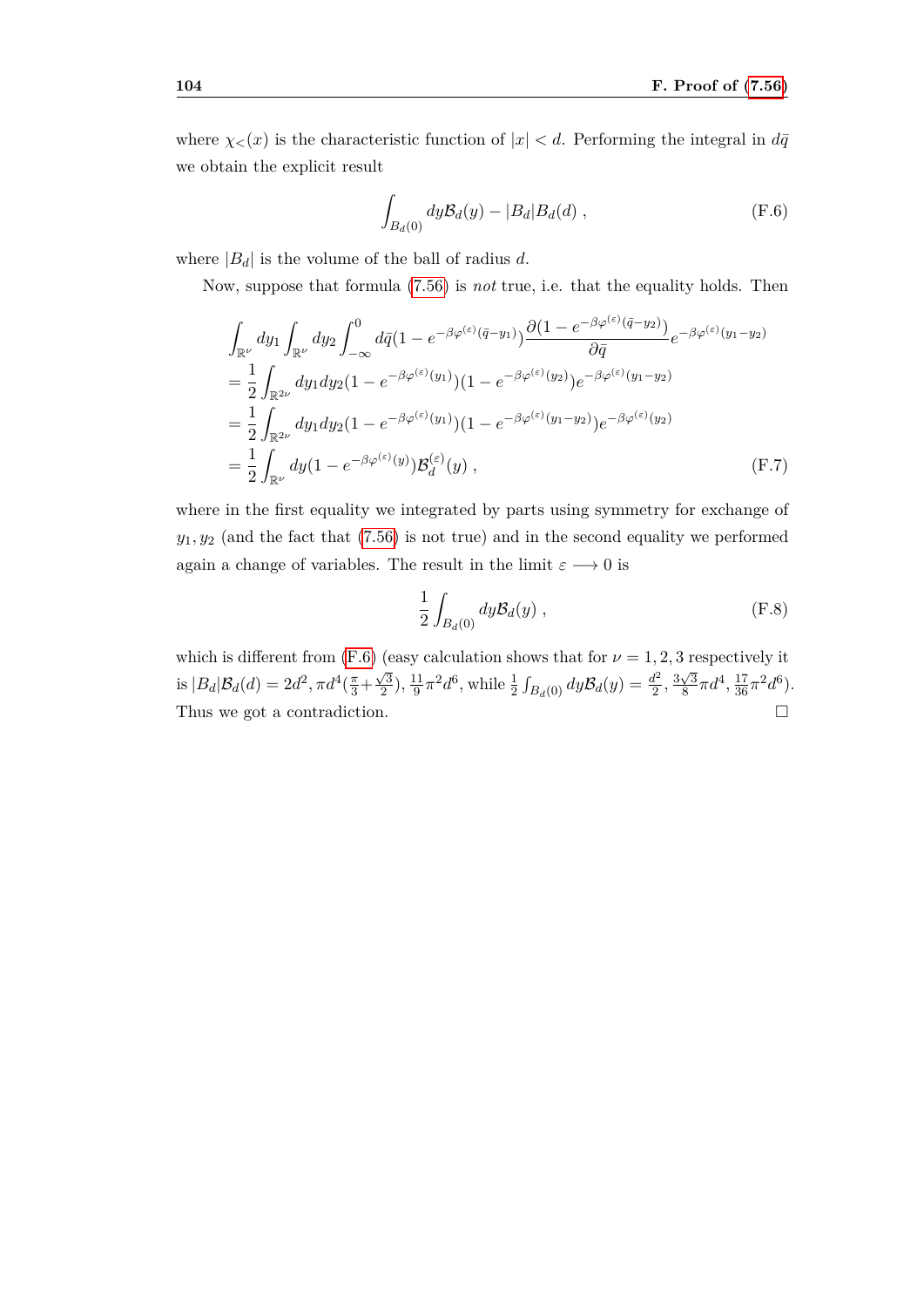# **Bibliography**

- [1] M. Aizenman: "A sufficient condition for the avoidance of sets by measure preserving flows in R *n* ", *Duke Math. J.* **45**, 4, 809-813 (1978).
- [2] M. Aizenman, S. Goldstein, C. Gruber, J. L. Lebowitz, P. Martin: "On the Equivalence between KMS-States and Equilibrium States for Classical Systems", *Comm. Math. Phys.* **53**, 209-220 (1977).
- [3] R. K. Alexander: "The infinite hard sphere system", *Ph.D.Thesis*, Dep. of Mathematics, University of California at Berkeley (1975).
- [4] R. Alexander: "Time Evolution for Infinitely Many Hard Spheres", *Comm. Math. Phys.* **49**, 217-232 (1976).
- [5] N. N. Bogolyubov: *Problemy dinamicheskoi teorii ν statisticheskoi fizike*, Gostekhizdat, Moscow – Leningrad, **13**, 196 (1946).
- [6] C. Cercignani: *Theory and application of the Boltzmann Equation*, Scottish Academic Press, Edinburgh and London (1975).
- [7] C. Cercignani, R. Illner, M. Pulvirenti: *The Mathematical Theory of Dilute Gases*, Applied Mathematical Sciences **106**, Springer-Verlag, New York (1994).
- [8] E. Caglioti, C. Marchioro, M. Pulvirenti: "Non–Equilibrium Dynamics of Three–Dimensional Infinite Particle Systems", *Comm. Math. Phys.* **215**, 25-43 (2000).
- [9] E. G. D. Cohen: "The kinetic theory of dilute gases", in: *Transport phenomena in fluids*, ed. H. J. M. Hanley, 119-155 (1969).
- [10] M. Duneau, D. Iagolnitzer, B. Souillard: "Decrease properties of truncated correlation functions and analyticity properties for classical lattices and continuous systems", *Comm. Math. Phys.* **31**, 191-208 (1973).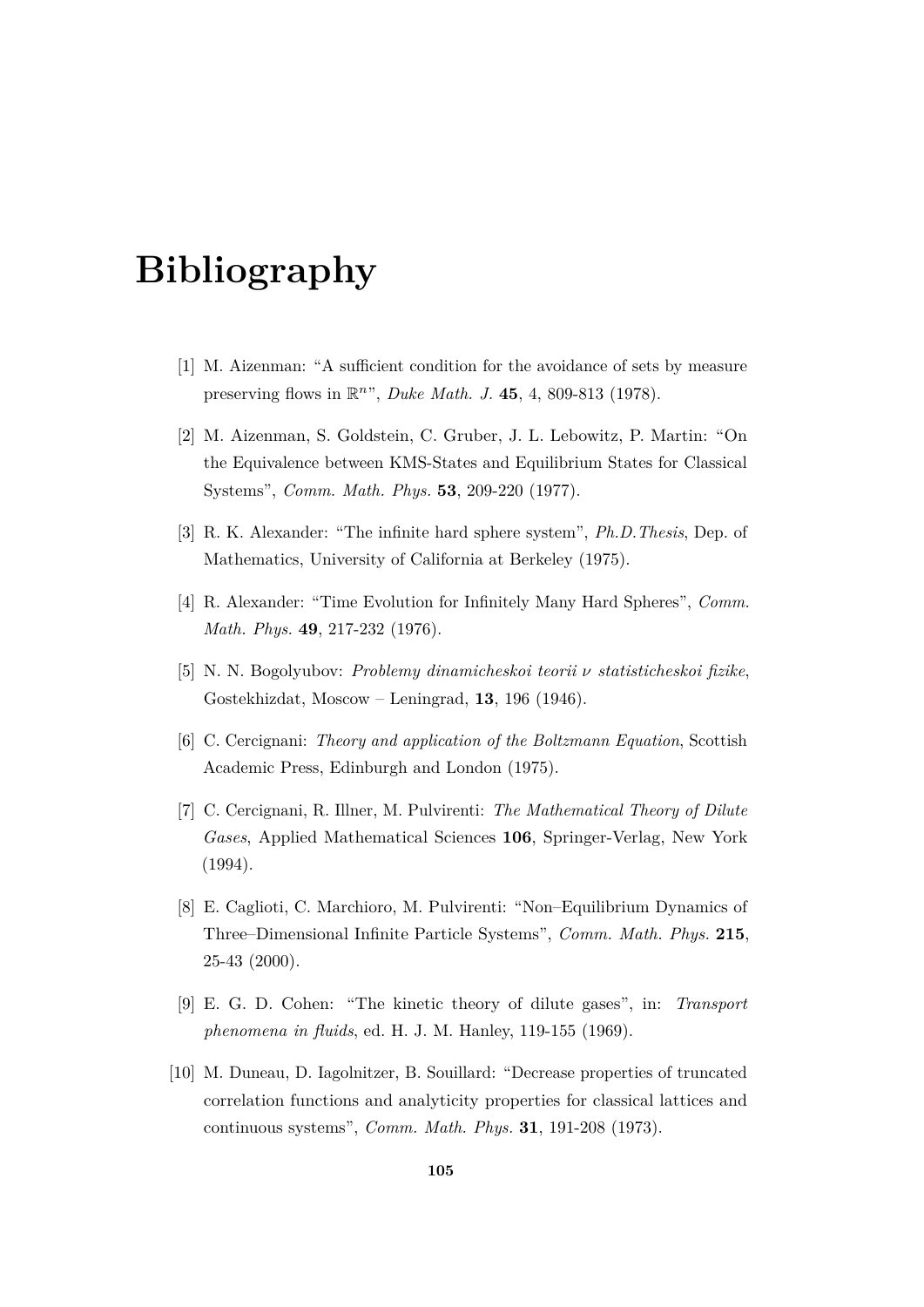- [11] M. Duneau, D. Iagolnitzer, B. Souillard: "Strong Cluster Properties for Classical Systems with Finite Range Interaction", *Comm. Math. Phys.* **35**, 307-320 (1974).
- [12] R. L. Dobrushin: "Gibbsian probability fields", *Funkts. Anal. Ego Pril.* **3**, 31-43 (1968); **2**, 44-57 (1968); **3**, 27-35 (1969) .
- [13] J. Fritz, R. L. Dobrushin: "Non–Equilibrium Dynamics of Two–Dimensional Infinite Particle System with a Singular Interaction", *Comm. Math. Phys.* **57**, 67-81 (1977).
- [14] G. Gallavotti: "On the mechanical equilibrium equations" *Il Nuovo Cimento* **57**, B: 208-211 (1968).
- [15] G. Gallavotti: *Statistical Mechanics. A short treatise*, Springer Verlag, Berlin, 2000.
- [16] G. Gallavotti, S. Miracle–Solè: "A variational principle for equilibrium of hard sphere systems", *Annales de l'Institut Henry Poincarè* **8**, 287-299 (1968).
- [17] G. Gallavotti, E. Verboven. "On the classical KMS boundary condition", *Il Nuovo Cimento* **28**, B: 274-286 (1975).
- [18] G. Genovese, S. Simonella: "Integration methods for equilibrium BBGKY", *preprint* (2011).
- [19] V. I. Gerasimenko, D. Ya. Petrina: "Thermodynamic limit for nonequilibrium states of a three–dimensional system of hard spheres", *Teor. Mat. Fiz.* **64**, 130-149 (1985).
- [20] H. Grad: "Principles of the kinetic theory of gases", *Handbuch der Physik* **12**, Springer, Berlin (1958), pp. 205-294.
- [21] J. Gröneveld: "Two theorems on classical many particles systems", *Physics Letters* **3**, 50-51 (1962).
- [22] C. Gruber, J. L. Lebowitz. "Equilibrium States for Classical Systems", *Comm. Math. Phys.* **41**, 11-18 (1975).
- [23] R. Illner, M. Pulvirenti: "A derivation of the BBGKY-hierarchy for hard spheres particle systems", *Transport Theory and Stat. Phys.* **16**, 997-1012 (1985).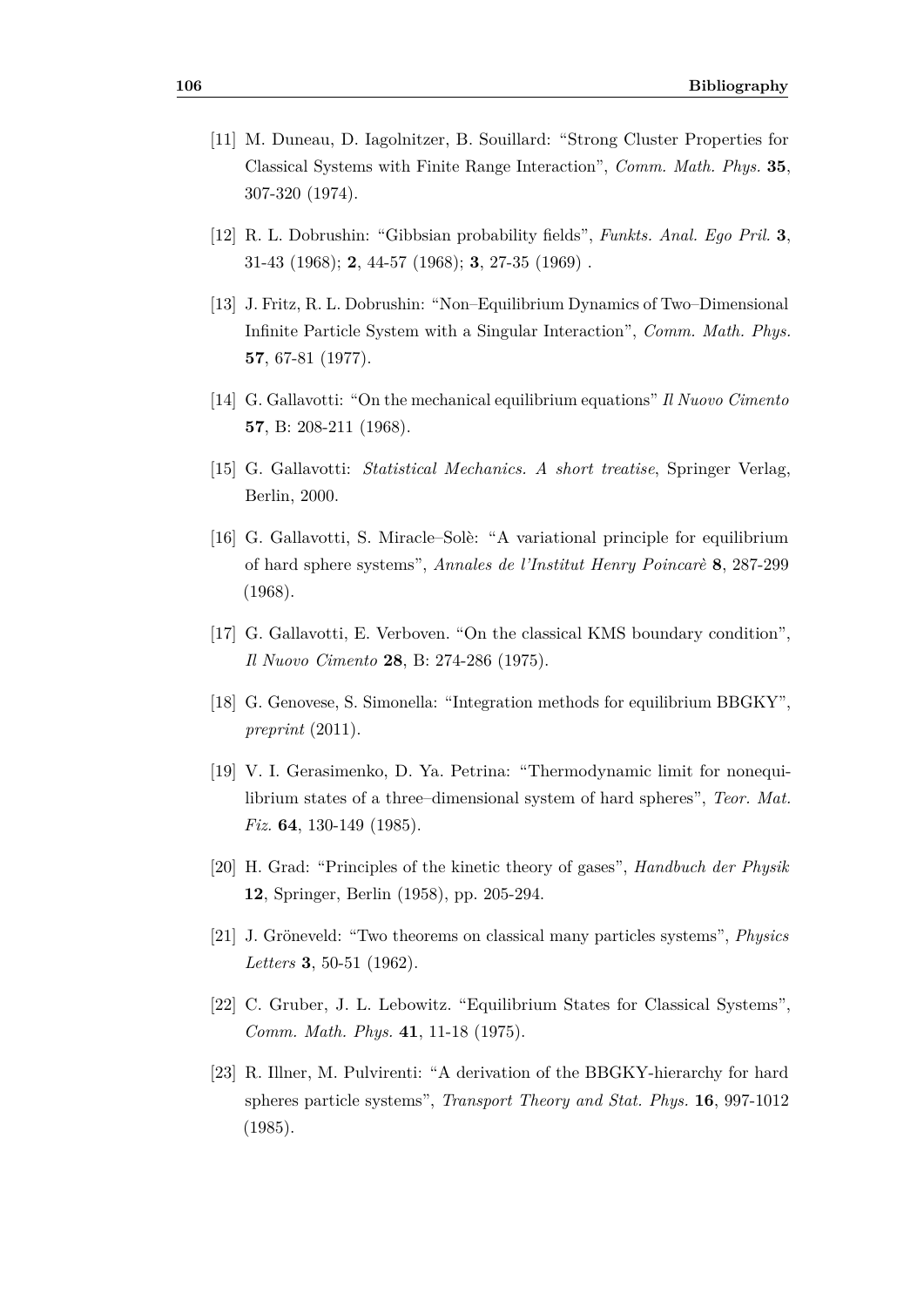- [24] F. King: "BBGKY hierarchy for positive potentials", *Ph.D.Thesis*, Dep. of Mathematics, University of California at Berkeley (1975).
- [25] O. E. Lanford: "Classical mechanics of one–dimensional systems with infinitely many particles. I An existence theorem", *Comm. Math. Phys.* **9**, 176-191 (1968).
- [26] O. E. Lanford: "Classical mechanics of one–dimensional systems with infinitely many particles. II Kinetic Theory", *Comm. Math. Phys.* **11**, 257-292 (1969).
- [27] O. E. Lanford III: "Time evolution of large classical systems", in: Dynamical Systems, Theory and Applications, *Lecture Notes in Physics* **38**, ed. J. Moser, 1-111. Springer–Verlag (1975).
- [28] O. E. Lanford, D. Ruelle: "Observables at infinity and States with Short Range Correlations in Statistical Mechanics", *Comm. Math. Phys.* **13**, 194 (1969).
- [29] E. H. Lieb, D. C. Mattis: *Mathematical physics in one dimension*, Academic Press, New York (1966).
- [30] O. E. Lanford, D. Ruelle: "Observables at infinity and States with Short Range Correlations in Statistical Mechanics", *Comm. Math. Phys.* **13**, 194 (1969).
- [31] C. Marchioro, A. Pellegrinotti, E. Presutti: "Existence of Time Evolution for *ν*−dimensional Statistical Mechanics", *Comm. Math. Phys.* **40**, 175-185 (1975).
- [32] C. Marchioro, A. Pellegrinotti, E. Presutti, M. Pulvirenti: "On the dynamics of particles in a bounded region: A measure theoretical approach", *Journal of Mathematical Physics* **17**, 647-652 (1976).
- [33] C. B. Morrey: "On the derivation of the equation of hydrodynamics from statistical mechanics", *Comm. Pure and Appl. Math.* **8**, 279-326 (1955).
- [34] O. Penrose: "Convergence of Fugacity Expansions for Fluids and Lattice Gases", *J. Math. Phys.* **4**, 1312-1320 (1963).
- [35] O. Penrose: "The Remainder in Mayer's Fugacity Series", *J. Math. Phys.* **4**, 12, 1488-1494 (1963).